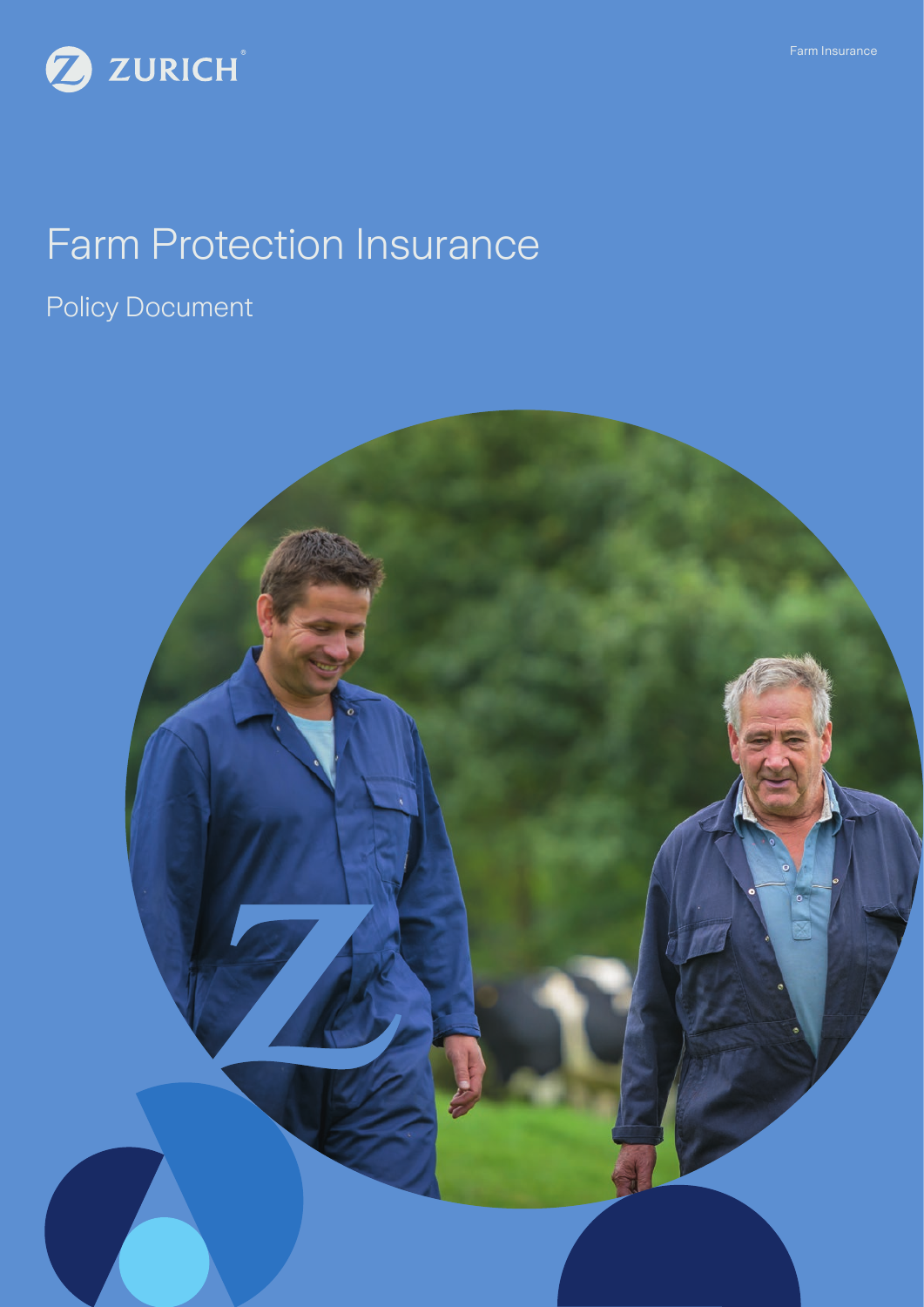# What to do in the event of a claim

To report a claim or to access information regarding an existing claim, you can simply contact us on 01 609 1436 – 24 hours a day, 365 days a year.

# **Contents**

| The Contract of Insurance          |                                   | 3              |
|------------------------------------|-----------------------------------|----------------|
| <b>General Definitions</b>         |                                   | $\overline{4}$ |
| Section 1 - Farm Commercial        |                                   | 5              |
| a.                                 | <b>Farm Property Damage</b>       |                |
| b.                                 | Livestock                         |                |
|                                    | c. Deterioration of Milk          |                |
| d.                                 | Forestry                          |                |
|                                    | Section 2 – Business Interruption | 22             |
| Section 3 - Employers Liability    |                                   | 25             |
|                                    | Section 4 - Public Liability      | 28             |
| Section 5 - Products Liability     |                                   |                |
| Section 6 - Agricultural Motor     |                                   |                |
| Section 7 – Farm Personal Accident |                                   |                |
| Section 8 - Farm Home Insurance    |                                   |                |
| General Exclusions                 |                                   | 62             |
| <b>General Conditions</b>          |                                   | 64             |
| <b>Claims Conditions</b>           |                                   | 67             |
| <b>Complaints Procedure</b>        |                                   | 68             |
| Data Protection                    |                                   |                |
| Customer Information               |                                   |                |
|                                    |                                   |                |

a. Legal Expenses

b. Farm Safety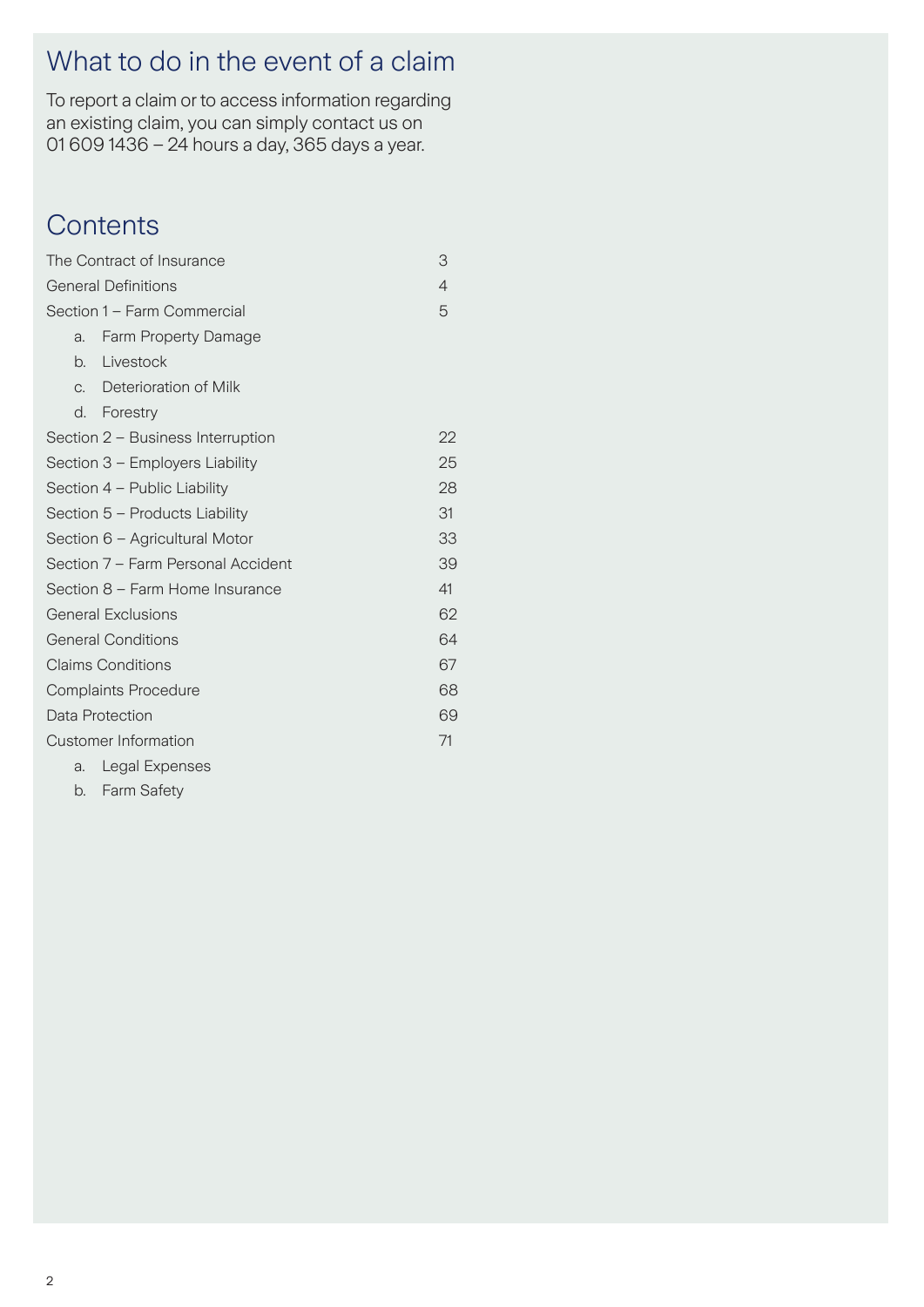# Your Policy/Contract of Insurance

## Farm Protection Insurance Policy

Zurich Insurance plc (The Insurer) having accepted or agreed to accept Your premium for any Period of Insurance, will indemnify or otherwise compensate You in the manner and to the extent described within Your Policy.

Your Policy is comprised of this Policy Document, Your Schedule and Certificates of Insurance. Other than where expressly provided in this Policy, compliance with all the terms provisions Conditions and Endorsements of the Policy shall be a condition precedent to Your right to recover under this Policy.

For Your own protection You are recommended to read Your Policy and all its Conditions to ensure that it is in accordance with Your intentions. We would draw Your attention specifically to the General Exclusions Section of Your Policy; the exclusions set out in each Section of Your Policy; the Retention Condition under Section 1(a) Farm Property Damage of Your Policy; and the Retention Amount under the Settling Claims section of Section 8(a) buildings of Your Policy.

We have agreed to provide Policy cover, and have calculated the applicable premium, based on information provided by You or on Your behalf including but not limited to:

- information provided in any Submission, or otherwise in response to specific questions asked by Us;
- information provided and recorded in any Statement of Facts issued to You:

#### and/or

• any additional information voluntarily provided.

If Your Policy does not meet Your needs, please let Us or Your broker or agent know immediately.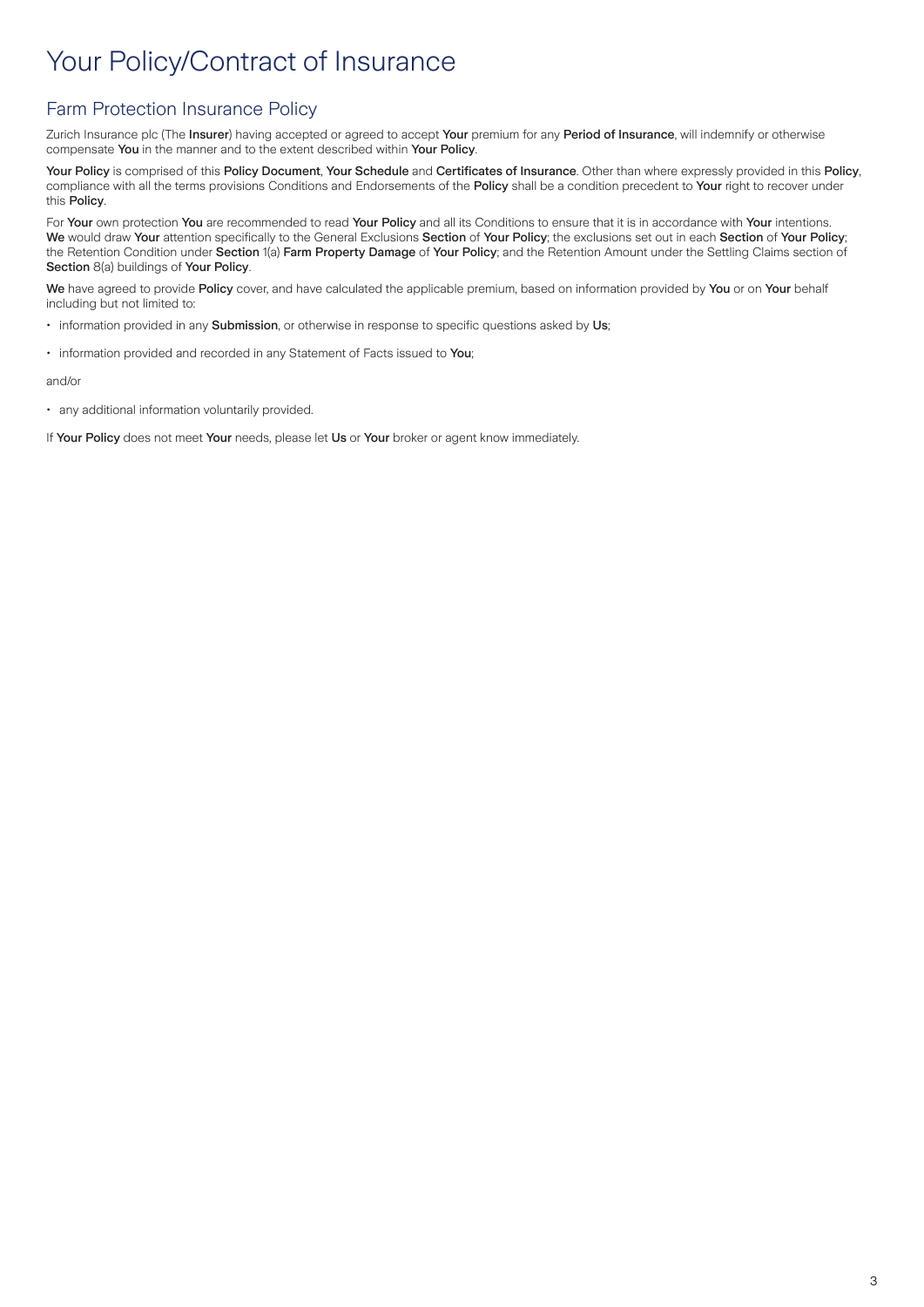# General Definitions

The following definitions apply to this Policy (unless amended by Section definitions) and have special meanings. These meanings are given below. To help You identify these words in the Policy We have printed them in title case and bold throughout.

## **1. Business (applicable to Sections 1-8)**

Business is as stated in the Schedule and includes farming, grazing, cropping, harvesting, or other primary producing activities declared by You and accepted by Us and in addition but solely in respect of Section 3: Employers Liability and Section 4: Public Liability includes:

- a. ownership use Repair decoration and Maintenance of property and Premises owned or occupied by You in connection with the Business but not Construction, Reconstruction, structural alteration or demolition of such Premises
- b. the provision in the course of the **Business** of first aid medical and dental services, ambulance, fire, security services and safety organisations
- c. private work carried out by an employee for any partner or director of the **Business** described in the **Schedule** of cover including duties as a chauffeur provided always that the partner or director is not entitled to indemnity under any other Policy and such work is not in pursuit of any trade or Business
- d. the Repair and Maintenance of vehicles or plant owned or used by You in the course of the Business
- e. participation in exhibitions

#### **2. Certificate(s) of Insurance**

Shall mean any certificate(s) of insurance issued by Us in connection with Your Policy including (but not limited to) any certificate of motor insurance.

## **3. Continuing Restrictive Condition**

Any Condition in this Policy, however expressed, that purports to require You to do, or not to do, a particular act or acts, or requires You to act, or not to act, in a particular manner (and any Condition the effect of which is that a given set of circumstances is required to exist or to be maintained or not to exist shall be taken as falling within this definition).

#### **4. Construction**

Shall mean any construction or reconstruction of building and does not include Maintenance and Repair.

### **5. Endorsement**

Shall mean an alteration to the terms of Your Policy as noted in Your Schedule or any other Policy documentation issued to You by Us.

#### **6. Excess or Deductible**

Shall mean the first amount for which You are responsible in respect of each and every incident or occurrence as stated in this Policy or in the Schedule after any Condition of Average where applicable.

#### **7. Maintenance**

Routine activities providing care or upkeep of machinery and/or property, involving functional checks, servicing, repairing, oiling or replacing of necessary devices, including cleaning, washing equipment, property and/or machinery which does not include Construction or Reconstruction.

#### **8. Period of Insurance**

Shall mean the period specified in the Schedule or any subsequent period for which We agree to renew the Policy and to accept payment of the Premium.

#### **9. Policy**

Shall mean this Policy Document, Your Schedule, Your Submission and Certificates of Insurance Document as described in the Contract of Insurance.

### **10. Policy Document**

Shall mean this Document.

#### **11. Premises**

Shall mean the location of Property Insured and the land owned by You or leased to You and used for the purpose of Your Business as stated in the Schedule.

#### **12. Schedule**

Part of this Policy that details information forming the basis of this contract and that shows the Sections of this Policy operative.

### **13. Repair**

Minor preservation or restoration work for when something gets broken, damaged or stops working at the Premises which does not include Construction or Reconstruction.

#### **14. Reconstruction**

Returning of a damaged building to a known earlier state by the introduction of new materials.

#### **15. Section/Sections**

Parts of this document that detail the insurance cover provided by this **Policy**.

#### **16. Submission**

Shall mean all information provided by You to Us at any time and in any form or manner including (but not limited to) information provided in any proposal form, any declaration and/or statement of fact supplied by You in connection with Your Policy.

#### **17. Sum Insured**

Maximum amount that We will pay for each item insured under any Section.

### **18. Territorial Limits**

Shall mean the Republic of Ireland, Great Britain, Northern Ireland, the Isle of Man and the Channel Islands unless amended by Section definitions.

#### **19. Working at height**

Working in a place (except a staircase in a permanent workplace) where a person could be injured by falling from it, even if it is at or below ground level where an employee could fall a distance liable to cause personal injury.

## **20. We, Us, Our, Insurer**

Zurich Insurance plc.

#### **21. You, Your, Insured**

Shall mean the person people company firm or other legal entity named as the Insured in the Schedule.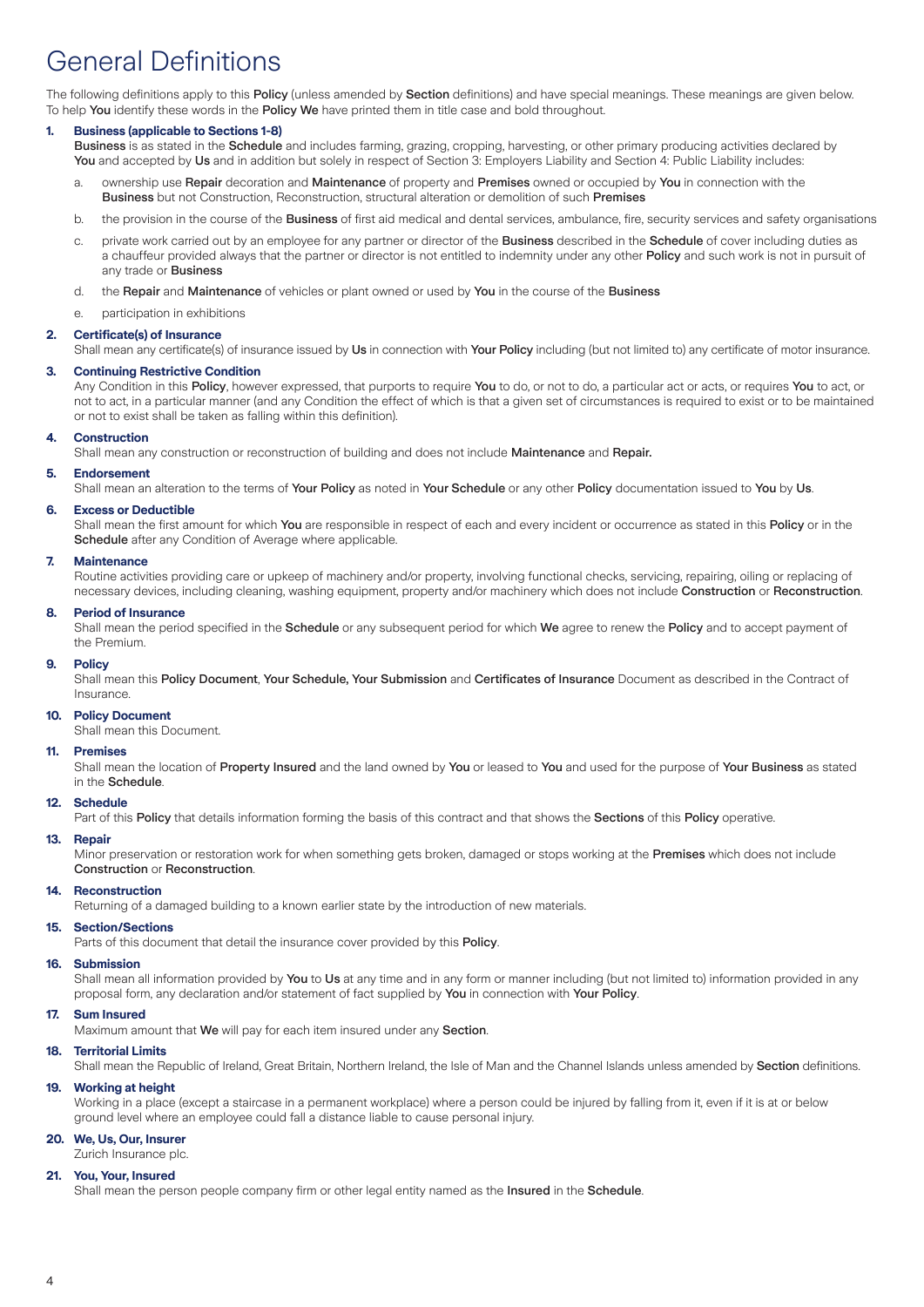# Section 1 – Farm Commercial & Section 2 – Business Interruption

## Section Definitions

Certain words have special meanings and are defined in the General Definitions page. To help You identify these words We have printed them in title case and bold throughout.

Other words with special meanings in this Section(s) are defined below and are printed in title case and bold throughout.

## **Definitions**

## **1. Business Interruption**

Shall mean loss resulting from interruption of or interference with the Business carried on by You at the Premises in consequence of Damage by an Insured Event to property used by You at the Premises for the purpose of the Business.

### **2. Damage or Damaged**

Shall mean direct physical loss or destruction of or Damage to the Property Insured.

#### **3. Item of Property Insured**

Shall mean any individual article or category of articles of Property Insured to which an individual Sum Insured is attached in Your Schedule.

#### **4. Property Insured**

Item 1. Building(s)

Buildings at the Premises being built mainly of brick, stone or concrete and roofed with slates, non-combustible tiles, concrete, asphalt, metal or sheets or slabs composed entirely of non-combustible mineral ingredients (unless otherwise stated in the Schedule) including:

- i. outbuildings
- ii. slatted sheds and tanks
- iii. storage sheds and tanks
- iv. walls, gates, posts, fences and hedges
- v. drains, pipes and cables servicing the buildings but only to the extent of Your legal respnsibility
- vi. yards, car-parks roads and pavements
- vii. tenants' improvements, landlord's fixtures and fittings.

#### Item 2. Farming Machinery and Equipment at the Premises

belonging to You and for which You are responsible but excluding loss or Damage to any mechanically propelled vehicles implements and their accessories which are:

- a. licensed for road use or used in circumstances which requires insurance or security under any Road Traffic Act(s) or Legislation
- b. otherwise more specifically insured.

#### Item 3. Agricultural Produce and Farming Stock at the Premises

- including:
- i. Milk
- ii. Hay and Straw
- iii. Roots and Potatoes
- iv. Silage in the Open
- v. Stock of Diesel

but excluding Livestock (Section 1 (b)) and property more specifically insured.

#### Item 4. Growing Crops at the Premises

Item 5. Growing Trees at the Premises

#### Item 6. Tools in Trade at the Premises

#### Item 7. Milking Equipment at the Premises

The term "Milking Equipment" includes:

- a. Bulk Milk Tank(s) and refrigerated milk storage tanks
- b. Associated installations and piping, wires and accessories

### Item 8. Computerised Milking Equipment at the Premises

- The term "Computerised Milking Equipment" includes:
	- a. Electronic milking equipment
	- b. Robotic milking machines

#### **Special Condition**

We shall not be liable in respect of:

Loss or Damage caused to Agriculture Produce Item 3 where such produce is in the open within 20 meters of a chimney in use or in Building(s) which are not fully enclosed (unless specifically agreed and stated by Us)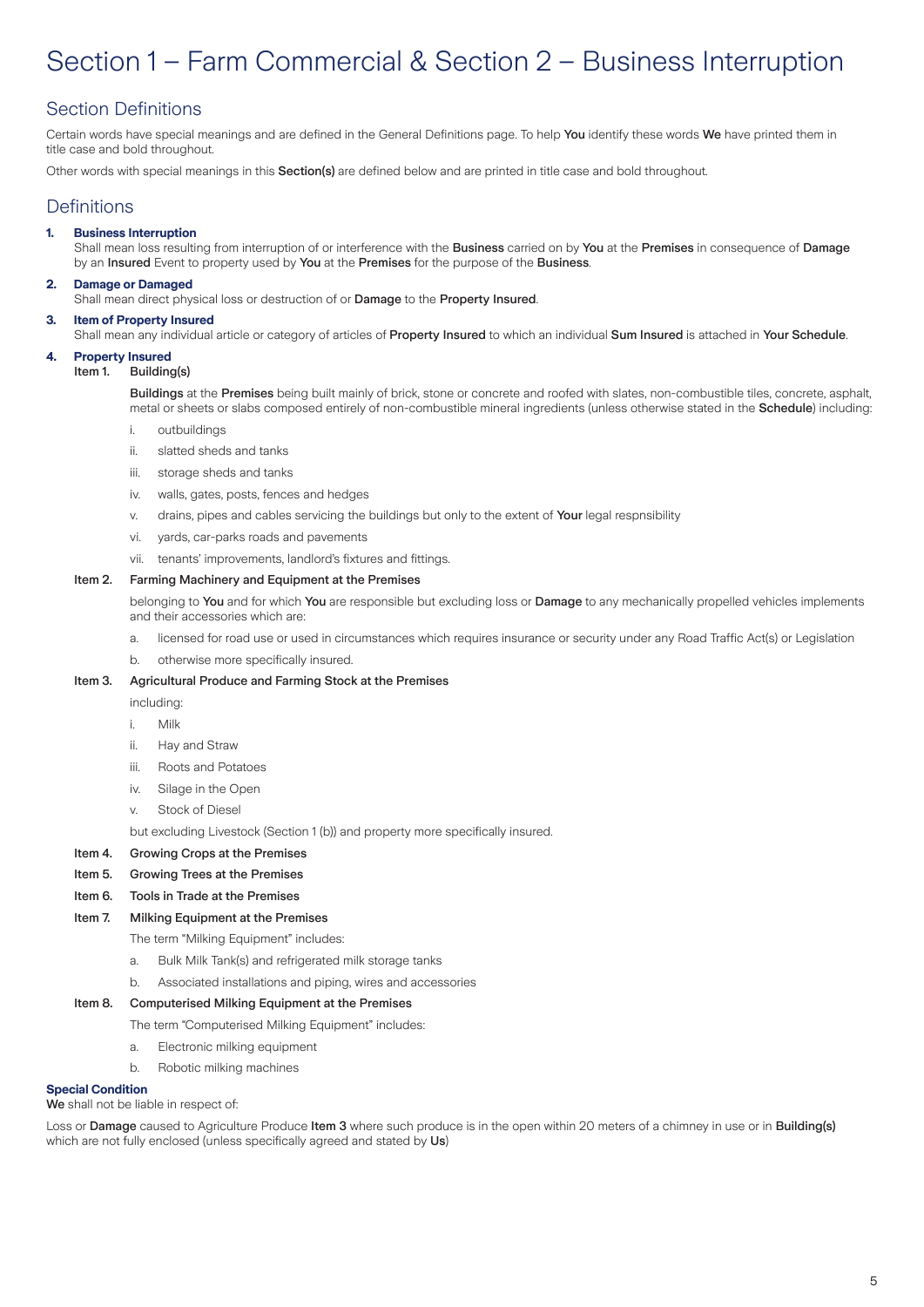# Section 1 – Farm Commercial (following sections applicable only if selected and specified in the Schedule)

# Section 1 (a) – Farm Property Damage

## The Cover

If any Item of Property Insured is Damaged within the Territorial Limits by any Insured Event operative under this Section and not otherwise excluded We will pay to You the value of the Property Insured at the time of its Damage or the amount of such Damage or at Our option reinstate or replace such Property Insured or any part thereof provided that the liability of the Insurer in respect of any one loss or in the aggregate in any one Period of Insurance shall in no case exceed:

- 1. in the whole the total Sum Insured or in respect of any Item of Property Insured its Sum Insured or any other limit of liability stated in the Schedule at the time of Damage
- 2. the Sum Insured remaining after the deduction for any other Damage occurring during the same Period of Insurance unless We have agreed to reinstate any such Sum Insured or limit.

## What is Insured – Events

## The following Events are insured only when Specified in Your Schedule

- 1. Fire but excluding Damage caused by:
	- a. explosion resulting from fire
	- b. earthquake or subterranean fire
	- c. i. its own spontaneous fermentation heating or combustion

### or

ii. its undergoing any heating process or any process involving the application of heat.

## Lightning

## Explosion

- i. of boilers used for domestic purposes only
- ii. of gas used for domestic purposes only
- but excluding **Damage** caused by earthquake or subterranean fire.

## 2. Explosion excluding Damage:

- a. caused by or consisting of the bursting of a boiler economiser or other vessel, machine or apparatus in which internal pressure is due to steam only and belonging to or under **Your** control
- b. in respect of and originating in any vessel, machinery or apparatus, or its contents, belonging to or under Your control which requires to be examined to comply with any statutory regulations unless such vessel, machinery or apparatus shall be the subject of a Policy or other contract providing the required inspection service
- c. by pressure waves caused by aircraft or other aerial devices travelling at sonic or supersonic speeds.
- 3. Aircraft or other aerial devices or articles dropped therefrom excluding Damage by pressure waves caused by aircraft or other aerial devices travelling at sonic or supersonic speeds.

## 4. Earthquake

## 5. Subterranean Fire

- 6. Impact by any road vehicle or animal
- 7. Riot Civil Commotion Strikers Locked-Out Workers or Persons taking part in Labour Disturbances or Malicious Persons excluding:
	- a. Damage arising from confiscation requisition or destruction by order of the government or any public authority
	- b. Damage arising from cessation of work
	- c. as regards Damage (other than by fire or explosion) directly caused by malicious persons not acting on behalf of or in connection with any political organization.
		- i. Damage by theft
		- ii. Damage in respect of any Building(s) which is unoccupied empty or not in use at the time of the loss, unless cover has previously been agreed and the unoccupied Property is noted in Your Schedule.

## 8. Storm excluding

- a. Damage by:
	- i. the escape of water from the normal confines of any natural or artificial watercourse, lake reservoir, canal or dam
	- ii. inundation from the sea whether resulting from storm or otherwise
- b. Damage attributable solely to change in the water table level
- c. Damage by frost, subsidence, ground heave or landslip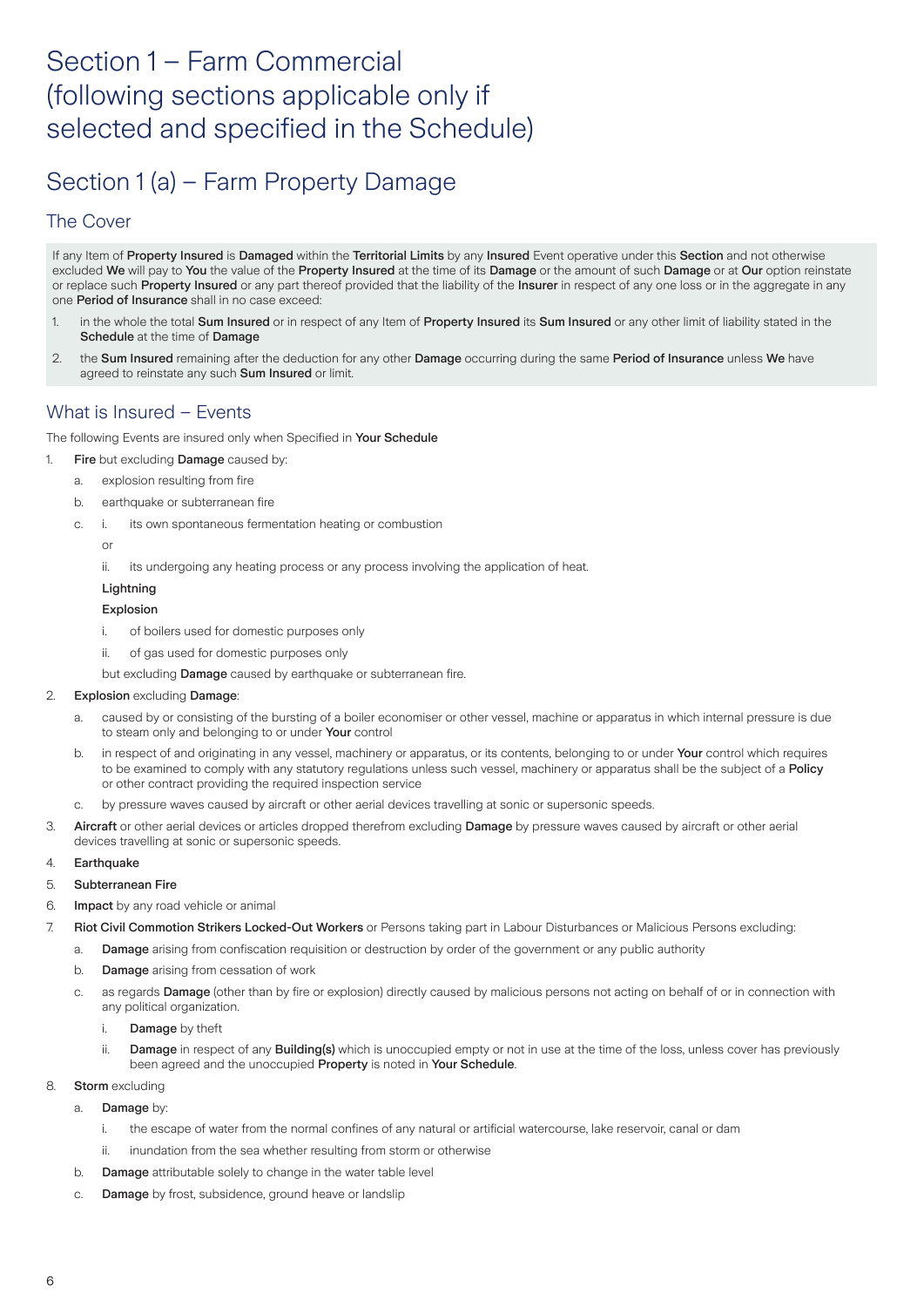- d. Damage to Property Insured other than Damage to Property Insured Item 1. Building(s), Item. 2 Farming Machinery and Equipment, Item. 7 Milking Equipment, Item 8. Computerised Milking Equipment insured under Section 1(a) and used in connection with the Business
- e. Damage to moveable property in the open including walls, gates, posts, fences and hedges
- f. Damage caused by Flooding.
- 9. Theft (which shall be deemed to include attempted Theft) committed on the Premises

### caused by:

forcible and violent entry to or exit from a building at the Premises occupied by You for the purpose of the Business or actual and threatened assault or violence to You or any partner, director, employee of the You or members of Your family or any other person who has a legal right to be on the Premises

### Excluding loss or Damage:

- 1. from any outbuilding unless such building has securely locked windows and doors and is adjacent to the main private dwelling house
- 2. by or through any person lawfully on the **Premises**
- 3. by or through the wilful act, procurement, or connivance by You, an employee(s) or any member of Your family or household
- 4. to money and securities of any description

### Provided that:

- i. in respect of Theft of Tools in Trade the maximum liability of the Insurer in respect of any one tool shall not exceed €1,500
- ii. You make immediate notification to An Garda Síochána of any incidence of theft and keep the report reference number for inspection by Us upon receipt of any claim.

### **Accidental Damage**

## Excluding:

- a. Damage caused by or consisting of or arising from or attributable to
	- i. any of the Events 1/9
	- ii. any of the exclusions to Events 1/9 whether Events 1/9 are insured or not
- b. Damage caused by or consisting of
	- i. inherent vice
	- ii. latent defect
	- iii. gradual deterioration
	- iv. wear and tear
	- v. frost
	- vi. its own faulty or defective design or materials
- c. faulty or defective workmanship by the Insured or any employee of the Insured
- d. operational error or omission by the Insured or any employee of the Insured
- e. Damage caused by or consisting of acts of fraud or dishonesty by any partner, director or employee of the Insured
- f. delay or Damage caused by or consisting of seizure or destruction by order of public authority
- g. Damage caused by or consisting of
	- i. corrosion, rust, wet or dry rot, shrinkage, evaporation, loss of weight, dampness, dryness, marring scratching, vermin or insects
	- ii. change in temperature, colour, flavour, texture or finish

or Damage consisting of

- iii. joint leakage, failure of welds, cracking, fracturing, collapse or overheating of boilers economisers superheaters pressure vessels or any range of steam and feed piping connected to them
- iv. mechanical or electrical breakdown or derangement
- h. Damage caused by disappearance unexplained or inventory shortage or the misfiling or misplacing of information
- i. Damage caused to any building or structure by its own collapse or cracking
- j. Damage in respect of fences, gates and moveable property in the open caused by wind, rain, hail, sleet, snow or dust
- k. Damage to any property resulting from its undergoing any process of production, packing, treatment, testing, commissioning, service, cleaning, dyeing, restoring or Repair
- l. Damage in respect of
	- i. jewellery, precious stones or precious metals, bullion, furs, curiosities, works of art or rare books
	- ii. property in transit
	- iii. glass, china, earthenware, marble or other fragile or brittle objects
	- iv. money bonds or securities of any description
- m. Damage in respect of
	- i. vehicles licensed for road use (including accessories on them), caravans, trailers, railway locomotives, rolling stock, watercraft or aircraft and all forms of drones.
	- ii. property or structures in course of Construction or erection and materials or supplies in connection with all such property or structures
	- iii. Lands, roads, pavements, piers, jetties, bridges, culverts or excavations
	- iv. livestock, growing crops or trees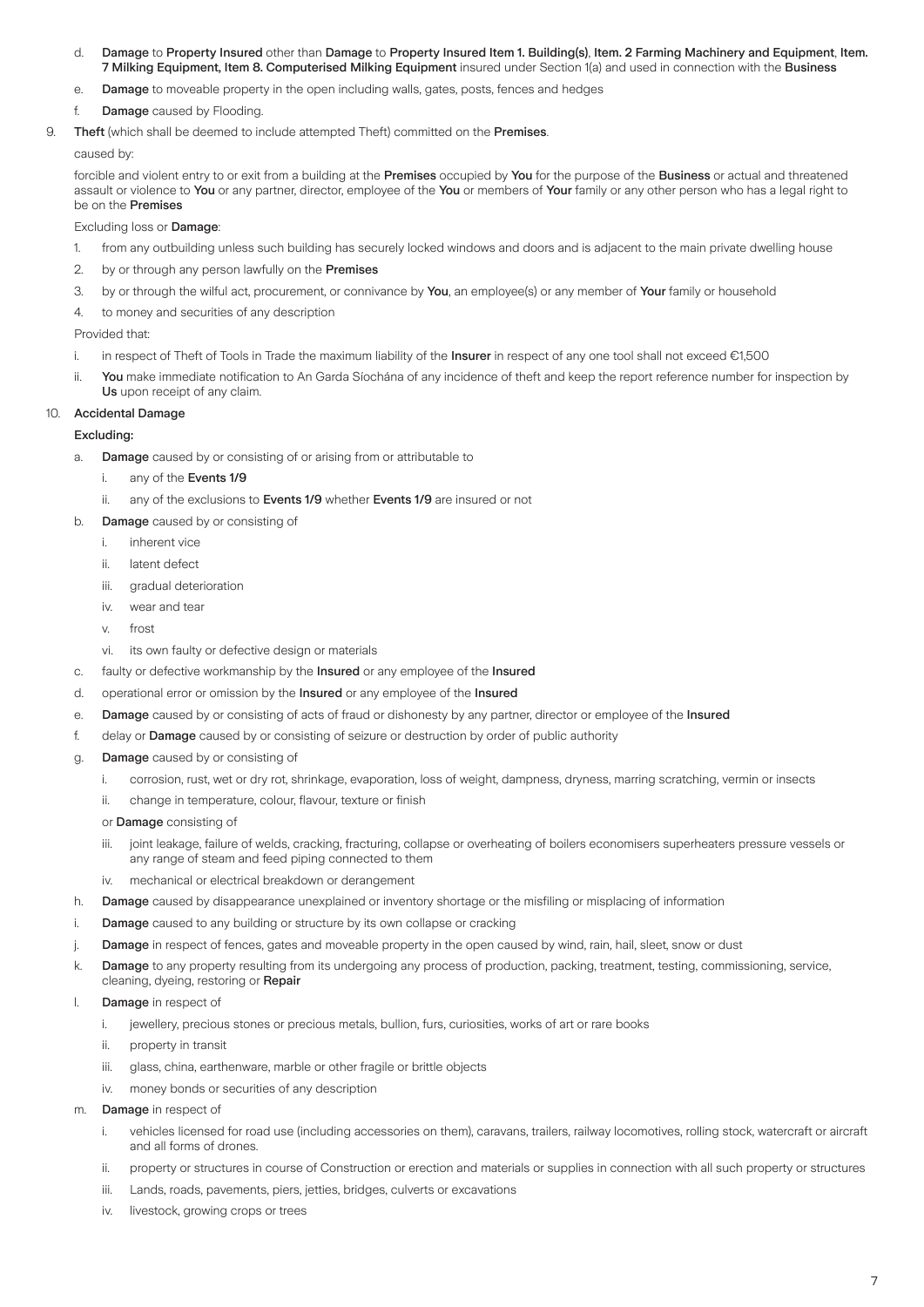- n. Damage caused by or consisting of Subsidence or Ground Heave of any part of the site on which the property stands or Landslip
- o. Damage caused by or consisting of normal settlement or bedding down of new structures
- p. Damage caused by or consisting of escape of water from any fixed water apparatus or sprinkler installation
- q. Damage caused by or consisting of
	- i. the escape of water from the normal confines of any natural or artificial watercourse, lake, reservoir, canal or dam
	- ii. inundation from the sea whether resulting from storm or otherwise
	- iii. Damage attributable solely to change in the water table level
	- iv. **Damage** caused by Flooding
- r. Damage to bulbs, electric heating elements, photo electric cells, belts, trailing cables, flexible hoses or pipes
- s. chipping, bruising or denting of any surface
- t. the cost of Maintenance
- u. any loss arising from improper storage or stowage
- v. any willful act or neglect
- w. loss or damage from theft or any attempted theft
- x. loss due to depreciation
- y. consequential loss of any kind
- z. any Excess stated in the Schedule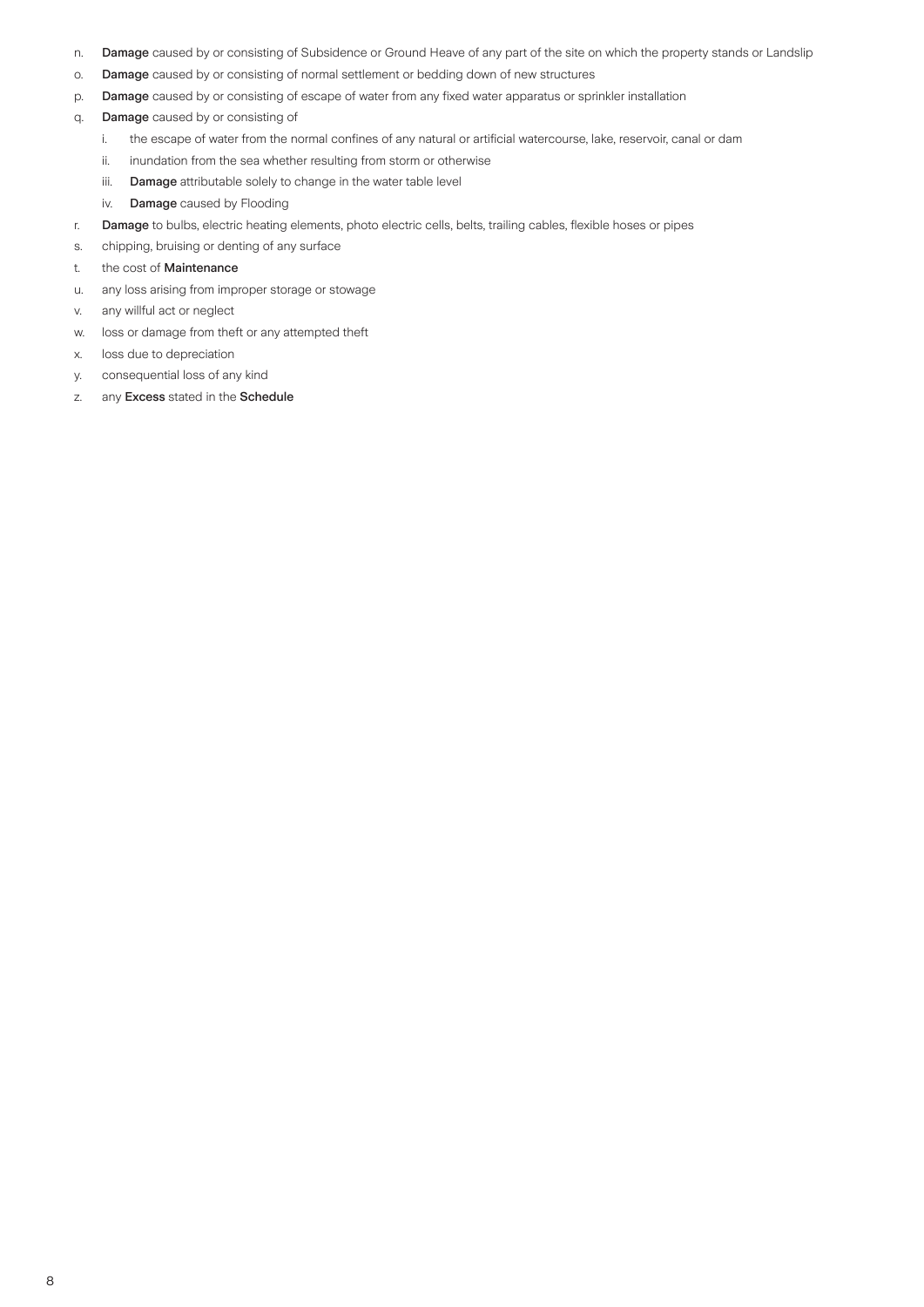# Section 1 (a) – Farm Property Damage Clauses

## **1. Walls, Gates, Posts, Fences and Hedges**

The insurance by this Section includes Damage to walls, gates, posts, fences and hedges under Property Insured Item 1. Building(s). The liability of the Insurer under this Clause and the Section shall in no case exceed €1,300 any one loss or in the aggregate any one Period of Insurance.

## **2. Agricultural Produce Basis of Settlement**

In the event of claim for Damage the value of any Agricultural Produce Item 3 (other than Milk) insured by this Section shall be deemed to be the greater of the market value or the value according to the Intervention System of the Common Agricultural Policy of the European Community which You would have been entitled to if it had been sold into intervention at the time of any loss destruction or Damage.

#### **Milk**

The amount We will pay per litre will be the average value per litre that You were paid over the last five milking days prior to a claim.

# Section 1 (a) – Farm Property Damage Extensions

## **1. Temporary Removal**

The Property Insured Item(s) 2. Farming Machinery and Equipment, and Agricultural Produce Item 3 insured by this Section are covered whilst temporarily removed elsewhere and in transit thereto and therefrom by road, rail or inland waterway, all within the Republic of Ireland and Northern Ireland.

Provided that:

a. this Extension does not apply to **Property Insured** in so far as it is otherwise insured, nor to motor vehicles and motor chassis licensed for normal road use.

#### **2. Fire Brigade Charges**

The insurance by this Section extends to apply to Fire Brigade Charges levied by a fire authority in accordance with the provisions of the Fire Services Act 1981 in controlling or extinguishing fire affecting (or threatening to affect) the Property Insured by this Section in circumstances which have given rise to, or would have given rise to, Damage to the Property Insured by any Event covered by this Section.

The maximum amount payable under this Section or any Section of the Policy, excluding Section 6, shall not exceed €15,000 any one incident.

#### **3. Hiring or Leasing Agreements**

The interest of parties supplying property to You under a hiring, leasing or similar agreement is noted in this insurance, the nature and extent of any interest to be disclosed in the event of destruction or Damage.

#### **4. Architects', Surveyors', Legal and Consulting Engineers' Fees**

- a. The insurance of each Item on Building(s) and Farming Machinery and Equipment includes an amount in respect of Architects', Surveyors', Consulting Engineers' and Legal Fees.
- b. The insurance on Fees applies only to those necessarily and reasonably incurred in the reinstatement or Repair of the Property Insured consequent upon its Damage but not for preparing any claim, it being understood that the amount payable under the item shall not exceed in total its Sum Insured plus 17.5% of the Sum Insured.

#### **5. Automatic Cover (Capital Additions)**

The insurance by this Section (other than for Events 8. Storm, 9. Theft and 10. Accidental Loss or Damage) shall, subject to its terms and conditions extend to cover

- a. any newly acquired and/or newly erected Building(s), and Farming Machinery and Equipment, in-so-far as the same are not otherwise insured; and
- b. alterations, additions and improvements to **Building(s)**, and Farming Machinery and Equipment, but not in respect of any appreciation in value anywhere in the Republic of Ireland

#### provided that:

- i. at any one location this cover shall not exceed 10% of the total aggregate Sum Insured on Item 1 Building(s) and Item 2. Farming Machinery and Equipment hereby insured or €130,000 whichever is less
- ii. You undertake to give particulars of such additional insurance as soon as is practicable but not later than 90 days from the commencement of Your responsibility or renewal of this Policy whichever is the earlier. You shall pay such additional premium as may be required pro-rata from the date of commencement of Our liability
- the provisions of this Extension shall be fully maintained, notwithstanding any specific insurance effected under Extension 5 (b) ii.

#### **6. Contract Price**

In respect of goods sold but not delivered for which You are responsible and with regard to which under the conditions of sale, the Sale Contract is cancelled, by reason of its condition following Damage by an Insured Event, either wholly or to the extent of the loss or Damage, Our liability shall be based on the Contract Price, and for the purpose of this insurance the value of all goods to which this Extension would apply in the event of loss or Damage shall be ascertained on the same basis.

#### **7. Customers' Goods**

In so far as such property is not otherwise insured the insurance on Agricultural Produce Item 3 extends to cover Your customers' goods for which You have made Yourself responsible even though such goods shall have been bought and paid for.

#### **8. Mortgagees**

The interest of a mortgagee in this insurance shall not be prejudiced by any act or neglect of the mortgagor or occupier of any Building(s) hereby insured whereby the danger of loss or Damage is increased without the authority or knowledge of the mortgagee, provided the mortgagee, immediately on becoming aware thereof give notice in writing to Us and on demand pay such additional premium as We may require.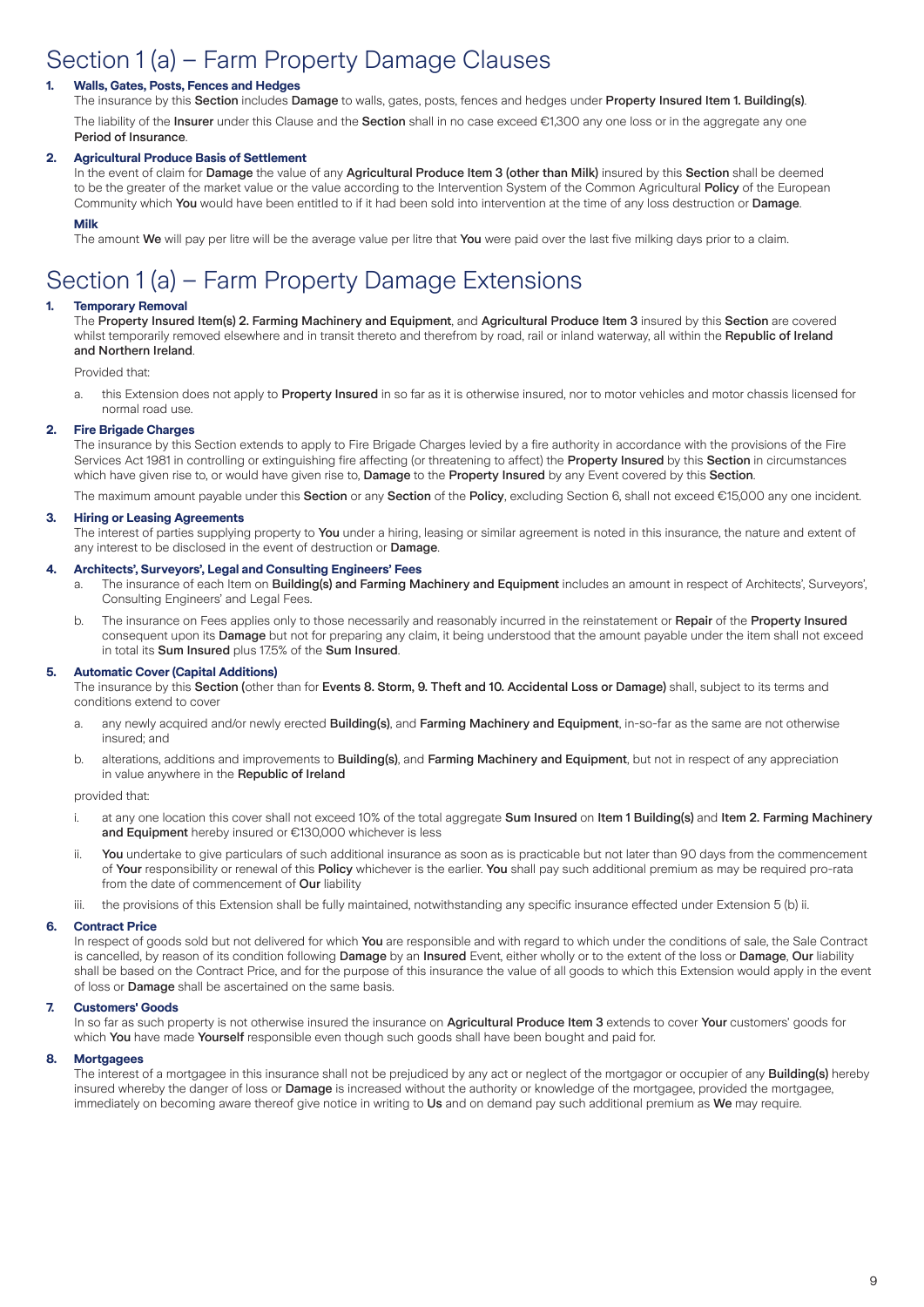#### **9. Reinstatement of the Amount of any Loss**

In consideration of the Sum Insured by any item hereof not being reduced by the amount of any loss, You undertake to pay the appropriate extra premium on the amount of the loss from the date thereof to the date of the expiry of the Period of Insurance.

#### **10. Reinstatement**

Unless stated elsewhere to the contrary, in the event of Property Insured under this Section by Item 1. Buildings, Item 2. Farming machinery and Equipment, Item 6. Tools in Trade, Item 7. Milking Equipment, Item 8. Computerised Milking Equipment and being Damaged the basis upon which the amount payable under each of the said Items of the Section is to be calculated shall be the reinstatement of the property destroyed or Damaged subject to the following special provisions and subject also to the terms and Conditions of the Policy except in so far as the same may be varied hereby.

For the purposes of the insurance under this Extension reinstatement shall mean: the carrying out of the following work, namely:

- i. where property is destroyed, the rebuilding of the property, if a **Building(s)**, or in the case of other property, its replacement by similar property, in either case in a condition equal to but not better or more extensive than its condition when new
- ii. where property is Damaged, the repair of the Damage and the restoration of the Damaged portion of the property to a condition substantially the same as but not better or more extensive than its condition when new.

Special Provisions:

1. The work of reinstatement (which may be carried out upon another site and in any manner suitable to the requirements of the Insured subject to the liability of the Insurer not being thereby increased) must be commenced and carried out with reasonable despatch.

Otherwise no payment beyond the amount which would have been payable under the Policy if this Extension had not been incorporated therein shall be made.

- 2. When any Property Insured under this Extension is Damaged in part only the liability of the Insurer shall not exceed the sum representing the cost which the Insurer could have been called upon to pay for reinstatement if such property had been wholly destroyed.
- 3. No payment beyond the amount which would have been payable under the Section if this Extension had not been incorporated therein shall be made until the cost of reinstatement shall have been actually incurred.
- 4. Each item insured under this Extension is declared to be separately subject to the following Condition of Average, namely:

If at the time of reinstatement the sum representing eighty-five per cent of the cost which would have been incurred in reinstatement if the whole of the property covered by such item had been destroyed exceeds the Sum Insured thereon at the breaking out of any fire or at the commencement of any Damage to such property by any other Event hereby insured against, then the Insured shall be considered as being their own insurers for the difference between the **Sum Insured** and the sum representing the cost of reinstatement of the whole of the property and shall bear a rateable proportion of the loss accordingly.

- 5. No payment beyond the amount which would have been payable under this Section if this Extension had not been incorporated therein shall be made if at the time of any Damage to any Property Insured hereunder such property shall be covered by any other insurance effected by or on behalf of the Insured which is not upon the identical basis of reinstatement set forth herein.
- 6. Where by reason of any of the above special provisions no payment is to be made beyond the amount which would have been payable under this Section if this Extension had not been incorporated therein the rights and liabilities of the Insurer and the Insured in respect of the **Damage** shall be subject to the terms and conditions of the **Policy** including any Condition of Average therein, as if this Extension had not been incorporated therein.

#### **11. Removal of Debris**

It is understood that the insurance by this Section relating to Building(s) and Farming Machinery and Equipment extends to include costs and expenses necessarily incurred by You with Our consent in:

- a. removing debris
- b. dismantling and/or demolishing
- c. shoring up or propping

of the portion or portions of the Property Insured by the said items Damaged by any Event hereby insured against.

Our liability under this Extension and this Section in respect of any claims shall in no case exceed the Sum Insured plus 10% of the Sum Insured thereby.

We will not pay for any costs or expenses:

- i. incurred in removing debris except from the site of such **Damaged Property Insured** and the area immediately adjacent to such site
- ii. arising from pollution or contamination of property not insured by this Section.

#### **12. Subrogation Waiver**

In the event of a claim arising under this Section, We agree to waive any and all rights, remedies and/or relief which We may become entitled by way of subrogation against:

- a. any company which is a holding company to the Insured, or subsidiary to the Insured, as defined within the meaning of sections 7 and 8 of the Companies Act 2014
- b. any company which is a subsidiary of a holding company where that holding company is also the holding company of the Insured within the meaning of sections 7 and 8 of the Companies Act 2014.

#### **13. Tenancy**

Your interest in this insurance shall not be prejudiced by any act of neglect of the tenant(s) of any Building(s) hereby insured, whereby the danger of loss or Damage is increased without Your knowledge. You shall immediately upon becoming aware thereof give notice in writing to Us and on demand pay such additional premium as We may require.

#### **14. Non-Invalidation**

This insurance shall not be invalidated by any act or omission or by any alteration whereby the risk of Damage is increased, unknown to You or beyond Your control. You shall immediately upon becoming aware thereof give notice to Us and pay an additional premium, if required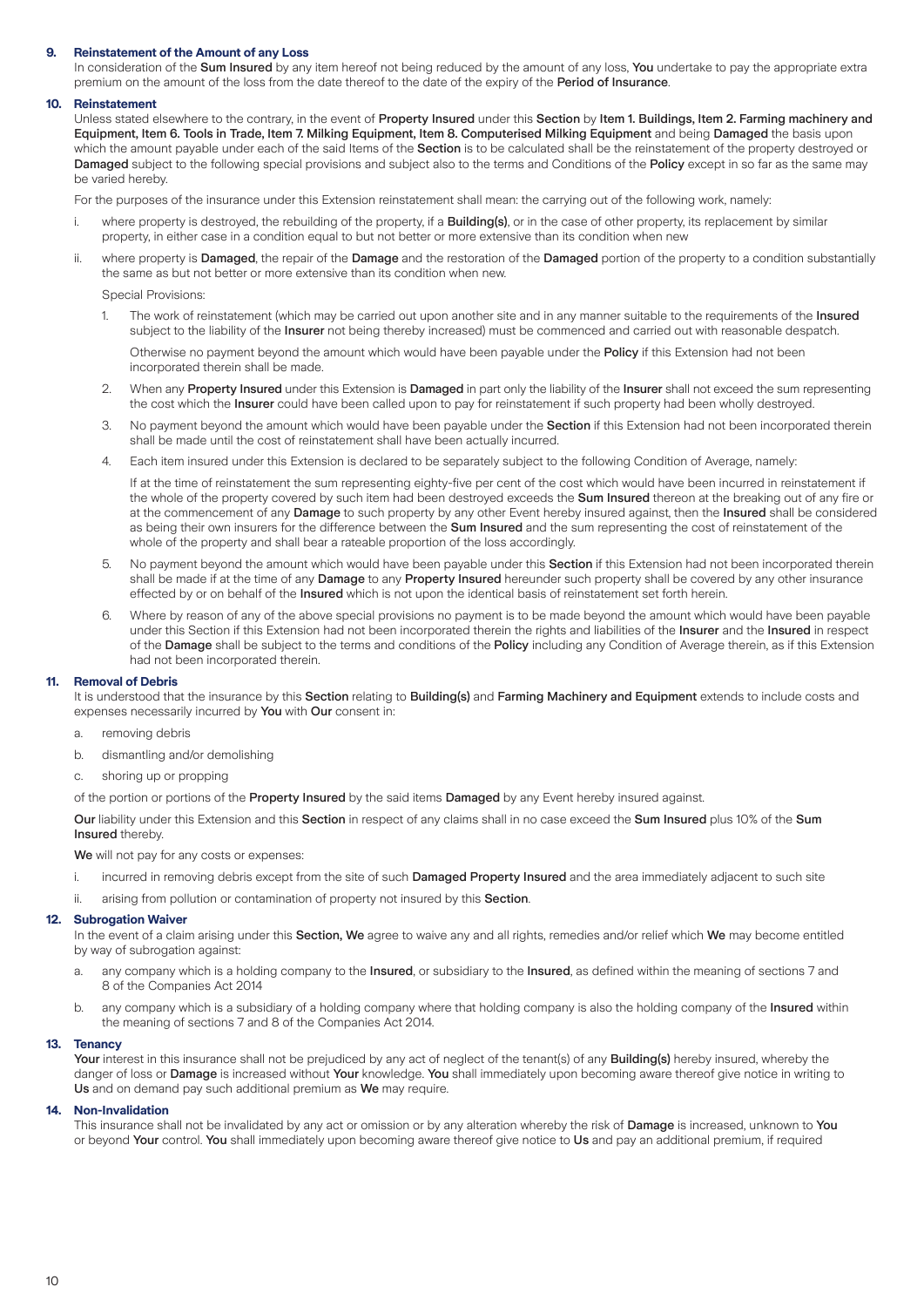#### **15. Workmen**

Workmen are allowed on the aforesaid Premises for the purpose of making minor structural and other alterations from time to time without prejudice to this insurance.

## **16. Interested Parties**

The **Insurer** agrees:

- a. that without prejudice to the rights and liabilities of You or Us, if at the time of Damage to any Building(s) hereby insured that You shall have contracted to sell Your interest in such Building(s) and the purchase shall be thereafter completed, the Purchaser on the completion of the purchase, if and so far as the property is not otherwise insured by or on behalf of the Purchaser against such Damage shall be entitled to the benefit of this Section so far as it relates to such Damage, up to the date of completion
- b. to note the interest of any party notifying their interest in any of the Property Insured in writing, the nature and extent of such interest to be disclosed in the event of Damage.

#### **17. Spontaneous Combustion**

Notwithstanding anything contained to the contrary in this Policy it is understood the insurance by this Section extends to cover destruction or Damage by fire only of or to hay and/or straw caused by its own spontaneous fermentation, heating or combustion.

#### **18. Vintage Tractor(s)**

Permission is given for vintage tractor(s) used for show or in connection with Your Business to be housed as required in any of the insured Building(s) described in the Schedule.

Vintage tractor(s) and their contents and accessories more specifically insured are excluded from the insurance by this Section Extension except in respect of any amount over and above that recoverable under such specific insurance.

The liability of the Insurer in respect of Damage to vintage tractor(s) licensed for road use and accessories thereon shall not exceed €1,500 or 10% of the Sum Insured on Property Insured Item 2. Farming Machinery and Equipment whichever is the lesser, unless specifically stated in the Schedule.

Definitions:

a. Vintage tractor(s) for the purposes of this Extension shall mean a tractor that is 30 or more years old.

Special Provisions:

1. Following Damage You must produce the vehicle registration book/vehicle registration certificate for the Vintage tractor(s) which proves Your ownership and which must clearly display the age of the vehicle. We will not pay for the supply of this information.

#### **19. Exhibition Cover**

The insurance by this Section is extended to include Property Insured Items specified in the Schedule whilst at any exhibition site including whilst being erected or dismantled anywhere in the Republic of Ireland or Northern Ireland other than whilst in any Premises owned or occupied by You or any exhibition site in the open.

The liability of the Insurer shall not exceed €1,000 in respect of any one loss or in the aggregate any one Period of Insurance.

#### **20. Urgent Repairs to Milking Equipment**

The insurance by this Section is extended to include reasonable costs and expenses necessarily incurred by You following insured Damage in making temporary repairs to the Milking Equipment insured by Item 7 and Item 8 or in expediting permanent repairs provided that Our approval has first been obtained in writing and that Our total liability in respect of any loss under this Extension or Section shall not exceed the total Sum Insured for Milking Equipment as stated in the Schedule.

#### **21. Theft of Diesel**

Stock of Diesel subject to a limit of €2,000 is insured provided that whether in the open or in buildings at the Premises the Diesel Tank(s) fuel valve or nozzle is securely locked by a disc padlock or equivalent security Locking device.

# Section 1 (a) – Farm Property Damage Exclusions

## What is not Insured

#### **1. Electrical Plant**

If any electrical plant or fitting shall be Damaged or destroyed by fire occasioned by self-ignition, overrunning, excessive pressure, short circuiting, self-heating or leakage of electricity, We shall not be liable for Damage in respect of the particular part in which the fire originated but We shall be liable for **Damage** or destruction in respect of any other plant or fitting caused by fire spreading from the original fire.

## Section 1 (a) – Farm Property Damage Conditions

#### **1. Average (Underinsurance)**

The Sum Insured by each Item of this Section (other than those applying solely to fees, removal of debris and Milk) is declared to be separately subject to Average.

In respect of all Sums Insured hereby declared to be subject to Average, where such sum shall at the commencement of any Damage be less than the value of the Property Insured within such Sum Insured, the amount payable by the Insurer in respect of such Damage shall be proportionately reduced.

#### **2. Average (Underinsurance) in respect of Milk**

The Sum Insured for Milk Insured under this Section is declared to be separately subject to Average.

This means where such sum shall at the commencement of any Damage be less than 80% of the actual selling value of the Milk within such Sum Insured, the amount payable by Us in respect of such loss or Damage shall be proportionately reduced.

#### **3. Retention**

Where, in the context of Damage to real property only, We pay the costs of repair or reinstatement as above, We may:

- a. release a proportion of the estimated cost of repair or reinstatement prior to completion of the work;
- b. pay the balance (otherwise known as the "retained amount") to You on completion of the work and on receipt of appropriate documentation validating the costs incurred by You for the repair or reinstatement work (including VAT invoices).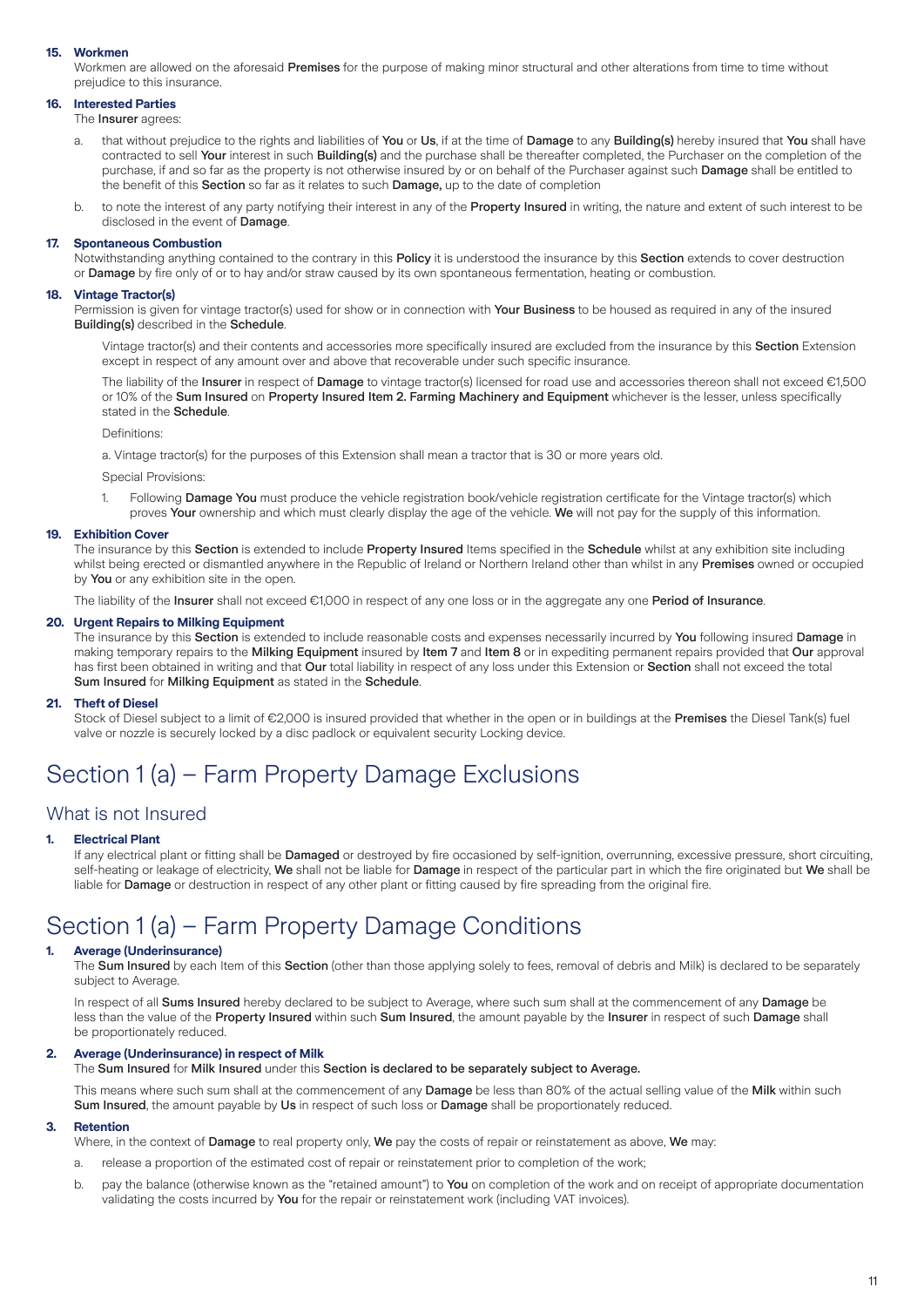The retained amount will not exceed:

- i. 5 per cent of the claim settlement amount in a case in which the claim settlement amount is less than €40,000; or
- ii. 10 per cent of the claim settlement amount in a case in which the claim settlement amount is €40,000 or more.

## **4. Grain Drying**

- In respect of the process of Grain Drving it is a condition that all Grain drvers:
- a. must be operated as per manufacturers guidelines.
- b. have all thermostats & automatic control gear must be regularly maintained & serviced.
- c. must be regularly maintained & serviced as per the manufacturers guidelines.
- d. must be supervised when in use.
- e. dust extractor's must be regularly maintained and serviced as per manufacturers guidelines and filters regularly checked.

# Section 1 (b) – Livestock

## Meaning of Words

Certain words have special meanings and are defined in the General Definitions page. To help You identify these words We have printed them in title case and bold throughout.

Other words with special meanings in this Section are defined below and are printed in title case and bold throughout.

## **Definitions**

### **1. Injury**

A physical injury or trauma caused immediately by an accident. Not any injury that happens over a period of time and contributed to, in any way, by a previous disease process in the animal.

#### **2. Livestock**

Livestock shall mean the animals as specified in Your Schedule which are owned by You and used in connection with Your Business but excludes domestic household pets.

#### **3. Market Value**

The cost of replacing any animal with one of comparable worth and condition but not exceeding an amount of €6,500 per animal unless otherwise stated in the Schedule.

#### **4. Property Insured**

Shall mean the Livestock as insured under this Section owned by You and specified in Your Schedule.

#### **5. Territorial Limits**

Anywhere within the Republic of Ireland and Northern Ireland.

#### **6. Fatal Injury (Pedigree cover Event 13 only)**

Shall mean a violent, external, accidental and visible act illness or disease that causes death or its necessary slaughter (under certificate by a duly qualified veterinary surgeon) within 28 days of such accident during the Period of Insurance. It is also understood that Fatal Injury for Pedigree Livestock includes death by poisoning.

## The Cover

In the event of accidental Injury causing death of Livestock insured within the Territorial Limits by any Event insured by this Section other than by an excluded cause We will pay to You the value of the Property Insured

Provided that:

- 1. the amount payable in respect of any one animal shall not exceed the Market Value of the animal at the time of loss or the amount stated in Your Schedule, whichever is the less, unless otherwise specified in Your Schedule
- 2. the total amount payable in respect of any one Item of Livestock shall not exceed the Sum Insured under that Item noted in the Schedule
- 3. the total amount payable in respect of all loss or Injury causing death during any one Period of Insurance shall not exceed the total Livestock Sum Insured noted in the Schedule.

## What is Insured – Events

The following Events are insured only when Specified in Your Schedule.

### **1. Fire, Lightning & Explosion**

Damage resulting in fatal injury from accident caused solely and directly by:

- 1.1 Fire but excluding Damage caused by
	- a. explosion resulting from fire
	- b. earthquake or subterranean fire
	- c. its undergoing any heating process or any process involving the application of heat.

### **Lightning**

#### **Explosion**

- i. of boilers used for domestic purposes only
- ii. of gas used for domestic purposes only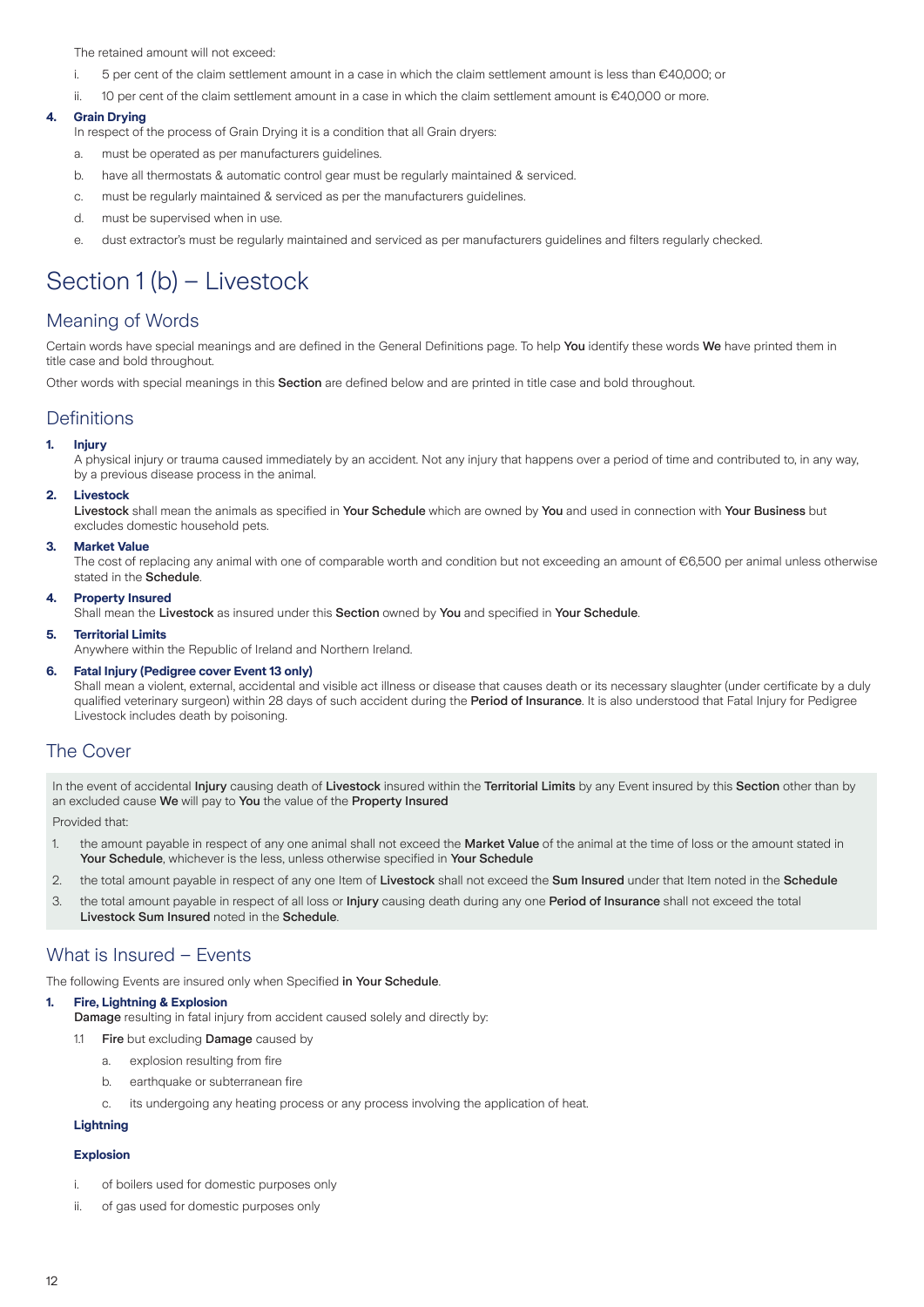but excluding **Damage** caused by earthquake or subterranean fire.

#### 1.2 Explosion excluding Damage:

- a. caused by or consisting of the bursting of a boiler economiser or other vessel machine or apparatus in which internal pressure is due to steam only and belonging to or under the control of the Insured
- b. in respect of and originating in any vessel machinery or apparatus, or its contents, belonging to or under the control of the Insured which requires to be examined to comply with any statutory regulations unless such vessel machinery or apparatus shall be the subject of a Policy or other contract providing the required inspection service
- c. by pressure waves caused by aircraft or other aerial devices travelling at sonic or supersonic speeds.

1.3 Aircraft or other aerial devices or articles dropped therefrom excluding Damage by pressure waves caused by aircraft or other aerial devices travelling at sonic or supersonic speeds.

1.4 Earthquake

1.5 Subterranean Fire

#### **2. Storm or Flood**

Accidental Injury causing death (or necessary slaughter by veterinary surgeon within 28 days of such injury) to Livestock insured resulting solely and directly as a result of Damage by Storm or Flood occurring on Your Premises or whilst temporarily removed within the Territorial Limits but excluding loss or Damage caused by:

#### a. frost, subsidence, ground heave or landslip

#### **3. Electrocution**

Accidental Injury causing instantaneous death (or necessary slaughter by veterinary surgeon) of Livestock caused by accidental electrocution occurring on Your Premises or whilst temporarily removed provided that You immediately thereafter arrange for the disconnection of Your own electricity supply if it is in any way faulty.

#### **4. Collapse of Slats in Slatted House**

Accidental Injury causing death (or necessary slaughter by veterinary surgeon within 28 days of such injury) to Livestock as a result of the immediate and sudden collapse of the slats in the slatted house or units permanently installed at Your Premises.

#### **5. Straying or being led on Foot**

Accidental Injury causing death (or necessary slaughter by veterinary surgeon within 28 days of such injury) to Livestock occurring while being driven or led on foot on any public thoroughfare or straying from Your Premises other than from unenclosed land.

We shall not be liable to make payment in the event of injury occurring on Premises owned by You, rented to You or occupied by You.

#### **6. In Transit and Attendance at Sale or Show**

Accidental Injury causing death (or necessary slaughter by veterinary surgeon within 28 days of such injury) to Livestock while in transit on any public thoroughfare in suitable vehicles including loading and unloading and whilst in attendance at any sale or show on land within the Territorial Limits.

#### **7. Mortality**

Accidental Injury causing death (or necessitating slaughter by veterinary surgeon within 28 days of such injury) to Livestock insured under this Section and occurring on the Premises or land owned occupied leased or rented by You but excluding:

- i. accidental Injury whilst Livestock is in transit including loading or unloading for the purpose of transit)
- ii. accidental Injury causing death of Sheep as a result of any dog attack or dog worrying
- iii. the amount of any Deductible or Excess stated in the Schedule.

#### **8. Bovine Tuberculosis and/or Brucellosis** (cover only operative in respect of animals specified in the Schedule)

Any amount You cannot recover following a compulsory slaughter during the Period of Insurance of the animal(s) specified in the Schedule under an order from the Department of Agriculture, Food and the Marine consequent upon the animal specified having failed to pass the standard Bovine Tuberculosis and/or Brucellosis herd test.

Excluding:

- i. any loss resulting from a compulsory slaughter for the Department of Agriculture Food and the Marine compensation schemes for destroyed animals which was first diagnosed or showed delayed hypersensitivity (reactor) signs before or within the 12 months prior to this cover being incepted
- ii. any amount recoverable under any relevant Department of Agriculture Food and the Marine compensation schemes for destroyed animals and disease eradication.

#### 9. **Impotence of Bulls/Rams Accident and Illness** (cover only operative in respect of animals specified in the Schedule) We will indemnify You in the event of any animal covered under this Section and specified in the Schedule which:

1. is proven to be to be permanently incapable of natural service resulting solely and directly from accidental injury sustained during the Period of Insurance.

or

2. had proven itself to be fertile and is subsequently proved to be permanently infertile, impotent or incapable of natural service arising solely and directly from sickness or disease first manifesting itself during the Period of Insurance.

#### excluding:

- i. Frostbite or Freezing
- ii. Congenital or Hereditary conditions.

#### **Special Conditions:**

- a. Following notification to Us of a possible claim, the animal must be given at least 3 calendar months to attempt recovery unless We agree to accept the claim before the end of such period.
- b. Permanent infertility, impotency, or incapability must be total and not temporary in nature or reduction and be proved by production of satisfactory evidence and certification from Your Veterinarian and We reserve the right to request an independent opinion from a Veterinarian of Our choice.

In respect of any one loss the liability of the Insurer shall not exceed the Sum Insured stated in the Schedule less the amount recovered or realised through sale or disposal of the animal.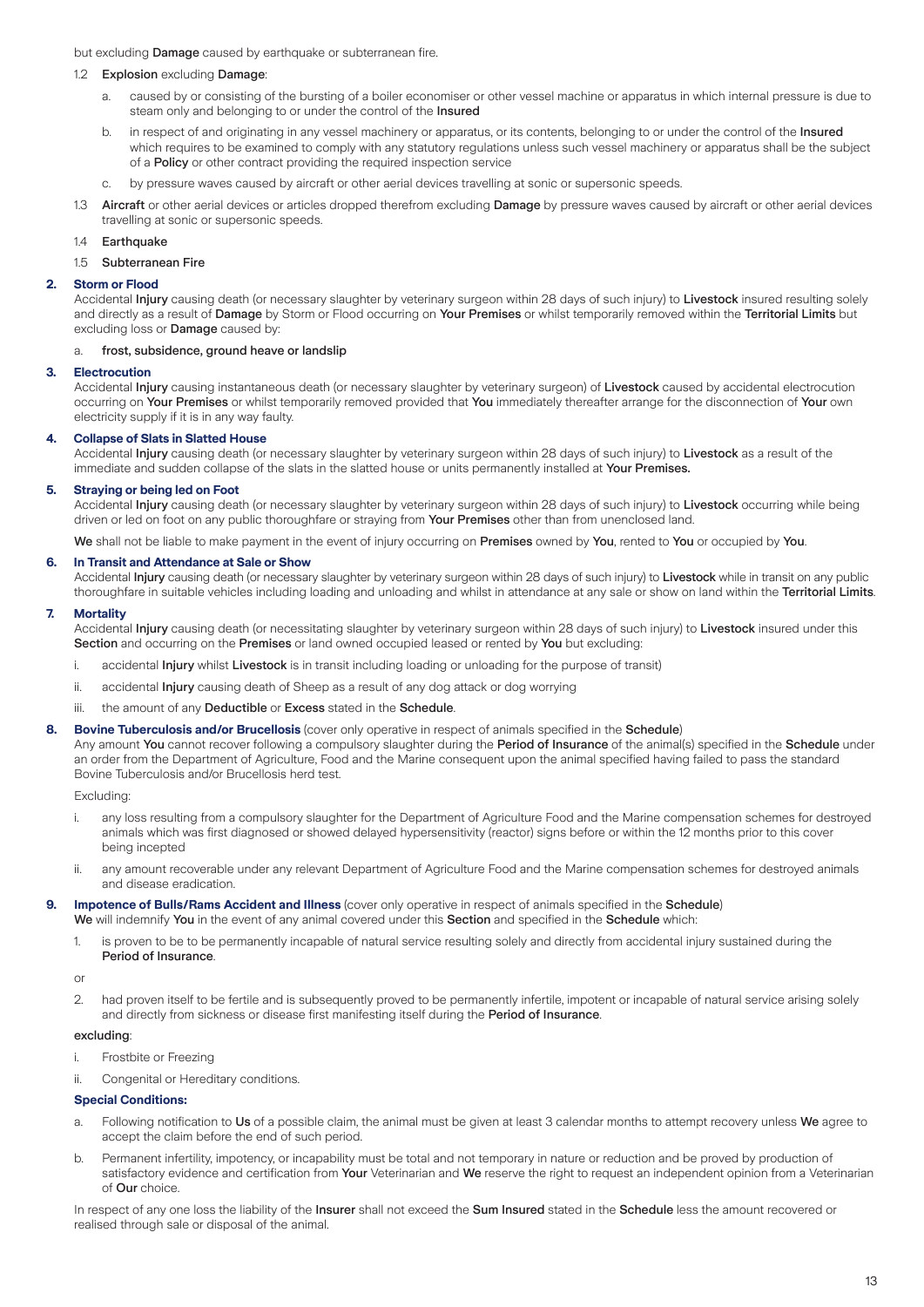#### **10. Sheep Worrying** (cover only operative if specified in the Schedule)

We will cover You during the Period of Insurance for fatal Injury to Sheep (or necessary slaughter by veterinary surgeon following an attack or worrying) owned by You resulting directly from any dog attack or worrying by dog(s) provided such fatality occurs within 28 days of the attack or worrying but excluding Sheep Worrying by dog(s) belonging to or in the custody and control of:

### i. You

- ii. members of Your family or household
- iii. Your employees.

#### **Special Conditions:**

- 1. As soon as You discover an occurrence of Sheep Worrying as described above You must make immediate notification to An Garda Síochána and keep the report reference number for inspection by Us upon receipt of any claim.
- 2. Indemnity shall not exceed the market value at time of loss not exceeding the maximum value of flock as stated in the Schedule unless otherwise agreed by Us.
- 3. Indemnity shall apply only in respect of sheep the property of the Insured. (The onus of identification of such sheep shall rest on the Insured as condition precedent to any claim).

#### **11. Theft of Livestock** (cover only operative if specified in the Schedule)

We will indemnify You by payment if Livestock insured under this Section is stolen and unrecovered as a result of theft from the Premises during the Period of Insurance.

Provided that in the event of a loss the maximum liability of the Insurer shall in no case exceed the Sum Insured stated in the Schedule or the Market Value of such Livestock at the time of loss whichever is lower and subject to an Excess of €500 in respect of each and every loss.

## Excluding:

- a. any amount if You do not own the animals and they are not registered under Your Herd number
- b. any amount if the theft or loss of Livestock involves dishonesty, procurement, or connivance by You, an employee(s) or any member of Your family or household
- c. any animal kept at an out farm unless security measures declared and cover have been agreed by the Insurer, subject to necessary terms, conditions and special conditions applying
- d. any amount where possession of Livestock is obtained by deception or where You or the person tending to the animals has freely parted with the Livestock, even if tricked into doing so
- e. any amount for the loss or death of unborn offspring, embryo or foetus
- f. any loss of livestock stolen from unfenced lands and/or common lands
- g. any loss occurring elsewhere other than at the Premises within the Republic of Ireland
- h. any loss whilst Livestock is in transit
- i. consequential loss of whatsoever nature or any other financial loss, legal compensation, costs and expenses resulting from theft of Livestock.

#### **Special Conditions:**

- All perimeter fences are adequate for containing animals, maintained in sound condition and all external gates and loading pens are secured when the **Premises** is unattended.
- 2. You must make notification to An Garda Síochána and the Department of Agriculture, Food and the Marine within 48 hours of any incidence of theft and keep the report reference number for inspection by Us upon receipt of any claim.
- 3. No claim may be payable unless the animal or Livestock has been declared stolen or missing for a minimum of 60 days, unless Our approval has otherwise been obtained in writing.
- If the animal or Livestock is found or returns, You must notify Us immediately and refund or return any payment We have paid You.

#### **12. Accidental Poisoning (cover only operative in respect of animals specified in the Schedule)**

Accidental poisoning causing death (or necessitating slaughter by veterinary surgeon within 28 days of such injury) to Livestock insured and occurring on the Premises or land owned occupied leased or rented by You but excluding:

- i. accidental death caused as a result of unintentional or deliberate botulism
- ii. the first  $E2,500$  of each and every loss as stated in the **Schedule**.

The most the Insured can claim in respect of any one incident is limited to the Sum Insured on the Schedule or  $€100,000$  whichever is the lesser

#### **Special Conditions:**

When agitating slurry due to the high risk of gas release it is a condition that You must

- 1. Undertake a risk assessment in advance of any slurry agitation in line with HSA guidelines
- 2. Remove Yourself and any other persons, and evacuate all Livestock and any pets from buildings above or adjacent to the slatted tank before you start
- 3. Keep Yourself and any other persons, and Livestock out of the vicinity buildings (at least 100 metres) for at least the first 45 minutes following the commencement of agitation
- 4. Open all doors and available ventilation to provide a through draught, especially at floor level
- 5. Only agitate on a day where there is good air movement and a minimum wind speed of at least Beaufort Scale 2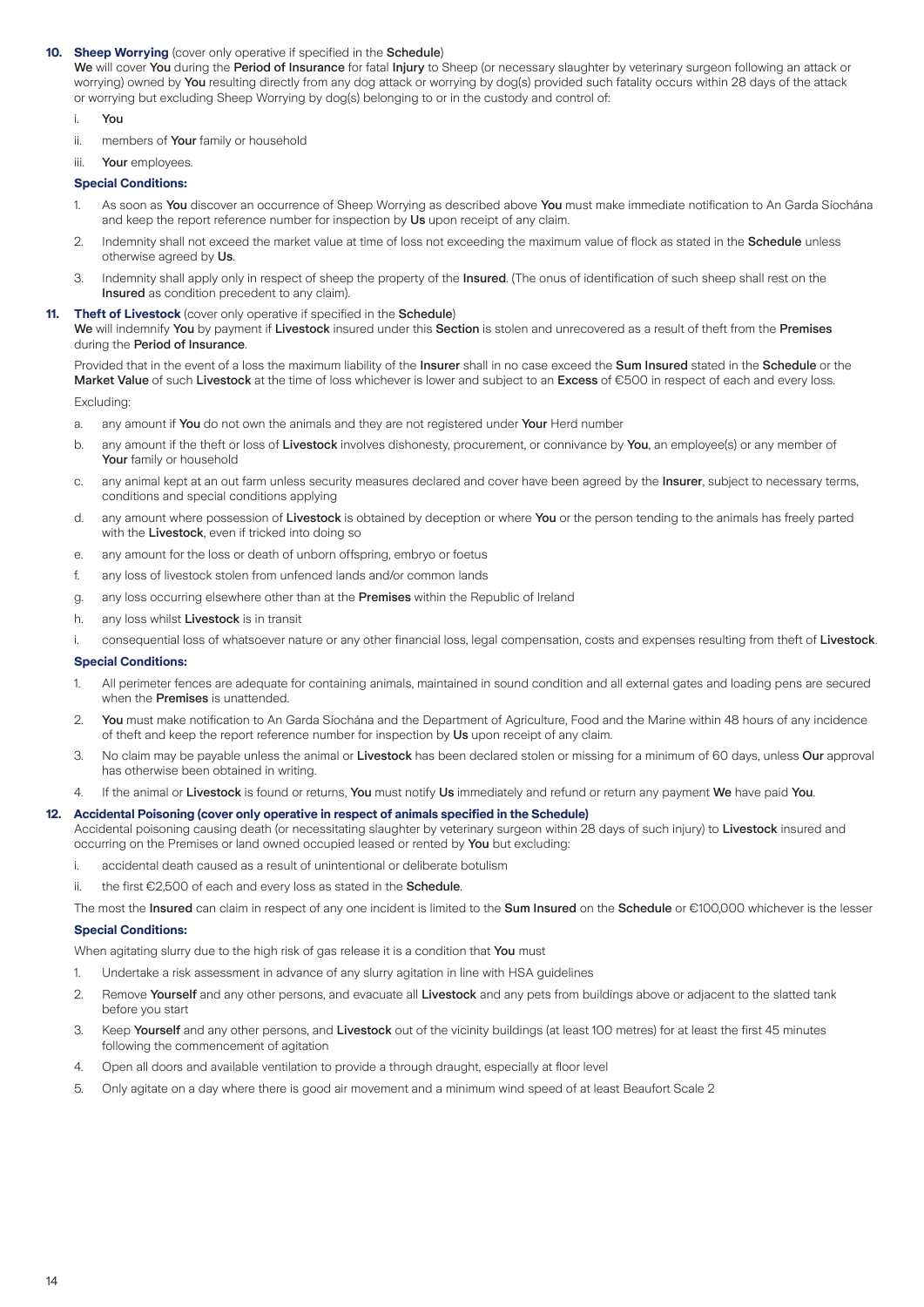#### **13. Pedigree Livestock** (cover only operative in respect of animals specified in the Schedule)

### **The Cover**

We will pay You for Fatal Injury to any animal specified in the Schedule following an accident, illness or disease or its necessary slaughter (under certificate by a duly qualified veterinary surgeon) within 28 days of such accident occurring at the Premises.

#### **Exclusions applicable to Pedigree Livestock:**

**What is not insured**

- a. Fatal Injury to any animal who is 6 years or older at inception of the Policy cover unless otherwise agreed, and no renewal will be offered for any animal over 7 years.
- b. Any animal in respect of congenital infertility.
- c. Depreciation of any kind.
- d. Loss destruction or Damage caused by fire, lightning, explosion, earthquake or subterranean fire.
- e. accidental Injury whilst Livestock is in transit including loading or unloading for the purpose of transit.
- f. accidental Injury causing death of Sheep as a result of any dog attack or dog worrying.
- g. the amount of any Deductible or Excess stated in the Schedule.
- h. Notifiable disease which must be notified by Law to the department of Agriculture with exception of TB & Brucellosis that can be purchased as a separate cover.

i. Calving Risk unless agreed by Us.

#### **Conditions applicable to Pedigree Livestock:**

- 1. Inception of Our Pedigree Livestock Policy is conditional on the following being received at the time of inception (or within two weeks post the time of inception)
	- a. Veterinary Certificate (detailing inspection of animal and confirming animal is in a sound state of health. Examination must carried out within 20 days of inception)
	- b. Pedigree Papers
	- c. Proof of Purchase
- 2. Renewal of this Livestock Policy is conditional on the animal described in the Schedule being in sound state of health and having not suffered any accident or sickness during the previous period of insurance.

#### 3. **Basis of Settlement**

The amount payable won't exceed the Sum Insured stated on the Schedule or market value of the animal immediately prior to the time of the accident occurring or contracting such illness.

## Section 1 (b) – Livestock Extensions

#### **1. Veterinary Surgeon's Fees**

We will pay Veterinary Surgeon's fees incurred in respect of treatment for injuries sustained resulting from an insured Event and where such Injury is likely to prove fatal irrespective of whether such treatment secures the recovery of the animal or not.

Provided that Our liability shall not exceed €130 per animal any one loss and €1,000 in the aggregate any one Period of Insurance.

#### **2. Removal of Carcass and Debris**

The insurance by this Section extends to include costs and expenses necessarily incurred by You with Our consent for which You are liable to a slaughter house renderer or bona fide disposal centre for the removal of any carcass incurred as a direct result of a loss occurring under Insured Events 1 to 12 as detailed herein, where these are operative and stated within the **Schedule** 

Provided that Our liability shall not exceed €75 per animal any one loss and €1,000 in the aggregate any one Period of Insurance.

#### **3. Theft of Livestock automatic limit**

The insurance by this Section extends to include an automatic cover in respect of Theft of Livestock subject always to the definitions, exclusions and conditions outlined in Event 11. Theft of Livestock and of this Section and Policy.

The maximum amount payable under this Extension shall not exceed €5,000 any one loss or in the aggregate any one Period of Insurance.

An **Excess** of €500 applies in respect of each and every loss.

Where Event 11. Theft of Livestock is Insured specifically under Your Policy and noted in Your Schedule it is understood that the limit shown in Your Schedule shall be in addition to the limit provided under this Extension.

#### **4. Livestock Basis of Settlement Extension**

We will pay the cost of replacing any animal with one of comparable worth and condition, this is referred to as the Market Value at the date of loss:

- The basis of settlement is deemed to be Market Value +10% for livestock claims under the Insured Events as Specified in Your Policy Schedule except Event 10 Sheep worrying.
- ii. The basis of settlement in respect of Event 10. Sheep worrying is deemed to be Market Value +20% for sheep worrying claims under the following Insured Events 10 when Specified in Your Policy Schedule.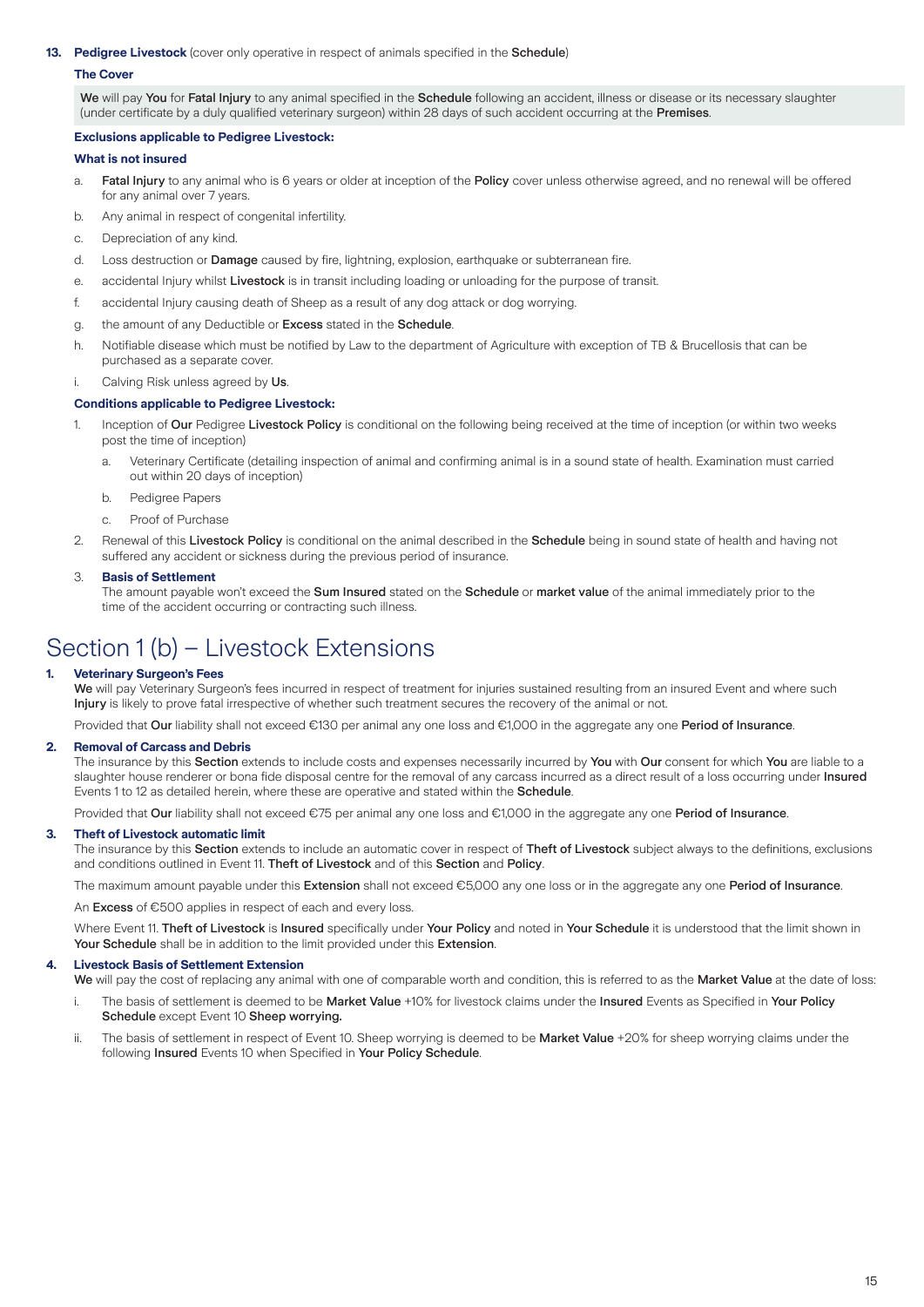# Section 1 (b) – Livestock Exclusions

## What is not Insured

We shall not be liable in respect of loss directly or indirectly resulting from or arising out of:

- 1. accidents not reported to Us immediately after the Injury is discovered
- 2. accidental Injury sustained elsewhere than on land in the Territorial Limits
- 3. slaughter without Our consent except in cases of fracture of a bone or bones necessitating immediate slaughter on humane grounds by a Veterinary Surgeon
- 4. destruction in compliance with the requirement of any Statute or any order of a Minister of the Government a Government Department or Local Authority except in the case of cover 8 where operative and stated in the Schedule
- 5. pregnancy or parturition or castration except insofar as covered under Pedigree Event 13 where selected and noted in Your Schedule
- 6. any surgical operation or administration of any medication unless conducted or carried out by a qualified Veterinary Surgeon and certified to have been necessitated solely by accidental Injury and to have been carried out in an attempt to preserve the animal's life. Medication is deemed to include any drug, hormone, vitamin, protein or substance other than unadulterated food or drink
- 7. unfitness or incapacity to fulfil the functions or duties for which the animal is kept or employed
- 8. hunting, jumping, racing, meets, sulky, commercial trap or trials of horses or ponies
- 9. poison (except where specifically insured under 12. Accidental Poisoning or Fatal Injury Pedigree Livestock), malnutrition or neglect
- 10. malicious or wilful injury caused by You or any person acting on Your behalf
- 11. consequential loss of any kind or description whatsoever
- 12. any third party liability
- 13. unintentional or deliberate botulism

# Section 1 (b) – Livestock Conditions

## **1. Average (Underinsurance)**

The Sum Insured by each Item of Livestock specified in the Schedule is declared to be separately subject to Average.

In respect of all Sums Insured hereby declared to be subject to Average, where such sum shall at the commencement or happening of any Insured Event be less than the value of the Livestock Items within such Sum Insured, the amount payable by Us in respect of such loss or Damage shall be proportionately reduced.

## **2. Reasonable Precautions**

While this **Policy** is in force the You must:

- i. maintain in adequate condition all walls, gates, posts, fences and hedges and slatted units, enclosing areas where Livestock are kept
- ii. ensure all Livestock specified in the Schedule are adequately cared for and free from any illness or Injury at the commencement of this insurance and no animal shall:
	- a. be removed from Your Premises for the purpose of being kept permanently elsewhere
	- b. be used for purposes other than those stated in the **Submission** or **Schedule** without Our written consent.
- iii. comply with all applicable laws, statutory enactments or local authority bye-laws, regulations, obligations and requirements.

#### **3. Claims**

In the event of an occurrence which gives rise to a claim or which may give rise to a claim.

- i. You shall give Us immediate notice of such event.
- ii. You shall notify a Veterinary Surgeon immediately in the event of Injury to any animal and have such animal treated as necessary.
- iii. You shall at Your own expense, within 14 days after such event, supply Us with a completed claim form together with all other information as may be required including any qualified Veterinary Surgeon's certificates, photos and satisfactory proof of the death, identity and value of the animal.
- iv. if We allege that the death of the animal is from an excluded cause, the burden of proving the contrary shall rest with You.
- v. if We admit the claim, You may dispose of the carcass to best advantage and the amount realised shall be offset against the amount of the claim.

It is a condition precedent to liability under this Policy that full and unrestricted access be provided to Us or a delegated representative of Ours to all records and herd registers relating to the ownership of Livestock insured by this Policy.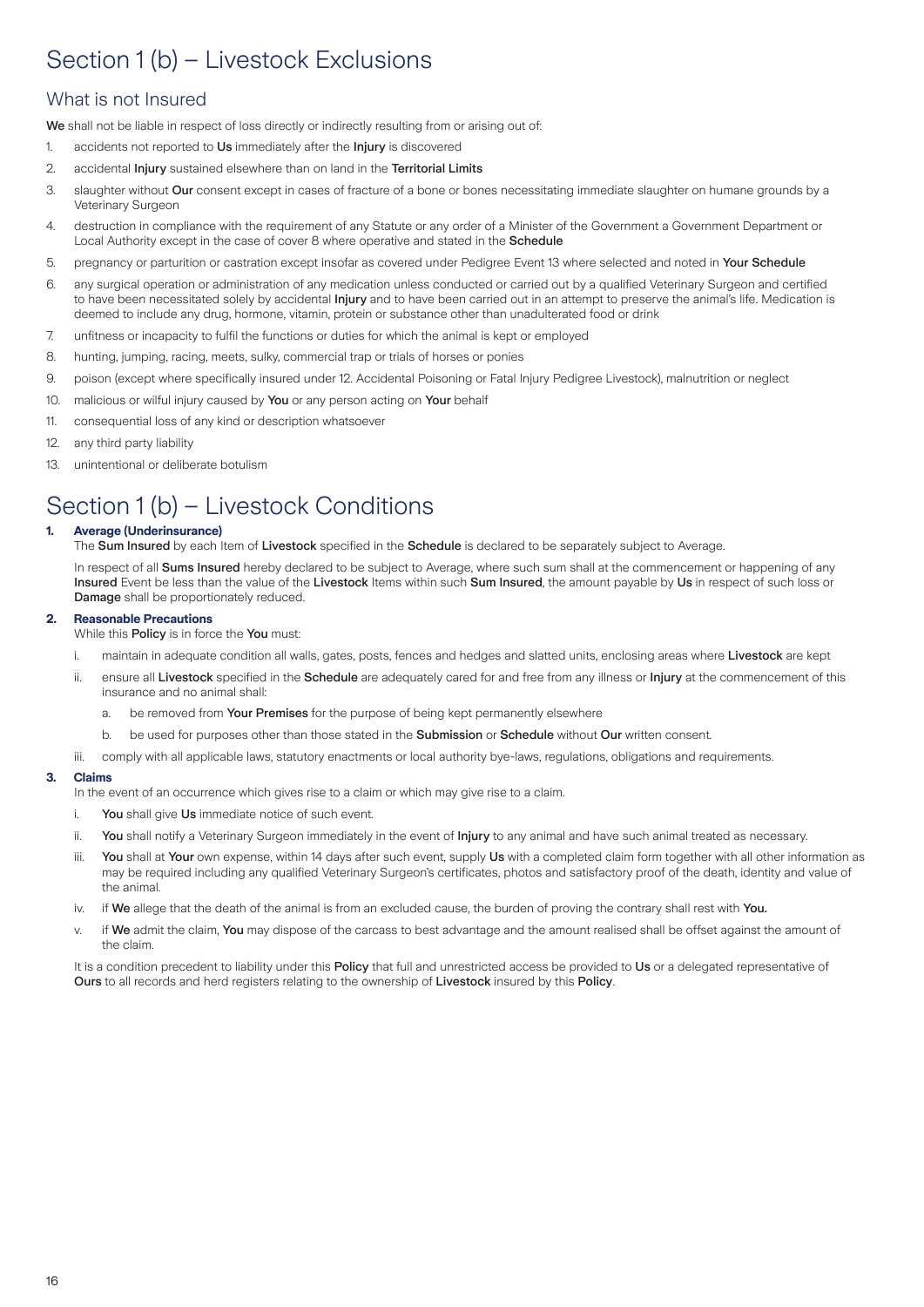# Section 1 (c) – Deterioration of Milk

## Meaning of Words

Certain words have special meanings and are defined in the General Definitions page. To help You identify these words We have printed them in title case and bold throughout.

Other words with special meanings in this **Section** are defined below and are printed in title case and bold throughout.

## **Definitions**

## **1. Bulk Milk Tank(s) and Refrigerated Milk Storage Tank(s)**

shall include associated installations and piping, wires and accessories described in the Schedule installed permanently at Your Premises and owned by You or for which You are responsible.

**2. Milk**

shall mean Milk insured under this Section and contained within Bulk Milk Tank(s) or Refrigerated Milk Storage Tank(s) used in connection with the Business.

## The Cover

The Insurer will indemnify You against Damage insured under this Section to Milk while contained in Bulk Milk Tank(s) or Refrigerated Milk Storage Tank(s) within the Premises by deterioration caused by an Insured Event provided that Our liability in respect of any one loss or in the aggregate in any one Period of Insurance shall in no case exceed the Sum Insured on Milk

## What is Insured – Events

#### **1. Deterioration of Milk in Bulk Milk Tank(s) or Refrigerated Milk Storage Tank(s)**

- We will pay for:
- 1.1 loss deterioration or putrefaction of Milk caused by a change (rise or fall) in temperature of a Bulk Milk Tank(s) or Refrigerated Milk Storage Tank(s) in which it is being stored as a direct result of:
	- a. sudden and unforeseen loss or **Damage** to the Tanks
	- b. failure (from any inherent cause) of any thermostatic or automatic controlling devices
	- c. failure of the public electricity supply which is not caused by:
		- i. a deliberate act of any electricity supply company unless such deliberate act is performed for the sole purpose of safeguarding life or protecting a part of the public electricity supply company's system
		- ii. a scheme of rationing unless necessitated solely by physical Damage to a part of the public electricity supply company's system.
- 1.2 contamination of Milk by the accidental escape of refrigerant gas or liquid into the Refrigerated Milk Storage Tank(s).

#### **2. Prevention of access due to inclement weather**

We will pay for the loss of Milk where the Co-operative are unable to access Your Premises for Milk collection due to snow, ice, storm or hurricane subject to a total limit of €12,000 or 2 claim incidents, whichever is less, in any one Period of Insurance

The liability of the Insurer in respect of any one loss shall not exceed the Sum Insured as stated in the Schedule.

#### **3. Accidental contamination by antibiotic residue**

- We will pay for the loss of own Milk as a direct result of accidental contamination by antibiotic residue Provided that:
- a. the Milk has been rejected by the processer or creamery and evidence is provided
- b. a valid products liability claim is declared and accepted by the Insurer under Section 5 Products Liability of this Policy
- c. there is a plan in place to identify and adhere to waiting and withdrawal periods for animals undergoing antibiotic treatment

The liability of the Insurer in respect of any one loss or in the aggregate shall not exceed the Sum Insured as stated in the Schedule.

# Section 1 (c) – Deterioration of Milk Exclusions

## What is not Insured

- a. arising from improper storage or stowage
- b. the dumping or disposal of excess or surplus Milk
- c. any Excess stated in the Schedule
- d. any willful act or neglect

## Section 1 (c) – Deterioration of Milk Conditions

### **1. Basis of Settlement**

All claims under this Section shall be settled on the basis of the following:

#### **Milk in Bulk Milk Tank(s) and Refrigerated Milk Storage Tank(s)**

The amount We will pay per litre will be the average value per litre that You were paid over the last five milking days prior to a claim.

#### **Loss of own Milk under cover 3.**

The liability of the Insurer for each claim shall not exceed the amount rejected by the processor or creamery or the Sum Insured whichever is the lesser.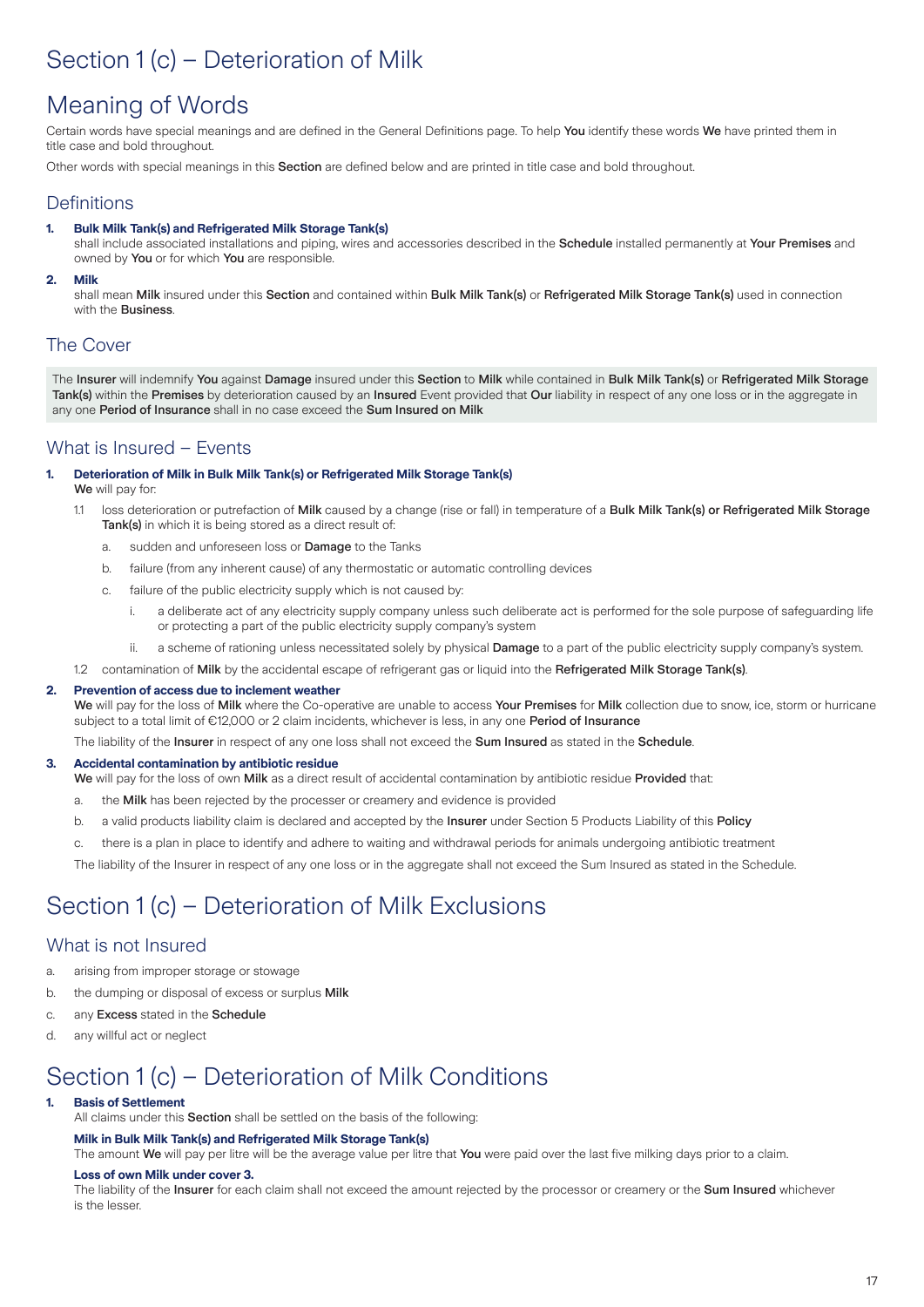#### **2. Under insurance in respect of Milk in Storage Tanks.**

#### **Average (Underinsurance)**

The Sum Insured for Milk insured under this Section is declared to be separately subject to Average.

This means where such sum shall at the commencement of any Damage be less than 80% of the actual selling value of the Milk within such Sum Insured, the amount payable by Us in respect of such loss or Damage shall be proportionately reduced.

#### **3. Maintenance**

It is a condition of the cover provided under this Section of the Policy that You maintain in force a contract providing for competent engineers to service and maintain in proper working condition the Refrigerated Milk Storage Tank(s) insured at intervals not exceeding 6 months.

# Section 1 (d) Forestry

## Section Definitions

Certain words have special meanings and are defined in the General Definitions page. To help You identify these words We have printed them in title case and bold throughout.

Other words with special meanings in this **Section(s)** are defined below and are printed in title case and bold throughout.

## **Definitions**

## **1. Declared Crop Value**

Shall mean the Sum Insured of Growing Trees as specified in the Schedule and shall reflect the Estimated Harvest Value.

#### **2. Re-establishment**

Shall mean the Re-establishment, reconstitution, replanting costs incurred in consequence of Damage by an Insured Event to the Growing Trees specified in Your Schedule.

#### **3. Growing Trees**

Shall mean the total forestry plantations of conifer or broadleaf commercial standing timber as declared by You and insured under this Section.

### **4. Estimated Harvest Value**

Shall mean the current market value based on 30-year mature growth of Growing Trees, less the cost of harvesting, transport and sales.

#### **5. Forestry Area**

Shall mean the location of the Growing Trees at the Premises declared by You covered by this Policy.

#### **6. Net Present Value (NPV)**

Shall mean the present value of Growing Trees using an established method of forestry valuation equating to the discounted value of future net cashflows based on Your Declared Crop Value. The calculation of Net Present Value will be in accordance with the discount index outlined in the Basis of Settlement.

#### **7. Age of Trees**

The age of the Growing Trees is calculated by subtracting the year in which the loss occurs from the year the block was planted (as it appears on the Your Policy Schedule). Trees planted during the first year will be deemed to be aged 1 year on the 1st of January of the year subsequent to planting.

#### **8. Property Insured**

Shall mean item Growing Trees at the Premises (also referred to as Item 5 under Section 1 of the Policy).

The following items are only insured where a Sum Insured appears against each on Your Schedule

#### a. Loss of Growth/Crop Value – Sum Insured stated in the Schedule

b. Re-establishment – Sum Insured stated in the Schedule

Costs reasonably incurred in replanting following Damage including:

- i. clearing and removal of debris
- ii. preparing the grounds for replanting
- iii. replanting with plants of similar species to those damaged
- iv. erection of appropriate site fencing but not exceeding 15% of the total Re-establishment Sum Insured stated in the Schedule excluding

- i. property which is more specifically insured
- ii. land roads pavements piers jetties bridges culverts or excavations unless notified and accepted by Us as Insured

## The Cover

If any Item of Growing Trees Property Insured is Damaged within the Forestry Area by any Insured Event operative under this Section and not otherwise excluded We will pay to You the value in accordance with the Basis of Settlement of the Property Insured at the time of its Damage or the amount of such Damage or at Our option reinstate or replace such Property Insured or any part thereof provided that the liability of the Insurer in respect of any one loss or in the aggregate in any one Period of Insurance shall in no case exceed:

- 1. in the whole the total Sum Insured or in respect of any Item of Property Insured its Sum Insured or any other limit of liability stated in the Schedule at the time of Damage
- 2. the Sum Insured remaining after the deduction for any other Damage occurring during the same Period of Insurance unless We have agreed to reinstate any such Sum Insured or limit.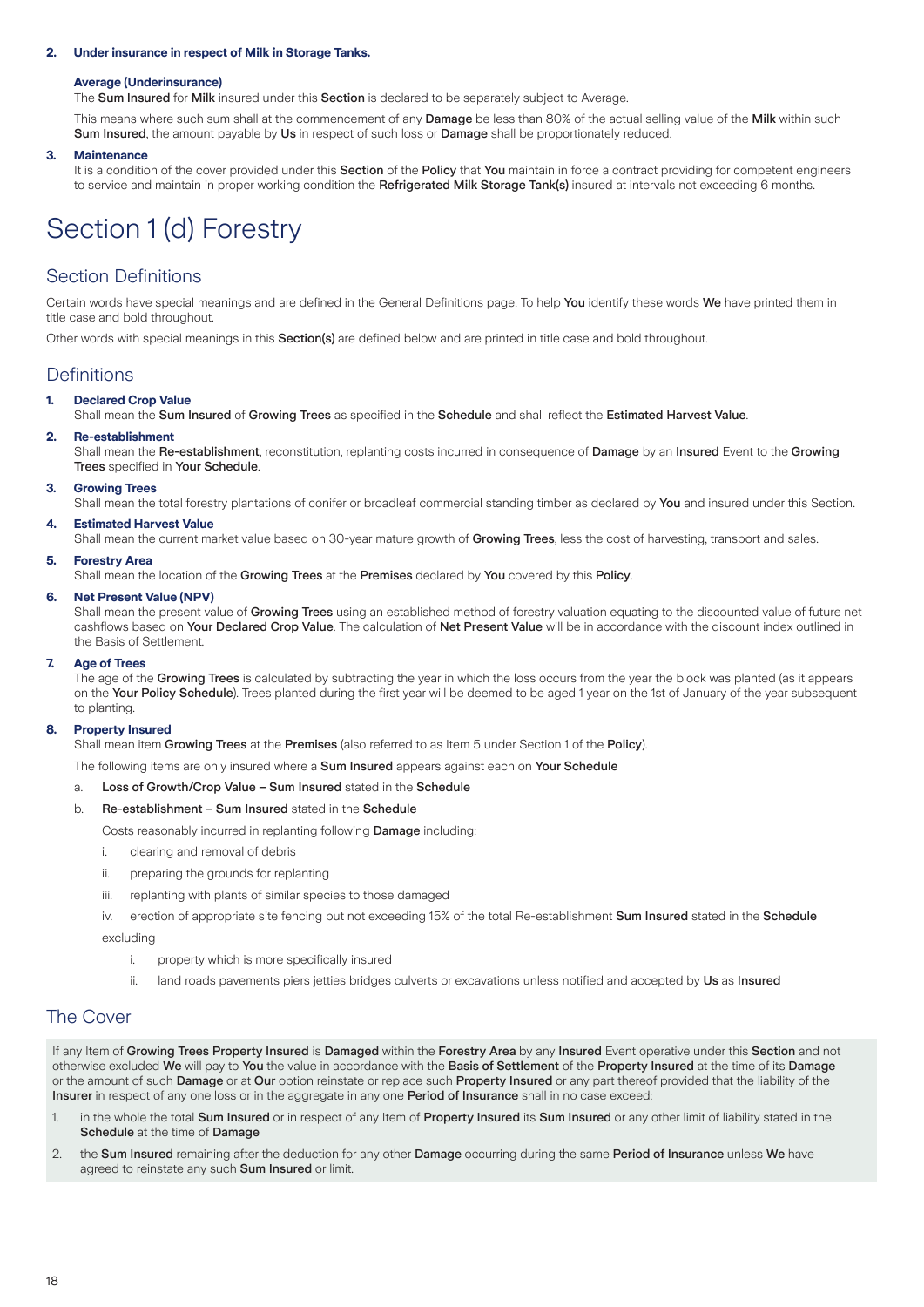## What is Insured – Events

The following Events are insured only when Specified in Your Schedule

- **1.** Fire but excluding **Damage** caused by:
	- a. explosion resulting from fire
	- b. earthquake or subterranean fire
	- c. i. its own spontaneous fermentation heating or combustion
		- or
		- ii. its undergoing any heating process or any process involving the application of heat.

## **Lightning**

## **Explosion**

- of boilers used for domestic purposes only
- ii. of gas used for domestic purposes only
- but excluding **Damage** caused by earthquake or subterranean fire.

## **2. Explosion** excluding Damage:

- d. caused by or consisting of the bursting of a boiler economiser or other vessel machine or apparatus in which internal pressure is due to steam only and belonging to or under Your control
- e. in respect of and originating in any vessel machinery or apparatus, or its contents, belonging to or under Your control which requires to be examined to comply with any statutory regulations unless such vessel machinery or apparatus shall be the subject of a Policy or other contract providing the required inspection service
- f. by pressure waves caused by aircraft or other aerial devices travelling at sonic or supersonic speeds.
- **3. Aircraft** or other aerial devices or articles dropped therefrom excluding Damage by pressure waves caused by aircraft or other aerial devices travelling at sonic or supersonic speeds.

### **4. Earthquake**

- **5. Subterranean Fire**
- **6. Impact** by any road vehicle or animal
- **7. Riot Civil Commotion Strikers Locked-Out Workers** or Persons taking part in Labour Disturbances or Malicious Persons excluding:
	- a. Damage arising from confiscation requisition or destruction by order of the government or any public authority
	- b. Damage arising from cessation of work
	- c. as regards Damage (other than by fire or explosion) directly caused by malicious persons not acting on behalf of or in connection with any political organisation
		- i. Damage by theft
		- ii. Damage in respect of any Building(s) which is unoccupied empty or not in use at the time of the loss, unless cover has previously been agreed and the unoccupied Property is noted in Your Schedule.

## **8. Storm or Flood** excluding Damage

- a. attributable solely to change in the water table level
- b. by frost subsidence ground heave or landslip
- c. in respect of movable property in the open, fences and gates

# Section 1 (a) – Forestry Extensions

## **1. Fire Brigade Charges**

The insurance by this Section extends to apply to Fire Brigade Charges levied by a fire authority in accordance with the provisions of the Fire Services Act 1981 in controlling or extinguishing fire affecting (or threatening to affect) the **Property Insured** by this **Section** in circumstances which have given rise to, or would have given rise to, Damage to the Property Insured by any Event covered by this Section.

The maximum amount payable under Section 1(d) is automatically increased and shall not exceed €30,000 any one incident or in the aggregate any one Period of Insurance.

## **2. Forestry Consultant Fees**

- a. The insurance of each Item of Growing Trees includes an amount in respect of Forestry Consultant Fees.
- b. The insurance on Fees applies only to those necessarily and reasonably incurred in the Re-establishment reinstatement or Repair of the Property Insured consequent upon its Damage but not for preparing any claim, it being understood that the amount payable under the item shall not exceed in total €1,500.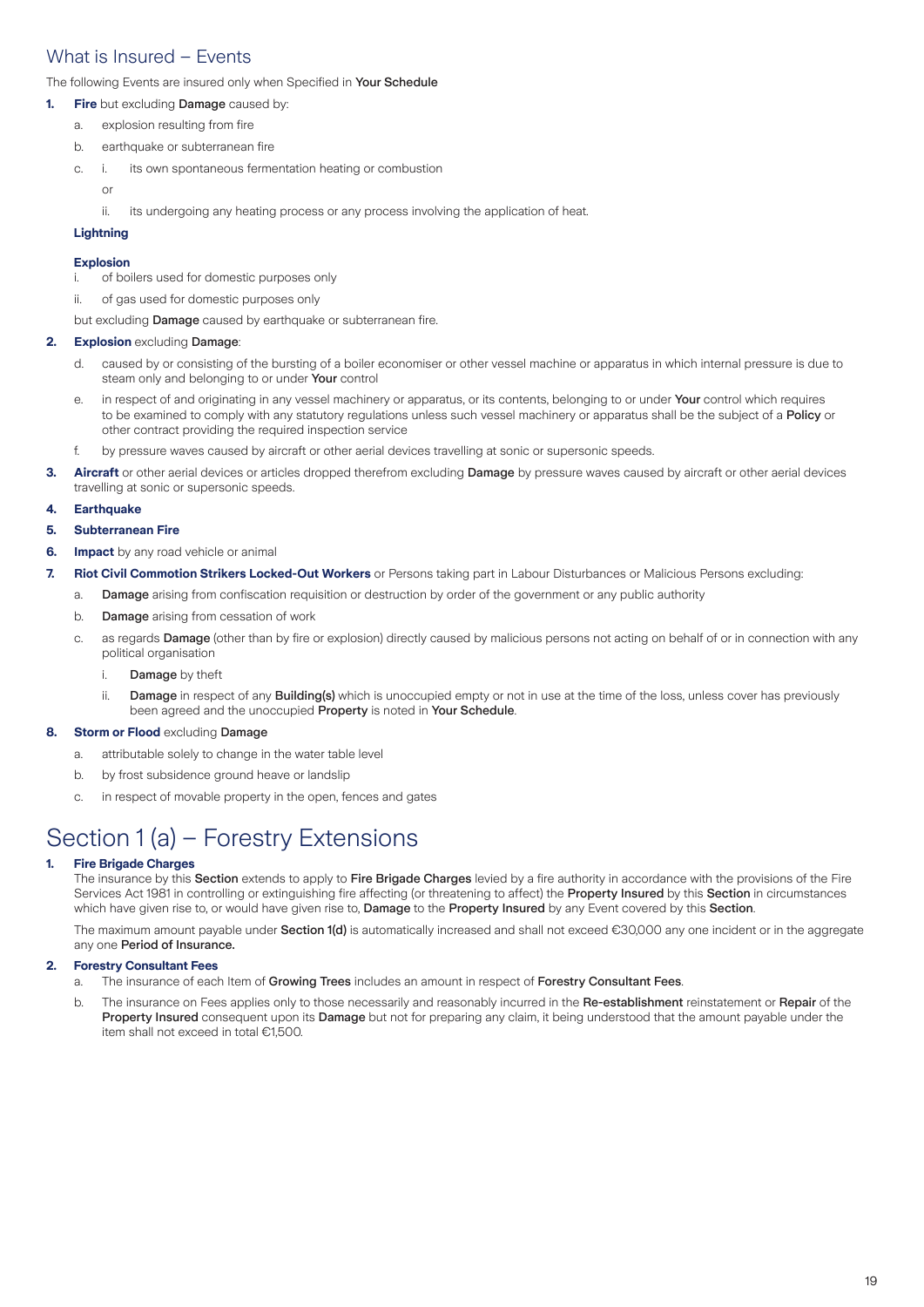# Section 1 (d) – Forestry Exclusions

## What is not Insured

We will not pay for:

- 1. Loss or Damage by Storm where the Growing Trees are aged 24 years or greater.
- 2. Re-establishment costs where the age of the Growing Trees are aged 24 years or greater.
- 3. Re-establishment costs unless Insured and as a consequence of an Insured Event.
- 4. Loss or Damage to Growing Trees within 3 kilometres of a town with a population in excess of 2,000 Or within 8 kilometres of a city.
- 5. Any loss or Damage as a result of frost or disease.
- 6. Any loss or Damage to fruit trees or orchards unless specifically declared and agreed by Us and stated in Your Schedule.
- 7. Any loss or Damage as a direct or indirect result of deliberate or innocent scrub burning undertaken by You or on Your behalf.

# Section 1 (d) – Forestry Conditions

## **1. Average (Underinsurance) Loss of Growth/Crop value**

If the area of Growing Trees as provided in Your declaration and stated in Your Schedule does not represent the full area of Growing Trees, any claim made in respect of such a Growing Trees shall be proportionally reduced accordingly.

### **2. Average (Underinsurance) Re-establishment**

If the area of Growing Trees as provided in Your declaration and stated in Your Schedule does not represent the full area of Growing Trees, any claim made in respect of Re-establishment shall be proportionally reduced accordingly.

### **3. Basis of Loss Settlement**

In the event of any of the Growing Trees described in the Schedule sustaining Damage by an Insured Event We will pay to You the value of the loss calculated in accordance with the following basis.

### **Loss of Growth/Crop Value**

In the event of a claim for Damage, the basis on which the Insurer shall make payment to the Insured in respect of loss of Damage to any Growing Trees insured by this Section shall be deemed to be the Declared Crop Value discounted to Net Present Value in accordance with the Net Present Value index shown below.

#### **Net Present Value discount index**

| <b>Age of Growing Trees</b> | <b>NPV of Declared Value</b> |
|-----------------------------|------------------------------|
| 0 to 5 years                | 7%                           |
| 6 to 10 years               | 20%                          |
| 11 to 15 years              | 30%                          |
| 16 to 20 years              | 47%                          |
| 21 to 25 years              | 67%                          |
| 26 to 29 years              | 87%                          |
| 30 years plus               |                              |

The maximum amount payable by Us in respect of any claim for such loss or Damage shall not exceed Your Declared Crop Value discounted to Net Present Value upon which the Your premium is calculated.

## **Re-establishment**

In the event of loss or Damage by an Insured Event to the Growing Trees described in the Schedule, We will pay costs reasonably incurred in replanting following Damage including:

- i. clearing and removal of debris
- ii. preparing the grounds for replanting
- iii. replanting with plants of similar species to those damaged

iv. erection of appropriate site fencing but not exceeding 15% of the total Re-establishment Sum Insured stated in the Schedule

excluding:

- i. property which is more specifically insured
- ii. land roads pavements piers jetties bridges culverts or excavations unless notified and accepted by Us as Insured

Provided that

The liability of the Insurer shall in no case exceed its Sum Insured and the total Sum Insured under this Section

## **Special Conditions**

The total amount payable in respect of any loss will be net of any

- i. Salvage value
- ii. Application of the Excess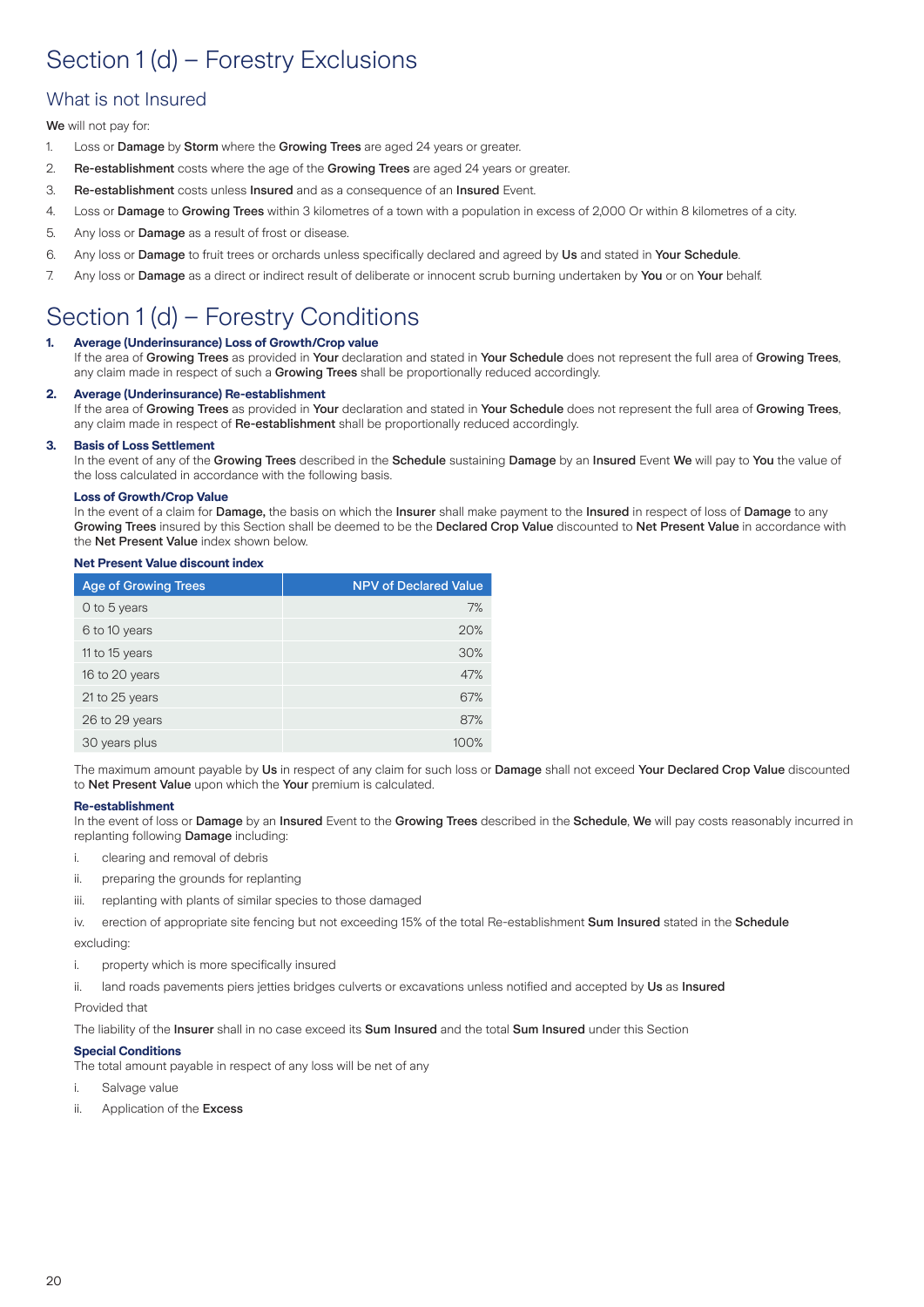## **5. Establishing the Sum Insured**

You are responsible for providing an accurate Declared Crop Value based on the Estimated Harvest Value at 30 years maturity and regular reviews of the appropriateness of this declared value may be required especially as Your Growing Trees mature. You may seek support of professional forestry consultants to assist in this valuation at a cost to You.

## **6. Firebreaks**

Firebreaks must be maintained to the satisfaction of the grant assisting authority, should be at least 6 metres wide, and be kept clear and accessible at all times.

## **7. Excess**

In respect of Event 8. Storm an Excess of €3,000 applies in respect of each and every loss.

### **8. Claims valuation dispute**

In the instance where there is any claims dispute in respect of forestry valuation between You and the Insurer, an independent professional forestry valuer of Our choosing will be consulted in order to determine the actual Net Present Value at the time of loss based on Your Declared Crop Value.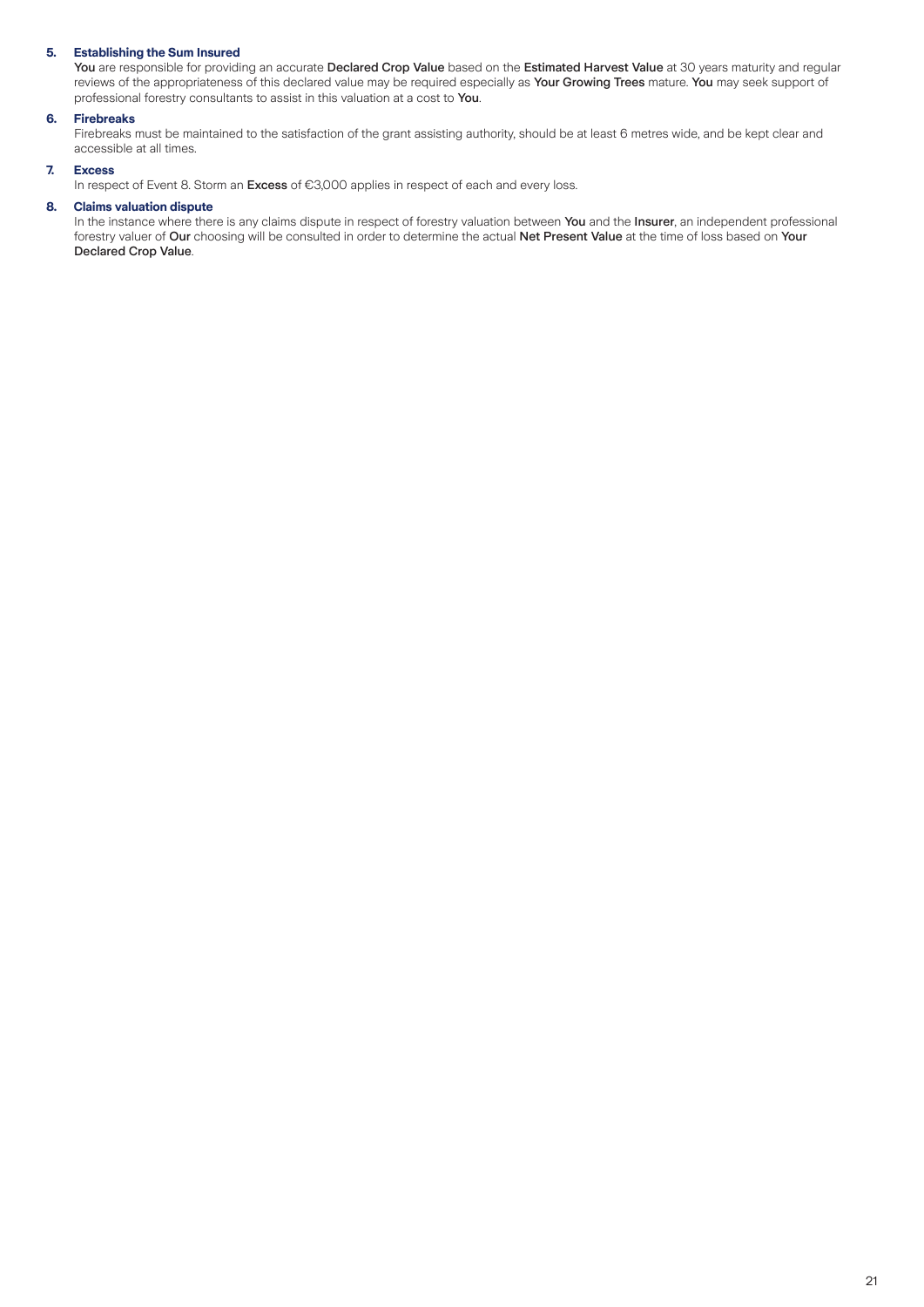# Section 2 – Business Interruption

## Meaning of Words

Certain words have special meanings and are defined in the General Definitions page. To help You identify these words We have printed them in title case and bold throughout.

Other words with special meanings in this Section are defined below and are printed in title case and bold throughout.

## **Definitions**

## **1. Gross Income**

Shall mean the money paid or payable to You for goods sold and for services rendered in the course of the Business undertaken at the Premises including any amount of rent and other income received or receivable from the letting, renting or leasing of any part of the Premises as specified in the Schedule.

Standard Gross Income – The Gross Income during that period in the twelve months immediately before the date of the damage which corresponds with the **Indemnity Period**. to which such adjustments shall be made as may be necessary to provide for the trend of the **Business** and for variations in or other circumstances affecting the Business either before or after the Damage or which would have affected the **Business** had the **Damage** not occurred, so that the figures thus adjusted shall represent as nearly as may be reasonably practicable the results which but for the damage would have been obtained during the relative period after the Damage.

Annual Gross Income – The Gross Income during the twelve months immediately before the date of the damage.

## **2. Indemnity Period**

shall mean the period beginning with the occurrence of the Damage and ending not later than the Maximum Indemnity Period thereafter during which the results of the Business shall be affected in consequence of the Damage.

#### **3. Maximum Indemnity Period**

shall mean the period as defined in the Schedule.

## The Cover

If Damage by any of the Events insured under this Section of the Policy occurs at the Premises to Property Insured under Section 1 (a) Farm Property but excluding Item 4. Growing Crops, Item 5. Growing Trees Section 1 (d) Forestry which is used by You for the purpose of the Business and causes interruption of or interference with Your Business at the Premises We will pay to You in accordance with the provisions of this insurance the amount of loss resulting from the interruption or interference caused by the Damage provided that:

- i. at the time of the happening of the Damage, there shall be in force insurance under Section 1(a) of this Policy covering Your interest in the property at the Premises against such Damage and that:
	- a. payment shall have been made or liability admitted therefore, or
	- b. payment would have been made or liability admitted therefore but for the operation of a proviso in such insurance excluding liability for losses below a specified amount.
- ii. Our liability under this Section shall not exceed in respect of each item the Sum Insured stated in the Schedule nor in the whole the total Sum Insured in respect of the Business Interruption Section of the Schedule.

The insurance in respect of Covers 1, 2 and 3 below is only operative where a Sum Insured is shown against this cover and stated in Your Schedule.

## **1. Loss of Gross Income**

The insurance under this item is limited to (a) Loss of Gross Income and (b) Increase in Cost of Working and the amount payable as indemnity thereunder shall be:

- a. in respect of loss of Gross Income the amount by which Gross Income during the Indemnity Period shall, in consequence of the Damage, fall short of the Standard Gross Income
- b. in respect of increase in cost of working the additional expenditure necessarily and reasonably incurred for the sole purpose of avoiding or diminishing the loss of Gross Income which, but for that expenditure, would have taken place during the Indemnity Period in consequence of the Damage, but not exceeding the amount of loss of Gross income thereby avoided.

Less any sum saved during the Indemnity Period in respect of such of the charges and expenses of the Business payable out of Gross Income as may cease or be reduced in consequence of the Damage.

Provided that the amount payable shall be proportionately reduced if the Sum Insured in respect of Gross Income is less than the Annual Gross Income where the Maximum Indemnity Period is 12 months or less, or the appropriate multiple of the Annual Gross Income where the Maximum Indemnity Period exceeds 12 months.

#### **2. Additional Increased Cost of Working**

The insurance under this item is limited to such further additional expenditure beyond that recoverable under clause (b) of item 1 on Gross Income necessarily and reasonably incurred by the Insured during the Indemnity Period in consequence of the Damage for the sole purpose of avoiding or diminishing the reduction in Gross Income.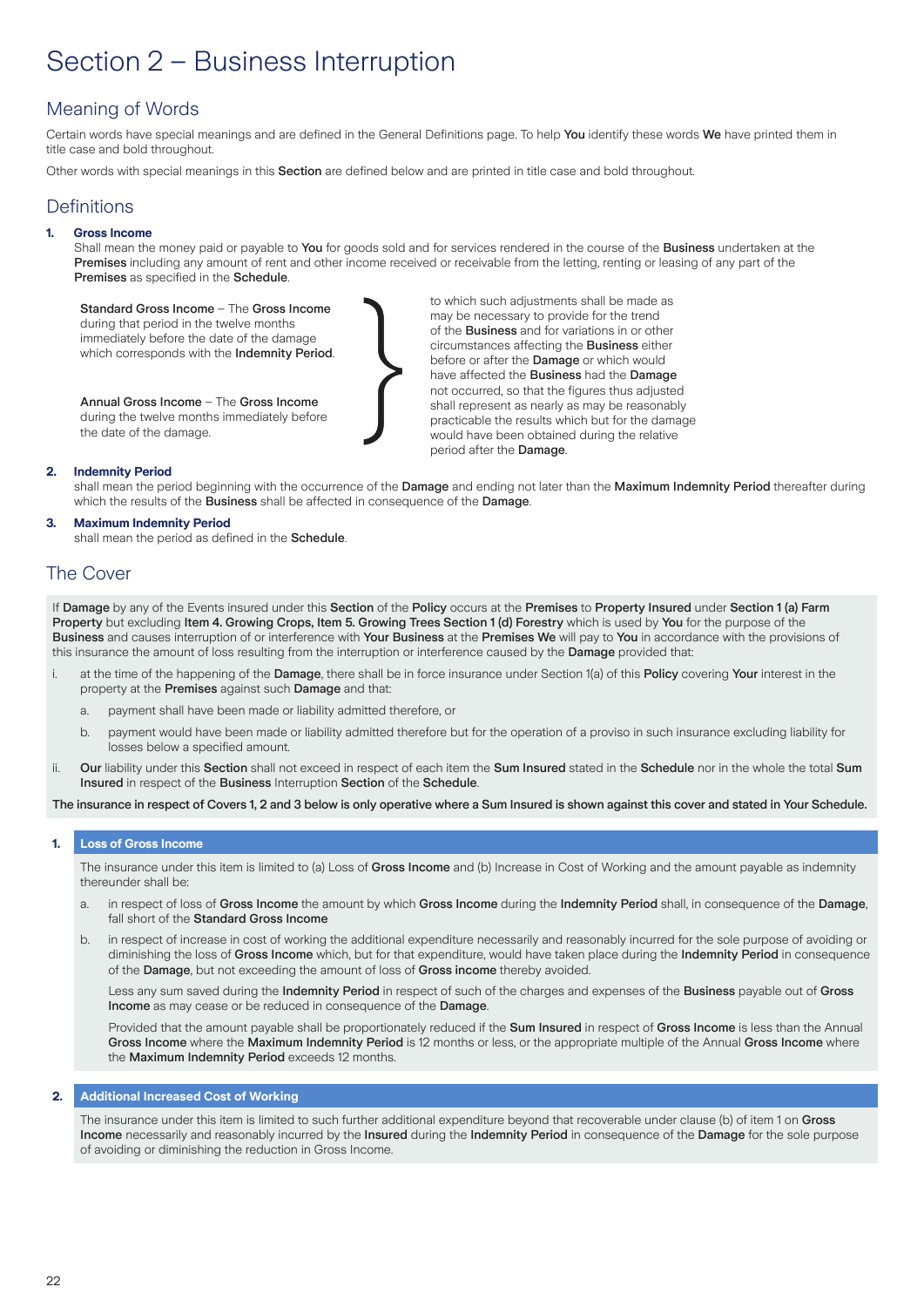#### **3. Increased Cost of Working Only (Farming Continuation Expenses)**

The insurance under this Item is limited to additional cost of working and expenses and the amount payable as indemnity thereunder shall be:

The additional expenditure necessarily and reasonably incurred by You during the Indemnity Period in order to minimise any interruption or interference with the Business in consequence of Damage.

Provided that the liability of the Insurer shall not exceed more than one third of the Sum Insured hereunder in respect of such additional expenditure arising in the first quarter of the Maximum Indemnity Period following the date of the Damage nor more than an equal proportion of the balance of the Sum Insured per month in respect of the additional expenditure in the remainder of the Maximum Indemnity Period.

## What is Insured – Events

The following Events are insured only when Specified in Your Schedule.

- **1. Fire** but excluding Business Interruption caused by:
	- a. explosion resulting from fire
	- b. earthquake or subterranean fire
	- c. i. its undergoing any heating process or any process involving the application of heat

or

ii. its own spontaneous fermentation or heating.

### **Lightning**

#### **Explosion**

- i. of boilers used for domestic purposes
- ii. of gas used for domestic purposes

but excluding **Damage** caused by earthquake or subterranean fire.

- **2. Explosion** excluding Business Interruption:
	- a. caused by or consisting of the bursting of a boiler economiser or other vessel machine or apparatus in which internal pressure is due to steam only and belonging to or under the control of the Insured
	- b. by pressure waves caused by aircraft or other aerial devices travelling at sonic or supersonic speeds.
- **3. Aircraft** or other aerial devices or articles dropped therefrom excluding Damage by pressure waves caused by aircraft or other aerial devices travelling at sonic or supersonic speeds.
- **4. Earthquake**
- **5. Subterranean Fire**

#### **6. Impact by any road vehicle(s)**

- **7. Riot Civil Commotion Strikers Locked-Out Workers** or persons taking part in labour disturbances or malicious persons excluding:
	- a. Damage arising from confiscation requisition or destruction by order of the government or any public authority
	- b. Damage arising from cessation of work
	- c. as regards Damage (other than by fire or explosion) directly caused by malicious persons not acting on behalf of or in connection with any political organisation
		- i. Damage by theft
		- ii. Damage in respect of any Building(s) which is empty or not in use.

## **8. Storm excluding**

- a. Damage by:
	- i. the escape of water from the normal confines of any natural or artificial watercourse lake reservoir canal or dam
	- ii. inundation from the sea whether resulting from storm or otherwise.
	- b. Damage attributable solely to change in the water table level
	- c. Damage by frost subsidence ground heave or landslip
	- d. Damage to Property Insured other than Damage to Property Insured Item 1. Building(s), Item. 2. Farming Machinery and Equipment, Item 7. Milking Equipment and Item 8. Computerised Milking Equipment at the Premises insured under Section 1(a) and used in connection with the Business
	- e. Damage to moveable property in the open including walls gates, posts fences and hedges
	- f. Damage caused by Flooding

# Section 2 – Business Interruption Extensions

#### **1. Professional Accountants' Clause**

Any particulars or details contained in Your books of account or other books or documents which may be required by Us under Condition No. 2 (a) of the Claims Conditions for the purpose of investigating or verifying any claim hereunder may be produced by Professional Accountants if at any time they are regularly acting as such for You and their report relates.

We will pay to You under this Section the reasonable charges payable by You to Your Professional Accountants/Auditors for producing any particulars or details or any other proofs, information or evidence as may be required by Us under the terms of this Section and reporting that such particulars or details are in accordance with Your books of account or other Business books or documents provided that the sum of the amount payable under this Extension and that amount otherwise payable under this Section shall in no case exceed the total Sum Insured by this Section.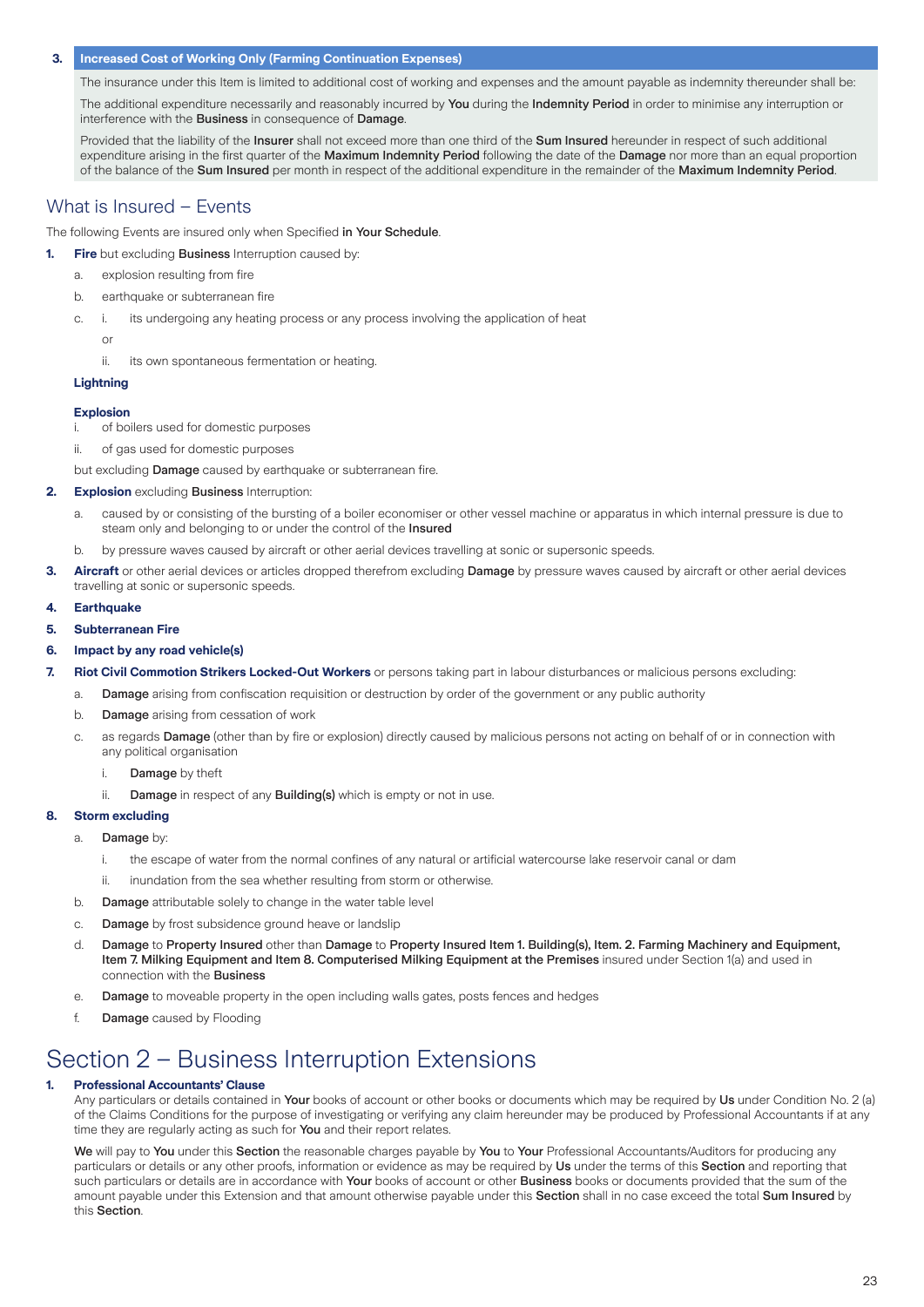### **2. Alternative Premises**

If during the Indemnity Period, goods shall be sold or services shall be rendered elsewhere than at the Premises for the benefit of the Business either by You or by others on Your behalf, the money paid or payable in respect of such sales or services shall be brought into account in arriving at the Gross Income during the Indemnity Period.

#### **3. Automatic farming continuation expenses for Dairy Enterprises**

The following cover enhancement is automatically added to Your Policy where the Section is operative and in respect of Dairy Farming only in the production of Milk activities.

The insurance by this Section is extended to include farming continuation expenses in the event of insured Damage under Section 1 (a) and subject to the provisions in Section 2 cover 3. Increased cost of working.

Provided the liability of the Insurer under this Extension shall not exceed

- a. the automatic Sum Insured of €10,000
- b. The Maximum Indemnity Period shall be 12 months for the purpose of this Extension

Where cover 3. Increased cost of working (farming continuation expenses) is Insured specifically under Your Policy and noted in Your Schedule it is understood that the Sum Insured limit shown in Your Schedule shall be in addition to the automatic Sum Insured limit provided under this Extension.

## Section 2 – Business Interruption Exclusions

- 1. Any loss Damage cost or expense of whatsoever nature directly or indirectly caused by resulting from or in connection with:
	- i. Agricultural Contracting
	- ii. Poultry Rearing
	- iii. Pig Production
	- iv. Equestrian Activities
	- v. Pet/Open Farming Activities

## Section 2: Business Interruption Conditions

#### **1. Value Added Tax**

To the extent that You are accountable to the tax authorities for Value Added Tax all terms in this Section shall be exclusive of such tax.

#### **2. Current Cost Accounting**

For the purposes of these Definitions, any adjustment implemented in current cost accounting shall be disregarded.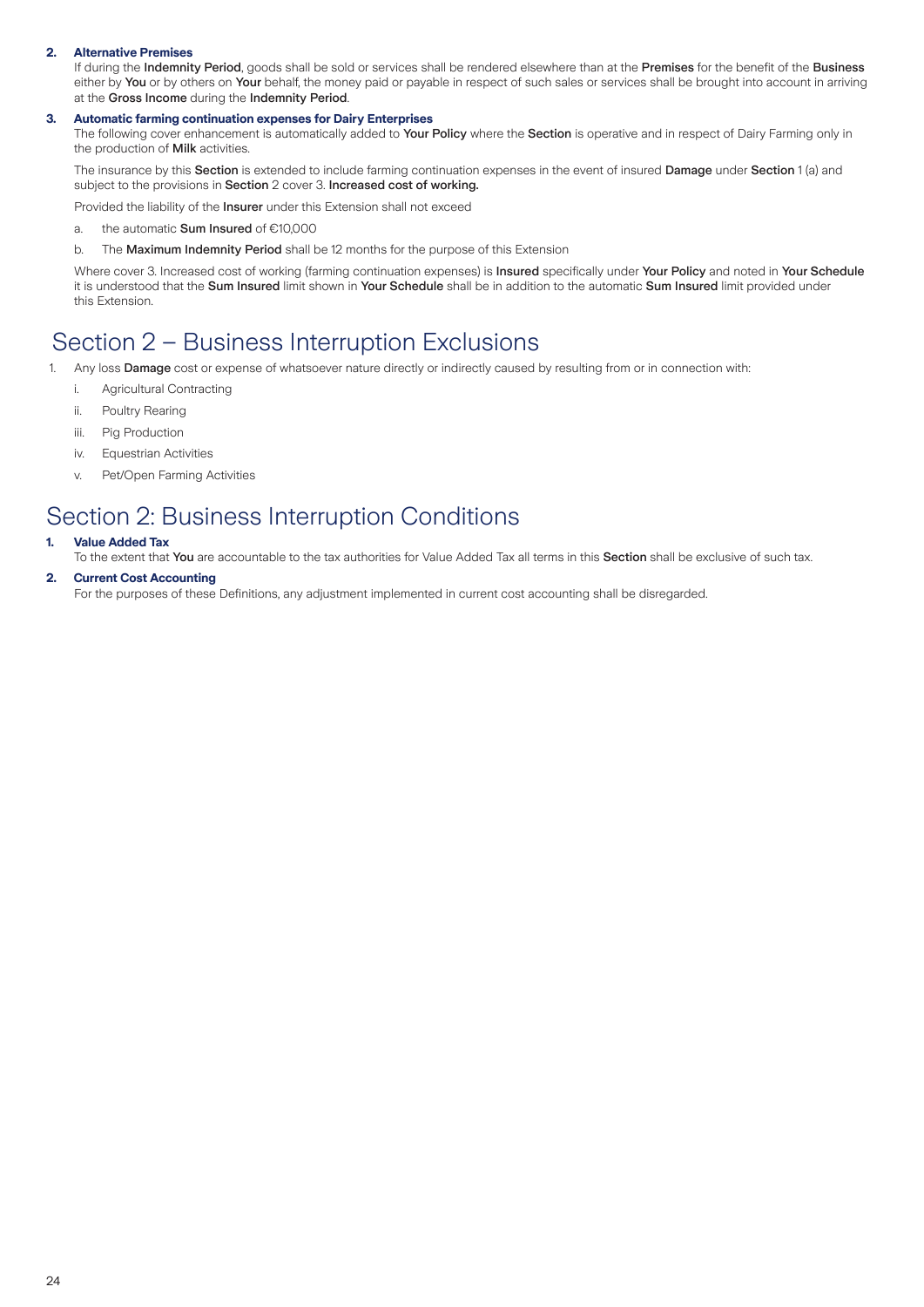# Section 3 – Employers Liability, Section 4 – Public Liability & Section 5 – Products Liability

## Section Definitions

## **1. Bodily Injury** means

- Bodily Injury and includes death disease and illness.
- **2. Damage/Damaged** means Loss destruction or Damage.

## **3. Employee** means any:

- a. person under a contract of service or apprenticeship with You
- b. person engaged under any training educational or work experience programme
- c. labour master or labour only sub-contractor or any person employed or supplied by them
- d. self-employed person
- e. person hired to or borrowed by You
- f. volunteer
- while working for You in the course of the **Business**

## **4. Pollution or Contamination** means:

- a. all pollution or contamination of buildings or other structures or of water or land or the atmosphere
- b. all Bodily Injury or loss of or Damage to material property directly or indirectly caused by such pollution or contamination.

## **5. Products**

Products shall mean any commodities or goods whether as a unit in whole or in part, as a thing in whole or in part including packaging, containers and labels sold, supplied, manufactured, processed, stored, handled, transported or disposed of by or on Your behalf in the course of the Business.

# Section 3 – Employers Liability

## Meaning of Words

Certain words have special meanings and are defined in the General Definitions page. To help You identify these words We have printed them in title case and bold throughout.

Other words with special meanings in this Section are defined below and are printed in title case and bold throughout.

## **Definitions**

## 1. Territorial Limits

Anywhere within the Republic of Ireland or whilst temporarily elsewhere in respect of Employees under a contract of service or apprenticeship with You provided that the contract of service or apprenticeship was entered into in the Republic of Ireland and the action for damages is brought against You in a court of law in the Republic of Ireland or any member country of the EU.

## The Cover

## What is Insured

Your legal liability in respect of a claim for damages for Bodily Injury sustained by an Employee which arises out of and in the course of his/her employment by You in connection with Your Business.

We will pay, subject to the Limit of Liability:

- 1. all sums You become legally liable to pay for any claim for damages settled or defended with Our consent and claimant's costs and expenses
- 2. all costs and expenses You incur with Our consent defending any claim for damages
- 3. solicitor's fees You incur with Our consent for:
	- a. representation at any Coroner's Inquest or Fatal Accident Enquiry into any death
	- b. defending in any Court of Summary Jurisdiction any proceedings for any act or omission causing or relating to any one event.

Provided that the Bodily Injury is caused

- 1. during the Period of Insurance and occurs
- 2 within the Territorial Limits.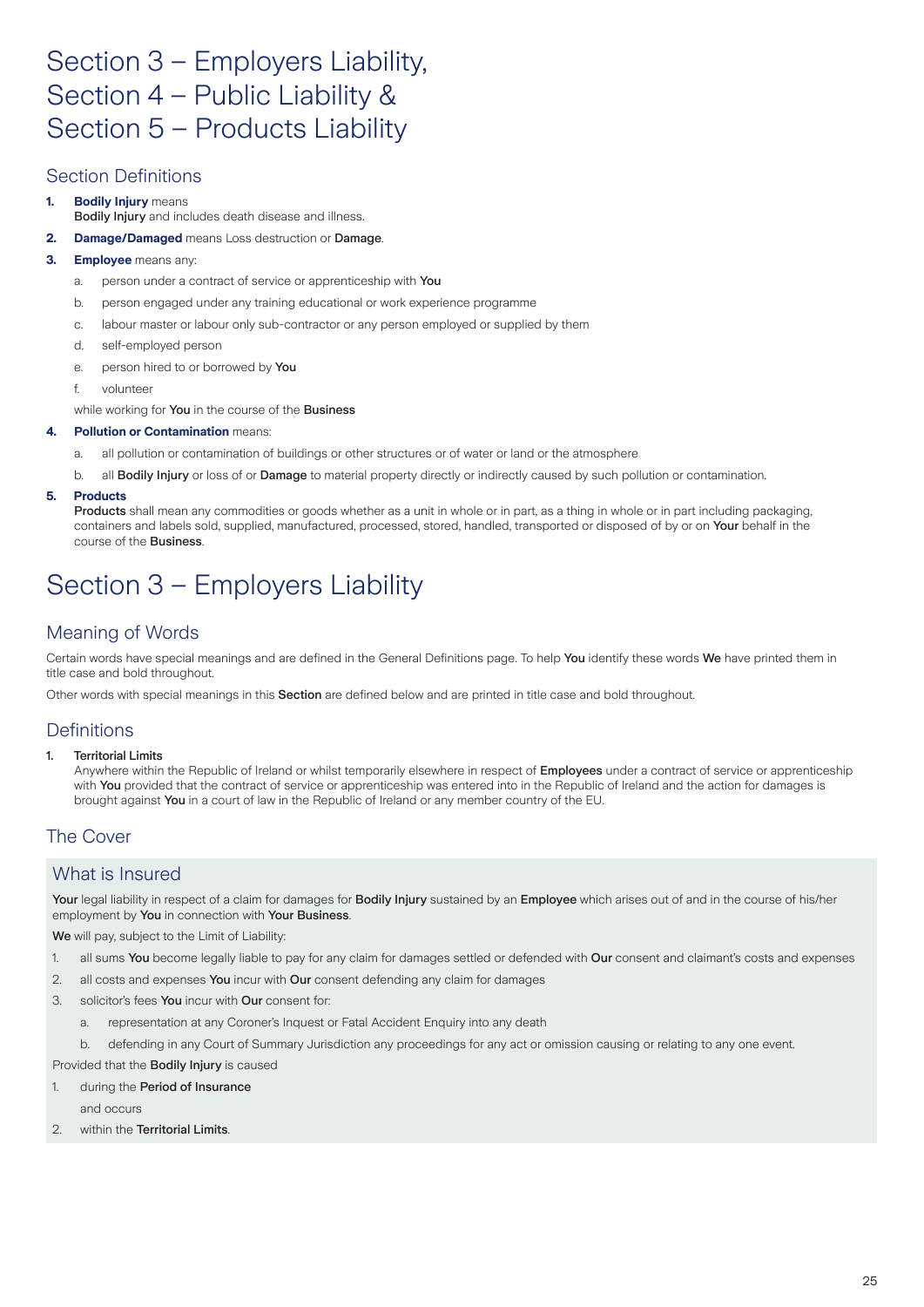## Limit of Indemnity

The most We will pay in respect of any one claim against You or by You or series of claims against You or by

You arising out of one cause shall not exceed the limit stated in the Schedule. The amount shall be inclusive of:

- 1. all legal costs and other expenses incurred by any claimant or claimants
- 2. all legal costs and other expenses incurred in defending any claim or claims.

Where We agree to indemnify more than one party then nothing in this Policy shall increase Our liability to pay any amount in respect of one claim or series of claims in excess of the amount stated above.

# Section 3 – Employers Liability Extensions

## **1. Indemnity to Other People**

If the following people have a claim made against them for which You would be insured by the Employers Liability cover We will pay any amounts covered by the Policy for which they are legally liable:

- a. any Director or **Employee**
- b. any Principal with whom You have entered into a contract or agreement for but only in respect of Bodily Injury arising out of the performance of works by **You** in accordance with such a contract or agreement.

Provided that:

- i. You request Us to do so
- ii. such people keep to the terms, Conditions and limitations of the Policy.

## **2. Safety, Health and Welfare at Work Legislation**

This Policy subject to its terms and limitations extends to indemnify You or any Director or Employee of You in respect of legal fees or expenses including the costs of appeal against conviction reasonably incurred by the solicitor or firm of solicitors engaged with Our consent to act for or on behalf of You or any Director or Employee in his defence against a criminal charge for a breach or an alleged breach of the Safety Health and Welfare at Work Act Legislation committed or alleged to have been committed during the Period of Insurance including costs of prosecution awarded against such Director or **Employee** or You arising from such proceedings provided always that:

- i. this extension shall apply only to proceedings brought in a Court of Law in Republic of Ireland
- ii. We will be under no liability:
	- a. where You or any Director or Employee is insured by any other Policy
	- b. where the criminal charge is in respect of any deliberate or intentional criminal act by You or any Director or Employee
	- c. in respect of legal fees and expenses which You or any Director or Employee may be ordered to pay by a court of criminal jurisdiction in respect of the deliberate of intentional criminal act or omission of the Director or Employee
	- d. in respect of fines or penalties of any kind or the costs of appeal against improvement or prohibition notices
	- e. for any part of the cost of any investigation or inquiry other than a solicitor's investigation restricted to a criminal charge as above defined.
- iii. You or any Director or Employee shall give to Us immediate notice of any summons or other process served upon You or any Director or Employee and of any event that may give rise to proceedings against You or any Director or Employee.

The above noted Extensions shall not operate to increase the liability of the Insurer beyond the Limits of Indemnity stated in the Schedule and each Extension is subject otherwise to the terms Definitions Exclusions and Conditions of this Section and this Policy.

# Section 3 – Employers Liability Exclusions

## What is not Insured

The **Insurer** will not indemnify **You** in respect of any liability:

- 1. for which compulsory Insurance or security is required by any Road Traffic Legislation
- 2. arising on or out of any offshore installation or support or accommodation vessel for any offshore installation or in transit to or from or between any offshore installation or support or accommodation vessel for any offshore installation
- 3. for work other than agricultural work, or where Your Business includes that of Agricultural Contractor, contracting other than of a solely agricultural nature unless otherwise agreed in writing by Us
- 4. to a member of Your family or household under the age of 14
- 5. in respect of claims arising in connection with any Construction or Reconstruction work on buildings unless You have notified Us of this work beforehand, You give Us full details of this work including full details of wages, We have agreed to provide cover, in which cover, will be subject to You complying with any terms and conditions deemed necessary and imposed by Us. For the avoidance of doubt this exclusion does not apply in respect of Maintenance and Repair
- 6. arising for any claim for loss or damage to any land, property, building or structure caused by vibration or the removal or weakening of support
- 7. arising from horse breaking, horse training, riding tuition, livery, stud farming and/or pony trekking
- 8. arising from or in connection with any hunting dogs, hunting, shooting or any activity connecting to the breeding of hunting dogs or dog kennelling
- 9. arising directly or indirectly from quarrying or any quarry situated on lands owned or leased by You unless We are notified and agree to this subject to necessary terms & conditions applying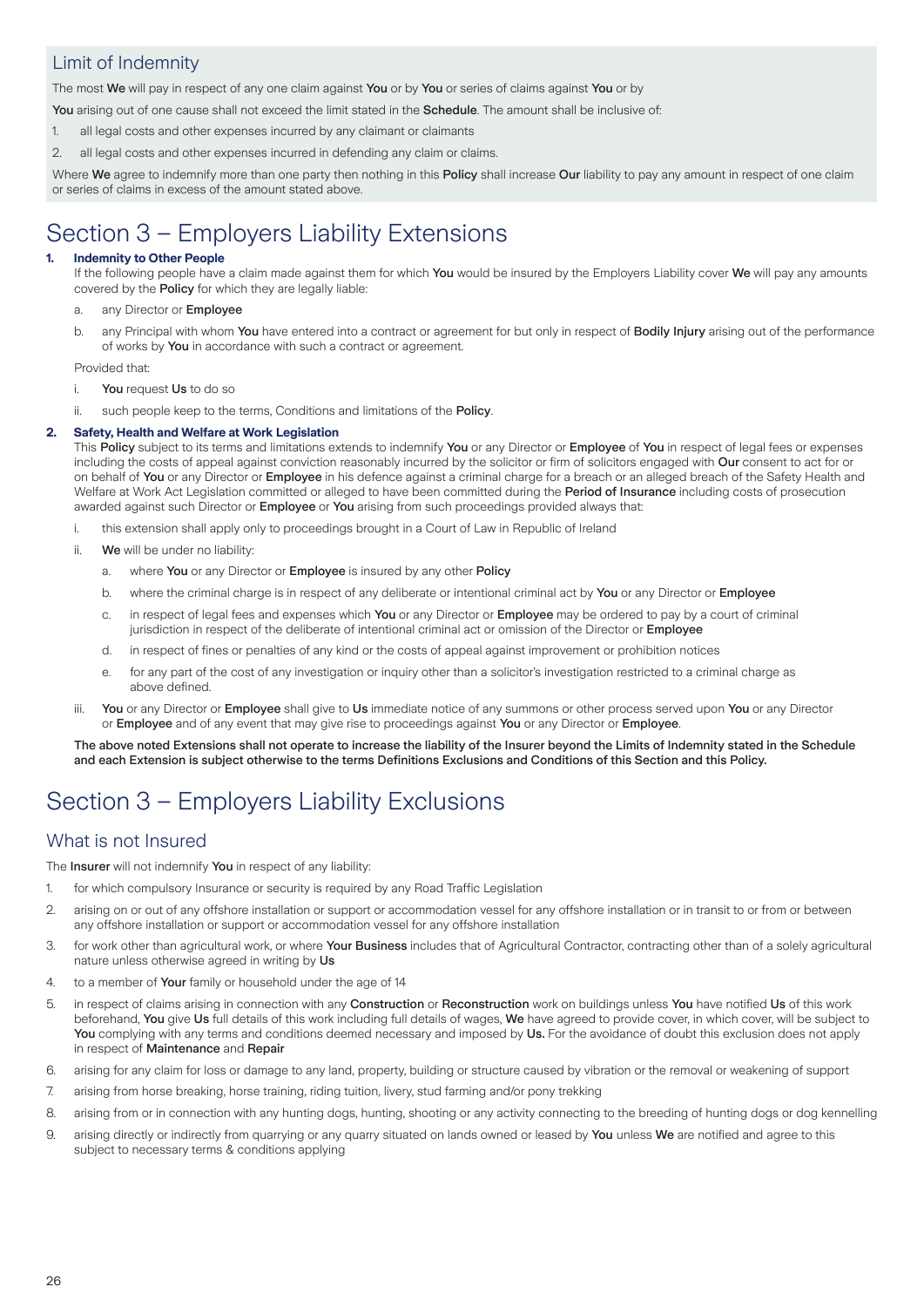- 10. in connection where Your Business includes Agricultural Contracting, will not indemnify the You against liability arising from, traceable to, or caused by:
	- a. lime and/or b. artificial manure and/or c. herbicides and/or d. insecticides while being spread and/or sprayed.

# Section 3 – Employer's Liability Conditions

## **1. Premium Adjustment**

The premium payable under this Section is calculated based on estimates provided by You for all wages salaries and other earnings paid to Employees during each Period of Insurance. In accordance with this Condition You shall:

- a. record of the name of every Employee, including members of Your family engaged in a contract of service with You, together with the amount of wages salaries and other earnings paid to each Employee
- b. if requested allow Us to inspect such records
- c. within 30 days of the expiry of each Period of Insurance supply Us with a correct declaration of such wages salaries and other earnings paid to Employees during the preceding Period of Insurance duly certified by Your external auditor or accountant. If the amount so paid shall differ from the amount on which the premium has been paid the difference in the premium shall be met by a further proportionate payment to Us or by a refund to You as the case may be subject to the retention by Us of any minimum premium as stated in the Policy or endorsed on the Schedule.

## **2. Discharge of Liability**

We may discharge Our liability to You in respect of any claim by paying to You or on Your behalf the maximum amount payable in respect of any one claim against You, or series of claims against You, arising out of one cause and not exceeding the Limit of Indemnity as stated in the Schedule.

If We opt to discharge Our liability in this way and have made previous payments in respect of the claim against You, or series of claims against You, arising out of one cause We will pay the balance of the maximum amount to You or on Your behalf.

### **3. Chainsaw Condition**

It is a condition of the Policy that all Employees using a chainsaw have completed a certified training course and/or are experienced in the use and operation of such saws. All chainsaws are sharpened in proper working order, operated and maintained in accordance with manufactures guidelines and at minimum incorporate necessary safety features including a chain brake incorporating a front hand guard.

It is a further condition that chainsaw operators wear suitable protective clothing as detailed below:

- a. Feet and Legs: Chainsaw trousers with ballistic nylon or Keylar incorporated chainsaw boots or wellingtons with steel toecaps and ballistic nylon incorporated.
- b. Hands: Leather chainsaw gloves which incorporate ballistic nylon or Kevlar
- c. Head: Hard hats, goggles and ear defender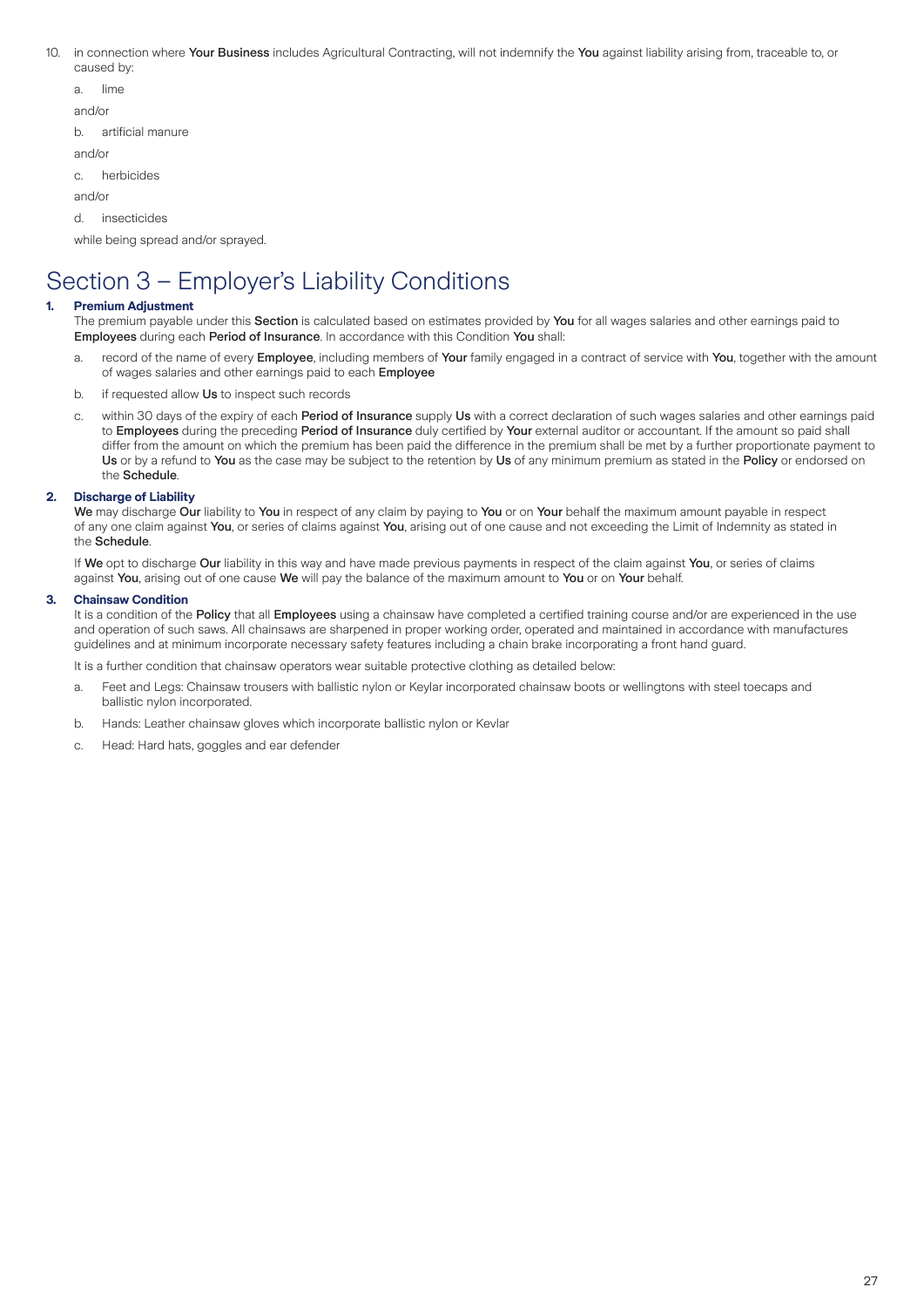# Section 4 – Public Liability

## Meaning of Words

Certain words have special meanings and are defined in the General Definitions page. To help You identify these words We have printed them in title case and bold throughout.

Other words with special meanings in this Section are defined below and are printed in title case and bold throughout.

## **Definitions**

## 1. Territorial Limits

anywhere within the limits of the Republic of Ireland, Great Britain, Northern Ireland, the Channel Islands and the Isle of Man and including non-manual work carried out during temporary visits elsewhere in connection with the Business by directors and Employees normally resident in and travelling from the Republic of Ireland, Great Britain, Northern Ireland, the Channel Islands and the Isle of Man.

## The Cover

## What is Insured

Your legal liability for:

- a. accidental **Bodily Injury** to any person
- b. accidental **Damage** to material property
- c. accidental obstruction, accidental trespass, accidental interference with pedestrian, road, rail, air or waterborne traffic.

Occurring during the Period of Insurance within the Territorial Limits in connection with the Business.

### **Limit of Indemnity**

The most We will pay, unless otherwise stated, for all claims made for any one accident or series of accidents occurring in connection with any one event shall not exceed the limit stated in the Schedule.

We will also pay all legal costs awarded to any claimant or incurred in defending any claim that is contested with Our consent.

# Section 4 – Public Liability Extensions

## **1. Indemnity to Other People**

If the following people have a claim made against them for which You would be insured by the Public Liability cover We will pay any amounts for which they are legally liable:

- a. any Director or Employee
- b. any Officer, Member or Employee of Your social, sports or welfare organisations or first aid, fire or ambulance service
- c. any Principal with whom You have entered into a contract or agreement for but only in respect of Bodily Injury or Damage arising out of the performance of works by You in accordance with such a contract or agreement.

Provided that:

- i. You request Us to do so
- ii. such people keep to the terms Conditions and limitations of the Policy.

## **2. Safety, Health and Welfare at Work Legislation**

This Policy subject to its terms and limitations extends to indemnify You or any Director or Employee of You in respect of legal fees or expenses including the costs of appeal against conviction reasonably incurred by the solicitor or firm of solicitors engaged with Our consent to act for or on behalf of You or any Director or Employee in his defence against a criminal charge for a breach or an alleged breach of the Safety Health and Welfare at Work Act Legislation committed or alleged to have been committed during the Period of Insurance including costs of prosecution awarded against such Director or **Employee** or You arising from such proceedings provided always that:

i. this extension shall apply only to proceedings brought in a Court of Law in Republic of Ireland

- ii. We will be under no liability:
	- a. where You or any Director or Employee is insured by any other Policy
	- b. where the criminal charge is in respect of any deliberate or intentional criminal act by You or any Director or Employee
	- c. in respect of legal fees and expenses which You or any Director or Employee may be ordered to pay by a court of criminal jurisdiction in respect of the deliberate of intentional criminal act or omission of the Director or **Employee**
	- d. in respect of fines or penalties of any kind or the costs of appeal against improvement or prohibition notices
	- e. for any part of the cost of any investigation or inquiry other than a solicitor's investigation restricted to a criminal charge as above defined.
- iii. You or any Director or Employee shall give to Us immediate notice of any summons or other process served upon You or any Director or Employee and of any event that may give rise to proceedings against You or any Director or Employee.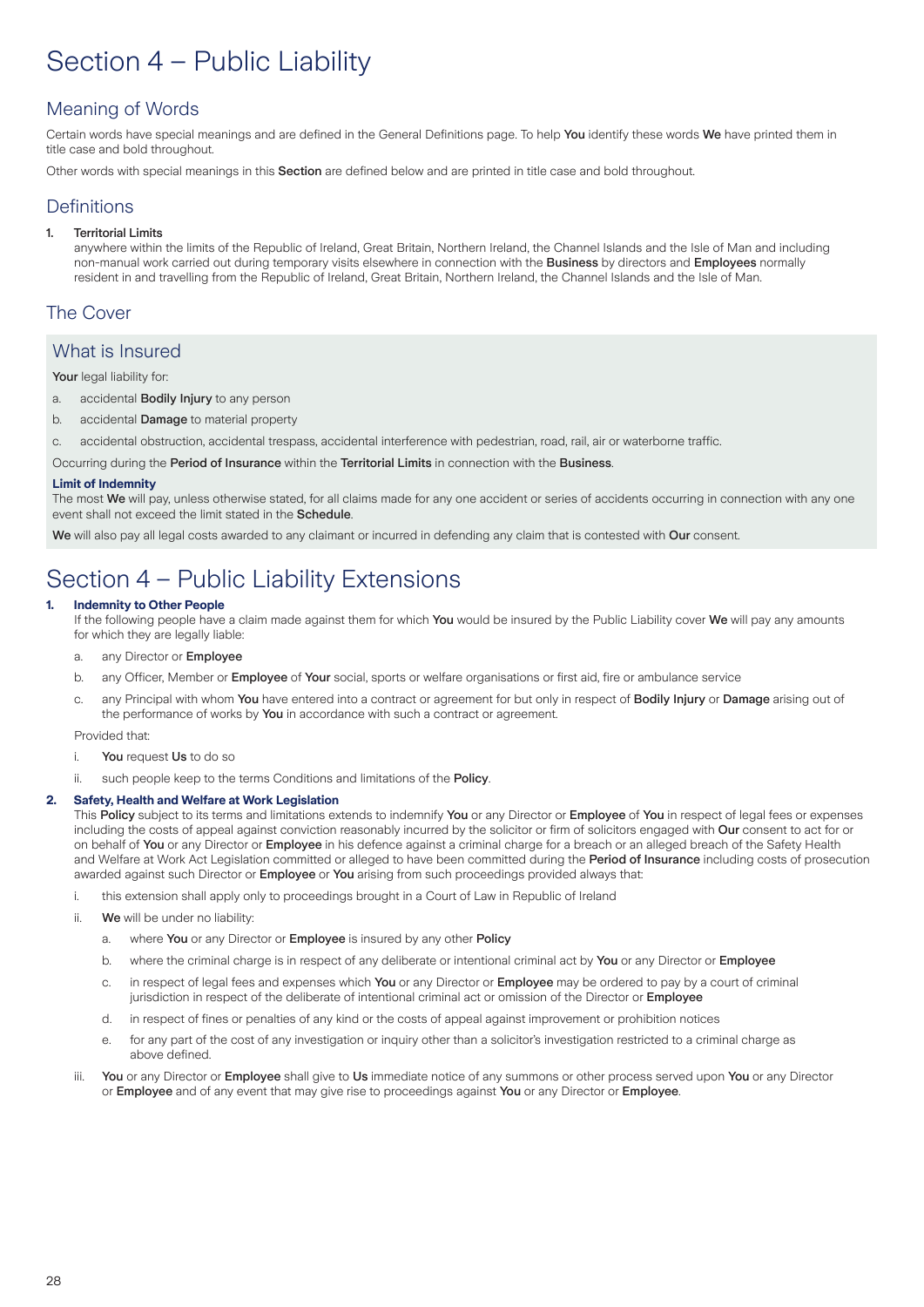## **3. Personal Liability during visits abroad**

We will also cover the personal legal liability of:

- a. You
- b. any **Employee** or Director
- c. the family of any **Employee** or Director

while accompanying such a person during temporary visits anywhere in the world in connection with Your Business.

Provided that any person listed above shall keep to the terms, Conditions and limitations of this Policy as they apply to the Public Liability cover.

#### **4. Additional Benefit**

In addition We will pay solicitors fees incurred with Our consent for representation at any Coroner's Inquest or Fatal Enquiry in respect of any death or defending in any Court of Summary Jurisdiction any proceeding in respect of any act or omission causing or relating to any event which may be the subject of indemnity under this Section.

#### **5. Cross Liabilities**

Where this Policy is in the joint names of more than one party We will deal with any claim as though a separate Policy had been issued to each of them provided that Our liability for all compensation payable by the parties collectively shall not exceed the Limit of Indemnity including any inner limits set by memorandum or Endorsement specified in the Schedule.

#### **6. Environmental Pollution sudden identifiable and unexpected**

Pollution or contamination caused by a sudden identifiable, unintended and unexpected incident which takes place in its entirety at a specific time and place during the period of insurance. All pollution or contamination which arises out of one incident shall be deemed to have occurred at the time such incident takes place. The most We will pay for all claims arising from pollution or contamination which is deemed to have occurred during the period of insurance shall not exceed the Limit of Indemnity specified in the Schedule of the Policy under which the claim arises.

Important: If You require specific Environmental impairment Liability Insurance cover including gradually occurring incidents please contact Us to request cover and unless stated in Your Schedule Environmental impairment Liability cover does not apply to Your Policy.

The above noted Extensions shall not operate to increase the liability of the Insurer beyond the Limits of Indemnity stated in the Schedule and each Extension is subject otherwise to the terms Definitions Exclusions and Conditions of this Section and this Policy.

# Section 4 – Public Liability Exclusions

## What is not Insured

The **Insurer** will not indemnify **You** in respect of any liability:

- 1. arising in connection with the ownership possession or use of dangerous dogs as specified in the regulations made under the Control of Dogs Act 1986 or any subsequent amending legislation where such ownership possession or use is not in accordance with the provision of such regulations or arising in connection with the ownership of animal(s) which had shown propensity to viciousness or to worry sheep
- 2. for Damage to property which belongs to You or is held in trust by You or borrowed, rented, leased or hired for use by You this shall not apply to:
	- i. personal property (including vehicles and contents) of visitors, Directors or **Employees**
	- ii. Building(s) or their contents temporarily occupied by You for the purpose of carrying out work provided that such Building(s) are not owned hired or rented by You or any sub-contractor acting for or on Your behalf
	- iii. Premises rented, hired, leased or lent to You. Unless the liability attaches solely because of a contract or agreement.

We will not be liable for the first €625 of such loss or **Damage** incurred by iii. above.

- 3. for Damage to that part of any property upon which You or Our servant or agent has been working, where the Damage is a direct result of such work being defective
- 4. for Damage to property or land or Building or loss caused directly or indirectly by subsidence or collapse or removal or weakening of support
- 5. arising from the ownership, possession or use by You or on Your behalf of any mechanically propelled vehicle or mobile plant or trailer whether attached or not attached to a vehicle:
	- i. which is licensed for road use or
	- ii. for which compulsory motor insurance or security is required under the Road Traffic Act 1961 or any subsequent amending legislation to this Act or
	- iii. which is more specifically insured provided that this shall not apply to:
		- a. the loading and unloading or the bringing to or the taking away of a load from a mechanically propelled vehicles or mobile plant unless more specifically insured
		- b. the use of any mechanically propelled vehicle or mobile plant solely as a tool of trade unless more specifically insured or unless compulsory motor insurance is required
		- c. unauthorised movement on Your Premises or contract site of any mechanically propelled vehicle or mobile plant unless more specifically insured or unless compulsory motor insurance is required.
- 6. arising from the ownership, possession or use by You or on Your behalf of:
	- i. craft designed to travel through air or space
	- ii. hovercraft or watercraft other than non-mechanically powered craft used on inland waterways.
- 7. arising from the use of power-driven saws other than portable saws designed to work by hand
- 8. arising from the use of hedge cutters (other than bar type hedge cutters) and saw attachments to tractors for hedge cutting. This Exception shall not apply to liability arising from the use of any such equipment which belongs to and is used by agricultural contractors engaged by You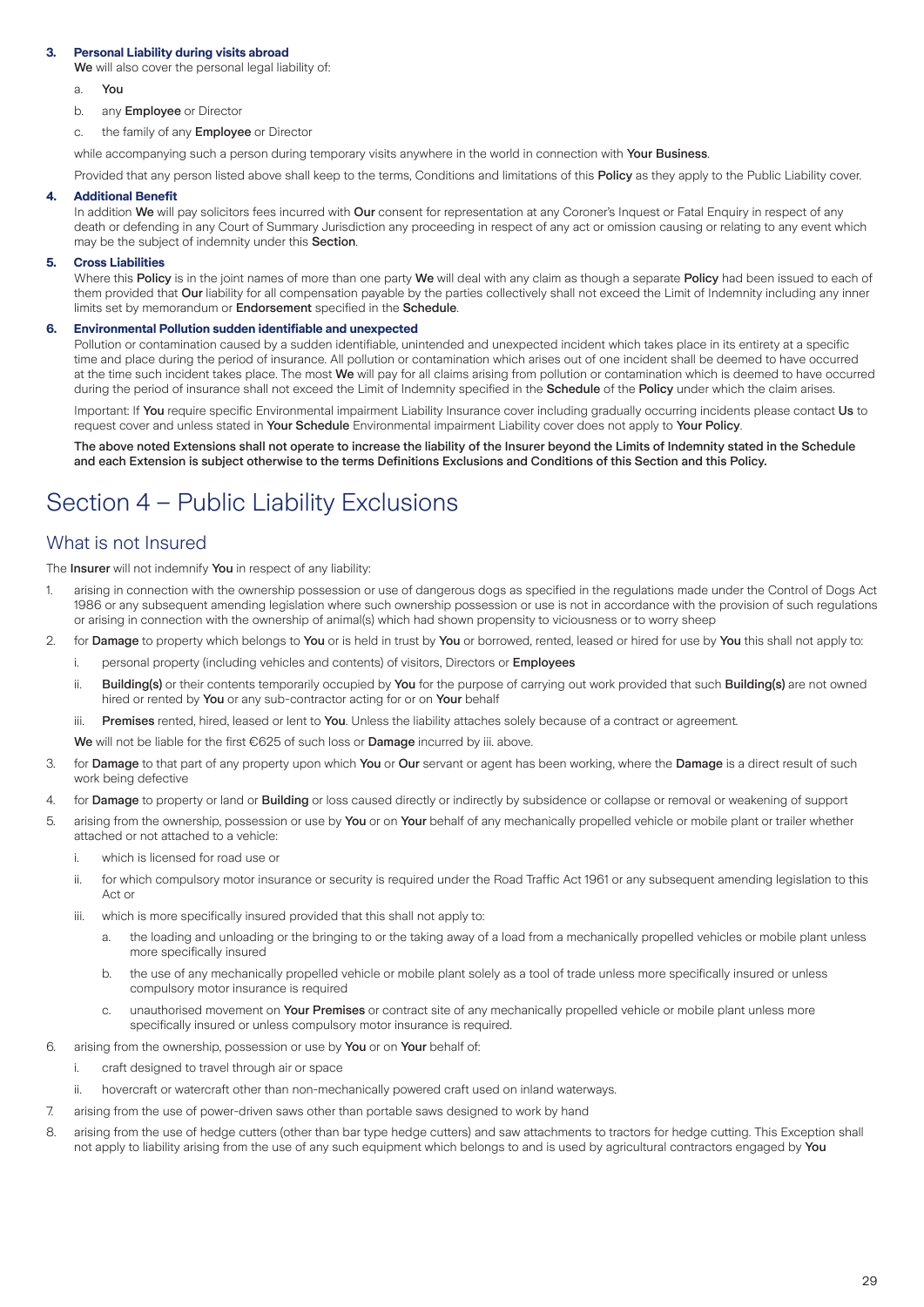- 9. in respect of claims arising in connection with any Construction or Reconstruction work on buildings unless You have notified Us of this work beforehand, You give Us full details of this work including full details of wages, We have agreed to provide cover, in which cover will be subject to You complying with any terms and conditions deemed necessary and imposed by Us. For the avoidance of doubt this exclusion does not apply in respect of Maintenance and Repair
- 10. arising for any claim for loss or Damage to any land, property, building or structure caused by vibration or the removal or weakening of support
- 11. arising from Products after they have ceased to be in Your custody or control other than food or beverages supplied by You in connection with the Business for consumption at any Premises where You are carrying on a Business within the Territorial Limits
- 12. arising from tree felling other than the felling of trees for Your own use
- 13. in respect of **Bodily Injury** or disease loss or **Damage** caused by any sub-contractor to the Insured or by such sub-contractors employees other than labour only sub-contractors
- 14. accidental death or accidental Bodily Injury, sustained by any Employee or Director in the course of his/her employment by You in connection with Your Business or to any person who is a member of Your family or household
- 15. arising directly or indirectly out of advice designs or specifications provided by You for a fee or in circumstances where a fee would normally be charged
- 16. in respect of liquidated damages, fines penalties, aggravated exemplary or punitive damages
- 17. which attaches by virtue of an agreement but which would not have attached in the absence of such agreement
- 18. caused by or arising directly or indirectly from pollution or contamination unless caused by a sudden identifiable, unintended and unexpected incident which takes place in its entirety at a specific time and place during the period of insurance
- 19. arising from horse breaking, horse training, riding tuition, livery, stud farming and/or pony trekking
- 20. arising from or in connection with any hunting dogs, hunting, shooting or any activity connecting to the breeding of hunting dogs or dog kennelling
- 21. arising directly or indirectly from quarrying or any quarry situated on lands owned or leased by You unless We are notified and agree to this subject to necessary terms & conditions applying
- 22. arising directly or indirectly from inactive and/or disused quarries unless the quarry is fully fenced to prevent public access
- 23. in connection where Your Business includes Agricultural Contracting, will not indemnify the You against liability arising from, traceable to, or caused by:
	- a. lime

and/or

b. artificial manures

and/or

c. herbicides

and/or

d. insecticides

and/or

while being spread and/or sprayed

24. arising directly or indirectly from the ownership or use of aircraft and all forms of drones

# Section 4 – Public Liability Conditions

### **1. Premium Adjustment**

The premium payable under this Section is calculated based on the total acreage worked by You during each Period of Insurance. In accordance with this Condition You shall, within 30 days of the expiry of each Period of Insurance, provide Us with an accurate account of all acreage worked by You during the preceding Period of Insurance.

If the acreage worked differs from the amount on which the premium for that Period of Insurance was paid the difference in the premium shall be met by a further payment to Us or by a refund to You as the case may be but subject to the retention by Us of any minimum premium as stated in the Policy or endorsed on the Schedule.

#### **2. Discharge of Liability**

We may discharge Our liability to You in respect of any claim by paying to You or on Your behalf the maximum amount payable in respect of any one accident or series of accidents occurring in connection with any one event. If We opt to discharge Our liability in this way and have made previous payments in respect of the accident or series of accidents occurring in connection with any one event We will pay the balance of the maximum amount to You or on Your behalf.

We will also pay legal costs incurred prior to the date of such payment.

#### **3. Stubble Burning Condition**

It is a Condition under the Policy that prior to the commencement of stubble burning operations carried out by You or on Your behalf, or under Your instruction, a fire break not less than 3 metres in width shall be created enclosing the area or operations and separating it from surrounding walls, gates, fences or other boundaries.

It is a further Condition that You shall not commence such operations when wind conditions are such as to cause accelerated fires spread or excessive smoke drift.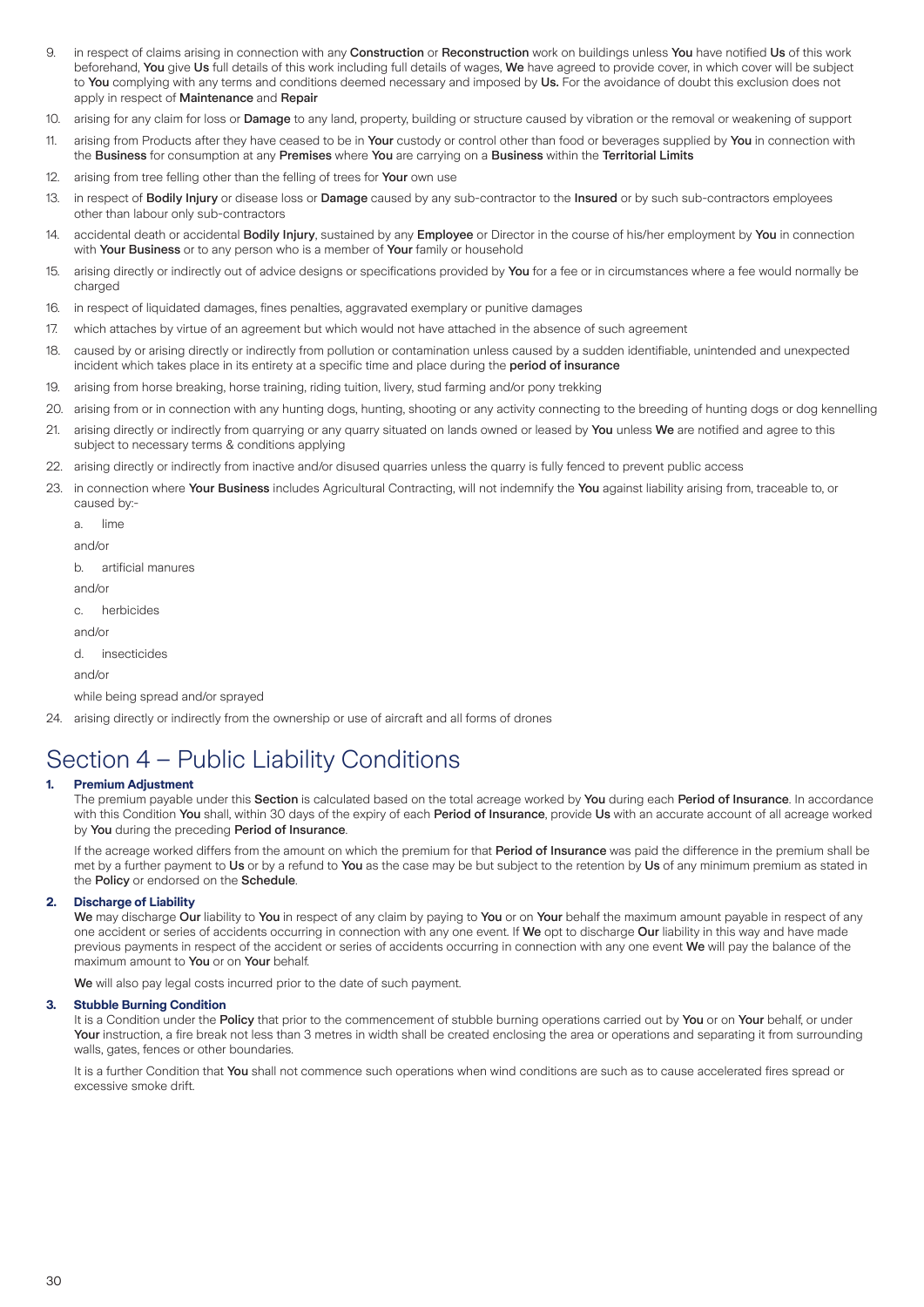# Section 5 – Products Liability

## Meaning of Words

Certain words have special meanings and are defined in the General Definitions page. To help You identify these words We have printed them in title case and bold throughout.

Other words with special meanings in this Section are defined below and are printed in title case and bold throughout.

## **Definitions**

## **1. Territorial Limits means**

anywhere in the world in respect of Products supplied in or from the Republic of Ireland provided always that the action for damages is brought against You in a Court of Law in the Republic of Ireland or any member country of the European Union.

## The Cover

## What is Insured

## Your legal liability for:

- 1. accidental Bodily Injury to any person
- 2. accidental Damage to material property.
- Occurring within the Territorial Limits during the currency of the products Section and caused by Products.

## **Limit of Indemnity**

The most We will pay unless otherwise stated, for all claims arising from commodities or goods sold, supplied, manufactured, processed, stored, handled, transported or disposed by You or on Your behalf to any claimant or number of claimants for any one occurrence or all occurrences of a series arising out of one original cause for any one **period of insurance** shall not exceed the limit stated in the **Schedule**.

We will also pay all legal costs awarded to any claimant or incurred in defending any claim that is contested with Our consent.

# Section 5 – Products Liability Extensions

## **1. Indemnity to Other People**

If the following people have a claim made against them for which You would be insured by the Employers Liability cover We will pay any amounts covered by the Policy for which they are legally liable:

- a. any Director or Employee
- b. any Principal with whom You have entered into a contract or agreement for but only in respect of **Bodily Injury** arising out of the performance of works by You in accordance with such a contract or agreement

Provided that:

- i. You request Us to do so
- ii. such people keep to the terms Conditions and limitations of the Policy.

## **2. Cross Liabilities**

Where this Policy is in the joint names of more than one party We will deal with any claim as though a separate Policy had been issued to each of them provided that Our liability for all compensation payable by the parties collectively shall not exceed the Limit of Indemnity including any inner limits set by Memorandum or Endorsement specified in the Schedule.

# Section 5 – Products Liability Exclusions

## What is not Insured

We will not indemnify You in respect of any liability:

- 1. caused by or arising from repairing, replacing, reinstating, rectifying, recalling or guaranteeing the performance of any Products
- 2. arising from any **Products** which at the time of contract of sale or supply are knowingly:
- i. sold or supplied for use in any aircraft, spacecraft, hovercraft, watercraft or mechanically propelled vehicle
	- ii. exported to the United States of America or Canada
- 3. arising from any **Products** in Your custody or control
- 4. for accidental death or accidental **Bodily Injury**, sustained by any **Employee** or director in the course of his/her employment by You in connection with Your Business or to any person who is a member of Your family or household
- 5. arising directly or indirectly out of advice designs or specifications provided by You for a fee or in circumstances where a fee would normally be charged
- 6. in respect of liquidated damages, fines penalties, aggravated exemplary or punitive damages
- 7. which attaches by virtue of an agreement but which would not have attached in the absence of such agreement
- 8. for Pollution or contamination unless caused by a sudden identifiable, unintended and unexpected incident which takes place in its entirety at a specific time and place during the **period of insurance**. All pollution or contamination which arises out of one incident shall be deemed to have occurred at the time such incident takes place. The most We will pay for all claims arising from pollution or contamination which is deemed to have occurred during the period of insurance shall not exceed the Limit of Indemnity specified in the Schedule of the Policy under which the claim arises.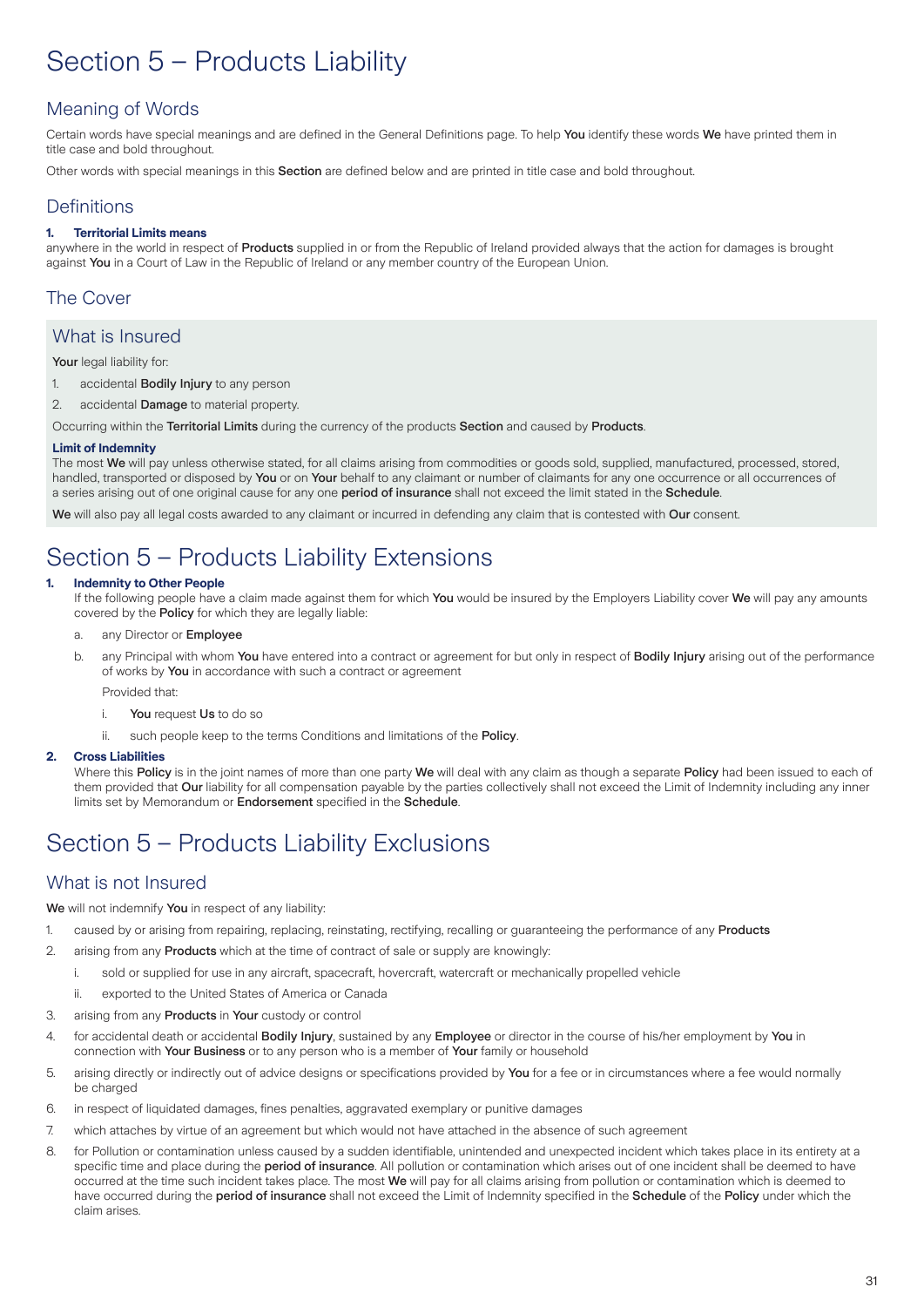# Section 5 – Products Liability Condition

## **1. Discharge of Liability**

We may discharge Our liability to You in respect of any claim by paying to You or on Your behalf the maximum amount payable in respect of any one accident or series of accidents occurring in connection with any one event. If We opt to discharge Our liability in this way and have made previous payments in respect of the accident or series of accidents occurring in connection with any one event We will pay the balance of the maximum amount to You or on Your behalf.

We will also pay legal costs incurred prior to the date of such payment.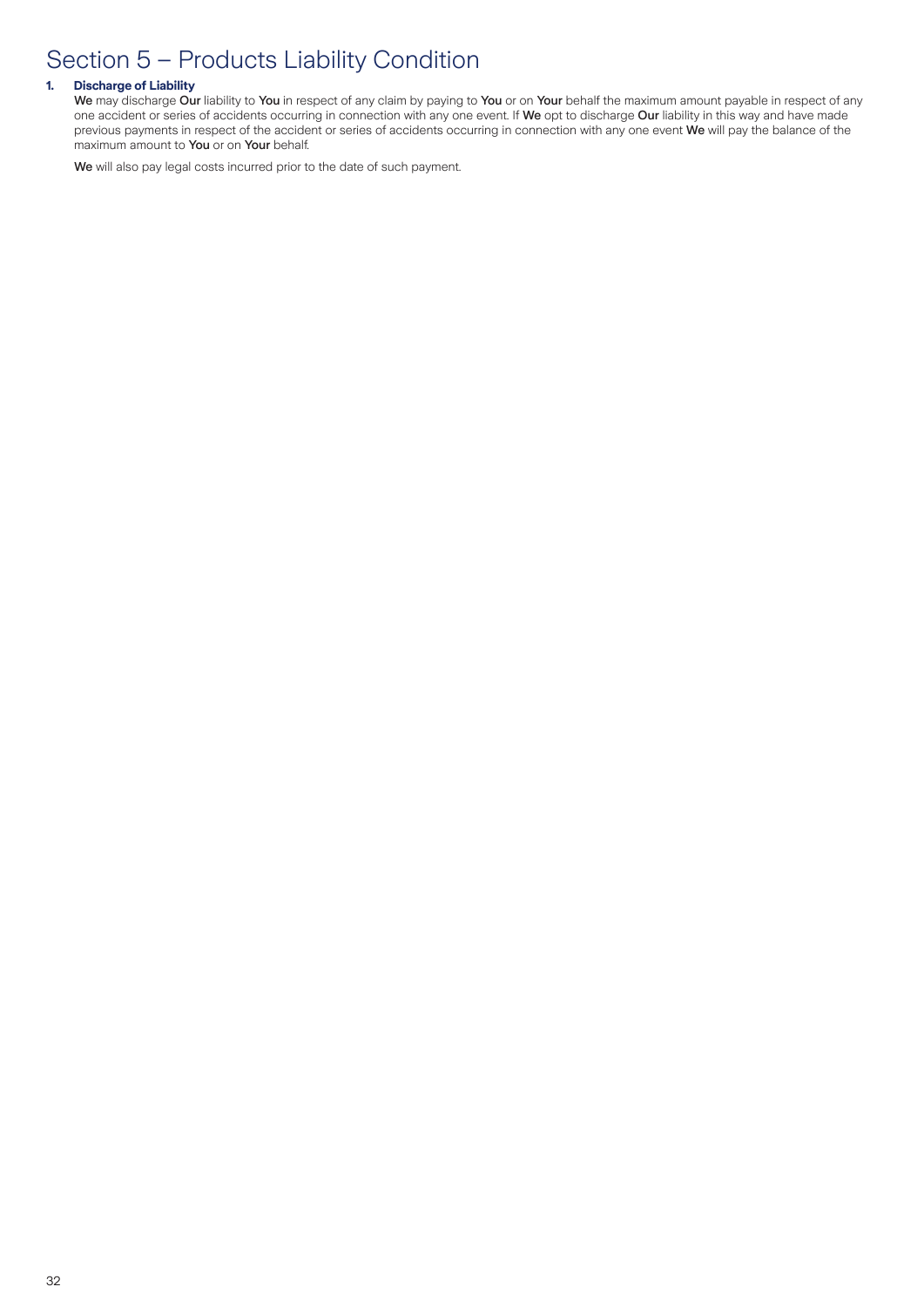# Section 6 – Agricultural Motor

## Meaning of words

The Policy, the Schedule and the Certificate of Motor Insurance and any subsequent Endorsements should be read as if they are one document. Certain words have special meanings and are defined in the General Definitions page. To help You identify these words We have printed them in title case and bold throughout.

Other words with special meanings in this **Section** are defined below and are printed in title case and bold throughout.

## **Definitions**

## **1. Insured Vehicle**

Is the vehicle in respect of which a Certificate of Motor Insurance specifying the Registration or Serial Number has been issued by Us

- **2. Insured person**
	- i. You
	- ii. At Your request,
		- a. any principal, director, business partner or employee of Yours
		- b. anyone else You have given Us information about and that We have agreed to insure;
		- c. any person who is inside, getting into, or getting out of the Insured Vehicle, with Your permission
		- d. the owner of a Vehicle on hire or loan or leased to You
	- iii. anyone who with Your Permission is using (but not driving) the Insured Vehicle for social, domestic, or leisure purposes provided always that such use is permitted under the terms of the Certificate of Motor Insurance
	- iv. any other individual or business that We have agreed to cover whose business use is permitted under the terms of the Certificate of Motor Insurance
	- v. any person entitled to drive under Your Certificate of Motor Insurance except a person in the motor trade driving the Insured Vehicle for the purposes of overhaul, upkeep or repair

### **3. Passenger**

Is any person (other than the driver) who is in the Insured Vehicle or its attached trailer or attached disabled mechanically propelled vehicle or who is getting into or out of such vehicle or trailer

#### **4. Accessories**

Includes all types of vehicle audio, two-way radio and telephone systems

#### **5. Cover**

This cover will apply in respect of events occurring in the Republic of Ireland, Northern Ireland, Great Britain, Isle of Man and the Channel Islands during the Period of Insurance specified in the Schedule.

The Policy extends in respect of the use of any Insured Vehicle in any other country for which the Commission of the European Union is satisfied arrangements have been made to meet the requirements of Article 7(2) of the European Union Directive on insurance of Civil Liabilities arising from the use of motor vehicles (No. 72/166/CEE).

There are three different levels of cover available:

- i. Comprehensive:
	- All Sections of Section 6 Agricultural Motor are operative
- ii. Third Party Fire and Theft

Indemnity provided by Section 6(b) is inoperative except for loss or damage caused directly by fire, self-ignition, lightning, or explosion or by theft or attempted theft

iii. Third Party Only:

Section 6(b) is cancelled

The level of cover under the Policy is as stated in the Schedule.

# Section 6 (a) – Liability to Third Parties

## **Sub-Section 1. Indemnity to You**

a. We will indemnify You against liability at law for damages and claimant's costs and expenses in respect of the death of or bodily injury to any person and damage to property where such death or injury or damage arises out of an accident caused by or in connection with:

- i. The Insured Vehicle (including the loading and/or unloading of such vehicle)
- ii. A trailer or disabled mechanically propelled vehicle which is attached to or under tow (as permitted by law) by the Insured Vehicle

The liability of the Insurer in respect of damage to property shall not exceed the Third-Party Property Damage Limit stated in the Schedule, in respect of any one accident or series of accidents arising out of one event.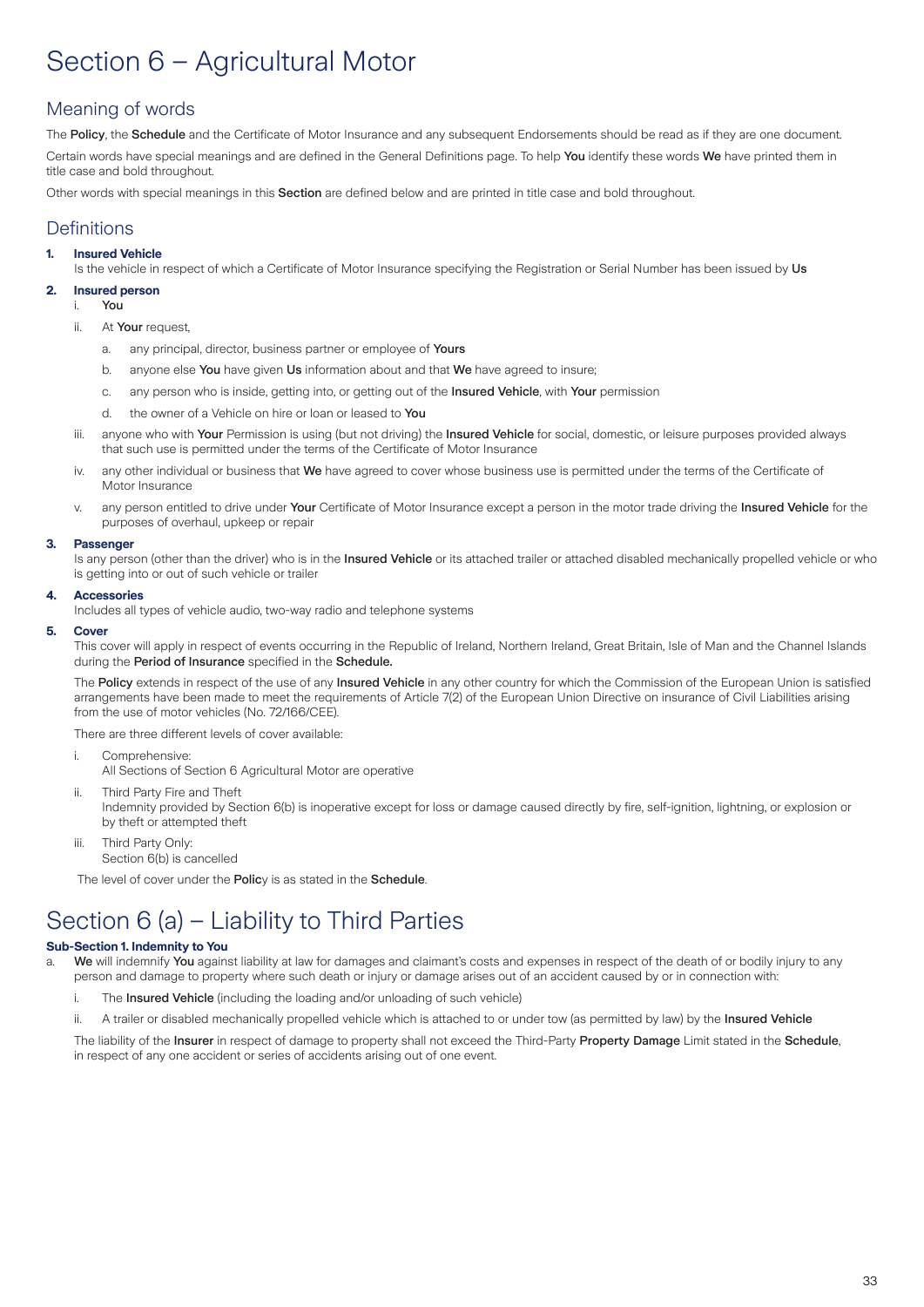- b. We will pay all legal costs incurred with Your written consent in connection with any claim covered by this Section
- c. In respect of any event which may be the subject of indemnity under this Section We will also pay:
	- i. The solicitors' fees incurred with Our written consent for representation at any coroner's inquest/fatal inquiry or Court of Summary Jurisdiction
	- ii. The legal costs of defence against a charge of manslaughter or causing death by reckless driving subject to a limit of €2,600 in respect of any one charge

### **Sub-Section 2. Indemnity to other Persons**

Subject to the terms and limitations of this Section We will also indemnify:

a. If the effective **Certificate of Insurance** permits the driving of a vehicle described in the **Schedule** by a person other than You, We will also indemnify any person who is entitled by this Policy to drive the Insured Vehicle and who is driving on the order or with the permission of You except a person in the Motor Trade driving the Insured Vehicle for purposes necessitated by the overhaul, upkeep and/or repair of the vehicle

b. In the event of the death of any person entitled to indemnity under this Policy their legal personal representatives

- Provided always that:
	- i. The liability of the Insurer is not increased thereby
	- ii. Such legal representatives shall, as though they were the Insured, observe, fulfil and be subject to the terms, limitations, Exclusions and Conditions of this Policy so far as they can apply

Provided that the person or firm claiming indemnity under sub – Section 2:

- a. Is not entitled to indemnity under any other Policy
- b. Hold a licence to drive the Insured Vehicle or has held and is not disqualified from holding or obtaining such a licence
- c. Shall as though he were You observe fulfil and be subject to the terms, limitations, Exclusions and Conditions of this Policy in so far as they can apply.

### **Limits of Indemnity**

In the case of any event involving indemnity to more than one person any limitation by the terms of this **Policy** and/or of any **Endorsement** thereon of the amount of any indemnity shall apply to the aggregate amount of indemnity to all persons indemnified and such indemnity shall apply in priority to You.

# Section 6(a) – Liability to Third Parties Extensions

### **Trailers**

The Insurance by Section 6 (a) of this Policy shall extend to any trailer (which term shall include any agricultural implement or machine) used as mentioned in the 'Limitations as to Use' in the effective **Certificate of Insurance** while connected by any means whatsoever to any vehicle described in the Schedule for the purpose of being operated or drawn.

Provided that the reference to 'any vehicle described in the Schedule hereto' in the clause of this Policy headed 'Section 6 (a) – Liability to Third Parties Excepted Persons' shall be deemed to include any trailer to which this Endorsement applies.

#### **Indemnity to the hirer**

It is hereby declared and agreed by Us that We will indemnify any person against loss Damage and liability as defined in this Policy arising in connection with any vehicle described in the Schedule while such vehicle is lent or let on hire to any such persons provided that such person or firm is named in the Section headed 'Persons or Classes of Persons whose liability is covered' in the effective Certificate of Insurance and that such person shall as though he were You observe fulfil and be subject to the terms Conditions and limitations of this Policy in so far as they can apply.

### **Personal Liability of Passengers**

We will at Your request indemnify in terms of Section 6(a) of this Policy Passenger mounting into, dismounting from, or travelling in any Insured Vehicle provided that the Passenger:

- i. is not driving the Insured Vehicle or in charge of the Insured Vehicle for the purpose of driving
- ii. is not entitled to indemnity under any other **Policy**
- iii. observes, fulfils and is subject to the terms, exceptions and conditions of the **Policy**, in so far as they can apply

#### Exceptions

We shall not be liable for:

#### a. death or **Bodily Injury** to

- i. You
- ii. any person driving the Insured Vehicle or in charge of the Insured Vehicle for the purpose of driving
- iii. any person in the employment of the **Passenger** where the personal injury arises out of and in the course of the employment
- b. Damage to property
	- i. owned by or in the possession, custody or control of You or the Passenger
	- ii. in or on the Insured Vehicle or trailer

#### **Indemnity to Principals**

It is hereby declared and agreed that in terms of and subject to the limitations of the indemnity which is granted by this Policy to You in connection with any Insured Vehicle We will indemnify any principal but only in respect of the negligence of You or any of Your employees.

Provided that:

- a. such person is not entitled to indemnity under any other Policy
- b. their driving is permitted by the terms of the Certificate of Motor Insurance
- c. such person shall as though he were the Insured observe fulfil and be subject to the terms exceptions and conditions of this Policy in so far as they can apply.

Subject otherwise to the terms exceptions and conditions of this Policy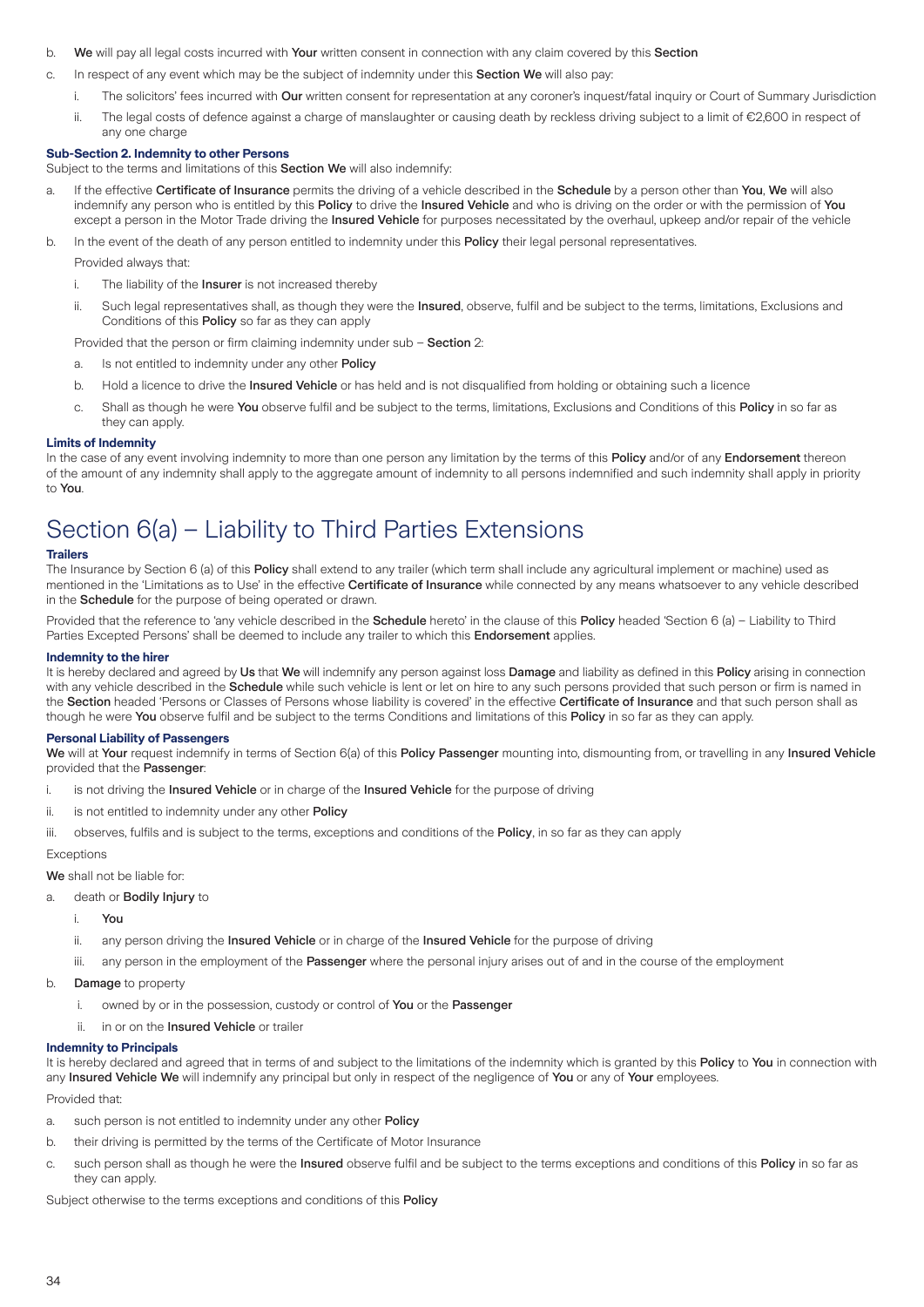# Section 6 (a) – Liability to Third Parties Exclusions

Except so far as is necessary to meet the requirements of the road Traffic Acts Legislation We will not be liable for:

## a. death or **Bodily Injury** to:

- i. any person driving the Insured Vehicle or in charge of the Insured Vehicle for the purpose of driving.
- ii. any Passenger being accommodated in or on the Insured Vehicle. (Except so far as is necessary to meet the requirements of the Road Traffic Acts) in respect of personal injury to any person which is sustained while that person is in or on any part of the Insured Vehicle
- iii. to any person (including any passenger) while in or on any trailer covered by this Policy, whether coupled to the Insured Vehicle or otherwise
- b. death or **Bodily Injury** to any person or **Damage** to property caused or arising beyond the limits of any road carriageway or thoroughfare in connection with:
	- i. the bringing of the load to any **Insured Vehicle** for loading or
	- ii. the taking away of the load from any Insured Vehicle after unloading by any person other than the driver or attendant of the Insured Vehicle.
- c. Damage to property:
	- i. owned by or in the possession, custody or control of You
	- ii. in or on the Insured Vehicle or trailer.

References in Paragraphs (a) and (c) hereof to injury sustained while in or on the Insured Vehicle include injury sustained while entering getting on to being put into or on or alighting from or being taken out of or off such vehicle and injury caused by being thrown out of or off such vehicle.

d. Any person claiming in respect of injury to any weighbridge or to any road or to anything in or below the surface of a road due to the weight of or vibration caused by any vehicle described in the Schedule hereto.

References in the above Paragraphs (a) to (d) inclusive to any vehicle described in the Schedule hereto shall be deemed to include any vehicle connected by any means whatsoever to any such vehicle.

- e. In respect of Damage to property belonging to or held in trust by or in the custody or control of the person claiming to be indemnified under this Section
- f. In respect of loss of or Damage to the Insured Vehicle or any vehicle being driven by You
- g. In respect of the death of or Bodily Injury to any person (employed by the person claiming to be indemnified under this Policy) arising out of and in the course of such person's employment except so far as is necessary to meet the requirements of the Road Traffic Acts
- h. In respect of loss of or Damage to any trailer or disabled mechanically propelled vehicle, covered by this Policy or to any property carried in or on such trailer, disabled mechanically propelled vehicle or the Insured Vehicle
- i. Under Sub Section No.1 "Indemnity to You" and Sub Section No.2 "Indemnity to other persons" for more than the Third Party Property Damage Limit stated in the Schedule, in respect of Damage to property arising out of any one accident or series of accidents arising out of one event
- j. In respect of the death of or Bodily Injury to any person or Damage to property directly or indirectly caused by or arising from:
	- i. seepage contamination or pollution of any kind by the Insured Vehicle or it's load
	- ii. application of chemicals or chemical fertilisers to land or vegetation
	- iii. treatment commodities or services provided or supplied at or from the Insured Vehicle
- k. while any **Insured Vehicle** or plant forming part of or attached to the vehicle is designed to operate or work as a tool of trade
- l. while any Insured Vehicle or any plant forming part of such vehicle or attached to the vehicle whilst being operated as a tool Damage to property directly or indirectly caused by or arising from:
	- i. subsidence flooding or water pollution
	- ii. **Damage** to pipes or cables.

and subject otherwise to the terms Conditions and limitations of this Policy

# Section 6 (b) – Loss or Damage to the Insured Vehicle

1. We will indemnify You against loss of or Damage (including Damage by frost) to the Insured Vehicle and/or its Accessories subject to Loss or Damage to Insured Vehicle Exclusion (m) on Page 36 and spare parts while thereon.

The Insurer's liability under this Section shall not however exceed the market value of the Insured Vehicle immediately before the loss of or Damage to the Insured Vehicle or the insured's estimate of the value of the Insured Vehicle (as last advised to the Insurer), whichever is the less.

## 2. Hire Purchase and Leasing Agreements

If to the knowledge of the Insurer the Insured Vehicle is the subject of a hire purchase or leasing agreement any payment for loss of or Damage to the Insured Vehicle which is not made good by repair, reinstatement or replacement may at the discretion of the Insurer be made to the owner whose receipt shall be a full and final discharge of the insurer's liability

## 3. Repairs to the Insured Vehicle

Reasonable and necessary repairs may be authorised by the Insured without previously obtaining the consent of the Insurer provided that:

a. notification (in accordance with Condition No. 1 'Claims' on Page 38) is given to the Insurer without delay

and

b. a detailed estimate of the cost of repairs is sent to the Insurer as soon as possible.

#### 4. Recovery and Re-delivery

In connection with any claim covered by this Section, the Insurer will also pay the reasonable cost (up to a maximum cost of  $\epsilon$ 200, inclusive of VAT) of removing the Insured Vehicle to the premises of the nearest competent repairer and re-delivering the Insured Vehicle from such premises after repair.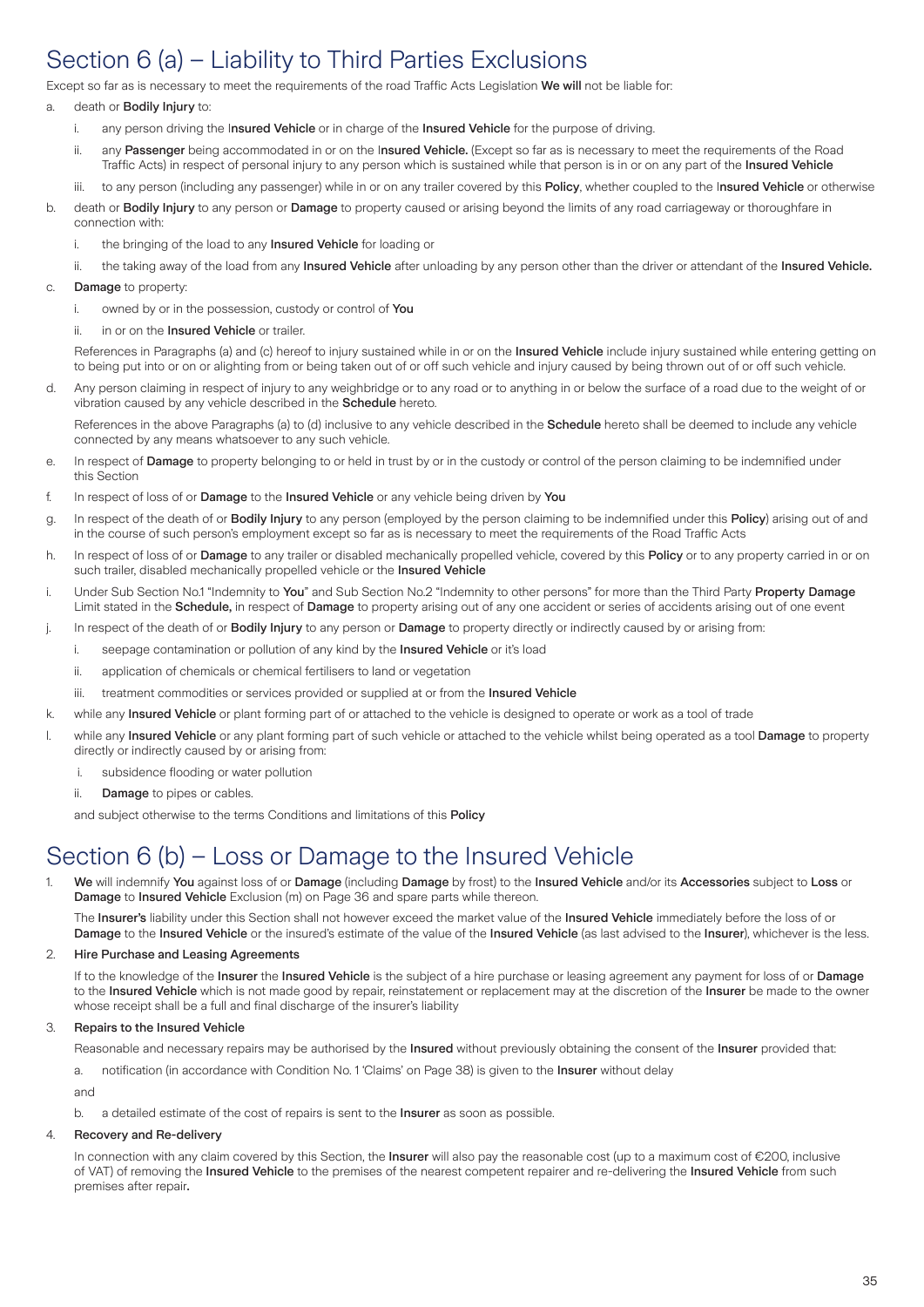## Section 6 (b) – Loss or Damage to the Insured Vehicle Exclusions

We shall not be liable to pay for:

- a. loss of use
- b. depreciation
- c. wear and tear
- d. mechanical, electrical, electronic or computer breakage failure or breakdown
- e. damage to tyres by application of brakes or by road punctures cuts or bursts
- f. loss or damage caused by explosion of the boiler of such vehicle
- g. loss or damage arising during (unless it be proved by You that the loss or damage was not occasioned thereby) or in consequence of Earthquake Riot or Civil Commotion
- h. loss of, destruction or damage directly occasioned by pressure waves caused by aircraft and other aerial devices travelling at sonic or supersonic speeds
- i. any reduction in the market value of the Insured Vehicle as a result of repairs to the Insured Vehicle
- j. the VAT (value added tax) on any repair or replacement to the Insured Vehicle, if the Insured is registered for VAT
- k. should any part or accessory of the Insured Vehicle become obsolete or unattainable from the makers, the most We will pay for the part or accessory is limited to the cost of the part or accessory as set out in the makers last current price list together with the current labour charges for fitting the part or accessory
- l. the extra cost of parts or accessories (including the import costs of such parts or accessories) above the price of similar parts and accessories received from the manufacturer's European representatives
- m. any modification to the Insured Vehicle, unless they form part of the manufacturer's standard specification or are optional extras that We have agreed to cover in writing
- n. any vehicle storage costs, unless explicitly agreed by Us in writing
- o. loss of or damage to the Insured Vehicle caused by deception by a purported purchaser or his/her agent where a contract of sale has or is purported to have been concluded
- p. loss of or damage to any property being carried in or on any trailer, disabled mechanically propelled vehicle or the Insured Vehicle
- q. any amount in respect of loss of or damage to an accessory (which is other than as provided for in the manufacturers specification) in excess of 10% of the current estimated value of the vehicle at the time of loss or €2,000 whichever is the less
- r. loss or damage by theft or attempted theft while the keys are in or on the Insured Vehicle
- s. theft and/or unauthorised taking of the Insured Vehicle by any employee, member of Your family or household, unless You can provide Us with written confirmation that You have instructed the Gardai or local police (if abroad) to proceed with prosecution for such a theft
- t. loss or damage to the Insured Vehicle as a result of the use of substandard or contaminated fuel, lubricant or parts
- u. more than €260 for windscreen breakage in respect of any one incident for accidental damage of the windscreen or in the windows if our approved repairer is not used unless we agree in advance of repairs and authorise payment.

Windows are deemed to include the front, back and side windows but exclude sunroofs, panoramic roofs, mirrors and lights. The Farm No Claim Discount will not be disallowed as a result of any claim for Glass Breakage.

The above limit and Insurer notification requirement do not apply if the vehicle is taken to and repaired by one of the insurer's Approved Windscreen Replacement Agents. You should contact the 24-Hour Emergency Helpline 0818 208 408.

In addition to the above the **Insurer** shall not be liable for:

- i. any scratching of the bodywork resulting solely and directly from such breakage
- ii. any part or accessory of the Insured Vehicle that may become obsolete or unattainable from the makers, the most the Insurer will pay for the part or accessory is limited to the cost of the part or accessory as set out in the makers last current price list together with the current labour charges for fitting the part or accessory
- iii. the extra cost of parts or accessories (including the import costs of such parts or accessories) above the price of similar parts and accessories received from the manufacturer's European representatives
- iv. any modification to the Insured Vehicle, unless they form part of the manufacturer's standard specification or are optional extras that the Insurer has agreed to cover in writing
- v. loss or damage caused by any deliberate act of the Insured

# Section 6 (b) – Loss or Damage Conditions

## **1. Reinstatement**

We may at Our own option repair reinstate or replace such Insured Vehicle or any part thereof and/or its Accessories and spare parts or may pay in cash the amount of the loss or damage. If to Our knowledge the Insured Vehicle is the subject of a hire purchase agreement such payment shall be made to the owner described therein whose receipt shall be a full and final discharge to Us in respect of such loss or damage. The maximum amount payable by Us in respect of any claim for such loss or damage shall be the market value of the Insured Vehicle immediately prior to such loss or damage not exceeding Your estimated value recorded in Our books. If such vehicle is disabled by reason of such loss or damage We will bear the reasonable cost of protection and removal to the nearest repairers. We will also pay the reasonable cost of delivery to You after repair of any loss or damage insured under the Policy not exceeding the reasonable cost of transport to the address of You within the Territorial Limits.

#### **2. Combine Harvester Battery Condition**

It is a condition precedent to any liability of the Insurer for loss or damage when the Insured Vehicle (combine harvester) is not is use, that You must disconnect the combine vehicle battery when the vehicle is not in operation.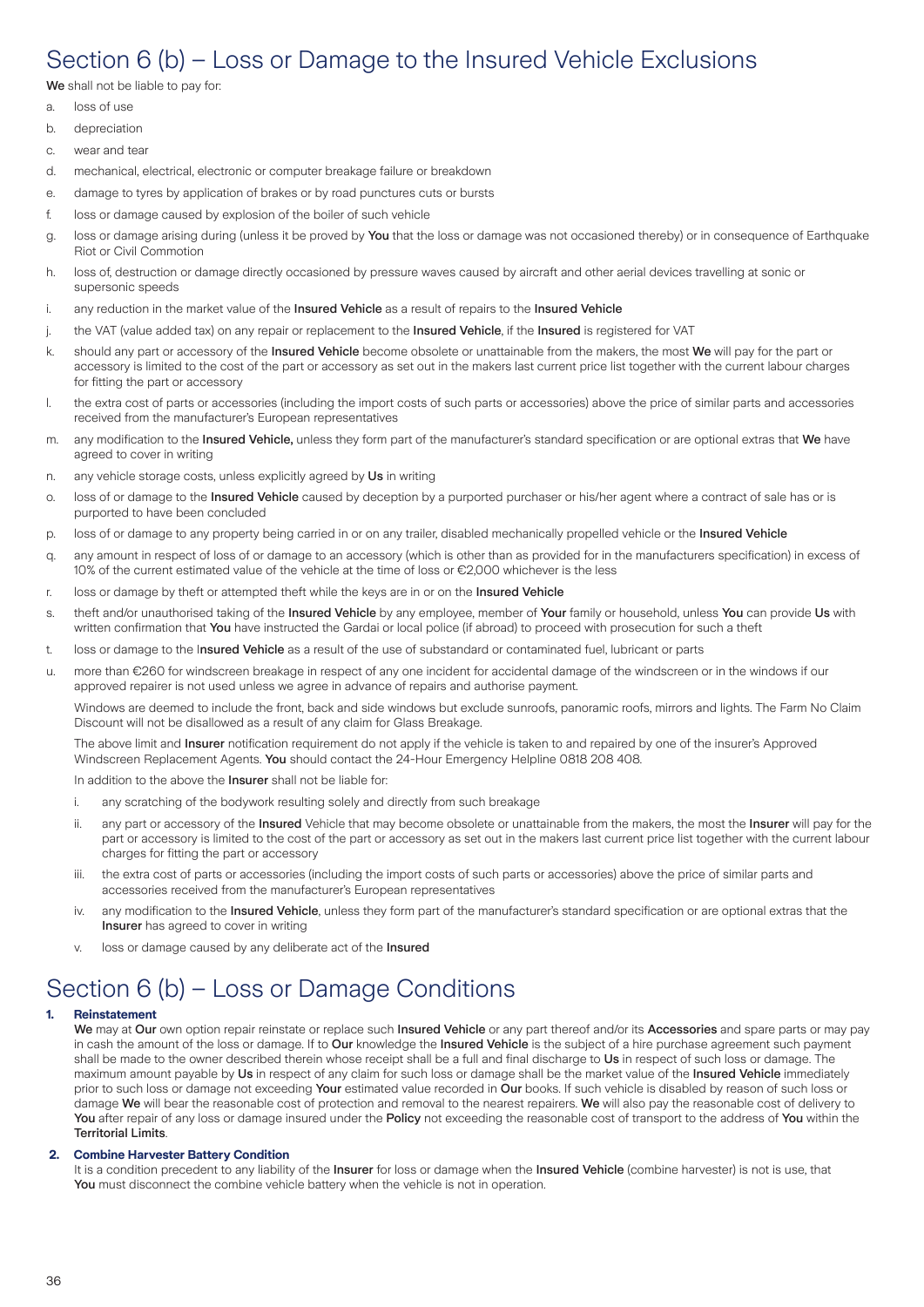# Section 6 – General Agricultural Motor Extensions

### **1. Foreign Travel Cover**

Notwithstanding anything contained herein to the contrary this Policy is extended in respect of the use of any vehicle insured thereby in any country which is a member of the European Union and any other country in respect of which the Commission of the European Union is satisfied that arrangements have been made to meet the requirements of Article 7(2) of the European Union Directive on insurance of civil liabilities arising from the use of motor vehicles (No. 72/166/CEE).

### **2. Fire Brigade Charges**

In respect of any event which may be the subject of indemnity under this Policy We will also pay all charges levied by a fire authority in accordance with the provisions of the Fire Services Act 1981 subject to a limit of €3000 in respect of any one incident subject otherwise to the terms, Conditions and limitations of this Section of the Policy

### **3. Trailers**

The cover applicable to the Insured Vehicle applies to any trailer in Your care custody or control declared to Us by identification mark as if it was an Insured Vehicle while attached to or detached from the Insured Vehicle and not attached to any other motor vehicle.

In addition Section 6 (a) Liability to Third Parties will apply to any trailer in Your care custody or control but only to the extent necessary to meet the requirements of any compulsory motor insurance legislation.

We will not be liable for:

- a. any liability if a trailer is being towed otherwise than in accordance with the law
- b. damage to property being carried in or on a trailer

# Section 6 – General Agricultural Motor Exclusions

### We shall not be liable:

- In respect of
	- a. any liability (in excess of the common law or the statutory liability applicable to the case) undertaken by You by special contract
	- b. any loss damage liability and/or injury arising out of any event occurring or claim arising while the Insured Vehicle is being used or driven:
		- i. for the purpose of being driven by or in the charge of any person not authorized by the Certificate of Insurance
		- ii. for any purpose not permitted by the Certificate of Insurance
		- iii. is overloaded with passengers or goods
		- iv. to the knowledge of the Insured in an unsafe or unroadworthy condition
		- v. unless the person driving holds a licence to drive the Insured Vehicle or has held and is not disqualified from holding or obtaining such a licence
		- vi. If, to the knowledge of the person claiming to be indemnified, the person driving does not hold a licence to drive the Insured Vehicle unless the person driving has held and is not disqualified from holding or obtaining such a licence
- 2. In respect of:
	- a. any consequence of War Invasion Act of Foreign Enemy Hostilities (whether War be declared or not) Civil War Rebellion Revolution Insurrection or Military or usurped power
	- b. any accident injury loss or damage (except that which is covered under Section 1 'Liability to Third Parties') arising during or in consequence of:
		- i. earthquake
		- ii. riot or civil commotion
	- c. any liability which attaches by virtue of an agreement but which would not have attached in the absence of such agreement
	- d. death or Bodily Injury to any person arising out of and in the course of such person's employment by the person claiming to be indemnified under Section 6 (a) of this Policy.
- 3. In respect of:
	- i. loss or destruction of or Damage to any property whatsoever or any loss or expense whatsoever resulting or arising there from or any consequential loss
	- ii. any legal liability of whatever nature directly or indirectly caused by or contributed to by or arising from:
		- a. ionising radiations or contamination by radioactivity from any irradiated nuclear fuel or from any nuclear waste from the combustion of nuclear fuel
		- b. the radioactive toxic explosive or other hazardous properties of any explosive nuclear assembly or nuclear component thereof.
- 4. For any accident injury Damage loss (including consequential loss) or any liability of whatsoever nature while the Insured Vehicle is in or on that part of an aerodrome airport airfield or military base provided for:
	- a. the takeoff or landing of aircraft and for the movement of aircraft on the surface
	- b. aircraft parking aprons including associated service roads refuelling areas and ground equipment parking areas.
- 5. In respect of:
	- a. for any loss, damage, cost or expense of whatsoever nature (except that which is covered under Section 1 'Liability to Third Parties'), directly or indirectly caused by, resulting from or in connection with any act of terrorism regardless of any other cause or event contributing concurrently or in any other sequence to the loss. For the purpose of this endorsement an act of terrorism means an act, including but not limited to the use of violence and/or threat thereof, of any person or group(s) of persons, whether acting alone or on behalf or in connection with any organisation(s) or government(s), committed for political or other purposes including the intention to influence any government and/or to put the public or any section of the public in fear.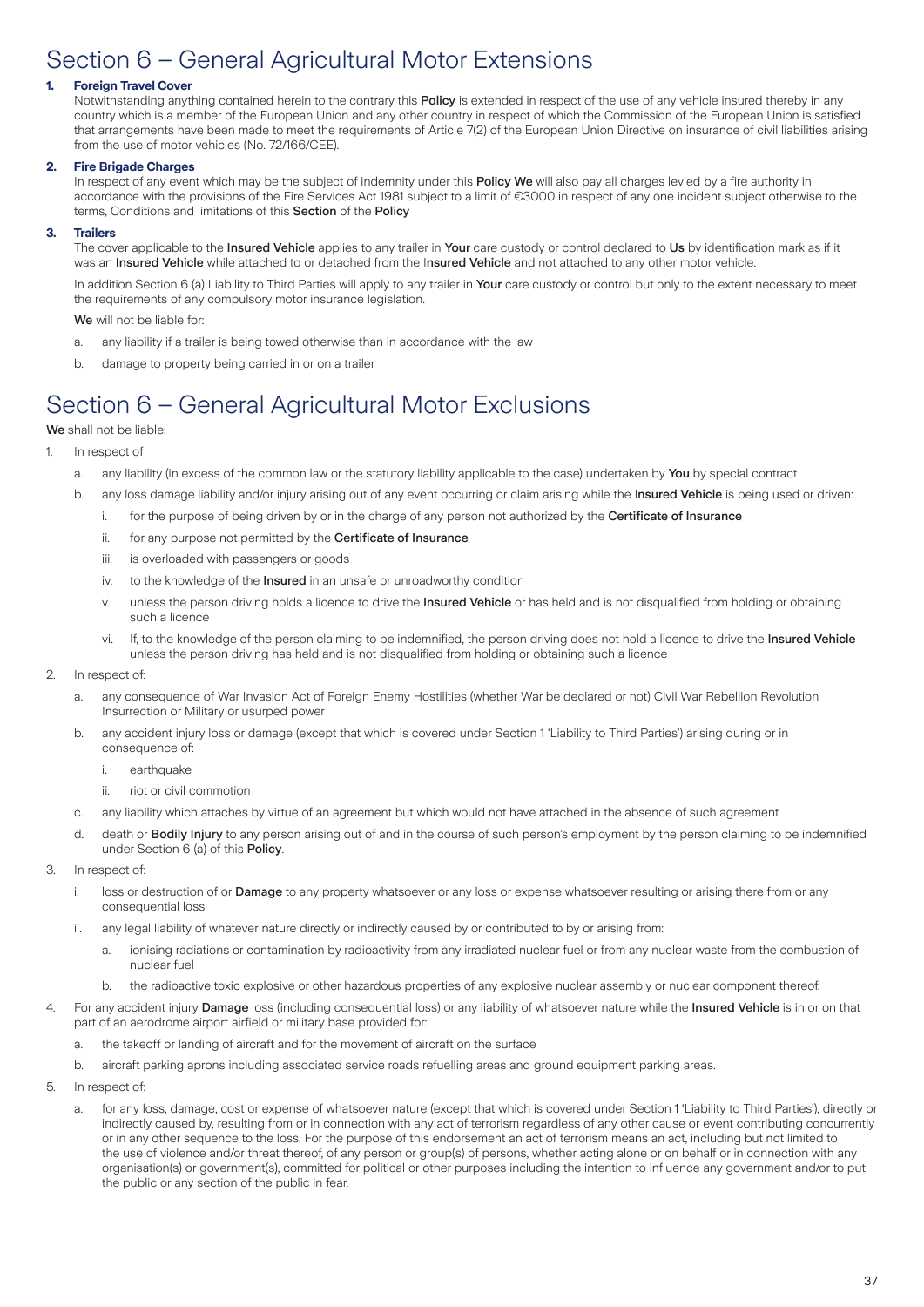- b. for any loss, damage, cost or expense of whatsoever nature directly or indirectly caused by, resulting from or in connection with any action taken in controlling, preventing, suppressing or in any way relating to any act of terrorism. If the Insurer alleges that by reason of this exclusion, any loss, damage, cost or expense is not covered by this **Policy** the burden of proving the contrary shall be upon the Insured.
- 6. for any loss or damage to any Insured Vehicle provided under Section 6 (b) 'Loss of or Damage to the Insured Vehicle', if You the Insured or any insured driver are subsequently convicted of, or during such time that there is a prosecution pending, for driving under the influence of alcohol or drugs contrary to Road Traffic Act legislation.

In addition, if following a road traffic accident You or any insured driver are convicted of driving under the influence of alcohol or drugs contrary to Road Traffic Act legislation the Insurer will be entitled to recover all monies paid in respect of any loss or claim arising from the road traffic accident from You, the Insured.

# Section 6 – Agricultural Motor Conditions

### **1. Claims**

a. In the event of any accident injury loss or damage likely to give rise to a claim under this **Section You** must:

- i. Immediately notify Us and provide all information and assistance that We may require
- ii. send Us any letter, claim writ summons or legal process as soon as it is received
- iii. notify Us in writing as soon as You become aware of any impending prosecution or coroners inquest involving any person entitled to be indemnified under this Section of the Policy.
- b. Further:
	- i. The Insured Person (or the Insured Person's agent) shall not make any admission of liability or offer or promise of payment but shall permit Us to have the sole conduct of all negotiations or legal proceedings.
	- ii. Subject to General Condition 19 of this Policy, We shall be entitled to use the name of the Insured Person for the purpose of resisting or enforcing any claim. The Insured Person shall give Us all reasonable assistance in connection therewith, to include the Insured Person cooperating with Us in the investigation of insured events (including by responding to reasonable requests for information in an honest and reasonably careful manner) and shall act in all cases in Our best interests.
	- iii. While We have the right to make the final determination in relation to coverage or handling of the whole or part of any claim, We will engage with the Insured Person during Our investigation of the claim and give the Insured Person the opportunity to submit to Us, any relevant evidence which could inform Our determination as regards the claim. However, We shall have full power to settle any claim or part thereof and in the event of any dispute between Us and the Insured Person such settlement shall have the effect for all purposes as if it were made with the concurrence of the Insured Person notwithstanding that such settlement may be made without admission of liability.
- c. In the event of any one claim or series of claims arising out of any one event in respect of Damage to property, We may at any time pay to You the amount of the indemnity provided by this Policy (after deduction of any sum or sums already paid as compensation) or any less amount for which such claim or claims can be settled and from the date such payment is made, We shall relinquish control of the negotiations and legal proceedings in connection with such claim or claims. From the date of such payment We shall have no further liability in connection with such claim or claims other than the costs and expenses incurred with Your written consent prior to the date of such payment.

### **2. Other Insurances**

If any claim covered by this Section of the Policy is also covered by any other Policy of insurance whether effected by the You or not We shall not be liable to pay more than a rateable proportion provided always that nothing in this Condition shall impose on Us any liability from which We would have been relieved by proviso (a) and (b) of Sub-Section (2) of Section 6 (a) 'Liability to Third Parties' but for the terms of this Condition.

### **3. Care of Vehicle**

You shall take all reasonable steps to safeguard the Insured Vehicle against loss damage, breakdown and prevent injuries. You should ensure that the keys are not left in or on the Insured Vehicle while unattended or leave the Insured Vehicle unlocked.

Maintain the Insured Vehicle in an efficient and roadworthy condition. The Insured must ensure that the Insured Vehicle has a valid NCT or CRW certificate and fit tyres appropriate to the Insured Vehicle, and ensure tread depths comply with the legal limit.

You shall also allow the Our authorised representative to inspect Your Vehicle at any time.

If condition 3. "Care of Vehicle" is not complied with, the Insurer reserve the right not to pay a claim or if, by law, the Insurer is obliged to meet a claim, then we reserve the right to seek recovery of the payment from the Insured.

### **4. Fraudulent claims**

If a claim contains information that is false or misleading in any material respect and You or the Insured Person (as the case may be) either knows that it is false or misleading or consciously disregards whether it is false or misleading, or a claim is otherwise fraudulent in any respect, ("Fraudulent Claim") We shall be entitled to:

- a. refuse to pay the claim; and
- b. terminate the Policy by written notice in which case cover under the Policy shall be treated as having terminated with effect from the date on which the Fraudulent Claim was submitted.

In such circumstances of termination We shall refuse all liability to You and/or the Insured Person (as the case may be) under the Policy in respect of any claim made after the date of submission of the Fraudulent Claim (but not in respect of any claim(s) made before submission of the Fraudulent Claim) and We need not return any of the premiums paid under the Policy.

### **5. Laws relating to Compulsory Motor Insurance**

If, under the provisions of Section 76 of the Road Traffic Act 1961 (as amended), or the equivalent law of any other country (if any) in which You are covered by this Policy, We are required by law to pay a claim which We would not otherwise be obliged to pay under the terms of this Policy, We shall pay such claim but shall be entitled to recover from You or the Insured Person (as the case may be) all sums paid by Us.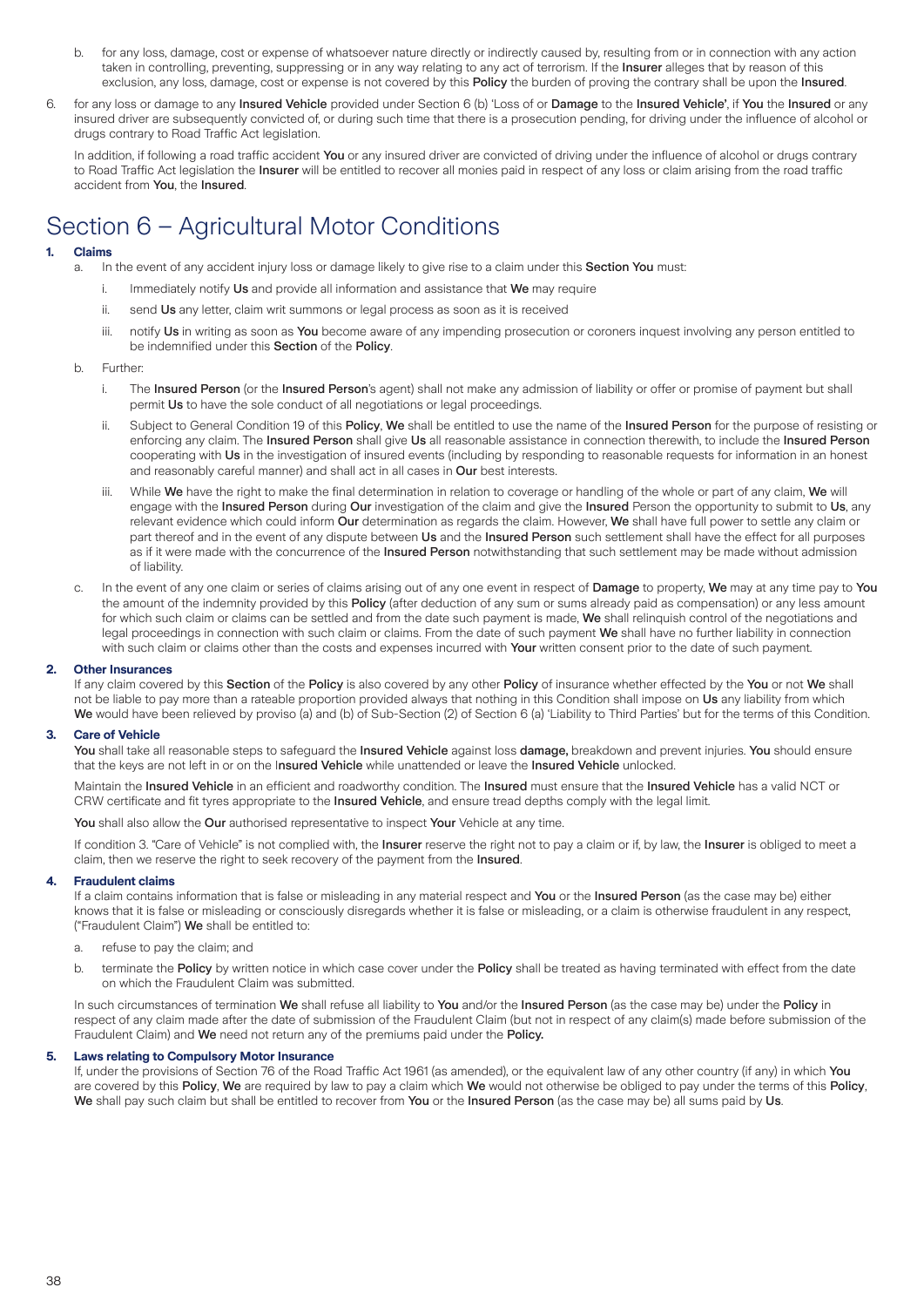# Section 7 – Farm Personal Accident

### Meaning of Words

Certain words have special meanings and are defined in the General Definitions page. To help You identify these words We have printed them in title case and bold throughout.

Other words with special meanings in this Section are defined below and are printed in title case and bold throughout.

### **Definitions**

### **1. Insured Person or insured people**

You, Your spouse or partner and Your children up to the age of 16 (or up to the age of 18 if in full time education), or Other Persons, named in the Schedule.

### **2. Bodily Injury**

Injury resulting solely and directly from an accident caused by external violent and visible means.

### **3. Usual Occupation**

The tasks, duties and other functions, which You normally undertake or pay an Insured Person to perform in connection with Your Business as defined in the Schedule.

### **4. Territorial Limits**

- i. The Republic of Ireland, Northern Ireland, Great Britain, the Channel Islands and the Isle of Man.
- ii. The rest of the world for the purposes of travel only.

### **5. Loss of limb**

Total loss by physical separation at or above the wrist or ankle, or permanent total loss of use of an entire hand, arm, foot or leg.

### **6. Loss of sight**

Total and irrecoverable loss of all sight in one or both eyes.

### **7. Permanent Total Disability**

Any permanent disablement which 52 weeks after the injury has no reasonable prospect of improving, and is proved to Our satisfaction to be permanent and results in an inability of an Insured Person to attend and engage in:

- i. any Usual Occupation, business, occupation, profession or gainful employment
- ii. any schooling, full-time education, business, profession, or occupation of each and every kind for the remainder of their life if the Insured Person is under 16 years of age (or under 18 years of age if in full time education).

### **8. Temporary Total Disability**

Disablement which completely prevents the Insured Person from performing each and every function of their Usual Occupation.

### **9. Temporary Partial Disability**

Disablement which prevents the Insured Person from performing more than 50% of the functions of their Usual Occupation.

### The Cover

In the event of Bodily Injury sustained by an Insured Person as stated in the Schedule within the Territorial Limits during the Period of Insurance We will pay the amount shown in the Table of Benefits below to the Insured Person (or his or her legal representative in the event of death) or additional benefits (extra units purchased) as specified in the **Schedule**.

### Table of Benefits

Refer to Your Schedule for number of units applicable for Insured Person(s).

| Cover                                |                              | Adult Benefits (max purchase up to 7 units)<br>or as specified in Your Schedule) | Child up to 16 years of age (or 18 years<br>of age if in full time education) Benefits<br>(max purchase up to 2 units) |
|--------------------------------------|------------------------------|----------------------------------------------------------------------------------|------------------------------------------------------------------------------------------------------------------------|
| Bodily Injury as a direct result of: |                              | <b>Standard Unit of Benefit</b>                                                  | <b>Standard Unit of Benefit</b>                                                                                        |
| A.                                   | Death                        | €20,000                                                                          | €10.000                                                                                                                |
| <b>B.</b>                            | Loss of one or more limbs    | €20,000                                                                          | €10.000                                                                                                                |
| C.                                   | Loss of sight                | €20,000                                                                          | €10.000                                                                                                                |
| D.                                   | Permanent total disability   | €20,000                                                                          | €10.000                                                                                                                |
| Е.                                   | Temporary total disability   | €150 per week                                                                    | n/a                                                                                                                    |
| F.                                   | Temporary partial disability | €75 per week                                                                     | n/a                                                                                                                    |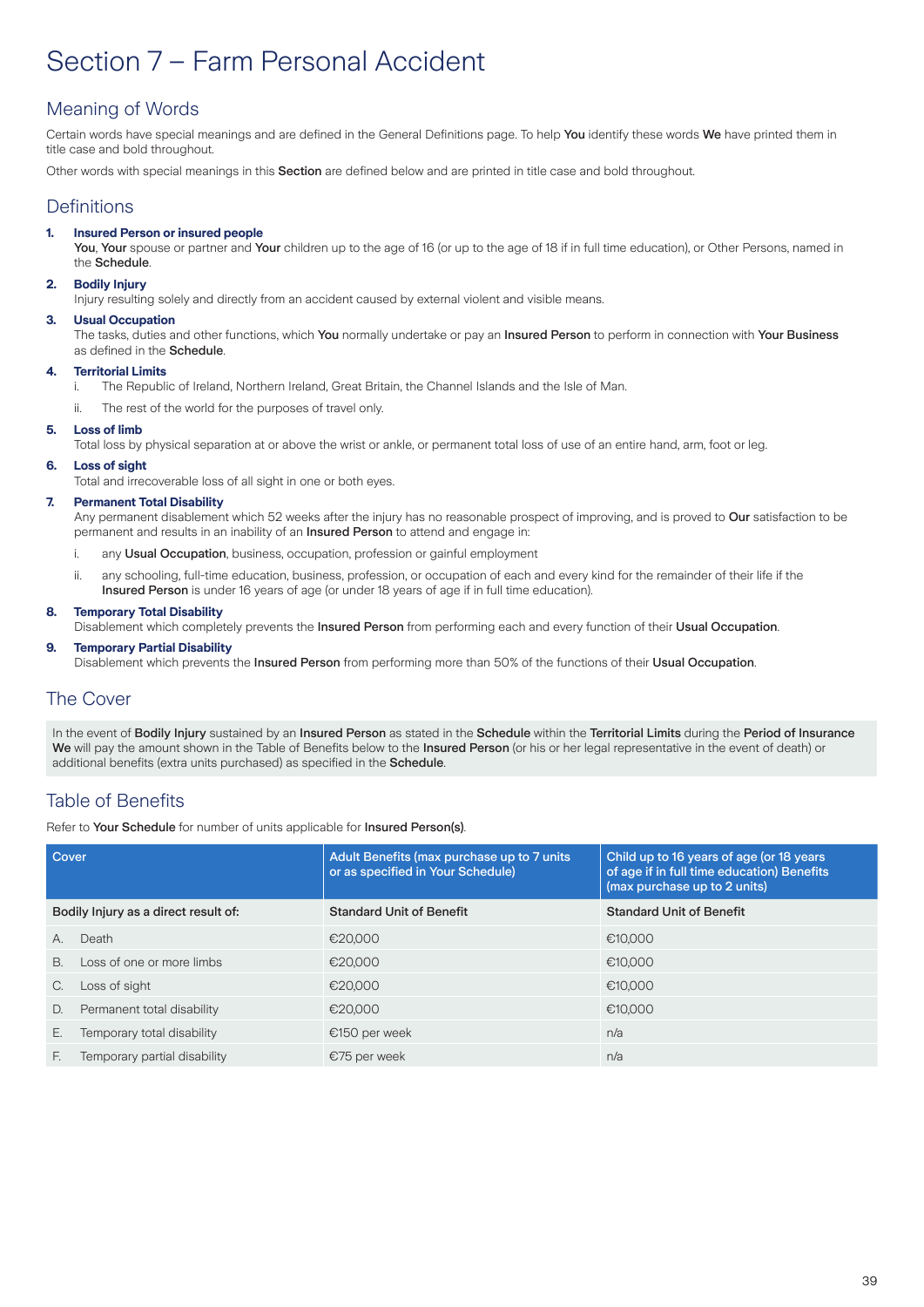# Section 7 – Farm Personal Accident Extensions

### **1. Medical Expenses**

Where weekly benefit is payable in respect of any claim under this Policy We will, in addition, pay the medical charges incurred (unless these charges are recoverable from some other source) by the Insured Person in connection with the accident for which such claim is made up to 15% of the amount of such weekly benefit unless otherwise stated.

### **2. Disappearance**

Death of any Insured Person shall not be presumed by reason of their disappearance. If after a reasonable period of time has elapsed the Insurer having examined all the evidence available has no reason to suppose other than that the Insured Person has sustained an accident during Period of Insurance resulting in their Death, the disappearance of such Insured Person shall be deemed to constitute Death by accident under Benefit A. Death for the purposes of this Policy.

In the event of the Insured Person's subsequent re-appearance after payment of compensation under Benefit A. Death in the Table of Benefits the beneficiary thereof will repay and refund such amount to the Insurer in full.

# Section 7 – Farm Personal Accident Exclusions

### What we will not pay

- 1. Section 7: Farm Personal Accident does not apply to death injury loss or disablement caused by:
	- a. prolonged or complicated by any pre-existing physical weakness defect or disease or by any injury sustained prior to that in respect of which a claim is made hereunder
	- b. the Insured Person motor-cycling (whether as a driver or passenger), hunting, horse racing, horse breaking, mountaineering, rock climbing, racing (other than on foot), playing hurling, Gaelic games and football (of any kind), ice-hockey or polo, skiing, tobogganing, parachuting, bungee-jumping, hang-gliding, waterskiing, skin-diving, sky diving, pot-holing, playing any sport professionally, or using power-driven woodworking machinery except portable tools applied by hand and used for private use only
	- c. the Insured Person working as a professional entertainer, bus, coach or heavy lorry driver, window cleaner, removal contractor, demolition worker, steel erector, oil rig worker, trawlerman, diver, miner, quarryman, or on duty as a member of the Merchant Navy or Fire Brigade
	- d. membership of the Defence Force or Gardaí
	- e. the Insured Person Working at Heights in excess of 15 meters or depths 5 meters below ground level
	- f. the Insured Person engaging in any form of aerial flight or attempted flight other than as a passenger in a fully licensed passenger carrying aircraft and not for the purpose of undertaking any trade, technical, or sporting activity in or on such aircraft
	- g. Physical injury caused by an *Insured Person* being insane or under the influence of drink or drugs, committing suicide or any act of intentional self-injury or self-exposure to unnecessary danger, being or having been pregnant, or taking part in riot, or civil, labour or political disturbance.
- 2. Cover for medical or surgical treatment is only payable where valid claim under Cover Benefit E or F has also been admitted by us.
- 3. Cover reduces to Benefit A & E only on an Insured Person's 70th birthday. Cover does not apply to any Insured Person who is aged 72 or over.
- 4. Cover under this Section for any Bodily Injury arising out of or in connection with any profession business or occupation other than the Business as defined in Your Schedule, unless agreed by Us and stated in the Schedule.

# Section 7 – Farm Personal Accident Conditions

- 1. You must notify Us as soon as reasonably possible, and always within 30 days, of an accident likely to cause a claim. We shall be entitled to call for:
	- i. an examination by a medical referee appointed by Us for a non-fatal injury
		- ii. a post-mortem examination if death occurs.
- 2. No benefit shall be payable under items E and F in the Table of Benefits:
	- a. Until the total amount has been ascertained and agreed by Us
	- b. unless the **Bodily Injury** requires treatment by a duly registered medical practitioner, nor in respect of any period of disablement which is not certified by such a medical practitioner
	- c. in respect of any accident for more than 104 weeks from commencement of the disablement as certified by a fully qualified medical practitioner
	- d. in respect of the first week of disablement.
- 3. The weekly benefit in respect of Item E cannot exceed the Insured Person's weekly income and evidence (copy of notice of assessment) of the Insured Person's income over the preceding 12 months is required.
- 4. Benefits shall not be payable under more than one Benefit item in respect of the same **Bodily Injury**. Any sums payable under items E and F shall be deducted from any sums subsequently payable under Benefit items A to D in respect of the same **Bodily Injury**, the Insurer being liable only for the balance.
- 5. The total sum payable under this Policy in respect of any one or more accidents occurring during the Period of Insurance shall not exceed in all, the largest Sum Insured as under any one of the items A to D, unless otherwise shown in the Schedule.
- 6. After an Insured Person incurs any Bodily Injury resulting in a claim under any of the Benefit items A to D no further liability (in respect of that person) shall attach to the Insurer to make any payment under this Section of the Policy.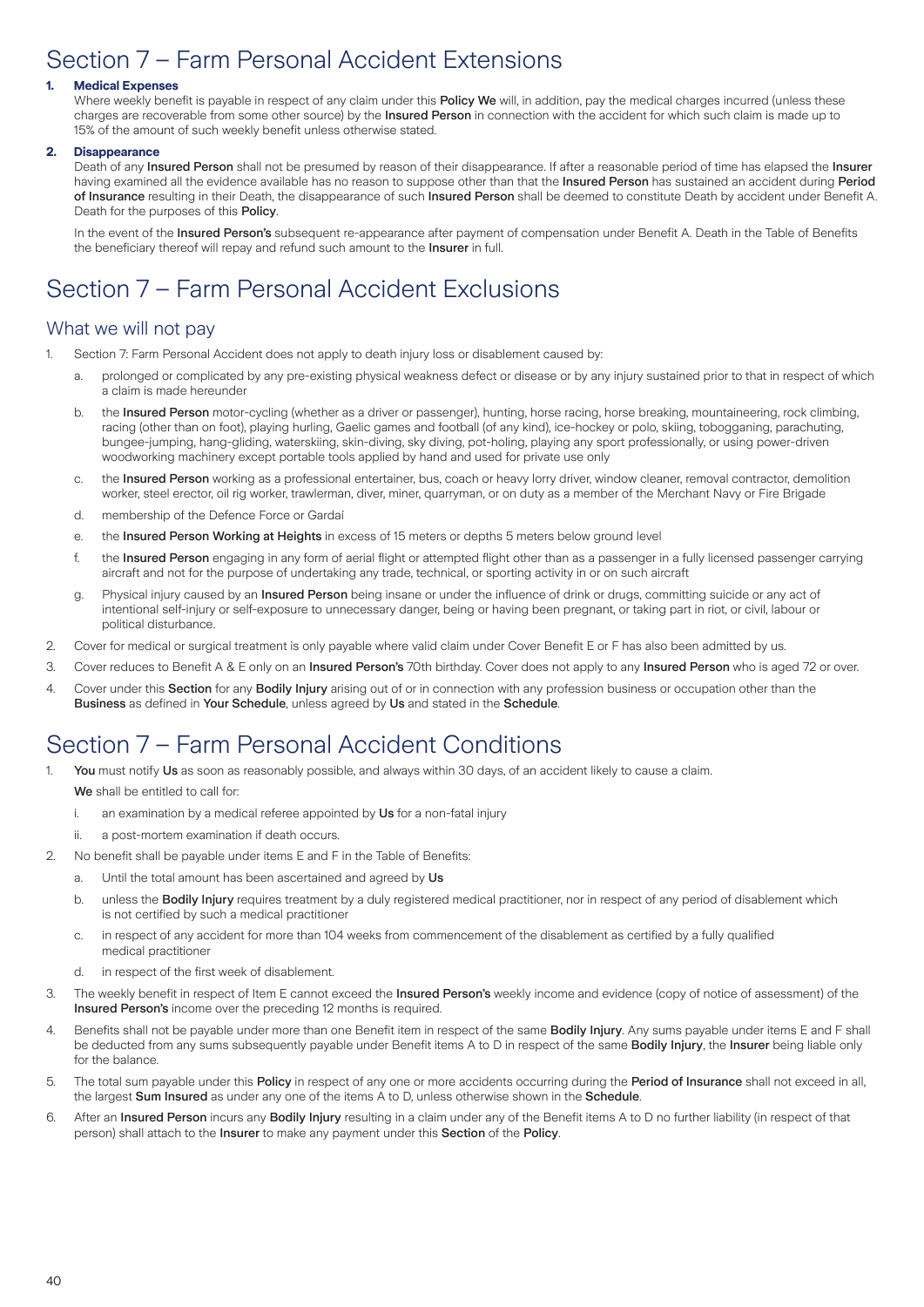# Section 8 – Farm Home Insurance

### Meaning of Words

Certain words have special meanings and are defined in the General Definitions page. To help You identify these words We have printed them in title case and bold throughout.

Other words with special meanings in this Section are defined below and are printed in title case and bold throughout.

### **1. Bodily Injury**

Death, injury, illness or disease.

### **2. Buildings**

The Home, landlord's fixtures and fittings on or in the Home, walls, gates, fences, hedges, terraces, patios, drives, paths, private wells, fixed solar panels, domestic fuel tanks, tennis hard courts and swimming pools, all at the situation of the Premises shown in the Schedule.

### **3. Contents**

Household goods, personal belongings (including Valuable Property), radio and television aerials fittings and masts (including satellite dishes, receivers and ancillary equipment up to €650), home office equipment (that is personal office equipment and furniture, up to €4,000) all on or in the Home, all belonging to or the legal responsibility of You or a member of Your Household.

The following property is not included as **Contents**:

- a. motor vehicles including any mechanically propelled vehicles which includes e-scooters and e-bikes (other than mechanically propelled lawnmowers), caravans, trailers, aircraft, all forms of drones, watercraft, hovercraft, or parts or accessories normally on or in any of them
- b. landlord's fixtures and fittings
- c. any living creature
- d. property owned or held in trust in connection with any business, profession or trade
- e. Money of any kind
- f. deeds (except as provided under paragraph 21.), bonds, bills of exchange, securities, documents, manuscripts
- g. property more specifically insured or any amount that You cannot recover from a more specific insurance because We refuse or reduce the claim, or the Sum Insured is inadequate on a specified item.

#### **4. Credit Cards**

Credit, cheque, bankers or cash dispensing cards.

#### **5. Family**

Your relatives (including Your partner and all children) who normally live in the Home.

#### **6. Flood**

a. the escape of water from the normal confines of any natural or artificial water course (other than water tanks, apparatus or pipes) or lake, reservoir, canal or dam

or

b. inundation from the sea

whether resulting from storm or otherwise.

### **7. Ground Heave**

The upwards expansion of the ground resulting in damage to the building foundations.

### **8. Home**

The private dwelling, garage and outbuildings used for domestic purposes only, all at the situation of the Premises shown in the Schedule.

### **9. Household**

Your Family and domestic staff permanently living in the Home.

#### **10. Money**

Cash, cheques, postal orders, bankers drafts, travel tickets, savings stamps and certificates, premium bonds, current postage stamps, gift tokens, luncheon vouchers, trading stamps and telephone call cards all held for social or domestic purposes.

### **11. Premises**

The **Buildings** and the land within the boundaries belonging to them not exceeding two acres in area used for domestic purposes only.

#### **12. Settlement**

The vertical movement of the ground surface (and therefore of foundations and structures founded upon it) arising from the weight of the building.

### **13. Subsidence**

The downward movement within the ground independent of the building load.

### **14. Unfurnished**

Without sufficient furniture and furnishings for normal living purposes.

### **15. Unoccupied**

Not permanently lived in by You or by a person authorised by You.

### **16. Valuable Property**

Jewellery, items of gold, silver or other precious metals, crystal, china, delph, porcelain, photographic equipment, sports equipment, pedal cycles, binoculars, watches, sports equipment, paintings, works of art, curios, antiques, furs, musical instruments, televisions, or any other electronic devices or equipment The most We will pay is one third of the Sum Insured by Section 8 (b) – Contents, but not more than €4,000 for any one article, set or collection.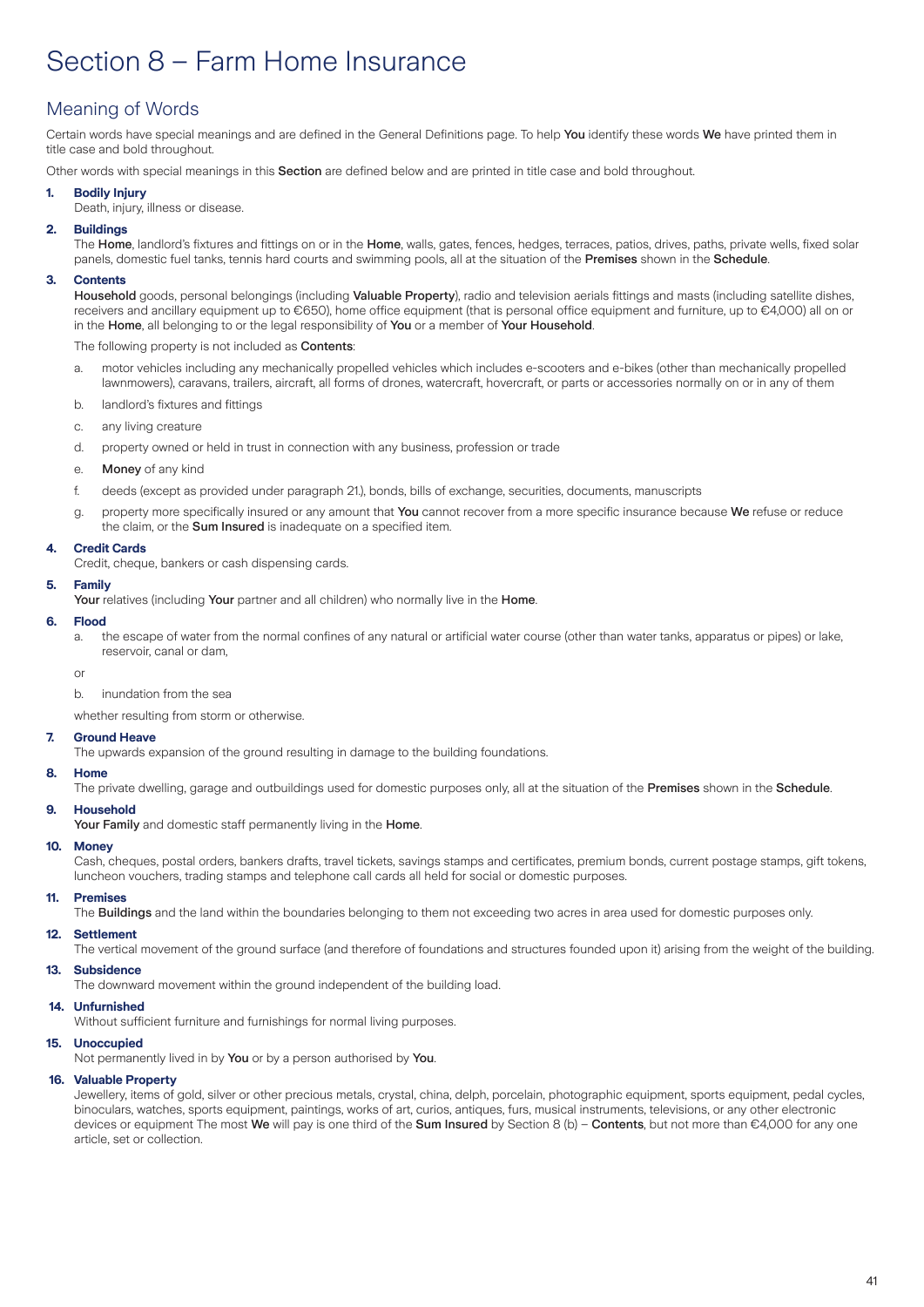# Section 8 (a) – Buildings

### Meaning of Words

Words with special meanings in this Section are defined on Page 41.

# The Cover

|    | <b>What is insured</b>                                                              | What is not insured                                                                                                                                                                                                                                                                                                          |
|----|-------------------------------------------------------------------------------------|------------------------------------------------------------------------------------------------------------------------------------------------------------------------------------------------------------------------------------------------------------------------------------------------------------------------------|
|    | The Buildings are insured against loss or damage caused by the                      |                                                                                                                                                                                                                                                                                                                              |
|    | events in paragraphs 1 to 11.                                                       |                                                                                                                                                                                                                                                                                                                              |
| 1. | Fire, smoke, lightning, explosion or earthquake.                                    | Smoke damage caused by:                                                                                                                                                                                                                                                                                                      |
|    |                                                                                     | agricultural or industrial operations, any gradually operating cause,<br>or smog.                                                                                                                                                                                                                                            |
|    |                                                                                     | The first €250 of each incident of loss or damage.                                                                                                                                                                                                                                                                           |
| 2. | Storm or Flood.                                                                     | Loss or damage:                                                                                                                                                                                                                                                                                                              |
|    |                                                                                     | caused by frost, Subsidence, Ground Heave or landslip other than<br>as provided for in Section 8(a), Paragraph 3 below                                                                                                                                                                                                       |
|    |                                                                                     | to gates, fences or hedges                                                                                                                                                                                                                                                                                                   |
|    |                                                                                     | due to wear and tear or gradual deterioration.                                                                                                                                                                                                                                                                               |
|    |                                                                                     | We will not pay for the cost of removing any fallen trees or branches<br>unless the tree or branch has caused damage to the <b>Buildings</b> .                                                                                                                                                                               |
|    |                                                                                     | The first €250 of each incident of loss or damage.                                                                                                                                                                                                                                                                           |
| 3. | Subsidence or Ground Heave of the site on which the Buildings<br>stand or landslip. | Loss or damage in respect of apartment blocks (purpose built<br>or converted).                                                                                                                                                                                                                                               |
|    |                                                                                     | Loss or damage:                                                                                                                                                                                                                                                                                                              |
|    |                                                                                     | caused by Settlement due to building load, bedding down, coastal,<br>lake or river erosion, structural alterations or repairs or demolition,<br>defective design and/or construction, defective or inappropriate<br>foundations, faulty workmanship or the use of faulty materials                                           |
|    |                                                                                     | caused by building on made-up ground or filled-in land,<br>$\bullet$                                                                                                                                                                                                                                                         |
|    |                                                                                     | to walls, gates, fences, hedges, terraces, patios, drives, paths,<br>$\bullet$<br>tennis hard courts unless liability is admitted under the Policy for<br>loss or damage to the Home from the same cause occurring at<br>the same time                                                                                       |
|    |                                                                                     | to floor slabs unless the foundations beneath the walls are damaged<br>$\bullet$<br>at the same time by the same cause                                                                                                                                                                                                       |
|    |                                                                                     | associated with such causes arising prior to payment of premiums<br>$\bullet$<br>for the Period of Insurance in which a claim may arise. Loss or<br>damage if any part of the Buildings suffered previous loss or<br>damage by Subsidence, Ground Heave or landslip unless same<br>has been disclosed to and accepted by Us. |
|    |                                                                                     | The first €2,500 of each incident of loss or damage.                                                                                                                                                                                                                                                                         |
| 4. | Stealing or attempted stealing.                                                     | Loss or damage:                                                                                                                                                                                                                                                                                                              |
|    |                                                                                     | while any part of the Home is lent, let or sub-let, unless entry to or<br>exit from the Home is made using violence and force                                                                                                                                                                                                |
|    |                                                                                     | caused after the Home is left Unfurnished or                                                                                                                                                                                                                                                                                 |
|    |                                                                                     | Unoccupied for more than 30 consecutive days<br>$\bullet$                                                                                                                                                                                                                                                                    |
|    |                                                                                     | caused by a member of the <b>Household</b> other than domestic staff.                                                                                                                                                                                                                                                        |
|    |                                                                                     | The first $\epsilon$ 250 of each incident of loss or damage.                                                                                                                                                                                                                                                                 |
| 5. | Riot, civil, labour or political disturbance.                                       | The first €250 of each incident of loss or damage.                                                                                                                                                                                                                                                                           |
| 6. | Vandals or malicious people.                                                        | Loss or damage caused:                                                                                                                                                                                                                                                                                                       |
|    |                                                                                     | by someone lawfully on the Premises,                                                                                                                                                                                                                                                                                         |
|    |                                                                                     | after the Home is left Unfurnished or Unoccupied for more than<br>30 consecutive days.                                                                                                                                                                                                                                       |
|    |                                                                                     | The first €250 of each incident of loss or damage.                                                                                                                                                                                                                                                                           |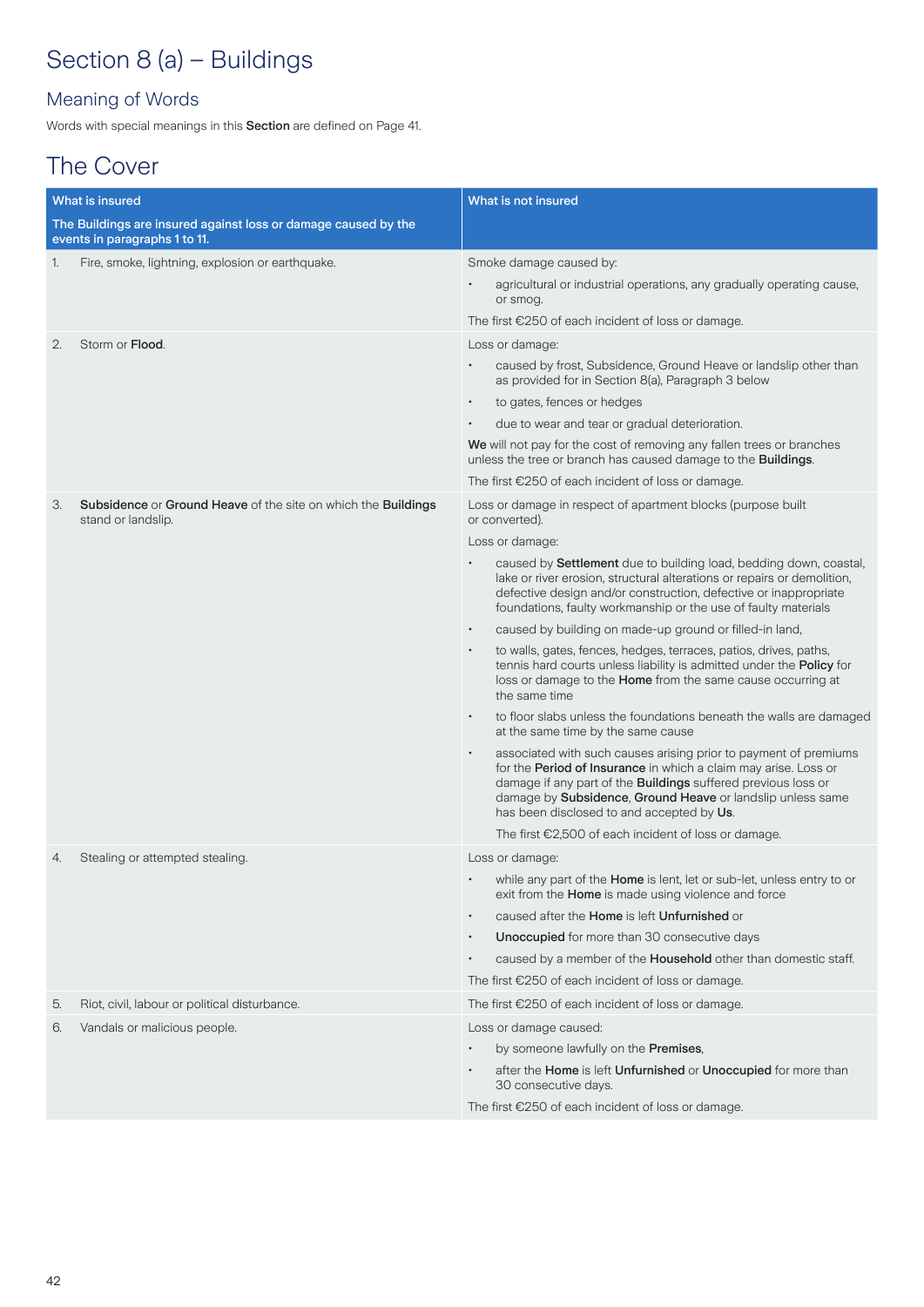|     | What is insured                                                                                                                                                                                                                                                                                                                                    | What is not insured                                                                                                                                                               |
|-----|----------------------------------------------------------------------------------------------------------------------------------------------------------------------------------------------------------------------------------------------------------------------------------------------------------------------------------------------------|-----------------------------------------------------------------------------------------------------------------------------------------------------------------------------------|
| 7.  | Escape of water from or the bursting of any fixed domestic water<br>or heating installation. We will also pay for the escape of water<br>from any washing machine, dishwasher, refrigerator, freezer, or<br>fixed fish tank.                                                                                                                       | Loss or damage:                                                                                                                                                                   |
|     |                                                                                                                                                                                                                                                                                                                                                    | caused after the Home is left Unfurnished or Unoccupied for more<br>than 30 consecutive days                                                                                      |
|     |                                                                                                                                                                                                                                                                                                                                                    | to any fixed domestic water installation, heating installation or<br>appliance from which the water escapes                                                                       |
|     |                                                                                                                                                                                                                                                                                                                                                    | to tiles, walls, floors and ceilings caused by the gradual leakage or<br>seepage of water from all fixed sanitary ware units including baths<br>and shower units                  |
|     |                                                                                                                                                                                                                                                                                                                                                    | due to wear and tear, rust, or gradual deterioration<br>$\bullet$                                                                                                                 |
|     |                                                                                                                                                                                                                                                                                                                                                    | The first €500 of each incident of loss or damage                                                                                                                                 |
| 8.  | Escape of oil from any fixed domestic heating installation.                                                                                                                                                                                                                                                                                        | Loss or damage:                                                                                                                                                                   |
|     |                                                                                                                                                                                                                                                                                                                                                    | caused after the Home is left Unfurnished or Unoccupied for more<br>than 30 consecutive days                                                                                      |
|     |                                                                                                                                                                                                                                                                                                                                                    | to any fixed domestic heating installation from which the oil escapes<br>$\bullet$<br>due to wear and tear, rust, or gradual deterioration                                        |
|     |                                                                                                                                                                                                                                                                                                                                                    | due to wear and tear, rust, or gradual deterioration<br>$\bullet$                                                                                                                 |
|     |                                                                                                                                                                                                                                                                                                                                                    | The first €500 of each incident of loss or damage                                                                                                                                 |
| 9.  | Collision with the Buildings, by aircraft, other aerial devices, road                                                                                                                                                                                                                                                                              | Loss or damage caused by your pets                                                                                                                                                |
|     | or rail vehicles, or articles falling from them, or by animals.                                                                                                                                                                                                                                                                                    | The first €250 of each incident of loss or damage.                                                                                                                                |
| 10. | Falling trees or branches.                                                                                                                                                                                                                                                                                                                         | Loss or damage to gates, fences or hedges.                                                                                                                                        |
|     |                                                                                                                                                                                                                                                                                                                                                    | Damage caused by felling or lopping of trees.<br>$\bullet$                                                                                                                        |
|     |                                                                                                                                                                                                                                                                                                                                                    | We will not pay for the cost of removing any fallen trees or branches<br>unless the tree or branch has caused damage to the Buildings.                                            |
|     |                                                                                                                                                                                                                                                                                                                                                    | The first $\epsilon$ 250 of each incident of loss or damage.                                                                                                                      |
| 11. | Falling aerials, aerial fittings, satellite dishes or masts.                                                                                                                                                                                                                                                                                       | Loss or damage to aerials and masts over 8 meters in height or dishes<br>over 1 meter in diameter.                                                                                |
|     |                                                                                                                                                                                                                                                                                                                                                    | The first €250 of each incident of loss or damage.                                                                                                                                |
| 12. | Breakage of fixed glass and sanitary ware.                                                                                                                                                                                                                                                                                                         | Loss or damage caused:                                                                                                                                                            |
|     | Accidental breakage of fixed glass in windows, doors or roofs or<br>fixed sanitary ware in the Home.                                                                                                                                                                                                                                               | after the Home is left Unfurnished or Unoccupied for more than<br>30 consecutive days                                                                                             |
|     |                                                                                                                                                                                                                                                                                                                                                    | by vandals or malicious people lawfully on the Premises.                                                                                                                          |
|     |                                                                                                                                                                                                                                                                                                                                                    | The first €250 of each incident of loss or damage.                                                                                                                                |
|     | 13. Service pipes and cables.                                                                                                                                                                                                                                                                                                                      | Loss or damage due to wear and tear, rust or gradual deterioration.                                                                                                               |
|     | Accidental damage to cables, underground pipes or underground<br>tanks servicing the <b>Home</b> .                                                                                                                                                                                                                                                 | The first €250 of each incident of loss or damage;<br>or:                                                                                                                         |
|     |                                                                                                                                                                                                                                                                                                                                                    | the first €2,500 of each incident of loss or damage which results                                                                                                                 |
|     |                                                                                                                                                                                                                                                                                                                                                    | in Subsidence or Ground Heave to the Buildings which is a direct<br>consequence of the accidental damage to cables, underground pipes<br>or underground tanks servicing the Home. |
| 14. | Blockage of sewer pipes.                                                                                                                                                                                                                                                                                                                           | The first €250 of each incident of loss or damage.                                                                                                                                |
|     | The cost of breaking into and repairing the pipe between the main<br>sewer and the <b>Home</b> following the blockage of the pipe.                                                                                                                                                                                                                 |                                                                                                                                                                                   |
|     | The most We will pay is $€1500$ .                                                                                                                                                                                                                                                                                                                  |                                                                                                                                                                                   |
| 15. | Rent and Alternative Accommodation.                                                                                                                                                                                                                                                                                                                |                                                                                                                                                                                   |
|     | If the Home is made uninhabitable by damage from any cause<br>insured by this Section, We will pay for:                                                                                                                                                                                                                                            |                                                                                                                                                                                   |
|     | rent You would have received and rent which continues to be<br>payable by You                                                                                                                                                                                                                                                                      |                                                                                                                                                                                   |
|     | the reasonable extra cost of comparable alternative<br>accommodation if You occupy the Home, but only during<br>the period necessary to reinstate the Home to a habitable<br>condition. The work of reinstatement or repair must be done<br>without delay. The most We will pay under this paragraph is<br>20% of the Sum Insured by this Section. |                                                                                                                                                                                   |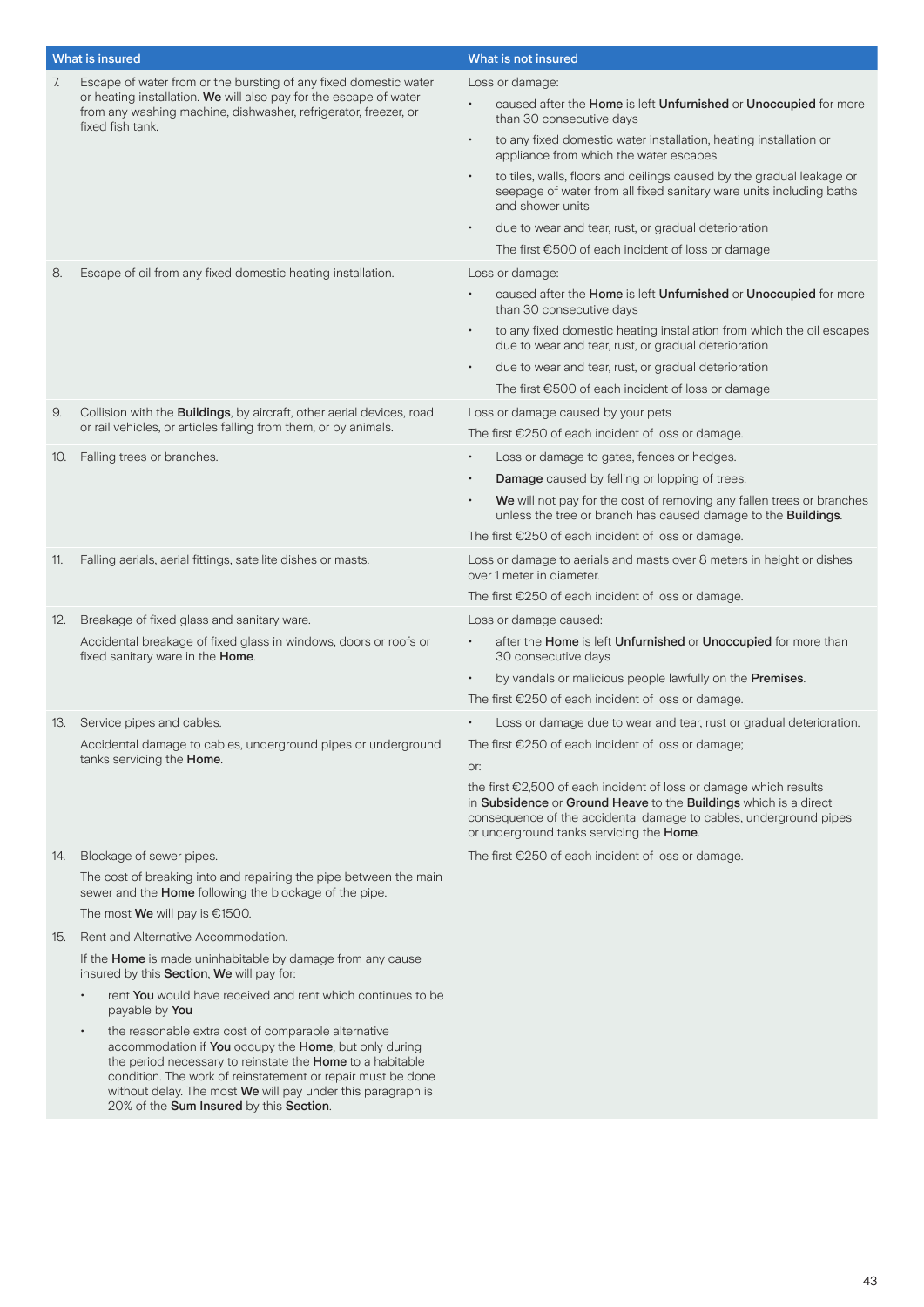|     | What is insured                                                                                                                                                                                                                                                                                                                                                                                                                                                                          | What is not insured                                                                                                                                                                             |
|-----|------------------------------------------------------------------------------------------------------------------------------------------------------------------------------------------------------------------------------------------------------------------------------------------------------------------------------------------------------------------------------------------------------------------------------------------------------------------------------------------|-------------------------------------------------------------------------------------------------------------------------------------------------------------------------------------------------|
| 16. | Liability to the public.                                                                                                                                                                                                                                                                                                                                                                                                                                                                 | Liability arising directly or indirectly from:                                                                                                                                                  |
|     | Any amounts which You, as owner of the Premises, become legally<br>liable to pay as compensation for an accident occurring during<br>the Period of Insurance which causes Bodily Injury to a person<br>or accidental loss of or damage to property. The most We will pay                                                                                                                                                                                                                 | an agreement which imposes a liability which You would not<br>otherwise have been under                                                                                                         |
|     |                                                                                                                                                                                                                                                                                                                                                                                                                                                                                          | the occupation of the Premises<br>$\ddot{\phantom{0}}$                                                                                                                                          |
|     | for any one claim or number of claims arising from one cause is                                                                                                                                                                                                                                                                                                                                                                                                                          | any business, profession or trade.<br>$\bullet$                                                                                                                                                 |
|     | €1,300,000 plus costs agreed by Us in writing.                                                                                                                                                                                                                                                                                                                                                                                                                                           | Liability for:                                                                                                                                                                                  |
|     |                                                                                                                                                                                                                                                                                                                                                                                                                                                                                          | Bodily Injury to a member of Your Household or any other person<br>permanently residing with You                                                                                                |
|     |                                                                                                                                                                                                                                                                                                                                                                                                                                                                                          | Bodily Injury to a person under a contract of service or<br>$\bullet$<br>apprenticeship with You or a member of Your Family                                                                     |
|     |                                                                                                                                                                                                                                                                                                                                                                                                                                                                                          | loss of or damage to property owned or held in trust by or in the<br>$\bullet$<br>custody or control of You or a member of Your Household or any<br>other person permanently residing with You. |
| 17. | Fire brigade charges.<br>Charges levied by a fire authority in accordance with the provisions<br>of the Fire Services Act 1981 in controlling or extinguishing<br>fire affecting (or threatening to affect) the Buildings insured in<br>circumstances which have or may have given rise to a valid claim<br>under this Policy. The maximum amount payable in respect of this<br>cover under all Sub-Sections of Section 8 of the Policy as a whole<br>is $€10,000$ for any one incident. |                                                                                                                                                                                                 |
| 18. | Extended accidental damage.                                                                                                                                                                                                                                                                                                                                                                                                                                                              | Loss or damage:                                                                                                                                                                                 |
|     | The <b>Buildings</b> are insured against any accidental damage in<br>addition to the events under paragraphs 1 to 14 of this Section.                                                                                                                                                                                                                                                                                                                                                    | caused by wear and tear or gradual deterioration, insects, vermin,<br>corrosion, rot, mildew, fungus, atmospheric conditions, the action<br>of light,                                           |
|     |                                                                                                                                                                                                                                                                                                                                                                                                                                                                                          | any process of heating, drying, cleaning, decorating, alteration<br>$\bullet$<br>or repair, misuse, faulty workmanship or design, the use of faulty<br>materials, or breakdown                  |
|     |                                                                                                                                                                                                                                                                                                                                                                                                                                                                                          | caused by chewing, scratching, tearing or fouling by domestic<br>pets or farm animals.                                                                                                          |
|     |                                                                                                                                                                                                                                                                                                                                                                                                                                                                                          | Any loss, damage or amount shown as not insured under paragraphs 1<br>to 14 of this Section.                                                                                                    |
|     |                                                                                                                                                                                                                                                                                                                                                                                                                                                                                          | The first €250 of each incident of loss or damage.                                                                                                                                              |
| 19. | Trace and Access.                                                                                                                                                                                                                                                                                                                                                                                                                                                                        | Loss or damage:                                                                                                                                                                                 |
|     | We will pay up to $\epsilon$ 750 to remove or replace any part of the                                                                                                                                                                                                                                                                                                                                                                                                                    | to the item from which the escape occurred<br>$\bullet$                                                                                                                                         |
|     | Buildings necessary to repair any fixed domestic water or heating<br>installation from which water or oil has escaped and has resulted<br>in damage.                                                                                                                                                                                                                                                                                                                                     | caused after the Home is left Unfurnished or Unoccupied for<br>$\bullet$<br>more than 30 consecutive days.                                                                                      |

# Section 8. (a) Buildings – Settling claims

We will pay at our option the full cost of repair or reinstatement as new of the damaged part of the **Buildings** provided that the work is done without delay or at Our option We will arrange for the work to be carried out. However, this must be subject to the following:

# Retention Amount

Our priority is to provide financial support to customers throughout the claim process to ensure any repair/reinstatement work is completed as quickly as possible.

Where We opt to pay the costs of repair or reinstatement as above, We may:

- a. release a proportion of the estimated cost of repair or reinstatement prior to completion of the work;
- b. pay the balance (otherwise known as the "retained amount") to You on completion of the work and on receipt of appropriate documentation validating the costs incurred by You for the repair or reinstatement work (including VAT invoices).

The retained amount will not exceed:

- i. 5 per cent of the claim settlement amount in a case in which the claim settlement amount is less than €40,000; or
- ii. 10 per cent of the claim settlement amount in a case in which the claim settlement amount is €40,000 or more.

# **Underinsurance**

### Protecting Your home and contents

The purchase of Your home represents probably the largest financial investment You will make in Your lifetime. To safeguard Your financial interest in Your property you must insure the full reinstatement value of Your buildings and contents. Failure to do so may result in Your claim settlement being reduced. Please see the 'Settlement of claims' section under Section 8 A, B and C of this Policy. Each year prior to renewal of Your annual Policy You should review the amount for which You have insured Your buildings and contents and inform Us, prior to renewal, of any changes. For example, if home improvements have been carried out, such as the building of an extension or the conversion of the attic, or if You have purchased additional contents, the sums insured should be increased to reflect this.

Our liability for repair or reinstatement following insured loss or damage shall not exceed the Sum Insured on Buildings at the time of loss or damage.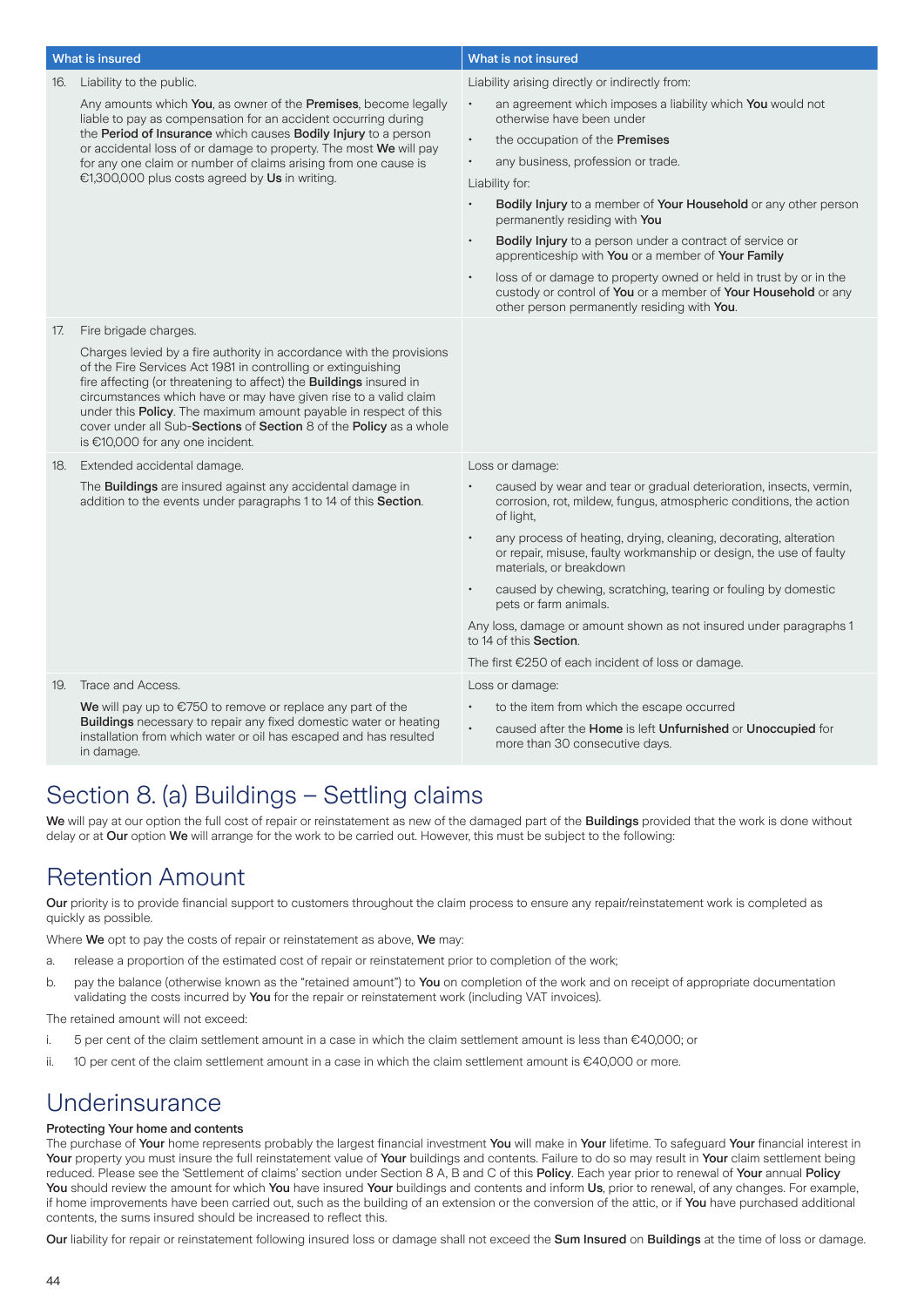To safeguard Your financial interest in Your property You must insure the full reinstatement value of Your Buildings which should include due allowance for debris removal costs, architects, surveyors, consulting engineers and other fees necessarily incurred in the reinstatement of the property. Failure to do so will result in Your claim settlement being reduced.

The Buildings Sum Insured as stated in the Policy Schedule is subject to the following condition of average:

If the Sum Insured on Buildings at the time of the insured loss or damage is less than the cost of rebuilding as new all the Buildings (including fees as above) covered by this Policy and such difference is greater than 15% of the rebuilding cost as new, We will pay that proportion of the loss or damage which the Sum Insured bears to the cost of rebuilding as new all the Buildings covered by this Policy.

# Wear and Tear

We will deduct an amount for wear and tear if the **Buildings** are in a poor state of repair or decoration.

- If it is necessary to make a deduction for wear and tear, then for the purposes of determining whether or not there is underinsurance, the cost of rebuilding as new all the Buildings covered by this Policy less the deduction for wear and tear will be compared with Your actual Sum Insured.
- We will not pay any cost relating to the replacement of, or work on, any undamaged or remaining items which form part of a set, suite, group or collection of articles of a similar nature, colour, pattern or design when the loss or damage is restricted to a clearly identifiable area or to a specific part and replacements cannot be matched.

If repair or reinstatement is not carried out (at Your request, which must be explained and reasonable) We will pay the reduction in market value resulting from the loss or damage, but only up to what it would have cost to rebuild or repair if such work had been carried out without delay

The most We will pay under paragraphs 1 to 14, 18 and "Additional Costs" below is the sum insured by this Section.

We will automatically reinstate the sum insured from the date of payment of any claim unless We have given You written notice to the contrary before payment.

# Additional costs

We will pay the necessary and reasonable expenses that You incur with our consent in reinstating the Buildings following loss or damage insured under this Section, namely:

- fees to architects, surveyors, consulting engineers and others agreed by Us
- the cost of clearing the site and making it and the **Home** safe
- the cost of complying with any government or local authority requirement following loss or damage unless You were given notice of the requirements before the loss or damage occurred. Where You were not notified of any government or local authority requirements prior to the loss or damage occurring and such requirements increase the rebuilding as new costs, this increased cost will be disregarded for the purposes of determining whether or not the Buildings are underinsured.

We will not pay:

- fees Incurred by You for preparing a claim under this Section
- costs in respect of undamaged parts of the Buildings (except the foundations of the damaged parts).

# Mortgagees clause

Where You have advised Us and We have noted the interest of a mortgagee in this Policy the interest of the mortgagee shall not be prejudiced by any act or neglect by You, Your Household or any tenant that increases the danger of damage without the authority or knowledge of the mortgagee, provided that the mortgagee as soon as reasonably possible after becoming aware of the danger, shall give notice to Us and pay an additional premium if required.

### Index-linking

We may adjust the Sum Insured (but not any monetary limits) in line with changes in the House Construction Cost Index issued by the relevant government department.

If We do adjust the Sum Insured, the adjustment will:

- be subject to a minimum increase of 1% in the House Construction Cost Index during the Period of Insurance
- continue after any insured loss or damage if required repairs or reinstatement are carried out without delay.

We will not charge extra premium during the Period of Insurance but at the end of the period We will calculate the renewal premium on the revised Sum Insured.

# More than one home

When more than one **Home** is insured the terms and conditions of the **Policy** shall apply as if each is separately insured.

# Selling your home

If You are selling Your Home We will insure the buyer up to the date the contract is completed unless he/she has arranged his/her own insurance. The buyer must keep to the terms and conditions of the Policy.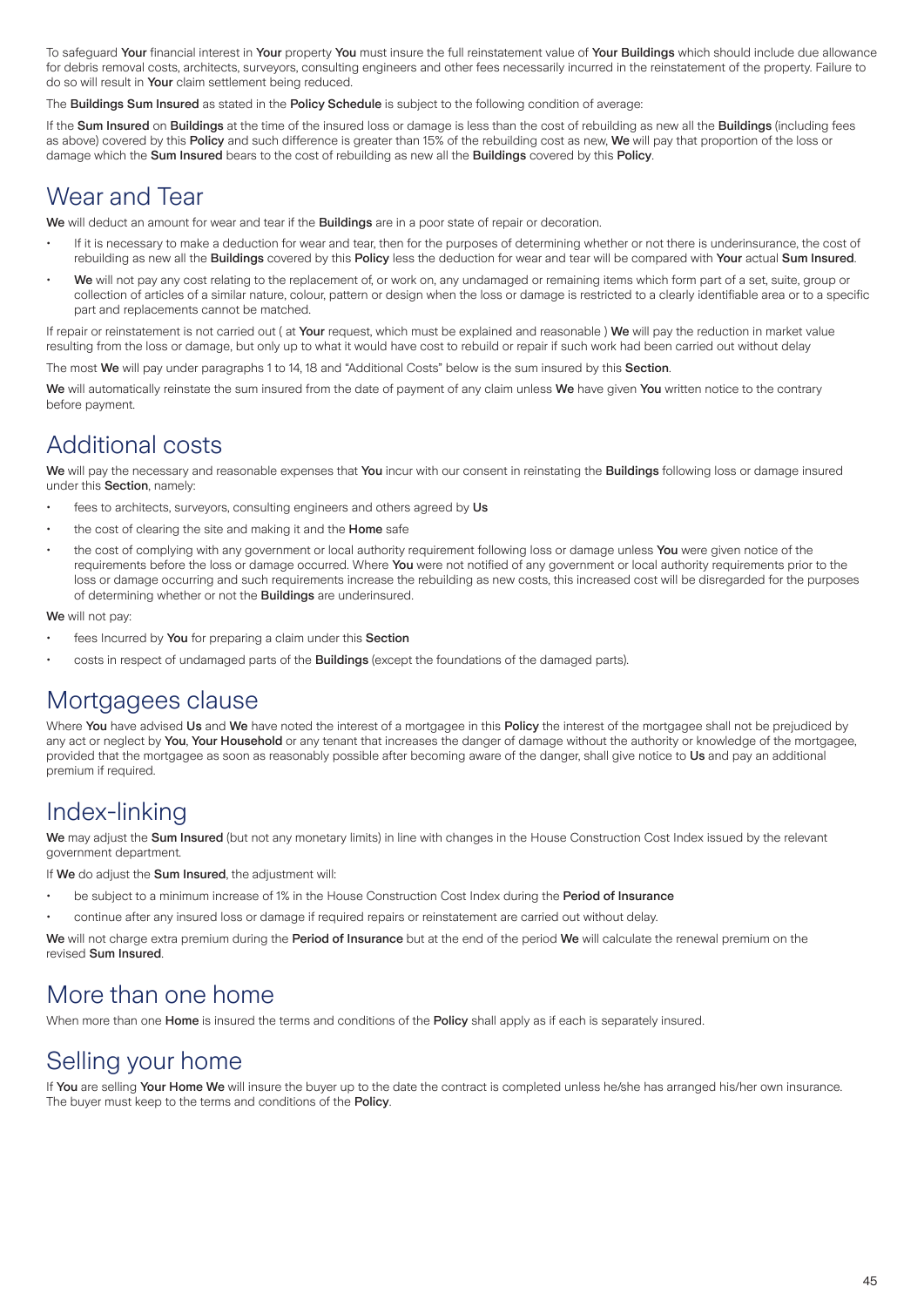# Section 8 (b) – Contents

### Meaning of Words

Words with special meanings in this Section are defined on Page 41.

# The Cover

|     | <b>What is insured</b>                                                                                                        | What is not insured                                                                                                                                                                                                                                                                |
|-----|-------------------------------------------------------------------------------------------------------------------------------|------------------------------------------------------------------------------------------------------------------------------------------------------------------------------------------------------------------------------------------------------------------------------------|
|     | The Contents are insured against loss or damage caused by the events<br>in paragraphs 1 to 11.                                |                                                                                                                                                                                                                                                                                    |
| 1.  | Fire, smoke, lightning, explosion or earthquake.                                                                              | Smoke damage caused by:                                                                                                                                                                                                                                                            |
|     |                                                                                                                               | agricultural or industrial operations                                                                                                                                                                                                                                              |
|     |                                                                                                                               | any gradually operating cause                                                                                                                                                                                                                                                      |
|     |                                                                                                                               | smog.                                                                                                                                                                                                                                                                              |
|     |                                                                                                                               | The first $\epsilon$ 250 of each incident of loss or damage.                                                                                                                                                                                                                       |
| 2.  | Storm or Flood.                                                                                                               | Loss or damage caused by frost.                                                                                                                                                                                                                                                    |
|     |                                                                                                                               | The first €250 of each incident of loss or damage.                                                                                                                                                                                                                                 |
| 3.  | <b>Subsidence or Ground Heave of the site on which the Buildings</b><br>stand or landslip.                                    | Loss or damage:                                                                                                                                                                                                                                                                    |
|     |                                                                                                                               | caused by Settlement due to building load, bedding down, coastal,<br>lake or river erosion, structural alterations or repairs or demolition,<br>defective design and/or construction, defective or inappropriate<br>foundations, faulty workmanship or the use of faulty materials |
|     |                                                                                                                               | caused by building on made-up ground or filled-in land<br>$\bullet$                                                                                                                                                                                                                |
|     |                                                                                                                               | unless the Home is damaged at the same time by the same cause                                                                                                                                                                                                                      |
|     |                                                                                                                               | to floor slabs unless the foundations beneath the walls are damaged<br>at the same time by the same cause                                                                                                                                                                          |
|     |                                                                                                                               | associated with such causes arising prior to payment of premiums<br>for the Period of Insurance in which a claim may arise.                                                                                                                                                        |
|     |                                                                                                                               | Loss or damage if any part of the Buildings suffered previous loss or<br>damage by Subsidence, Ground Heave or landslip unless same has<br>been disclosed to and accepted by Us.                                                                                                   |
| 4.  | Stealing or attempted stealing.                                                                                               | Loss or damage:                                                                                                                                                                                                                                                                    |
|     |                                                                                                                               | while any part of the <b>Home</b> is lent, let or sub-let, unless entry to or<br>exit from the Home is made using violence and force                                                                                                                                               |
|     |                                                                                                                               | caused after the Home is left Unfurnished or Unoccupied for more<br>than 30 consecutive days                                                                                                                                                                                       |
|     |                                                                                                                               | caused by a member of the <b>Household</b> other than domestic staff.                                                                                                                                                                                                              |
|     |                                                                                                                               | The first €250 of each incident of loss or damage.                                                                                                                                                                                                                                 |
| 5.  | Riot, civil, labour or political disturbance.                                                                                 | The first $E250$ of each incident of loss or damage                                                                                                                                                                                                                                |
| 6.  | Vandals or malicious people.                                                                                                  | Loss or damage caused:                                                                                                                                                                                                                                                             |
|     |                                                                                                                               | by someone lawfully on the Premises                                                                                                                                                                                                                                                |
|     |                                                                                                                               | after the Home is left Unfurnished or Unoccupied for more than<br>30 consecutive days.                                                                                                                                                                                             |
|     |                                                                                                                               | The first €250 of each incident of loss or damage.                                                                                                                                                                                                                                 |
| 7.  | Escape of water from any fixed domestic water or heating<br>installation, washing machine, dishwasher, refrigerator, freezer, | Loss or damage caused after the Home is left Unfurnished or<br>Unoccupied for more than 30 consecutive days.                                                                                                                                                                       |
|     | or fixed fish tank.                                                                                                           | The first €500 of each incident of loss or damage.                                                                                                                                                                                                                                 |
| 8.  | Escape of oil from any fixed domestic heating installation.                                                                   | Loss or damage caused after the Home is left Unfurnished or<br>Unoccupied for more than 30 consecutive days.                                                                                                                                                                       |
|     |                                                                                                                               | The first €500 of each incident of loss or damage.                                                                                                                                                                                                                                 |
| 9.  | Collision by aircraft, other aerial devices, road or rail vehicles,                                                           | Loss or damage caused by domestic pets.                                                                                                                                                                                                                                            |
|     | or articles falling from them, or by animals.                                                                                 | The first €250 of each incident of loss or damage.                                                                                                                                                                                                                                 |
| 10. | Falling trees or branches.                                                                                                    | The first $E250$ of each incident of loss or damage.                                                                                                                                                                                                                               |
| 11. | Falling aerials, aerial fittings, satellite dishes or masts.                                                                  | Loss or damage to aerials and masts over 8 metres in height or dishes<br>over 1 metre in diameter.                                                                                                                                                                                 |
|     |                                                                                                                               | The first €250 of each incident of loss or damage.                                                                                                                                                                                                                                 |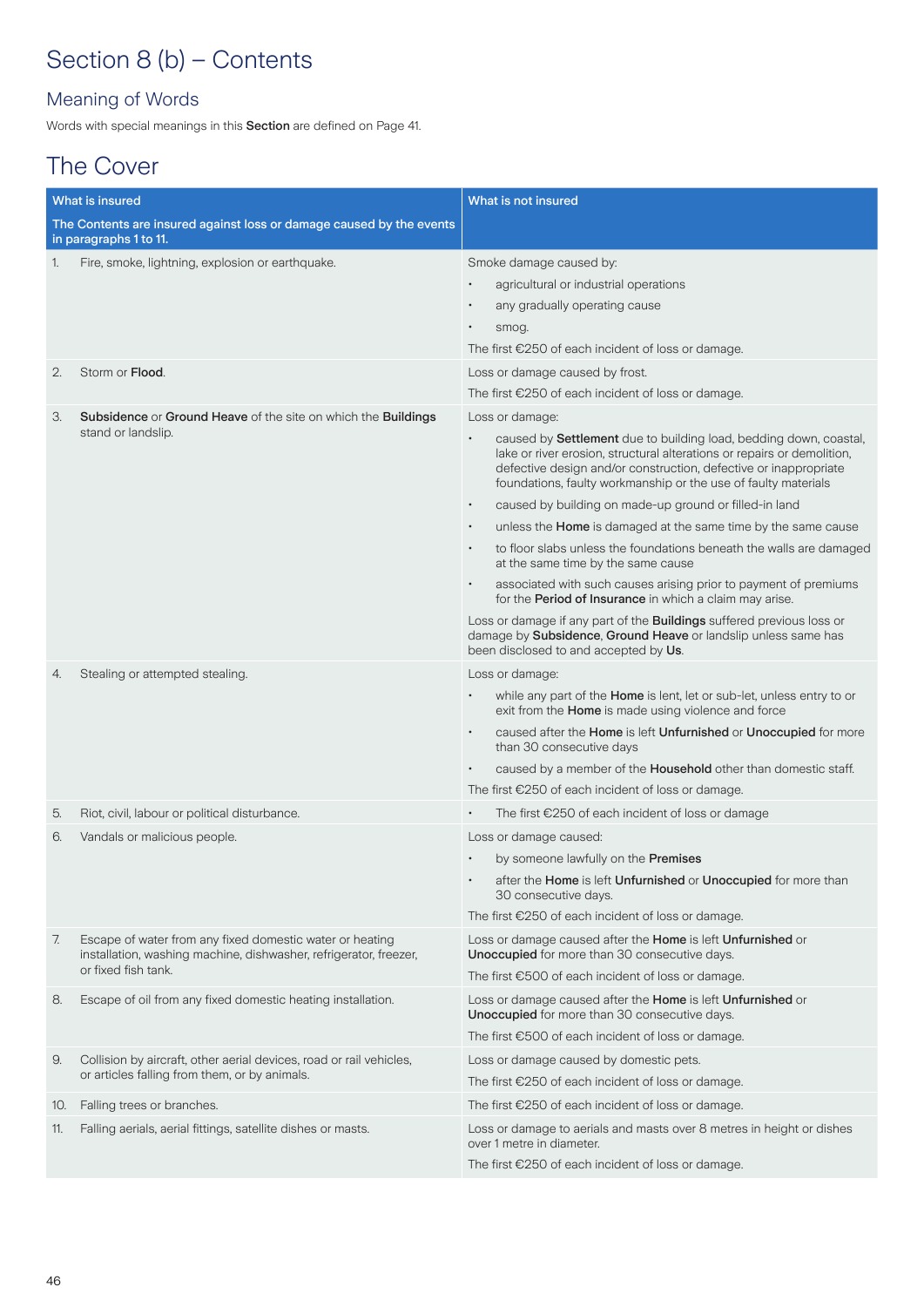|     | What is insured                                                                                                                                        | What is not insured                                                                                                                                                                                                                                                                            |
|-----|--------------------------------------------------------------------------------------------------------------------------------------------------------|------------------------------------------------------------------------------------------------------------------------------------------------------------------------------------------------------------------------------------------------------------------------------------------------|
| 12. | Breakage of glass. Accidental breakage while in the Home of                                                                                            | Damage while any part of the Home is lent, let or sub-let.                                                                                                                                                                                                                                     |
|     | mirrors, plate glass tops to furniture, fixed glass in furniture or<br>ceramic hobs.                                                                   | Loss or damage caused:                                                                                                                                                                                                                                                                         |
|     |                                                                                                                                                        | after the Home is left Unfurnished or Unoccupied for more than<br>30 consecutive days,                                                                                                                                                                                                         |
|     |                                                                                                                                                        | by vandals or malicious people lawfully on the Premises.<br>$\bullet$                                                                                                                                                                                                                          |
|     |                                                                                                                                                        | The first €250 of each incident of loss or damage.                                                                                                                                                                                                                                             |
|     | 13. Audio, TV and video equipment.                                                                                                                     | Damage:                                                                                                                                                                                                                                                                                        |
|     | Accidental damage while in the Home to radios, televisions,                                                                                            | while any part of the Home is lent, let or sub-let                                                                                                                                                                                                                                             |
|     | (including satellite decoding equipment) other audio or video<br>equipment and computer equipment.                                                     | caused by wear and tear or gradual deterioration, insects, vermin,<br>$\bullet$                                                                                                                                                                                                                |
|     |                                                                                                                                                        | corrosion, rot, mildew, fungus, atmospheric conditions, the<br>action of light, any process of heating, drying, cleaning, dyeing,<br>alteration or repair, misuse, faulty workmanship or design, the<br>use of faulty materials, mechanical or electrical breakdown or<br>software malfunction |
|     |                                                                                                                                                        | to records, audio, video or computer discs, tapes or cassettes<br>$\bullet$                                                                                                                                                                                                                    |
|     |                                                                                                                                                        | to telephones or telephone equipment<br>$\bullet$                                                                                                                                                                                                                                              |
|     |                                                                                                                                                        | caused by computer viruses.                                                                                                                                                                                                                                                                    |
|     |                                                                                                                                                        | The first $E$ 250 of each incident of loss or damage.                                                                                                                                                                                                                                          |
| 14. | Personal Money.<br>Accidental loss of or accidental damage to Money belonging to<br>You or a member of Your Family, anywhere in the world, up to €400. | Loss of Money from the Home while any part of the Home is lent, let or<br>sub-let, unless entry to or exit from the Home is made using violence<br>and force.                                                                                                                                  |
|     |                                                                                                                                                        | Stealing of Money from an unattended road vehicle unless from a locked<br>boot or concealed compartment and entry or exit is made using violence<br>and force.                                                                                                                                 |
|     |                                                                                                                                                        | Shortages caused by error or omission.                                                                                                                                                                                                                                                         |
|     |                                                                                                                                                        | Depreciation in value.                                                                                                                                                                                                                                                                         |
|     |                                                                                                                                                        | Losses not reported to the police within 24 hours of discovery.                                                                                                                                                                                                                                |
|     |                                                                                                                                                        | Confiscation or detention by customs or other officials.                                                                                                                                                                                                                                       |
|     |                                                                                                                                                        | The first €50 of each loss.                                                                                                                                                                                                                                                                    |
| 15. | Credit cards.<br>Financial loss arising from unauthorised use following loss or                                                                        | Financial loss arising from unauthorized use by a member of<br>Your Household.                                                                                                                                                                                                                 |
|     | theft of Credit cards belonging to You or a member of Your Family,<br>up to €800.                                                                      | Financial loss arising from unauthorized use following theft of Credit<br>Cards from the Home while any part of the Home is lent, let or sub-let<br>unless entry to or exit from the Home is made using violence and force.                                                                    |
|     |                                                                                                                                                        | Any liability You incur following breach of the terms and conditions of<br>use of the Credit Card.                                                                                                                                                                                             |
|     |                                                                                                                                                        | Confiscation or detention by customs or other officials.                                                                                                                                                                                                                                       |
| 16. | Freezer Contents.                                                                                                                                      | Deterioration resulting from the deliberate act of the supply authority.                                                                                                                                                                                                                       |
|     | Deterioration of food or drink caused by:                                                                                                              | Any consequence of strikes, labour or political disturbances.                                                                                                                                                                                                                                  |
|     | a change in temperature of the domestic freezer or<br>refrigerator in the Home                                                                         |                                                                                                                                                                                                                                                                                                |
|     | contamination by accidental escape of refrigerant or<br>refrigerant fumes.                                                                             |                                                                                                                                                                                                                                                                                                |
|     | We will pay for the cost of replacing food and drink unfit for<br>human consumption.                                                                   |                                                                                                                                                                                                                                                                                                |
| 17. | <b>Contents</b> in the open.                                                                                                                           | Any loss, damage or amount shown as not insured under paragraph 1                                                                                                                                                                                                                              |
|     | The Contents are insured while in the open within the boundaries                                                                                       | and paragraphs 3 to 11 of this Section.                                                                                                                                                                                                                                                        |
|     | of the land belonging to the Home against loss or damage caused<br>by events in paragraph 1 and paragraphs 3 to 11 of this Section.                    | Plants and trees.                                                                                                                                                                                                                                                                              |
|     |                                                                                                                                                        | Pedal cycles                                                                                                                                                                                                                                                                                   |
|     | The most We will pay is $€750$ .                                                                                                                       | Loss or damage due to wear and tear, rust or gradual deterioration.                                                                                                                                                                                                                            |
|     |                                                                                                                                                        | The first €250 of each incident of loss or damage.                                                                                                                                                                                                                                             |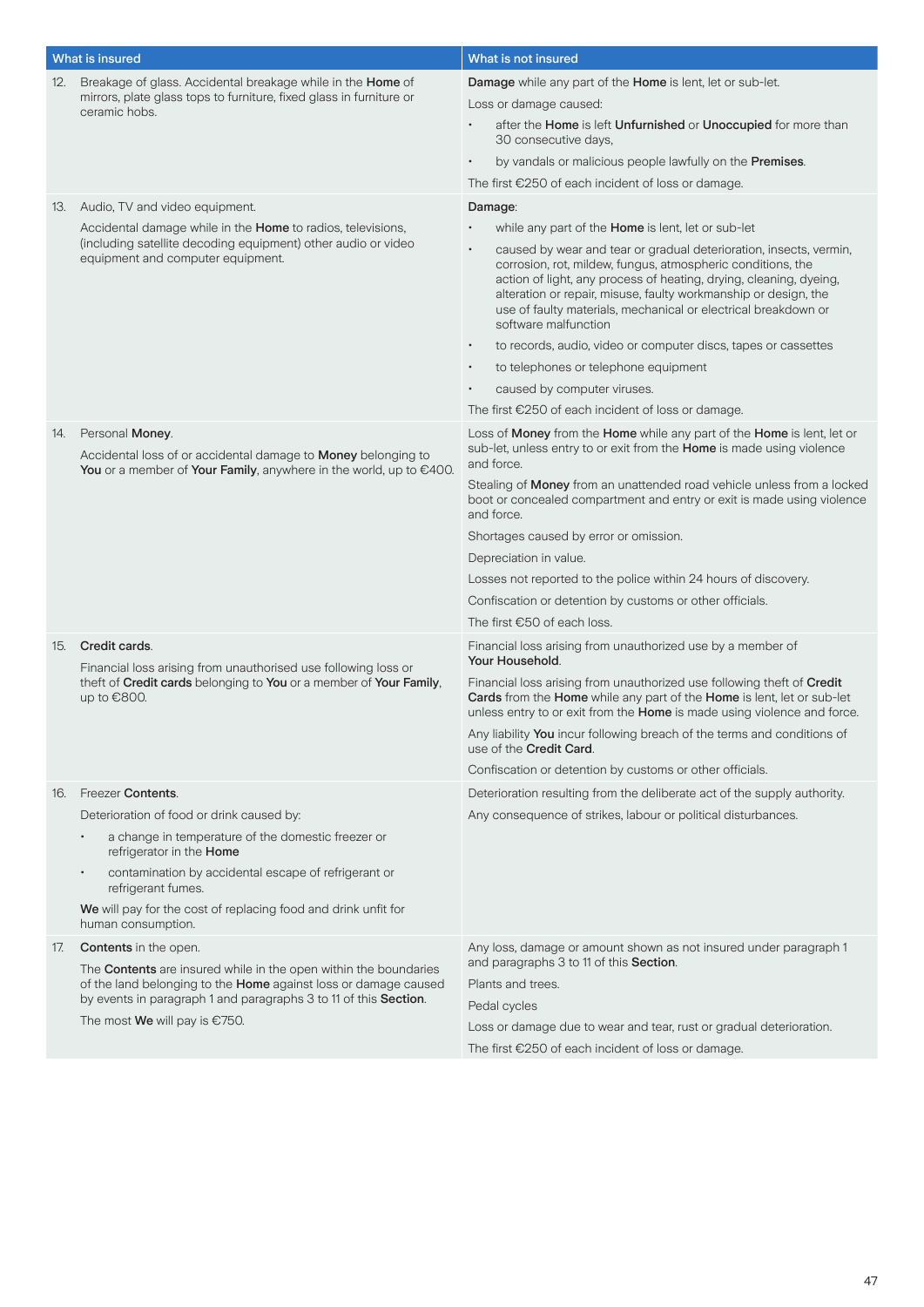|     | What is insured                                                                                                                                                                                                                       | What is not insured                                                                                                                                                                      |
|-----|---------------------------------------------------------------------------------------------------------------------------------------------------------------------------------------------------------------------------------------|------------------------------------------------------------------------------------------------------------------------------------------------------------------------------------------|
| 18. | <b>Contents</b> temporarily removed.                                                                                                                                                                                                  | Loss or damage caused by storm, Flood or falling trees or branches                                                                                                                       |
|     | The Contents are insured within the Territorial Limits while                                                                                                                                                                          | while the <b>Contents</b> are in transit or in the open.                                                                                                                                 |
|     | temporarily removed from the Premises against loss or<br>damage caused by:                                                                                                                                                            | <b>Contents</b> in accommodation housing one or more full time students.<br>Theft of Contents without using violence or force, whether in entering                                       |
|     | the events insured in paragraphs 1 to 3 and 5 to 11 of this<br>Section                                                                                                                                                                | or exiting a building or otherwise.<br>Property removed for sale or exhibition or to a furniture depository.                                                                             |
|     | stealing or attempted stealing from:<br>$\bullet$                                                                                                                                                                                     | Stealing of Money.                                                                                                                                                                       |
|     | a bank or safe deposit or in transit directly to or from a<br>bank or safe deposit while in the custody or control of<br>You or a member of Your Household                                                                            | Any loss, damage or amount shown as not insured under paragraphs 1<br>to 11 of this Section.                                                                                             |
|     | within an occupied building, boat or caravan used for<br>$\overline{\phantom{m}}$<br>residential purposes or a building where You or a member<br>of Your Family are employed, engaged in Your/their<br>business or temporarily living | The first $E$ 250 of each incident of loss or damage.                                                                                                                                    |
|     | any other building provided entry to or exit from the<br>building is made using violence and force.                                                                                                                                   |                                                                                                                                                                                          |
|     | The most We will pay is 15% of the Sum Insured by this Section.                                                                                                                                                                       |                                                                                                                                                                                          |
| 19. | Household removal.                                                                                                                                                                                                                    | Money, gold or silver articles, jewellery or furs. Loss or damage:                                                                                                                       |
|     | Accidental loss of or accidental damage to the Contents while<br>they are:                                                                                                                                                            | if You have arranged other insurance                                                                                                                                                     |
|     | being moved by professional furniture removers to Your new<br>Home within the Territorial Limits                                                                                                                                      | not reported to Us within 7 days of delivery to the new Home.<br>Cracking, scratching or breakage of china, glass or similar brittle articles,<br>unless packed by professional packers. |
|     | in temporary storage, for up to 7 days in a furniture depository.                                                                                                                                                                     | The first €250 of each incident of loss or damage.                                                                                                                                       |
|     | 20. Accidental loss of oil or metered water. Loss of:                                                                                                                                                                                 | Loss or damage due to wear and tear, rust or gradual deterioration of<br>any water or oil apparatus or installation.                                                                     |
|     | oil from a domestic heating installation<br>$\bullet$                                                                                                                                                                                 | The first $E$ 250 of each incident of loss or damage.                                                                                                                                    |
|     | metered water, following accidental damage to the domestic<br>$\bullet$<br>water or heating installation.                                                                                                                             |                                                                                                                                                                                          |
|     | The most <b>We</b> will pay is $\epsilon$ 1,000.                                                                                                                                                                                      |                                                                                                                                                                                          |
| 21. | Title deeds.                                                                                                                                                                                                                          | Any loss, damage or amount shown as not insured under paragraphs 1                                                                                                                       |
|     | The cost of preparing new title deeds to the Premises if they are<br>lost or damaged by a cause insured under the events in paragraphs<br>1 to 11 of this Section while in the Home or while kept in Your bank<br>for safe-keeping.   | to 11 of this Section.                                                                                                                                                                   |
|     | The most We will pay is €650.                                                                                                                                                                                                         |                                                                                                                                                                                          |
|     | Fatal Accidents.                                                                                                                                                                                                                      |                                                                                                                                                                                          |
|     | Fatal injury to You and/or Your spouse or partner as a direct<br>result of:                                                                                                                                                           |                                                                                                                                                                                          |
|     | fire, accident or assault, in the Premises<br>$\bullet$                                                                                                                                                                               |                                                                                                                                                                                          |
|     | an accident while travelling within the Territorial Limits as a<br>٠<br>fare-paying passenger in any road or rail vehicle                                                                                                             |                                                                                                                                                                                          |
|     | assault in the street within the Territorial Limits, provided<br>death follows within 12 months of the injury.                                                                                                                        |                                                                                                                                                                                          |
|     | The maximum amount payable by Us is $\epsilon$ 3,250 in respect of<br>any one incident.                                                                                                                                               |                                                                                                                                                                                          |
|     | 23. Rent and alternative accommodation.                                                                                                                                                                                               |                                                                                                                                                                                          |
|     | If the Home is made uninhabitable by damage from any cause<br>insured by this Section We will pay for:                                                                                                                                |                                                                                                                                                                                          |
|     | rent which continues to be payable by You,<br>$\bullet$                                                                                                                                                                               |                                                                                                                                                                                          |
|     | the reasonable extra cost of comparable alternative<br>$\bullet$<br>accommodation if You occupy the Home                                                                                                                              |                                                                                                                                                                                          |
|     | the reasonable cost of temporary storage of furniture<br>$\bullet$                                                                                                                                                                    |                                                                                                                                                                                          |
|     | the reasonable extra cost of temporary accommodation for<br>$\bullet$<br>domestic pets,                                                                                                                                               |                                                                                                                                                                                          |
|     | but only during the period necessary to reinstate the Home to a<br>habitable condition.                                                                                                                                               |                                                                                                                                                                                          |
|     | The work of reinstatement or repair must be done without delay.                                                                                                                                                                       |                                                                                                                                                                                          |
|     | The most We will pay under this paragraph is 20% of the<br>Sum Insured by this Section.                                                                                                                                               |                                                                                                                                                                                          |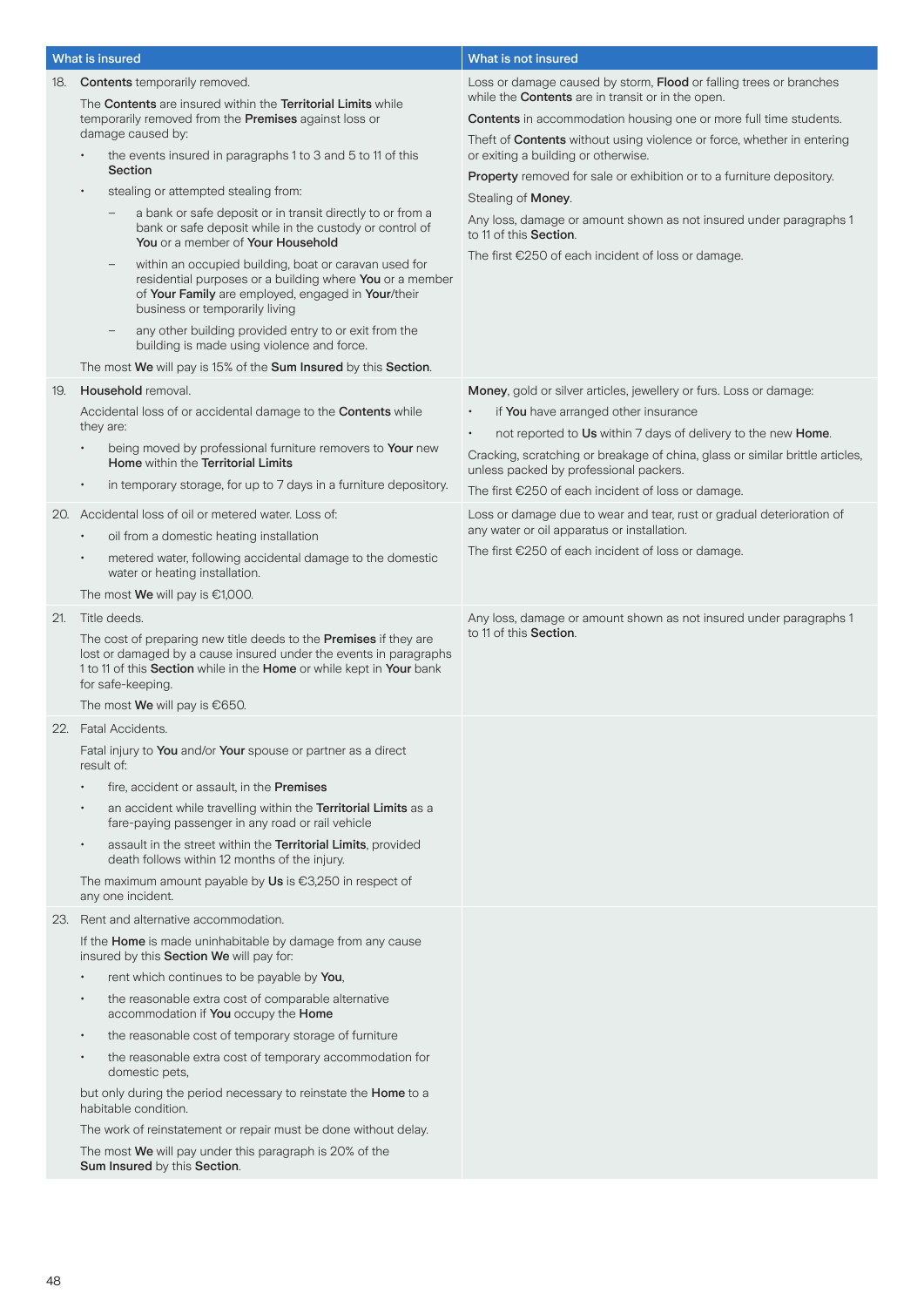|     | What is insured                                                                                                                                                                                                                                                                                                                                                                                                                                   | What is not insured                                                                                                                                                                                                                                                                                                                |  |
|-----|---------------------------------------------------------------------------------------------------------------------------------------------------------------------------------------------------------------------------------------------------------------------------------------------------------------------------------------------------------------------------------------------------------------------------------------------------|------------------------------------------------------------------------------------------------------------------------------------------------------------------------------------------------------------------------------------------------------------------------------------------------------------------------------------|--|
|     | 24. Replacement of locks.                                                                                                                                                                                                                                                                                                                                                                                                                         | The first $\epsilon$ 250 of each incident of loss or damage.                                                                                                                                                                                                                                                                       |  |
|     | The cost of replacing and fitting outside door locks to the <b>Home</b><br>if the keys of such locks are stolen.                                                                                                                                                                                                                                                                                                                                  |                                                                                                                                                                                                                                                                                                                                    |  |
|     | The most <b>We</b> will pay is $\epsilon$ 700.                                                                                                                                                                                                                                                                                                                                                                                                    |                                                                                                                                                                                                                                                                                                                                    |  |
| 25. | Tenant's Liability.                                                                                                                                                                                                                                                                                                                                                                                                                               | Any loss or damage or amount shown as not insured under paragraphs 1                                                                                                                                                                                                                                                               |  |
|     | Your legal liability as tenant for loss or damage to the Buildings<br>caused by an event in paragraphs 1 to 14 and 17 of Section<br>8(a) Buildings.                                                                                                                                                                                                                                                                                               | to 14 and 17 of Section 8(a) Buildings.                                                                                                                                                                                                                                                                                            |  |
|     | The most We will pay is 10% of the sum insured by this Section.                                                                                                                                                                                                                                                                                                                                                                                   |                                                                                                                                                                                                                                                                                                                                    |  |
| 26. | Liability to domestic employees.                                                                                                                                                                                                                                                                                                                                                                                                                  | Liability for:                                                                                                                                                                                                                                                                                                                     |  |
|     | Any amounts which You or a member of Your Family become<br>legally liable to pay as damages for <b>Bodily Injury</b> to Your domestic<br>employees (including chauffeurs, grooms, gardeners and temporary<br>and occasional employees or any person carrying out repairs or<br>decorations) directly employed by You or a member of Your Family<br>in connection with Your Premises or any temporary residence<br>within the Republic of Ireland. | <b>Bodily Injury</b> to any person employed by You or a member of<br>$\bullet$<br>Your Family for which compulsory motor insurance or security<br>is required under the Road Traffic Act 1961 or any subsequent<br>amending legislation to this Act<br>Bodily Injury to any member of Your Family or any other person<br>$\bullet$ |  |
|     |                                                                                                                                                                                                                                                                                                                                                                                                                                                   | permanently residing with You                                                                                                                                                                                                                                                                                                      |  |
|     | The most We will pay for any one claim or number of claims arising<br>from one cause is $£2,600,000$ . (This includes all costs agreed by                                                                                                                                                                                                                                                                                                         | anyone who has entered into or works under a contract of service<br>$\bullet$<br>or apprenticeship with You in connection to Your business                                                                                                                                                                                         |  |
|     | Us in writing).<br>Where We agree to indemnify more than one party then nothing<br>in this Policy shall increase Our liability to pay any amount in<br>respect of one claim or series of claims in <b>excess</b> of the amount<br>stated above.                                                                                                                                                                                                   | any labour only subcontractor or anyone employed by them in<br>$\bullet$<br>connection to Your business                                                                                                                                                                                                                            |  |
|     |                                                                                                                                                                                                                                                                                                                                                                                                                                                   | any self-employed person working for You in connection to<br>٠<br>Your business                                                                                                                                                                                                                                                    |  |
|     |                                                                                                                                                                                                                                                                                                                                                                                                                                                   | anyone who is engaged under a work experience scheme or<br>$\bullet$<br>similar scheme                                                                                                                                                                                                                                             |  |
|     |                                                                                                                                                                                                                                                                                                                                                                                                                                                   | anyone who is hired or borrowed by You working for You under Your<br>$\bullet$<br>direct control and supervision in connection with <b>Your</b> business.                                                                                                                                                                          |  |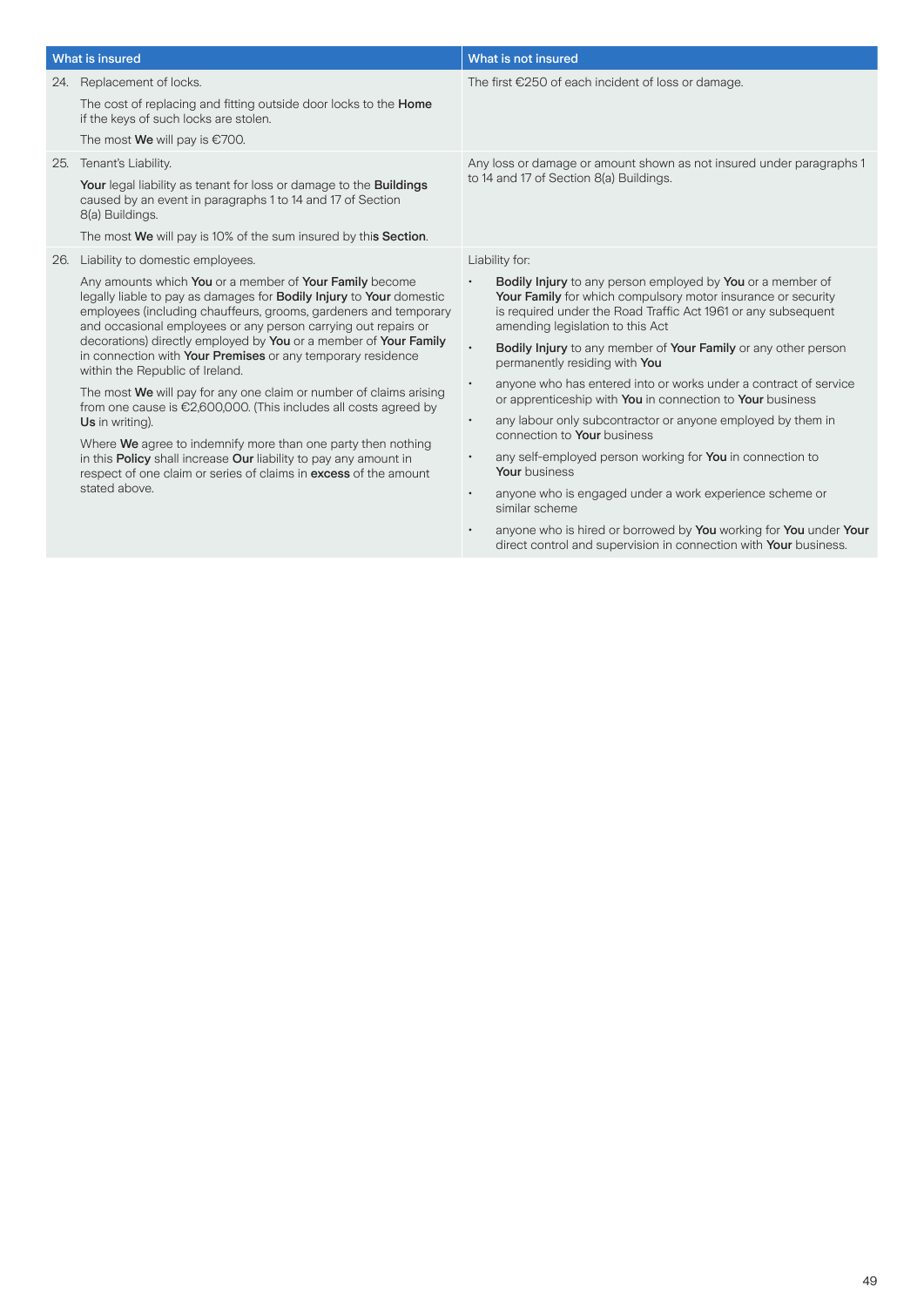#### 27. Liability to the public.

- Any amounts which You or a member of Your Household:
	- as occupier of the Premises or any other building, boat or caravan used as temporary holiday accommodation
	- as private individuals anywhere in the Republic of Ireland, Great Britain, the Isle of Man, the Channel Islands or Northern Ireland or elsewhere for 30 days.

become legally liable to pay as compensation for an accident occurring during the Period of Insurance which causes Bodily Injury to any person or loss of or damage to property.

The most We will pay for any one claim or number of claims arising from one cause is €1,300,000 plus costs agreed by Us in writing.

### What is insured **What is insured** What is not insured

Liability arising directly or indirectly from:

- an agreement which imposes a liability which You or a member of Your Household would not otherwise have been under
- ownership of any land or building
- any business, profession or trade
- racing, hunting or playing polo
- wilful or malicious acts
- the transmission of Human Immune deficiency Virus (HIV) and/or HIV related illness including Acquired Immune Deficiency Syndrome (AIDS) and/or any mutant derivative or variations thereof however caused
- the transmission of any communicable disease, by You or a member of Your Household.

Liability arising directly or indirectly from the ownership or use of:

- aircraft and all forms of drones
- mechanically propelled vehicles including e-bikes and e-scooters (except domestic garden implements used within the boundary of the Premises, motorised golf buggies on a golf course, motorised wheelchairs or use of a vehicle solely as a passenger having no right of control)
- any trailer caravan or vehicle trailers whether attached or not attached to a vehicle which arises in situations where compulsory insurance must be arranged under the Road Traffic Act 1961 or any subsequent amending legislation to this Act
- watercraft (except toys and models), sailboards or hovercraft
- firearms (except shotguns or airguns used for sporting activities)
- animals (except horses and pets which are normally domesticated in the Republic of Ireland).

Liability arising directly or indirectly from the ownership, possession, use or control of:

- dangerous dogs as specified in regulations made under the Control of Dogs Act 1986 or amendments thereto is not covered if such ownership, possession, use or control is not in accordance with the provisions of such regulations
- horses is not covered if such ownership, possession, use or control is not in accordance with Local Authority Bye-laws as made under the Control of Horses Act 1996 or amendments thereto.

#### Liability for:

- Bodily Injury to a member of Your Household or any other person permanently residing with You, or to a person under a contract of service or apprenticeship with You or a member of Your Family
- loss or damage to property owned or held in trust by or in the custody or control of You or a member of Your Household or any other person permanently residing with You,
- the first €125 of each incident of loss or damage in respect of temporary holiday accommodation.

#### 28. Fire brigade charges.

Charges levied by a fire authority in accordance with the provisions of the Fire Services Act 1981 in controlling or extinguishing fire affecting (or threatening to affect) the Contents in circumstances which have or may have given rise to a valid claim under this Policy. The maximum amount payable in respect of this cover under all Sub- Sections of Section 8 of the Policy as a whole is €10,000 for any one incident.

#### 29. Christmas gifts.

The Sum Insured by this Section is automatically increased by 10% during the month of December only, to insure gifts and extra food and drink bought for the Christmas season.

30. Wedding gifts.

The Sum Insured by this Section is automatically increased by 10% to insure wedding gifts during the period of one month before and one month after the wedding day of You or a member of Your Family.

Losses that can be recovered under another insurance.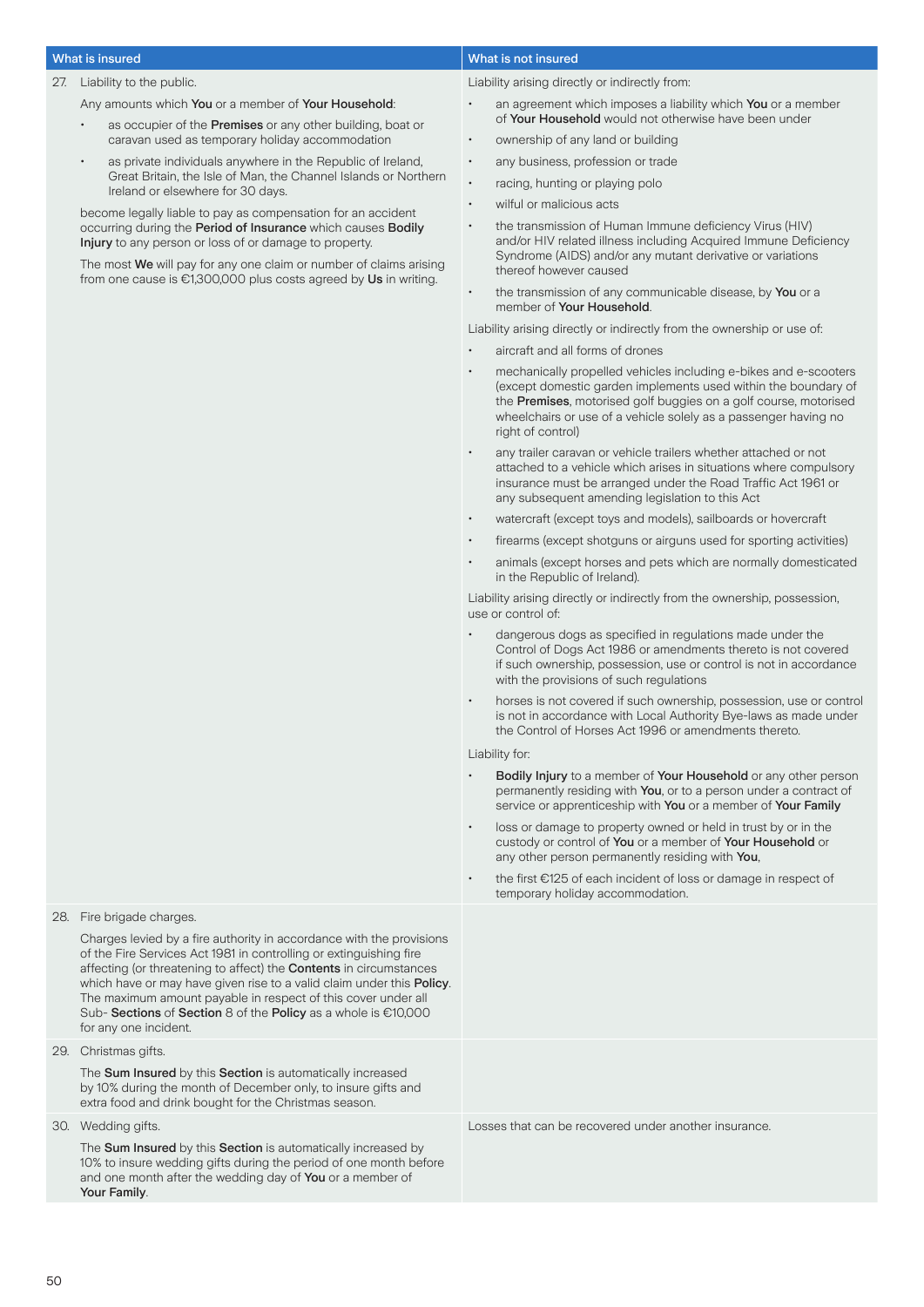| What is insured                                                                                                                                                                                                                                                                                                          | What is not insured                                                                                                                                                                           |
|--------------------------------------------------------------------------------------------------------------------------------------------------------------------------------------------------------------------------------------------------------------------------------------------------------------------------|-----------------------------------------------------------------------------------------------------------------------------------------------------------------------------------------------|
| 31. Extended accidental damage.                                                                                                                                                                                                                                                                                          | <b>Contents lost in the Home.</b>                                                                                                                                                             |
| The Contents are insured while in the Home against any<br>accidental damage in addition to the events under paragraphs 1<br>to 13 of this Section.                                                                                                                                                                       | Damage to clothing (including furs and footwear), hearing aids, contact<br>lenses, Money, stamps, coins or medals, food or drink, mobile phones,<br>dentures, tablets, laptops, hearing aids. |
|                                                                                                                                                                                                                                                                                                                          | Cracking, scratching or breakage of china, marble, porcelain, glass or<br>other similar brittle articles.                                                                                     |
|                                                                                                                                                                                                                                                                                                                          | Damage caused by or arising from:                                                                                                                                                             |
|                                                                                                                                                                                                                                                                                                                          | wear and tear or gradual deterioration                                                                                                                                                        |
|                                                                                                                                                                                                                                                                                                                          | gradually operating causes<br>$\bullet$                                                                                                                                                       |
|                                                                                                                                                                                                                                                                                                                          | insects, parasites or vermin<br>$\bullet$                                                                                                                                                     |
|                                                                                                                                                                                                                                                                                                                          | corrosion, fungus, mildew or rot<br>$\bullet$                                                                                                                                                 |
|                                                                                                                                                                                                                                                                                                                          | atmospheric or climatic conditions, frost or the action of light<br>$\bullet$                                                                                                                 |
|                                                                                                                                                                                                                                                                                                                          | alteration, repair, maintenance, restoration, dismantling, renovation<br>$\bullet$<br>or breakdown                                                                                            |
|                                                                                                                                                                                                                                                                                                                          | chewing, scratching, tearing or fouling by domestic pets or farm<br>$\bullet$<br>animals belonging to You or a member of Your Household                                                       |
|                                                                                                                                                                                                                                                                                                                          | computer viruses<br>$\bullet$                                                                                                                                                                 |
|                                                                                                                                                                                                                                                                                                                          | any process of cleaning, drying, dyeing, heating or washing<br>$\bullet$                                                                                                                      |
|                                                                                                                                                                                                                                                                                                                          | faulty design or workmanship or the use of faulty materials                                                                                                                                   |
|                                                                                                                                                                                                                                                                                                                          | demolition, structural alteration or structural repair of the <b>Buildings</b> .                                                                                                              |
|                                                                                                                                                                                                                                                                                                                          | Any loss, damage or amount shown as not insured under paragraphs 1<br>to 13 of this Section.                                                                                                  |
|                                                                                                                                                                                                                                                                                                                          | The first $\epsilon$ 250 of each incident of loss or damage.                                                                                                                                  |
| 32. Visitors' personal effects.                                                                                                                                                                                                                                                                                          | Loss or damage                                                                                                                                                                                |
| The most We will pay in respect of loss or damage to all visitors'<br>personal effects, arising out of one event, is €800.                                                                                                                                                                                               | while any part of the <b>Home</b> is lent, let or sub-let, unless entry to or<br>exit from the Home is made using violence and force                                                          |
|                                                                                                                                                                                                                                                                                                                          | caused after the Home is left Unfurnished or Unoccupied for more<br>$\bullet$<br>than 30 consecutive days                                                                                     |
|                                                                                                                                                                                                                                                                                                                          | caused by a member of Your Household other than domestic staff<br>$\bullet$                                                                                                                   |
|                                                                                                                                                                                                                                                                                                                          | Personal effects more specifically insured under another<br>$\bullet$<br>insurance Policy                                                                                                     |
|                                                                                                                                                                                                                                                                                                                          | while any part of the home is lent, let or sub-let                                                                                                                                            |
| 33. Domestic Employees.                                                                                                                                                                                                                                                                                                  | Any loss, damage or amount shown as not insured under paragraphs 1                                                                                                                            |
| Loss or damage by a cause insured under the events in paragraphs<br>1 to 11 of this Section to clothing and personal effects belonging to<br>domestic employees while such property is in the <b>Premises</b> or while<br>with You or Your Family in any other domestic residence. The most<br>We will pay is $€1,500$ . | to 11 of this Section.                                                                                                                                                                        |
| 34. Jury Service.                                                                                                                                                                                                                                                                                                        |                                                                                                                                                                                               |
| We will pay up to $\epsilon$ 15 per day (up to a total of $\epsilon$ 450) for each day<br>or part day attended at Court by You or Your spouse/partner                                                                                                                                                                    |                                                                                                                                                                                               |

# Section 8. (b) – Contents – Settling Claims

We will pay at our option the full cost of replacement as new, or repair, of the Contents lost or damaged or at Our option We will replace the Contents or arrange for the repair work to be carried out.

However, this will be subject to the following:

### **Underinsurance**

Our liability for repair or replacement as new of Contents following insured loss or damage shall not exceed the sum insured on Contents at the time of loss or damage.

To safeguard Your financial interest in Your property You must insure the full replacement value as new of Your Contents. Failure to do so will result in Your claim settlement being reduced.

The Contents sum insured as stated in the Policy Schedule is subject to the following condition of average:

If the sum insured on Contents at the time of the insured loss or damage is less than the cost of replacing as new all the Contents covered by this Policy and such difference is greater than 15% of the replacement cost as new, We will pay only that proportion of the loss or damage which the sum insured bears to the cost of replacing as new all the Contents covered by this Policy.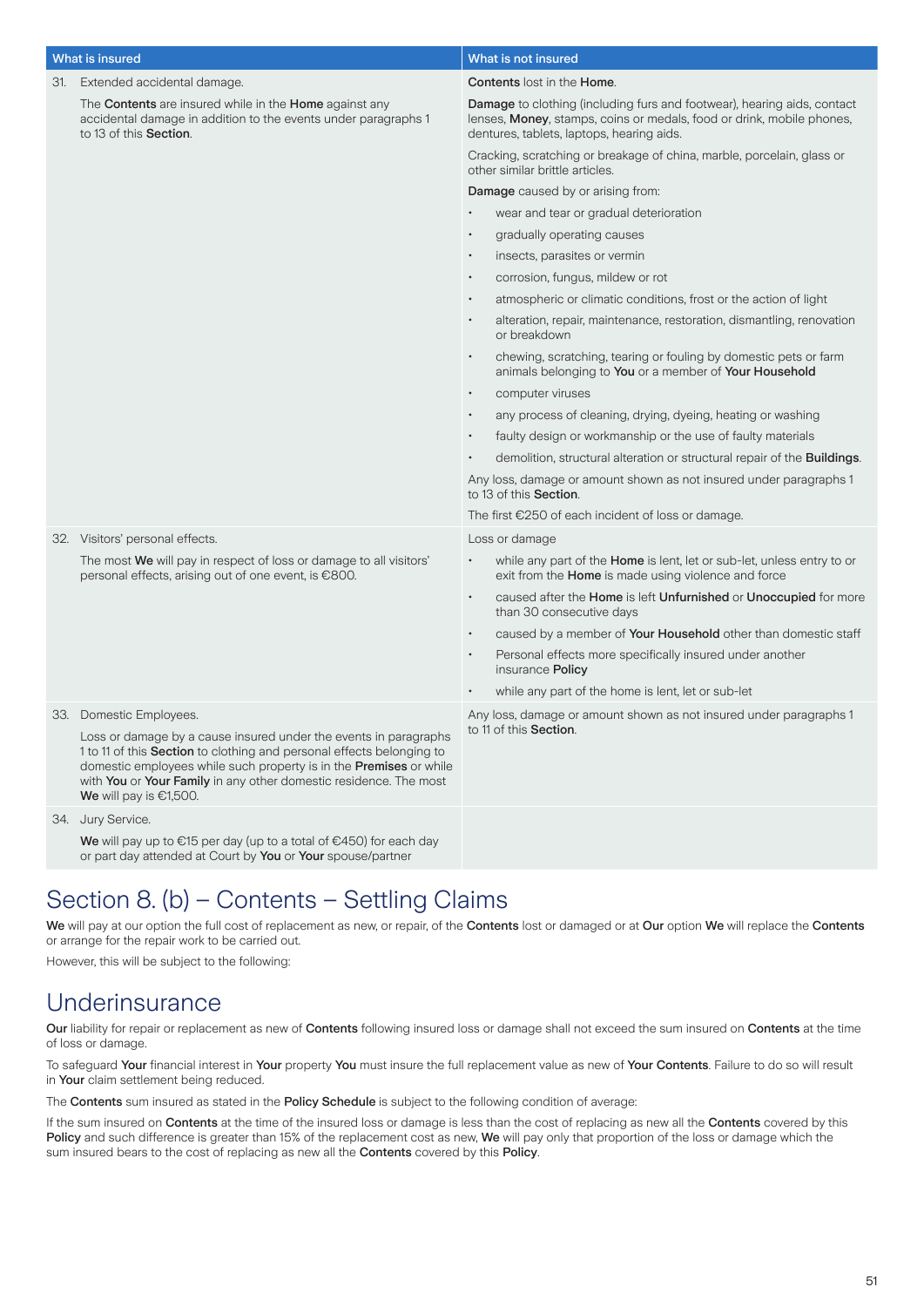### Wear and Tear

We will deduct an amount for wear and tear:

- for clothing, footwear, furs and linen
- for floor coverings more than 12 months old where a claim arises under paragraph 31, Extended accidental damage.

If it is necessary to make a deduction for wear and tear, for the purposes of determining whether or not there is underinsurance, the cost of replacement as new of all the Contents covered by this Policy less the deduction for wear and tear will be compared with Your actual sum insured.

- We will not pay any cost relating to the replacement of, or work on, any undamaged or remaining items which form part of a set, suite, group or collection of articles of a similar nature, colour, pattern or design when the loss or damage is restricted to a clearly identifiable area or to a specific part and replacements cannot be matched.
- The most We will pay under paragraphs 1 to 13, 16, 19, 20 and 31 is the Sum Insured by this Section subject to the condition of average but see the limitations on Page 44, Section 8. Meaning of words, with regard to collections of stamps, coins or medals, satellite dishes, receivers and ancillary equipment and Valuable Property.
- Where the damaged or lost item can be repaired or replaced with an item of similar quality, We may at our option either arrange or authorize replacement. If an exact replacement is not available, We may either arrange or authorize replacement with an item of similar quality. Where the replacement or repair of any item results in an increase in the value of that item We may make a deduction in respect of Betterment.
- If You do not replace (for a reason that is explained and reasonable) an article which is lost, or damaged beyond economic repair, We will pay the resale market value only.

# Additional costs

We will not pay:

fees incurred by You for preparing a claim under this Section.

# Index-linking

We may adjust the Sum Insured (but not any monetary limits) in line with changes in the Household Durable Goods section of the Consumer Price Index as issued by the Central Statistics Office.

If We do adiust the Sum Insured, the adjustment will:

- be subject to a minimum increase of 1% in the Household Durable Goods section of the Consumer Price Index during the Period of Insurance
- continue after any insured loss or damage if required repairs or reinstatement are carried out without delay.

We will not charge extra premium during the Period of Insurance but at the end of the period We will calculate the renewal premium on the revised Sum Insured.

# Section 8 (c) – 'All Risks'

### Meaning of Words

Words with special meanings in this **Section** are defined on Page 41.

# The Cover

#### What is insured **What is insured** What is not insured The property all belonging to or the legal responsibility of You or a member of Your Household and listed under any Item number in this Section is insured against accidental loss or damage anywhere in the Territorial Limits and elsewhere for 60 days in any one Period of Insurance if shown on the Policy Schedule. Loss or damage caused by wear and tear or gradual deterioration, depreciation in value, insects, vermin, corrosion, rot, mildew, fungus, atmospheric conditions, the action of light, any process of heating, drying, cleaning, dyeing, alteration or repair, chewing, scratching, tearing or fouling by domestic pets belonging to You or a member of Your Household, denting, breakdown, misuse, faulty workmanship or design, the use of faulty materials, confiscation or detention by customs or other officials. Losses of individual charms unless soldered to the bracelet. Breakage of strings, reeds or drum heads on musical instruments. Musical instruments and photographic equipment owned or held in trust by or in the custody or control of any person who uses such property for professional purposes. Deeds, bonds, bills of exchange, securities, documents, manuscripts, business, professional or trade goods or equipment. Stealing of property from an unattended road vehicle unless from a locked boot or locked glove compartment. Property more specifically insured or any amount that You cannot recover from a more specific insurance because the insurer refuses or reduces the claim.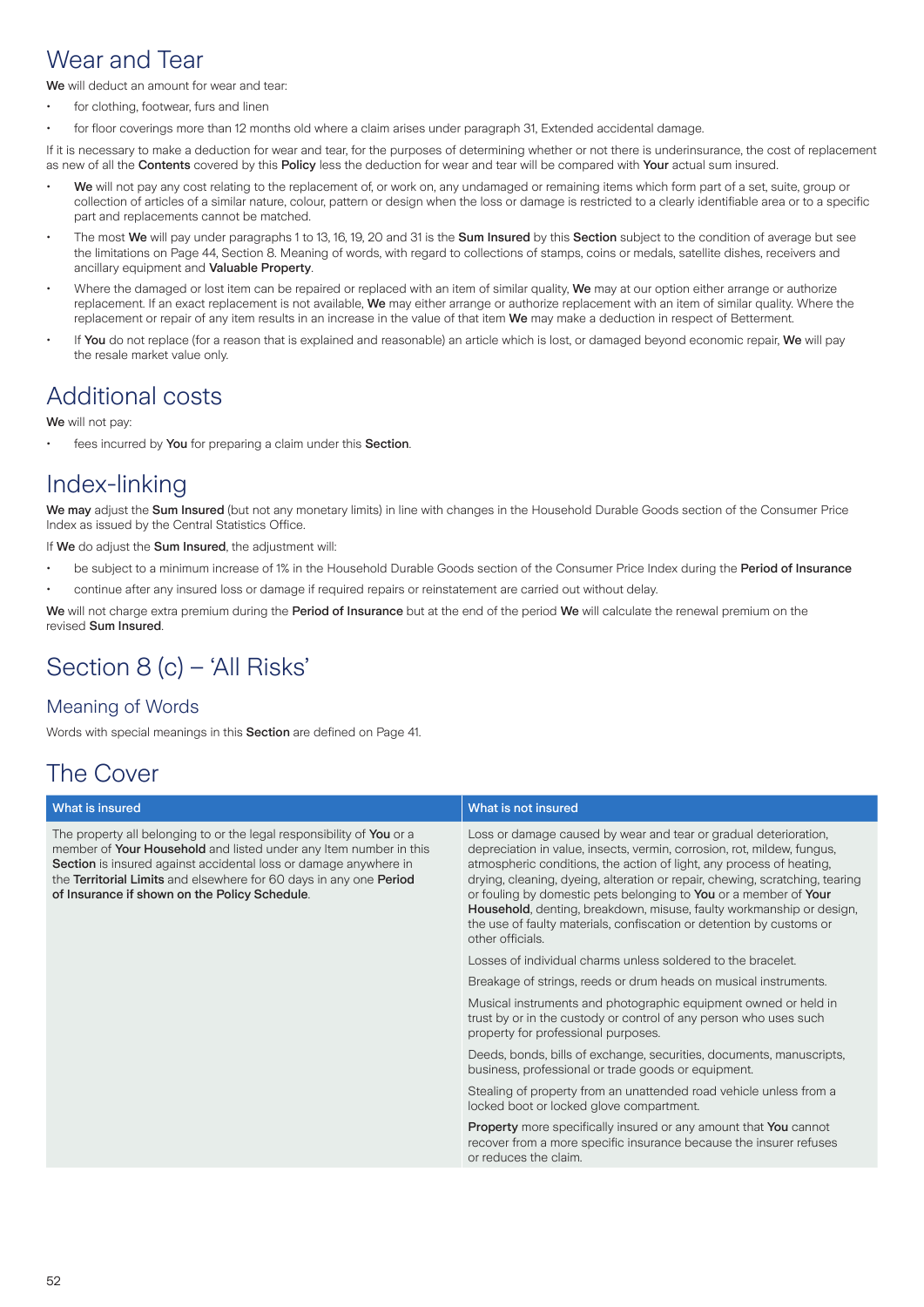#### What is insured **What is insured** What is not insured Item 1 – Unspecified Personal Possessions Unspecified personal possessions, meaning jewellery, items of gold, silver or other precious metals, watches, photographic equipment, binoculars, musical instruments, prams and the like and other personal possessions normally worn or carried on the person and unspecified clothing (including furs and footwear). The most We will pay for any one article, set or collection is 33% of the Sum Insured as shown on the Policy Schedule by this Item or €1,300 whichever is the less. Special Automatic Cover: Provided cover is operative under Section 8 (b) Contents, the Policy automatically includes cover under this item for unspecified personal possessions up to €1,300. The most We will pay for any one article, set or collection under this automatic cover is €650. Any article insurable under Sections: 8 (d) Sports Equipment or 8 (e) Pedal Cycles. Laptops/Tablets Mobile/Smart Phones Medical equipment including hearing aids, contact lenses, dentures Camping equipment, guns or tools of any kind Money of any kind Stealing of property from an unattended road vehicle unless from a locked boot The first €50 of each incident of loss or damage. NOTE: Under this special automatic cover, mobile phones are excluded. Item 2 – Specified Personal Possessions Specified Personal Possessions listed on the Policy Schedule. The most We will pay is the Sum Insured for the individual item(s). In respect of Mobile/Smart Phones: Loss or damage caused by stealing where the mobile/smart phone is on or about the person unless it is appropriately concealed. Loss of the mobile/smart phone where it has been left unattended or it has not been appropriately concealed on or about the person. The first €50 of each incident of loss or damage. Settling claims

We will pay, at our option and subject always to the limits specified in the Unspecified Personal Possessions Cover or the Specified Personal Possessions Cover (as applicable), the full cost of repair, or reinstatement as new, of the article lost or damaged or, at our option, We will replace the article or arrange for its repair. However, this will be subject to the following deductions where so required:

• Underinsurance (in relation to Item 2 – Specified Personal Possessions only

- Our liability for repair or reinstatement following insured loss or damage to an article shall not exceed the relevant sum insured at the time of loss or damage.
- To safeguard Your financial interest in Your property You must insure the full reinstatement value of each article. Failure to do so will result in Your claim settlement being reduced.
- The sum insured for an article under Item 2 Specified Personal Possessions in this All Risks Section is subject to the following condition of average:

If the relevant sum insured for an article at the time of the insured loss or damage is less than the cost of replacement as new and such difference is greater than 15% of the replacement cost as new, We will pay only that proportion of the loss or damage which the sum insured bears to the cost of replacement as new of the article.

- Wear and Tear (in relation to Item 1 Unspecified Personal Possessions/Special Automatic Cover and Item 2 –Specified Personal Possessions, We will deduct an amount for wear and tear for clothing and furs.
- If it is necessary to make a deduction for wear and tear as above, then for the purposes of determining whether or not there is underinsurance for the relevant article (for Item 2 – Specified Personal Possessions purposes), the cost of reinstating as new that article, less the deduction for wear and tear, will be compared with Your actual sum insured.
- We will not pay any cost relating to the replacement of, or work on, any undamaged or remaining items which form part of a set, suite, group or collection of articles of a similar nature, colour, pattern or design when the loss or damage is restricted to a clearly identifiable area or to a specific part and replacements cannot be matched.
- If You do not replace (for a reason that is explained and reasonable) an article which is lost, or damaged beyond economical repair, We will pay the resale market value only.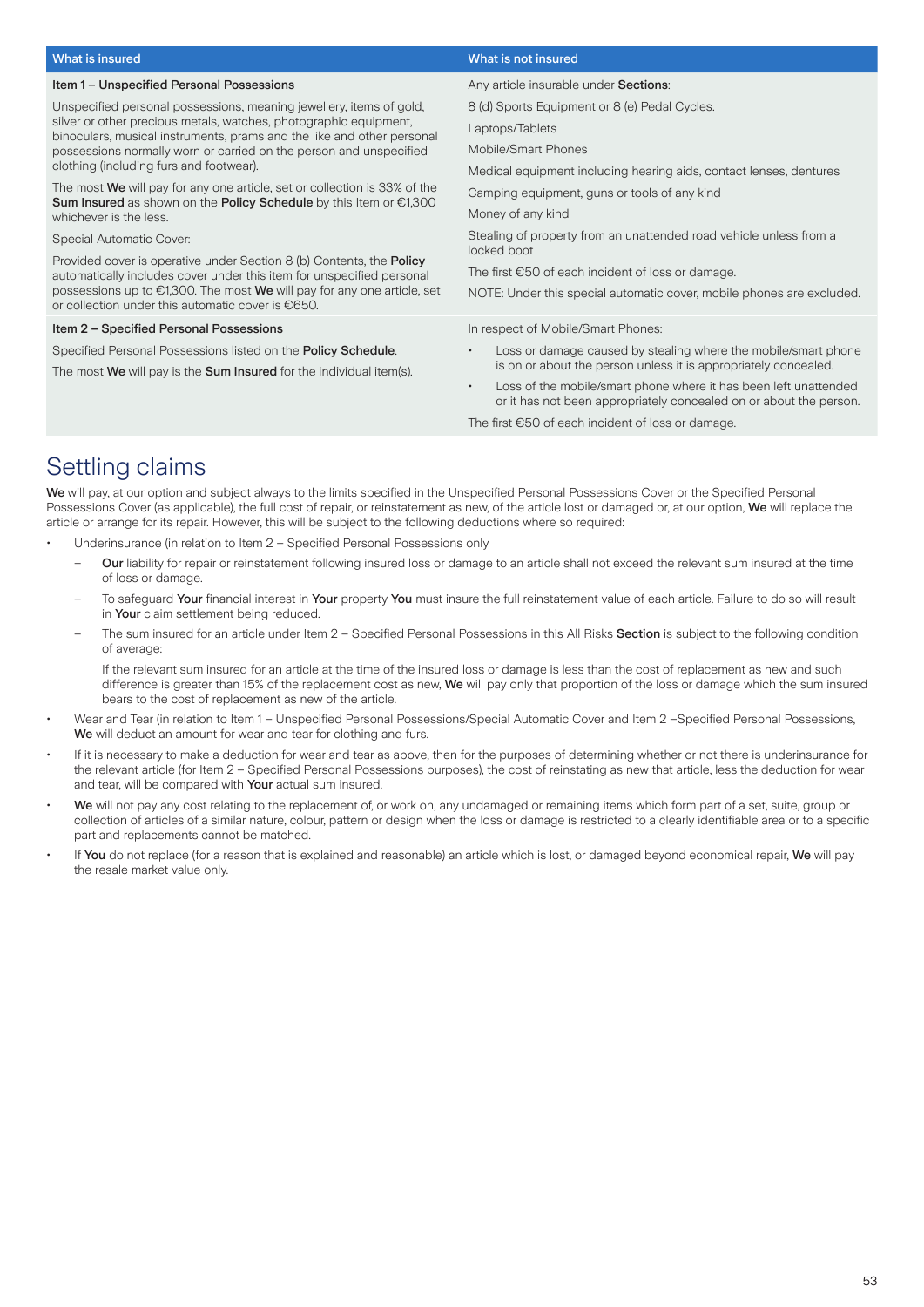# Section 8 (d) – Sports Equipment

### Meaning of Words

Words with special meanings in this Section are defined on Page 41.

### The Cover

| What is insured                                                                                                                                                                                                                                                                                                                                                 | What is not insured                                                                                                                                                                                                                                                                                                                                                                                                                      |
|-----------------------------------------------------------------------------------------------------------------------------------------------------------------------------------------------------------------------------------------------------------------------------------------------------------------------------------------------------------------|------------------------------------------------------------------------------------------------------------------------------------------------------------------------------------------------------------------------------------------------------------------------------------------------------------------------------------------------------------------------------------------------------------------------------------------|
| The property all belonging to or the legal responsibility of You or<br>a member of Your Household and listed under any item in this<br>Section is insured against accidental loss or damage anywhere in<br>the Territorial Limits and elsewhere for 60 days in any one Period of<br><b>Insurance if the Schedule</b> shows that You have selected this Section. | Loss or damage caused by wear and tear or gradual deterioration,<br>depreciation in value, insects, vermin, corrosion, rot, mildew, fungus,<br>atmospheric conditions, the action of light, any process of heating,<br>drying, cleaning, dyeing, alteration or repair, scratching, denting,<br>breakdown, misuse, faulty workmanship or design, the use of faulty<br>materials, confiscation or detention by customs or other officials. |
|                                                                                                                                                                                                                                                                                                                                                                 | <b>Damage</b> to guns by internal explosion.                                                                                                                                                                                                                                                                                                                                                                                             |
|                                                                                                                                                                                                                                                                                                                                                                 | Sports equipment owned or held in trust by or in the custody or control<br>of any person who uses such property for professional purposes.                                                                                                                                                                                                                                                                                               |
|                                                                                                                                                                                                                                                                                                                                                                 | <b>Property</b> more specifically insured or any amount that You cannot<br>recover from a more specific insurance because the insurer refuses or<br>reduces the claim.                                                                                                                                                                                                                                                                   |
| Sports equipment and clothing for those sports shown in the <b>Schedule</b> .                                                                                                                                                                                                                                                                                   | Loss or damage.                                                                                                                                                                                                                                                                                                                                                                                                                          |
| The most We will pay is the Sum Insured for the individual items.                                                                                                                                                                                                                                                                                               | angling tackle while being used for shark or tunny fishing.<br>$\bullet$                                                                                                                                                                                                                                                                                                                                                                 |
|                                                                                                                                                                                                                                                                                                                                                                 | shuttlecocks and balls in play.<br>$\bullet$                                                                                                                                                                                                                                                                                                                                                                                             |
|                                                                                                                                                                                                                                                                                                                                                                 | Damage while in use to cricket bats, squash, badminton and tennis<br>rackets, racket strings, golf clubs or skiing equipment.                                                                                                                                                                                                                                                                                                            |
|                                                                                                                                                                                                                                                                                                                                                                 | The first $\epsilon$ 50 of each incident of loss or damage.                                                                                                                                                                                                                                                                                                                                                                              |

### Settling claims

We will pay the full cost of replacement as new or repair of the article lost or damaged less an amount for wear and tear in respect of clothing or at Our option We will replace the article or arrange for its repair. If You do not replace the article which is lost or damaged beyond economical repair We will pay the resale market value only.

# Section 8 (e) – Pedal Cycles

### Meaning of Words

Words with special meanings in this Section are defined on Page 41.

# The Cover

| What is insured                                                                                                                                                                                                                                                                                                                                          | What is not insured                                                                                                                                                                                                                                                                                                                                                                               |
|----------------------------------------------------------------------------------------------------------------------------------------------------------------------------------------------------------------------------------------------------------------------------------------------------------------------------------------------------------|---------------------------------------------------------------------------------------------------------------------------------------------------------------------------------------------------------------------------------------------------------------------------------------------------------------------------------------------------------------------------------------------------|
| The property all belonging to or the legal responsibility of You or a<br>member of Your Household and listed under any item in this Section<br>is insured against accidental loss or damage anywhere in the Territorial<br>Limits and elsewhere for 60 days in any one Period of Insurance if<br>the Schedule shows that You have selected this Section. | This applies to all items of this <b>Section</b> . Loss or damage caused by wear<br>and tear or gradual deterioration, depreciation in value, corrosion, the<br>action of light, any process of cleaning, alteration or repair, scratching,<br>denting, breakdown, misuse, faulty workmanship or design, the use of<br>faulty materials, confiscation or detention by customs or other officials. |
|                                                                                                                                                                                                                                                                                                                                                          | Pedal cycles owned or held in trust by or in the custody or control of<br>any person who uses such property for professional purposes.                                                                                                                                                                                                                                                            |
|                                                                                                                                                                                                                                                                                                                                                          | <b>Property</b> more specifically insured or any amount that You cannot<br>recover from a more specific insurance because the insurer refuses<br>or reduces the claim.                                                                                                                                                                                                                            |
| Pedal cycles, including accessories, shown in the <b>Schedule</b> .<br>The most We will pay is the Sum Insured for the individual items.                                                                                                                                                                                                                 | Lamps, tyres or accessories unless the pedal cycle is lost or damaged<br>at the same time.                                                                                                                                                                                                                                                                                                        |
|                                                                                                                                                                                                                                                                                                                                                          | Loss or damage while the pedal cycle is being used for racing,<br>pacemaking or trials.                                                                                                                                                                                                                                                                                                           |
|                                                                                                                                                                                                                                                                                                                                                          | Theft of a pedal cycle outside the <b>Home</b> unless from a locked building<br>or immobilised by a security device.                                                                                                                                                                                                                                                                              |
|                                                                                                                                                                                                                                                                                                                                                          | Loss or damage caused by stealing from a private dwelling, shed,<br>garage or outbuilding unless entry to or exit from such building is<br>made using violence and force.                                                                                                                                                                                                                         |
|                                                                                                                                                                                                                                                                                                                                                          | The first $\epsilon$ 50 of each incident of loss or damage.                                                                                                                                                                                                                                                                                                                                       |

# Settling claims

We will pay the full cost of replacement as new or repair of the article lost or damaged or at Our option We will replace the article or arrange for its repair. If You do not replace the article which is lost or damaged beyond economical repair We will pay the resale market value only.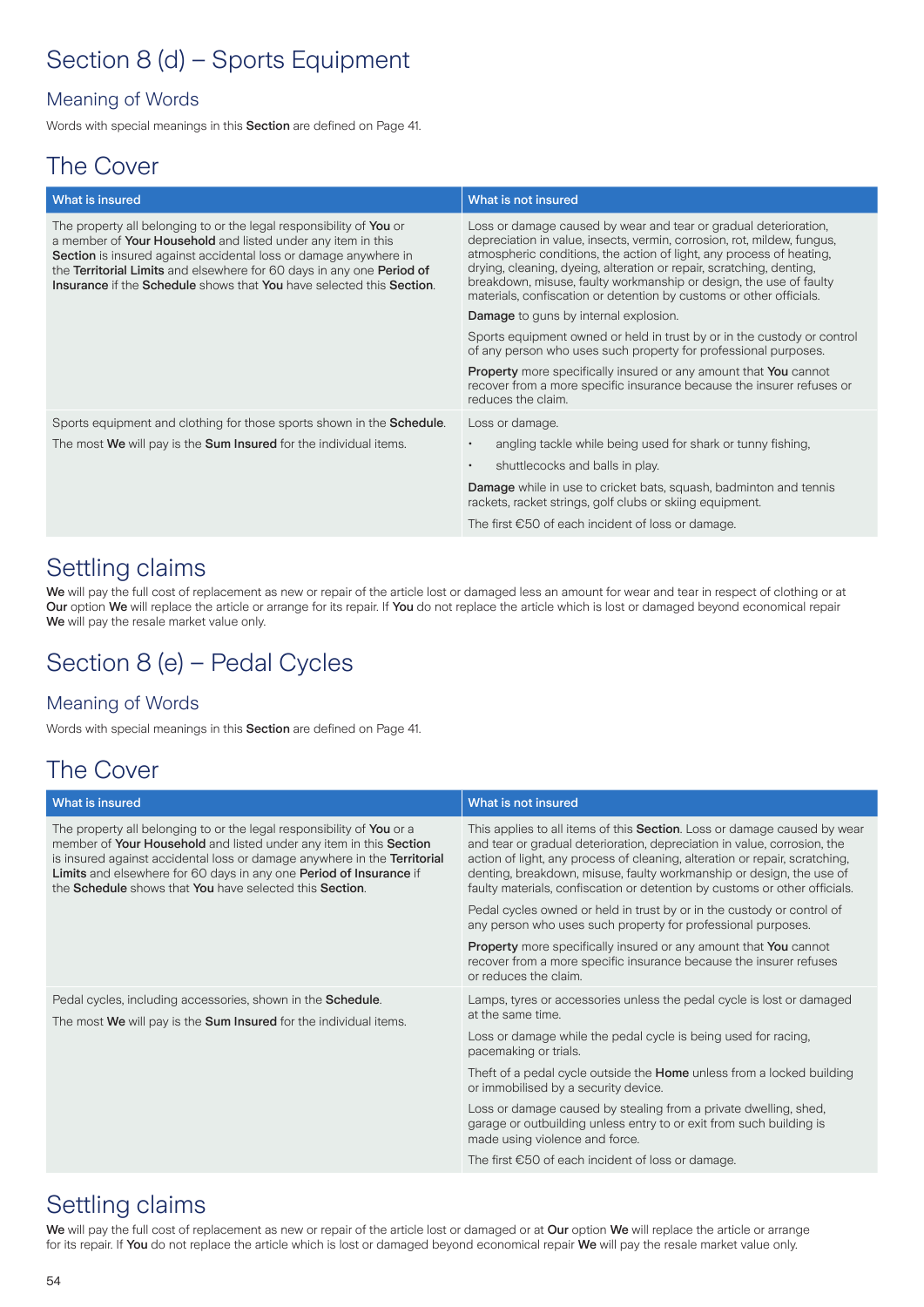# Section 8 (f) - Trailer Caravans

### Meaning of Words

Words with special meanings in this Section are defined on Page 41.

# The Cover

|                | What is insured                                                                                                                                                                                                                                                                                                        | What is not insured                                                                                                                                                                                                                                                                                                                                                                                                                      |
|----------------|------------------------------------------------------------------------------------------------------------------------------------------------------------------------------------------------------------------------------------------------------------------------------------------------------------------------|------------------------------------------------------------------------------------------------------------------------------------------------------------------------------------------------------------------------------------------------------------------------------------------------------------------------------------------------------------------------------------------------------------------------------------------|
| $\mathbf{1}$ . | We insure the property shown in the Schedule belonging to or the<br>legal responsibility of You or a member of Your Household against<br>accidental loss or damage while:<br>in the Republic of Ireland and the United Kingdom including<br>transit by sea<br>in the continent of Europe for 60 days in any one Period | This applies to both Items of this Section.                                                                                                                                                                                                                                                                                                                                                                                              |
|                |                                                                                                                                                                                                                                                                                                                        | Loss or damage caused by wear and tear or gradual deterioration,<br>depreciation in value, insects, vermin, corrosion, rot, mildew, fungus,<br>atmospheric conditions, the action of light, any process of heating,<br>drying, cleaning, dyeing, alteration or repair, scratching, denting,<br>breakdown, misuse, faulty workmanship or design, the use of faulty<br>materials, confiscation or detention by customs or other officials. |
|                | of Insurance including transit by sea.                                                                                                                                                                                                                                                                                 | Loss or damage while the caravan:                                                                                                                                                                                                                                                                                                                                                                                                        |
|                |                                                                                                                                                                                                                                                                                                                        | is let for hire or reward or used as a permanent residence                                                                                                                                                                                                                                                                                                                                                                               |
|                |                                                                                                                                                                                                                                                                                                                        | is being used other than for social, domestic or pleasure purposes.                                                                                                                                                                                                                                                                                                                                                                      |
|                |                                                                                                                                                                                                                                                                                                                        | Loss or damage by storm or Flood unless the caravan is anchored<br>at each corner of the chassis by chains or wire hawsers to standard<br>anchorage screws except:                                                                                                                                                                                                                                                                       |
|                |                                                                                                                                                                                                                                                                                                                        | when the caravan is being towed or is temporarily detached<br>during the course of a journey                                                                                                                                                                                                                                                                                                                                             |
|                |                                                                                                                                                                                                                                                                                                                        | when the caravan is laid up at the Insured's permanent residence<br>either under cover or otherwise reasonably protected from<br>high winds.                                                                                                                                                                                                                                                                                             |
|                |                                                                                                                                                                                                                                                                                                                        | <b>Property</b> more specifically insured or any amount that You cannot<br>recover from a more specific insurance because the insurer refuses<br>or reduces the claim.                                                                                                                                                                                                                                                                   |
|                |                                                                                                                                                                                                                                                                                                                        | The first $\epsilon$ 50 of each incident of loss or damage.                                                                                                                                                                                                                                                                                                                                                                              |
|                | Item 1. The caravan and its equipment, including awnings, fixtures,<br>fittings, furnishings and utensils, in or on the caravan.                                                                                                                                                                                       | <b>Damage</b> to tyres by road punctures, cuts or bursts. Loss of or damage<br>to awnings by storm or Flood.                                                                                                                                                                                                                                                                                                                             |
|                | The most We will pay is the Sum Insured by this item.                                                                                                                                                                                                                                                                  |                                                                                                                                                                                                                                                                                                                                                                                                                                          |
|                | Item 2. Personal possessions while in the caravan or awning or in the<br>vehicle towing the caravan. The most We will pay for any one article,<br>set or collection is €130.                                                                                                                                           | Deeds, bonds, bills of exchange, securities, documents, manuscripts,<br>stamps, coins, medals or Money.                                                                                                                                                                                                                                                                                                                                  |
|                | The most We will pay in total is the Sum Insured by this Item.                                                                                                                                                                                                                                                         |                                                                                                                                                                                                                                                                                                                                                                                                                                          |
| 2.             | We will pay the reasonable cost of protecting and removing the<br>caravan to the nearest specialist repairers if it is disabled through<br>damage insured by this Section.                                                                                                                                             |                                                                                                                                                                                                                                                                                                                                                                                                                                          |
| 3.             | We will pay the reasonable cost of delivering the caravan after such<br>repair to Your Home.                                                                                                                                                                                                                           |                                                                                                                                                                                                                                                                                                                                                                                                                                          |
| 4.             | We will pay the necessary cost of dismantling or removing the<br>debris of the caravan if it is damaged by an event insured by<br>this Section.                                                                                                                                                                        |                                                                                                                                                                                                                                                                                                                                                                                                                                          |
|                | The most We will pay is 5% of the Sum Insured by paragraph 1,<br>Item 1 of this Section.                                                                                                                                                                                                                               |                                                                                                                                                                                                                                                                                                                                                                                                                                          |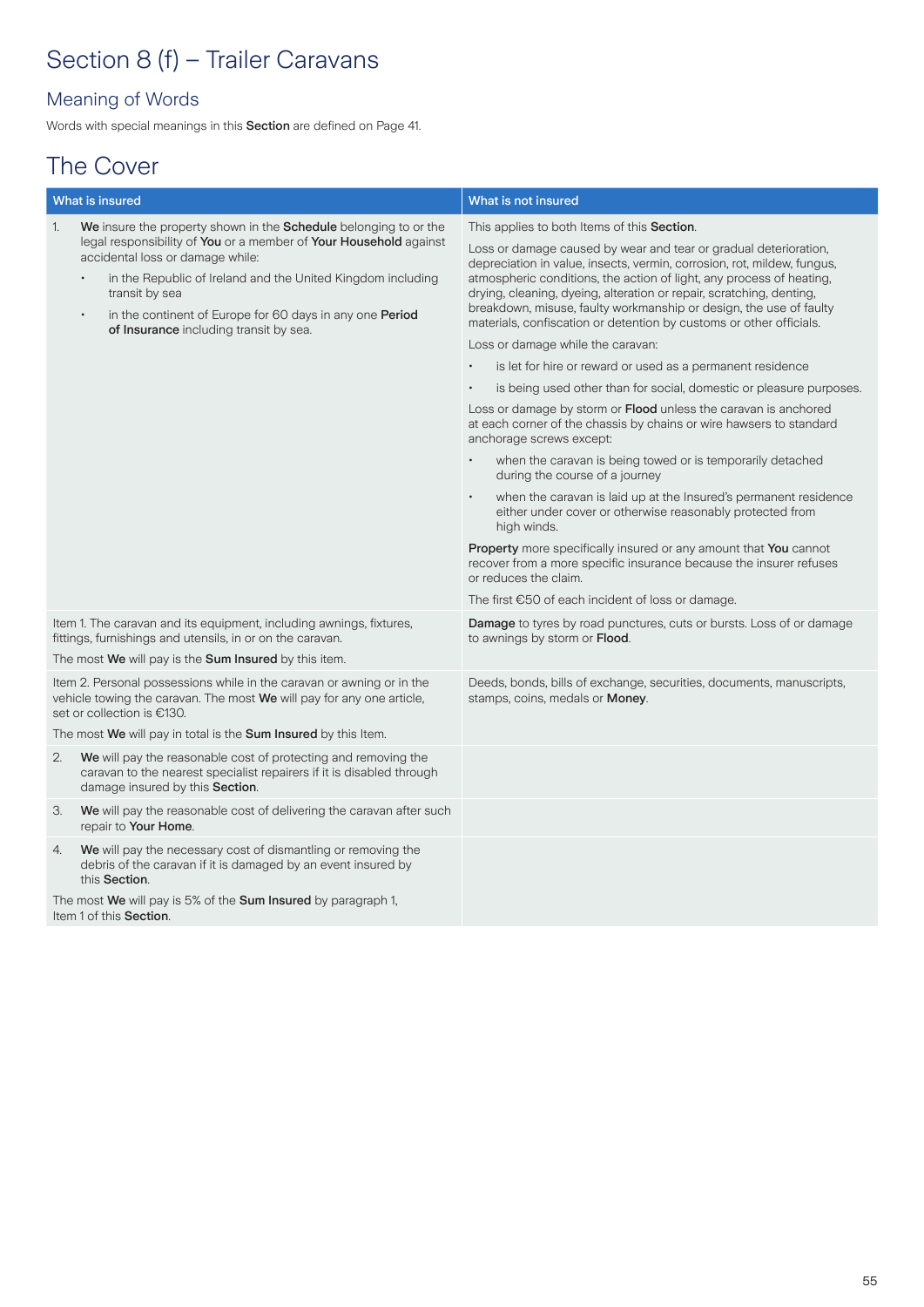5. Any amounts which You or a member of Your Household become legally liable to pay as compensation for an accident caused by, through, or in connection with, the caravan and its equipment, which results in Bodily Injury to a person or loss of or damage to property.

The accident must occur during the Period of Insurance.

The most We will pay for any one claim or number of claims arising from one cause is €1,300,000 plus costs agreed by Us in writing.

### What is insured **What is insured** What is not insured

Liability arising directly or indirectly from an agreement which imposes a liability which You or a member of Your Household would not otherwise have been under.

Liability for:

- **Bodily Injury** to a member of Your Household or to a person under contract of service or apprenticeship with You or a member of Your Family,
- an accident caused directly or indirectly by a vehicle towing a caravan or by the caravan or its equipment while being towed.

Liability while the caravan:

- is let for hire or reward
- is being used other than for social, domestic or pleasure purposes.

Liability arising directly or indirectly from the ownership or use of any trailer caravan whether attached or not attached to a vehicle which arises in situations where compulsory insurance must be arranged under the Road Traffic Act 1961 or any subsequent amending legislation to this Act.

### Settling claims

### **Item 1**

We will pay the cost of replacement or repair of the property lost or damaged, or at Our option replace the property or arrange for the repair work to be carried out, after taking off an amount for wear and tear. If to Our knowledge the property is the subject of a hire-purchase or leasing agreement and You do not replace or repair the property that is lost or damaged We will make any payment to the owner. The owner's receipt will be a full and final discharge of Our liability under this Item.

#### **Underinsurance**

If the Sum Insured on the caravan and its equipment at the time of the insured loss or damage is less than the cost of their replacement as new (after deduction for wear and tear) You shall be considered as being Your own insurer for the difference and We will pay only the proportion of the loss or damage which the Sum Insured bears to such cost.

#### **Item 2**

We will pay the full cost of replacement as new or repair of the property lost or damaged or at Our option We will replace the property or arrange for repair work to be carried out. However, We will take off an amount for wear and tear:

- for clothing and linen
- if at the time of the loss or damage the **Sum Insured** does not represent the full cost of replacement of all the property insured as new after allowing for deterioration of clothing and linen
- if You do not repair or replace the property.

### **Underinsurance**

If the Sum Insured on personal possessions in the caravan or awning or in the vehicle towing the caravan at the time of the insured loss or damage is less than the cost of their replacement as new (after deduction for wear and tear in respect of clothing and linen) You shall be considered as being Your own insurer for the difference and We will pay only that proportion of the loss or damage which the Sum Insured bears to such loss.

If it is necessary to make an allowance for wear and tear then the cost of replacement as new less the allowance for wear and tear will be compared with Your actual Sum Insured. You will only be paid that proportion of the loss or damage which Your Sum Insured bears to this cost of replacement.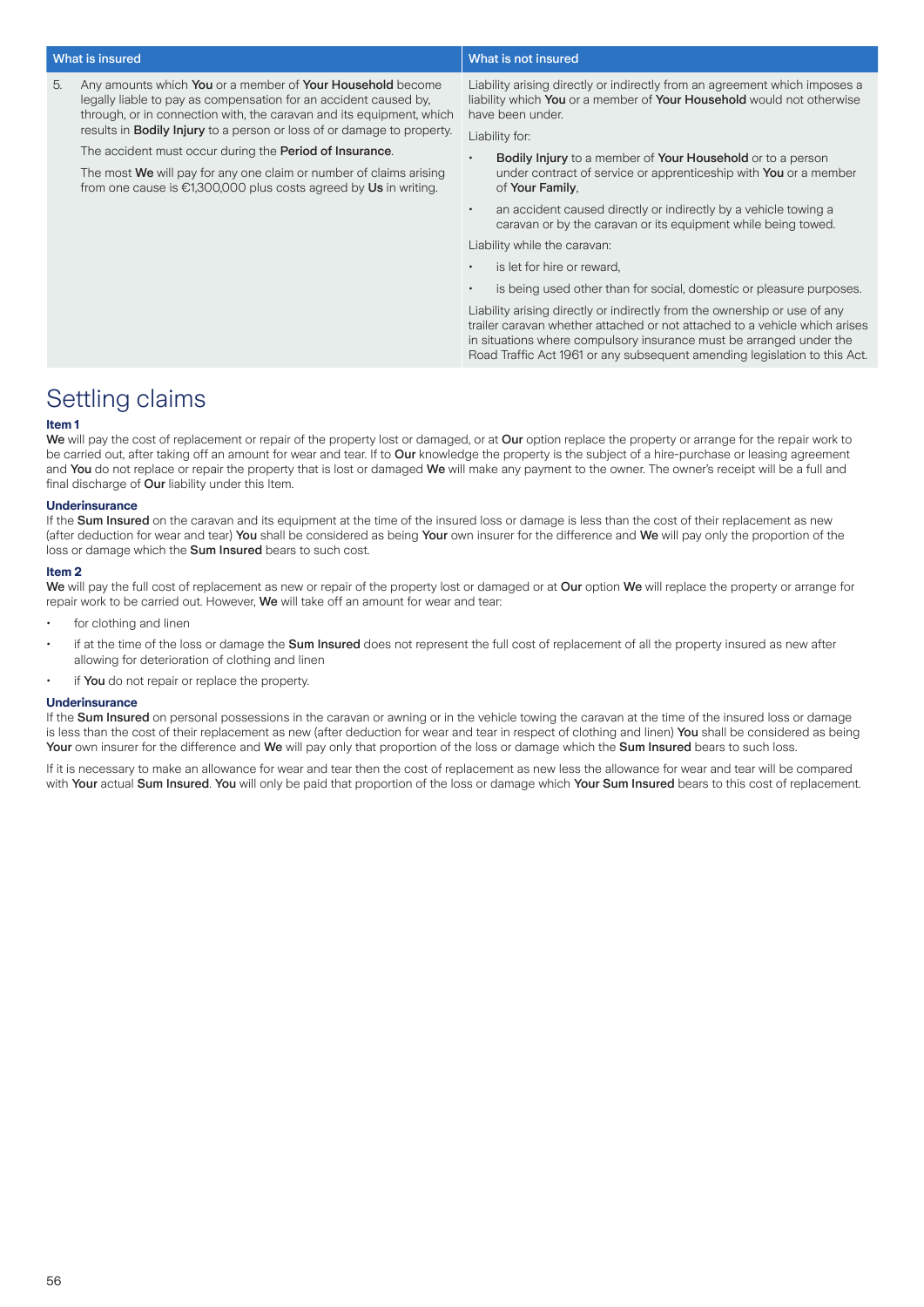# Section 8 (g) – Boats

### Meaning of Words

### **Property**

The craft and its equipment shown in the **Schedule** and belonging to or the legal responsibility of **You** or a member of **Your Family**. Other words with special meanings in this Section are defined on Page 41.

# The Cover

| <b>What is insured</b> |                                                                                                                                                                                                                                                                                                                       | What is not insured                                                                                                                                                                                                                                                                                      |
|------------------------|-----------------------------------------------------------------------------------------------------------------------------------------------------------------------------------------------------------------------------------------------------------------------------------------------------------------------|----------------------------------------------------------------------------------------------------------------------------------------------------------------------------------------------------------------------------------------------------------------------------------------------------------|
| 1.                     | The Property is insured against accidental loss or damage while:<br>ashore                                                                                                                                                                                                                                            | The Excess shown in the Schedule for each incident of loss or damage<br>(except total loss or damage of the craft).                                                                                                                                                                                      |
|                        | in transit or afloat on inland and coastal waters of the Territorial<br><b>Limits or Europe.</b><br>Item 1 The craft, trolley, life-jackets, buoyancy aids and water-skis.                                                                                                                                            | Loss or damage caused by wear and tear or gradual deterioration,<br>depreciation, corrosion, rot, mildew, fungus, breakdown, faulty<br>workmanship or design, the use of faulty materials, confiscation or<br>detention by customs or other officials.                                                   |
|                        | Item 2 The outboard motor.                                                                                                                                                                                                                                                                                            | Loss or damage while the Property:                                                                                                                                                                                                                                                                       |
|                        | Item 3 The trailer.                                                                                                                                                                                                                                                                                                   | is let for hire or reward                                                                                                                                                                                                                                                                                |
|                        |                                                                                                                                                                                                                                                                                                                       | is being used other than for social, domestic or pleasure purposes.                                                                                                                                                                                                                                      |
|                        |                                                                                                                                                                                                                                                                                                                       | Stealing of gear and equipment unless entry or exit is made using<br>violence and force or removal involves violence and force.                                                                                                                                                                          |
|                        |                                                                                                                                                                                                                                                                                                                       | Stealing of an outboard motor unless it is secured by an anti-theft device<br>as well as its normal method of attachment.                                                                                                                                                                                |
|                        |                                                                                                                                                                                                                                                                                                                       | Stealing of a sailboard:                                                                                                                                                                                                                                                                                 |
|                        |                                                                                                                                                                                                                                                                                                                       | from a car roof rack unless the sailboard is secured by an anti-theft<br>device as well as its normal method of attachment,                                                                                                                                                                              |
|                        |                                                                                                                                                                                                                                                                                                                       | unless entry or exit is made using violence and force or removal<br>involves violence and force.                                                                                                                                                                                                         |
|                        |                                                                                                                                                                                                                                                                                                                       | Loss or damage while the craft is left unattended at anchor or afloat on<br>moorings (except as agreed by Us in writing).                                                                                                                                                                                |
|                        |                                                                                                                                                                                                                                                                                                                       | Loss or damage to propellers while in use on craft with outboard motors<br>of over 17hp or inboard machinery with a design speed of over 32kph.                                                                                                                                                          |
| 2.                     | We will pay for all salvage charges and necessary expenses<br>incurred in minimising or averting a claim under paragraph 1 of<br>this Section.                                                                                                                                                                        |                                                                                                                                                                                                                                                                                                          |
| З.                     | Any amounts which You or a member of Your Family become legally<br>liable to pay:                                                                                                                                                                                                                                     | Liability arising directly or indirectly from an agreement which imposes a<br>liability which You or a member of Your Family would not otherwise have                                                                                                                                                    |
|                        | as compensation for an accident causing Bodily Injury to a<br>person or loss of or damage to property                                                                                                                                                                                                                 | been under.<br>Liability:                                                                                                                                                                                                                                                                                |
|                        | for the cost of any attempted or actual raising, removal or<br>$\bullet$<br>destruction of the wreck of the craft or any neglect or failure                                                                                                                                                                           | for <b>Bodily Injury</b> to workmen or others whom You employ for any<br>reason in connection with the property                                                                                                                                                                                          |
|                        | to do so.                                                                                                                                                                                                                                                                                                             | occurring while the property is in transit by road<br>$\bullet$                                                                                                                                                                                                                                          |
|                        | The accident must occur during the Period of Insurance and arise<br>from the ownership or use of the property by You or a member of<br>Your Family.<br>This paragraph applies equally to a person who, with Your<br>permission, is navigating or in charge of the craft or being towed<br>on water-skis by the craft. | occurring while a person is being towed or is preparing to be towed<br>$\bullet$<br>by the craft in connection with paragliding, hang-gliding, water-<br>skiing or ski- kiteing or similar sports or after the person has been<br>towed until safely aboard the craft again.                             |
|                        |                                                                                                                                                                                                                                                                                                                       | Liability while the property:                                                                                                                                                                                                                                                                            |
|                        | The most We will pay for any one claim or number of claims arising                                                                                                                                                                                                                                                    | is let for hire or reward                                                                                                                                                                                                                                                                                |
|                        | from one cause is $£1,300,000$ plus costs agreed by Us in writing.                                                                                                                                                                                                                                                    | is being used other than for social, domestic or pleasure purposes.<br>٠                                                                                                                                                                                                                                 |
|                        |                                                                                                                                                                                                                                                                                                                       | Liability arising directly or indirectly from the ownership or use of vehicle<br>trailers whether attached or not attached to a vehicle which arises in<br>situations where compulsory insurance must be arranged under the<br>Road Traffic Act 1961 or any subsequent amending legislation to this Act. |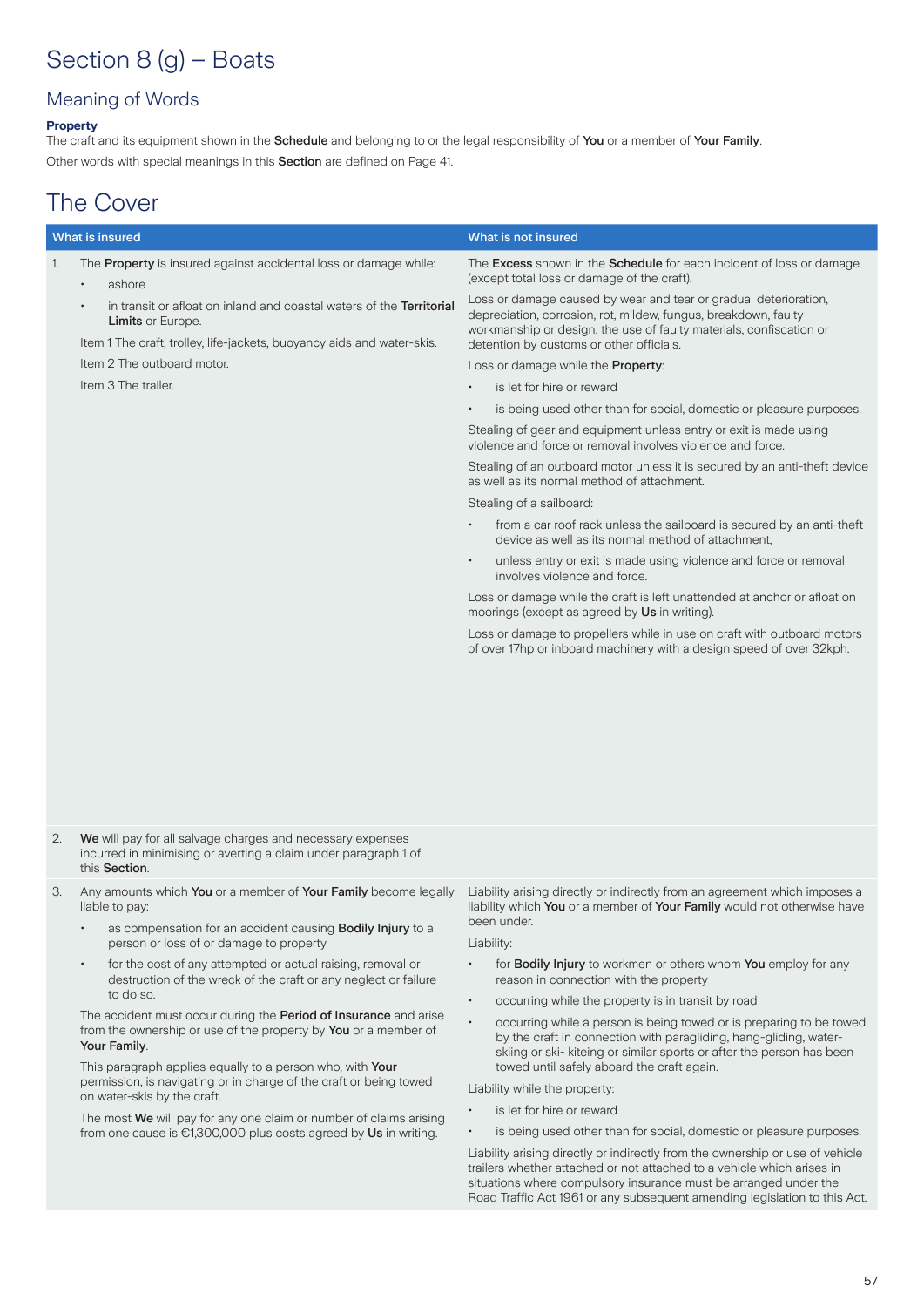### Special conditions applying to all craft with outboard motors of over 17hp or inboard machinery with a design speed of over 32kph.

When the craft is underway You or another competent person must be on board and in control. Any trailer left unattended must be immobilised or fitted with an anti-theft device.

The craft must not be used in an official race or speed test.

If the craft has inboard machinery there is no insurance under this Section for fire or explosion or liability resulting from them unless the craft is equipped with either an automatic or a remote controlled fire extinguisher with discharge head in the engine compartment which is properly installed and maintained in efficient working order.

# Settling claims

We will pay the cost of replacement or repair of the Property lost or damaged including associated necessary expenses but We may at Our option replace or repair the Property that is lost or damaged.

If We take this option:

- You shall send Us when required all such plans, specifications and information as We may deem necessary
- We will replace or repair the Property in a reasonable manner even though it may not be restored exactly to its former appearance and condition.

The most We will pay:

- for sails or protective covers that are more than three years old is two thirds of the replacement cost
- for outboard motors is the Sum Insured by Item 2 of this Section or the market value at the time of the loss or damage whichever is the less
- under paragraph 1 is the Sum Insured in respect of each Item of this Section.

### Conditions Applicable to Section 8 Farm Home Insurance

In addition to the General Conditions of the Policy, these apply to Section 8 (a) to Section 8 (g).

In the following conditions You also includes any other person insured under Section 8 Farm Home Insurance.

- 1. You will take all reasonable steps to protect the Property and prevent accidents.
- 2. You must report the loss of any credit card to the issuing company and to the Police within 24 hours of discovery.
- 3. We have the right to the salvage of any insured Property.
- 4. You may not, without Our consent, abandon any Property to Us.
- 5. If at the time of a claim there is any other Policy covering anything insured under Section 8 Farm Home Insurance We will be liable only for Our proportionate share.
- 6. Where any single event results in a claim under more than one of Sections 8 (a) to 8 (g), the highest Excess only will apply.

### Exclusions Applicable to Section 8 Farm Home Insurance

In addition to the General Exclusions of the Policy, these apply to Sections 8 (a) to 8 (g) and to all clauses. Section 8 Farm Home Insurance does not cover:

- 1. Consequential Loss of any kind or description incurred by You or any member of Your Household
- 2. the cost of maintenance or normal redecoration
- 3. loss or damage caused by wear and tear or gradual deterioration

### Other Clauses

Operative only if indicated in the Schedule.

# Clause HP51 – Security Alarm Clause

It is a condition precedent to Our liability in respect of stealing or attempted stealing that an intruder alarm system approved to EN50131 or IS199 Standard is fitted providing protections to all external doors and accessible windows. The intruder alarm system must be maintained in efficient working order.

You have agreed that:

- 1. The intruder alarm system approved by Us will be put into full and effective operation whenever the Home is left unattended.
- 2. The combination for the intruder alarm keypad will be:
	- changed from that set by the manufacturer
	- not displayed adjacent to the control box
	- changed if it becomes known to an unauthorised person.
- 3. The keys of the intruder alarm system will be removed:
	- from the Home whenever the Home is left unattended
	- from the controls when the system is in operation.

If You do not comply with requirements 1, 2 and 3, We will not pay the first €315 of each such incident of loss or damage by stealing or attempted stealing.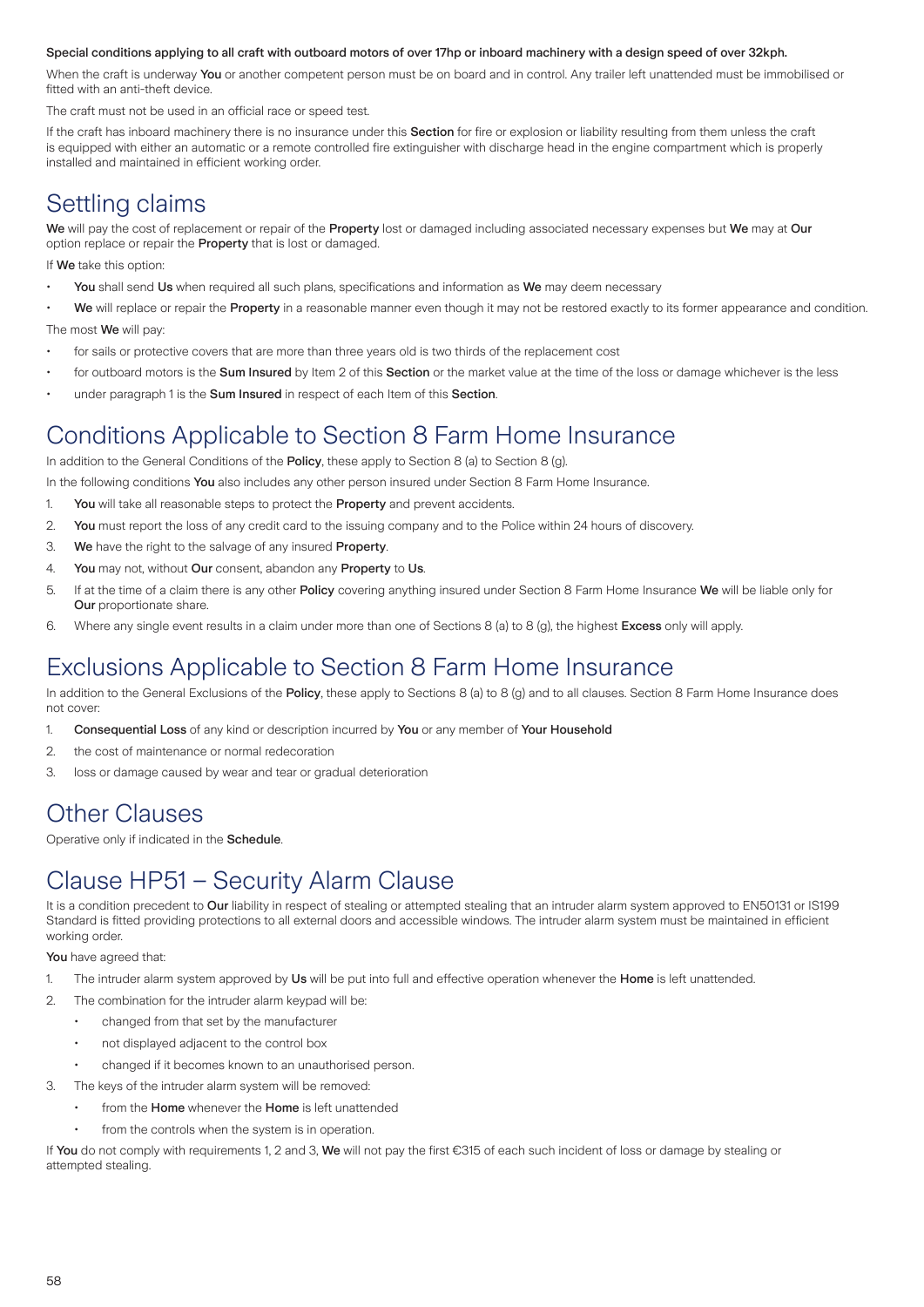# Clause HH141 – Security Locks Clause

It is a condition precedent to any liability of the Company in respect of stealing or attempted stealing that:

- 1. All external doors are fitted with a 5 lever mortise deadlock and/or a deadlocking nightlatch
- 2. Sliding patio doors are fitted with a key-operated security lock
- 3. All accessible windows are fitted with a key-operated lock or other effective locking mechanism.

# Clause HP84 – Fire Cover only

You are only covered for fire, lightning, explosion and earthquake until the Home is permanently occupied.

# Clause HH124

Paragraph 16 of Section 8 (a) Buildings and Paragraph 27 of Section 8 (b) Contents are extended to permit You to let the Home to a Family.

### Clause HH125

Paragraph 16 of Section 8 (a) Buildings and Paragraph 27 of Section 8 (b) Contents are extended to permit You to let the Home to a couple.

### Clause HH126

Paragraph 16 of Section 8 (a) Buildings and Paragraph 27 of Section 8 (b) Contents are extended to permit You to let the Home to a tenant.

### Clause HH152 – Voluntary Excess

In accordance with the Voluntary Excess option that You have selected, We confirm that the standard Policy Excesses of €250 and €50 are increased to €500 wherever they appear in the Policy.

Where We have imposed an increased Excess, this voluntary Excess will be in addition to the imposed Excess.

### Clause HH153 – Voluntary Excess

In accordance with the Voluntary Excess option that You have selected, We confirm that the standard Excesses for Section 8 Farm home insurance of €250, and €50 are increased to €1,000 wherever they appear in the Policy.

Where We have imposed an increased Excess, this voluntary Excess will be in addition to the imposed Excess.

### Section 8 (h) – Home Emergency Assistance

When the unexpected happens, it's reassuring to know that help is at hand when You need it, that You can talk to someone who will be able to give You advice and assistance immediately.

If You are experiencing an emergency and have concerns for the safety of Your Home or Household, please ensure to contact the relevant emergency services department.

### **Emergency Helpline**

Zurich, in conjunction with Our assistance company provide an emergency Helpline, to ensure that our customers get the assistance they need. As a Zurich customer You can avail of our 24-hour, 365-day helpline, by dialling 01 609 1436 or 0818 208 408.

### **Getting Your home back in order**

Our experienced staff will offer You immediate assistance, day or night, whatever Your emergency.

- We will arrange for an approved contractor to call to Your home and deal with Your emergency.
- You will be required to pay a call out fee. The contractor must provide You with a receipt.
- If additional work is then required the contractor must provide You with a written estimate and explanation of the work to be carried out.
- You are responsible for instructing the contractor to complete this work. Payment for this work must be collected directly from you. Please retain any damaged materials/goods in order to substantiate any future claim.
- You may be able to claim for the work completed by the contractor under Your Home Insurance Policy. Once We are satisfied that the damage/repairs are covered by Your Policy, We will reimburse You for the agreed amount less any Policy excess.
- The advantages to You, our customer, are:
	- faster response to Your emergency
	- specially negotiated rates for Your repairs or replacement of Your items even if the damage is not covered under Your Policy
	- help and assistance at a traumatic time.
- If the emergency relates to plumbing, leaking roof, locks, glazing, the primary heating system or the electrical supply and is impacting the Home (excluding garages and outbuildings) You may be entitled to the cost of the call out fee and/or emergency repairs up to the cover limit of €300 and up to a maximum of four incidents per period of Insurance; the maximum limit of four incidents applies to policies where one or multiple houses are insured.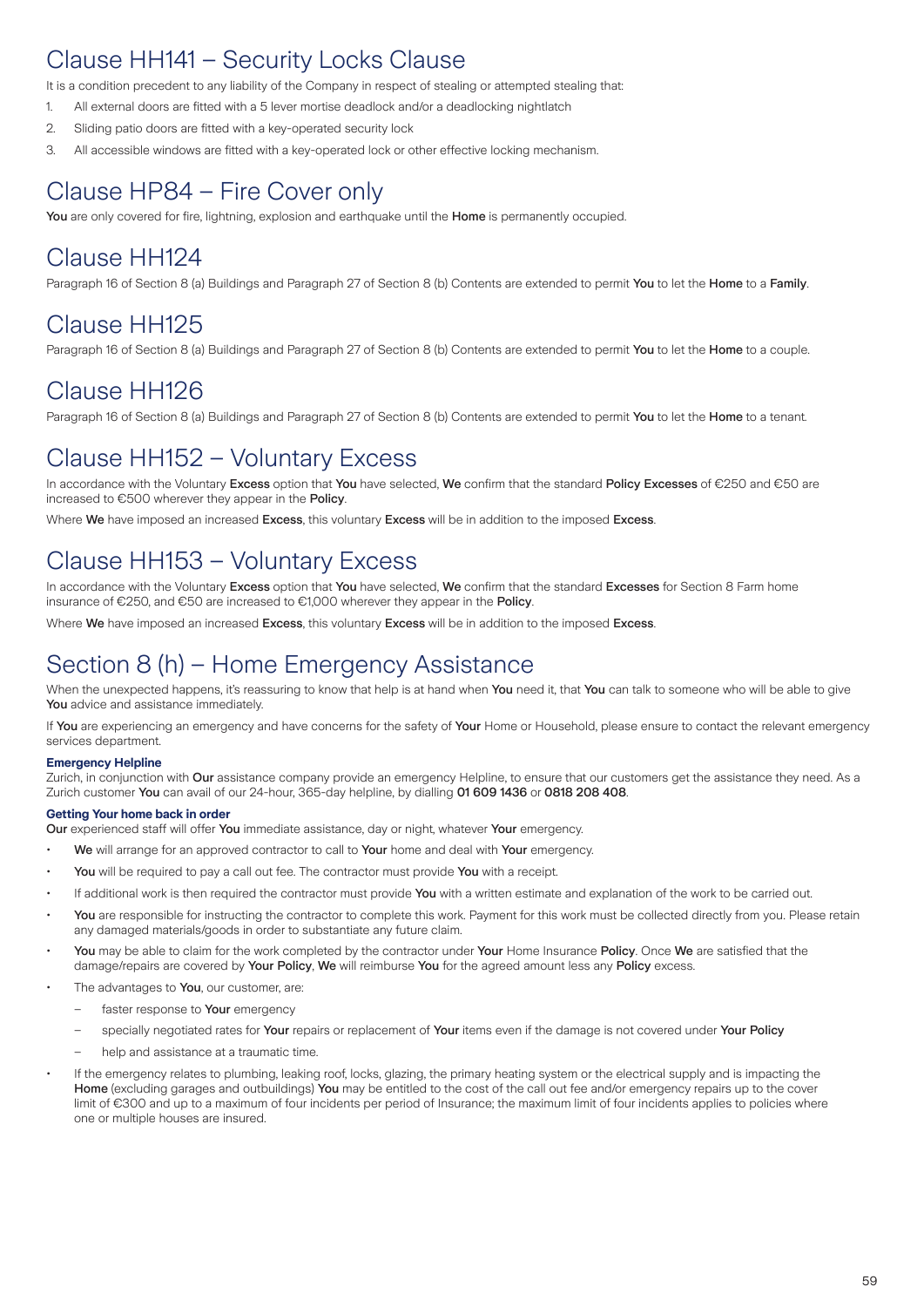| <b>What We cover</b>                                                                                                                                                                                                                                                                                                                                                                                                                                                                                                                                                                                                                                                                                                                                        | <b>Emergency Repair Exclusions</b>                                                                                                               |
|-------------------------------------------------------------------------------------------------------------------------------------------------------------------------------------------------------------------------------------------------------------------------------------------------------------------------------------------------------------------------------------------------------------------------------------------------------------------------------------------------------------------------------------------------------------------------------------------------------------------------------------------------------------------------------------------------------------------------------------------------------------|--------------------------------------------------------------------------------------------------------------------------------------------------|
| <b>Plumbing</b> – the sudden or unexpected Breakdown of, or damage to, the<br>plumbing and/or drainage system which would result in internal liquid<br>damage to the <b>Home</b> (excluding garages and outbuildings). This includes<br>leaking pipes, blocked drains, water tanks, and blockages in toilet waste<br>pipes or leaking radiators.<br>Security and Glazing - the sudden or unexpected failure of, or damage<br>caused to external locks, doors or windows which has rendered the<br>Home (excluding garages and outbuildings) insecure, including theft<br>or loss of keys and/or broken external window glass.<br>Roofing - Storm or accidental damage to the roof of the Home<br>(excluding garages and outbuildings) necessitating repair. | Any loss or damage outside the private dwelling, for example<br>$\bullet$<br>damage to sheds, unconnected garages, and other outbuildings.       |
|                                                                                                                                                                                                                                                                                                                                                                                                                                                                                                                                                                                                                                                                                                                                                             | $\ddot{\phantom{0}}$<br>Any loss or damage in relation to Subsidence, Ground heave<br>or landslip.                                               |
|                                                                                                                                                                                                                                                                                                                                                                                                                                                                                                                                                                                                                                                                                                                                                             | Damage where the property is Unoccupied for longer than<br>$\bullet$<br>30 consecutive days                                                      |
|                                                                                                                                                                                                                                                                                                                                                                                                                                                                                                                                                                                                                                                                                                                                                             | The cost of any work, which was carried out without approval,<br>$\bullet$<br>including any cost relating to the attempted repair by You or      |
|                                                                                                                                                                                                                                                                                                                                                                                                                                                                                                                                                                                                                                                                                                                                                             | Your own contractor<br>When the work necessary for repair needs to be carried out in<br>$\bullet$                                                |
| Primary Heating System - the complete failure or breakdown of either<br>the heating and/or hot water supply provided by the primary heating                                                                                                                                                                                                                                                                                                                                                                                                                                                                                                                                                                                                                 | Inaccessible/Dangerous Conditions, i.e. roofing during gale force<br>winds, internal spaces of height without suitable quard rails etc.          |
| system in the Home.<br><b>Electrical Supply</b> – the sudden, unexpected Breakdown of the electricity<br>supply (or one phase thereof) impacting the Home (excluding garages<br>and outbuildings).<br>Covered up to a maximum payable of $\epsilon$ 300 per incident.<br>You can avail of a maximum of four incidents per period of Insurance.<br>The maximum limit of four incidents applies to policies where one or<br>multiple houses are insured.                                                                                                                                                                                                                                                                                                      | Damage due to Fire, lightning, explosion, tempest, Flood,<br>$\bullet$<br>earthquake, impact or other extraneous cause.                          |
|                                                                                                                                                                                                                                                                                                                                                                                                                                                                                                                                                                                                                                                                                                                                                             | Any claim caused by, contributed to, by or arising from:<br>$\bullet$                                                                            |
|                                                                                                                                                                                                                                                                                                                                                                                                                                                                                                                                                                                                                                                                                                                                                             | ionising radiation or contamination by radioactivity from<br>a.<br>any nuclear fuel or from any nuclear waste from burning<br>nuclear fuel:      |
|                                                                                                                                                                                                                                                                                                                                                                                                                                                                                                                                                                                                                                                                                                                                                             | the radioactive, toxic, explosive or other hazardous properties<br>b.<br>of any explosive nuclear assembly or nuclear part of it;                |
|                                                                                                                                                                                                                                                                                                                                                                                                                                                                                                                                                                                                                                                                                                                                                             | war, invasion, foreign enemy hostilities (whether war is declared<br>C.<br>or not), civil war, rebellion, revolution, military force or coup; or |
|                                                                                                                                                                                                                                                                                                                                                                                                                                                                                                                                                                                                                                                                                                                                                             | Pressure waves caused by aircraft or any other airborne<br>d.<br>devices travelling at sonic or supersonic speeds.                               |

Cover is for emergencies and is does not cover general maintenance and/or repairs or replacements required due to

• Cover is not in place for issues which existed prior to

Cover is not in place where the root cause of the problem emanates from a communal area that You do not have sole responsibility for. Subsequent investigation work, such as trace and access, following

normal wear and tear.

the emergency repair.

Policy inception.

If the damage is one of the items listed above You may also avail of the following benefits:

Alternative Accommodation – If the Home (excluding garages and outbuildings) is deemed uninhabitable, our assistance company will provide overnight accommodation for 4 people, at an establishment of Your choice. Subject to a maximum payable of €50 per person up to a total amount payable of €200 for any one incident.

Furniture Storage - If the Home (excluding garages and outbuildings) is deemed uninhabitable, and it is necessary to remove Household furniture for security reasons, We will provide 7 days storage for Your furniture and transport to and from the security storage location up to a distance of 50km from the Home. Subject to a maximum payable of €200 for any one incident.

Urgent Message Relay – When an emergency occurs within the Home (excluding garages and outbuildings), We will relay two urgent messages to a family member at Home or abroad.

# Making a Household Claim

#### Emergency Assistance

Accidents can happen. If You are unfortunate to have an accident, You can now avail of the Emergency Helpline, 0818 208 408.

#### What you should do

First, check Your insurance Policy to see if the incident that has occurred is covered by Your Policy.

If it is, then please dial 0818 208 408. We will take details of Your claim and can arrange for a contractor to call out to your home and deal with the damage that has occurred. We will also find out what items have been damaged or stolen and take steps to organise replacements for some of them from our approved suppliers. To access information regarding an existing claim, simply dial 01 609 1436 or 0818 208 408 (24 hours, 365 days a year).

Our priority is to provide financial support to customers throughout the claim process to ensure any repair/reinstatement work is completed as quickly as possible. In the event of a property claim, where We elect to settle a claim on a cash basis, we may release a proportion of the estimated cost of repair/reinstatement prior to completion of the work.

You must keep your receipts for any repair/reinstatement work as You will need to validate these costs. The balance of the cost, otherwise known as a 'retention amount', will be given to You on receipt of the appropriate documentation that validates the costs incurred by You for the repair/reinstatement work (e.g. VAT invoices.)

### Claims Notification Period

Please note that all claims must be notified to Zurich within 30 days of their occurrence. Please refer to the Policy Conditions section of this document and familiarise Yourself with Your obligations as failure to comply could result in Your claim being refused.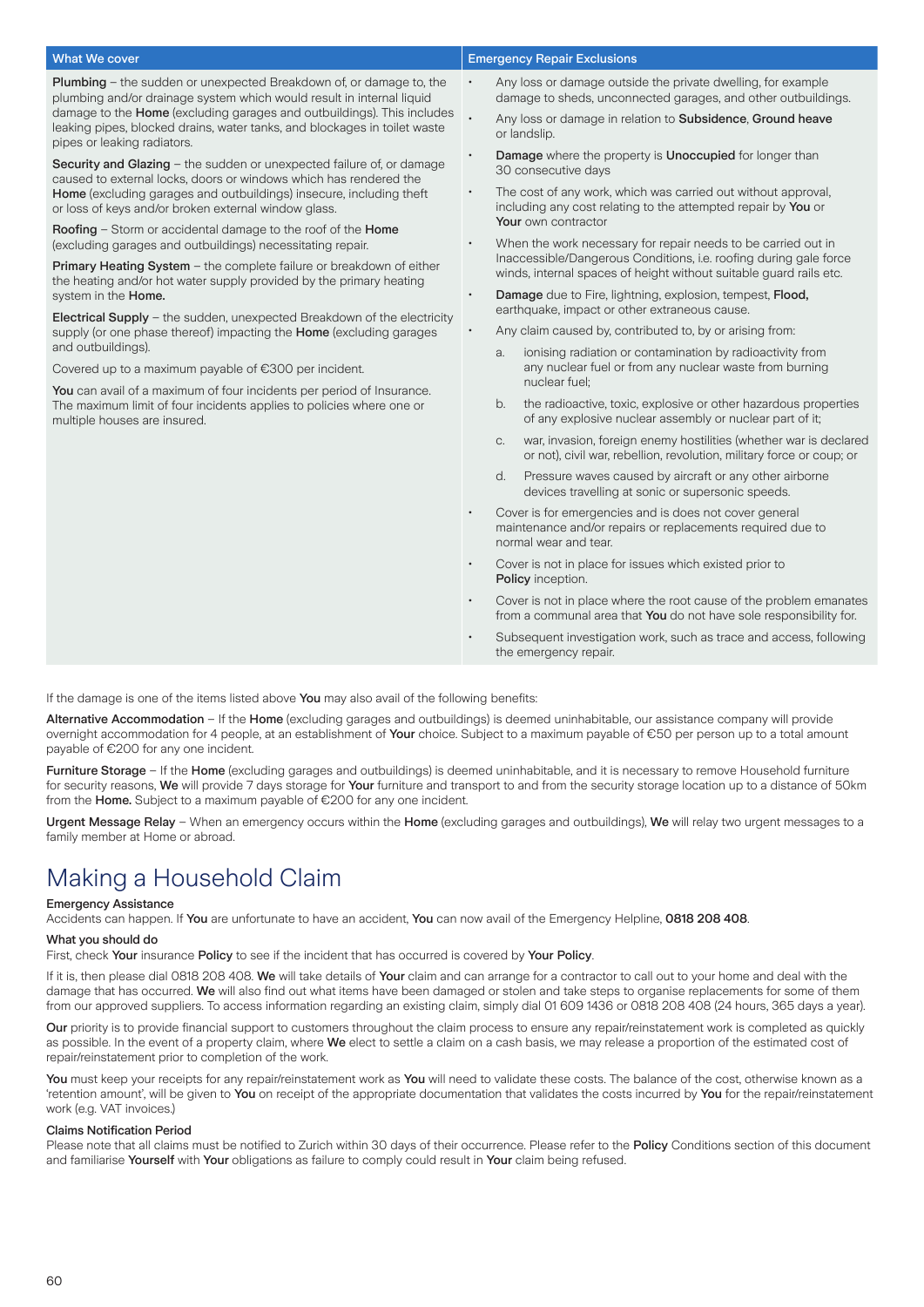# Home Protection Tips

### Storm

To minimise damage from storms, we suggest the following:

- Mineral felt roofs have a limited life span and are subject to wear and tear and deterioration over time. Check the roof covering at regular intervals and replace the felt where there are signs of deterioration. Remember, your Policy does not cover the maintenance costs involved in repairing or replacing the roof. The Policy specifically excludes damage caused by wear and tear and gradual deterioration.
- Ensure your tiles and guttering are secure.
- Check that the gutters and drains are not blocked.
- If a storm is forecast, make sure all gates are bolted. Put any garden furniture, lawnmowers or plant pots in a garden shed and lock it.

### **Fire prevention**

Every year many people are killed or injured and homes are destroyed as a result of domestic fires. You can reduce the risk of fire by taking the following precautions:

- Do not overload an electrical point. Unplug all appliances when not in use.
- Repair faulty wiring, frayed leads and loose plugs.
- All fires and heaters should have a secure fireguard. Never leave the room without having a guard in front of the fire.
- All chimneys and/or flues to solid fuel stoves, boilers and open fires should cleaned by a professional at least once a year. Any damage to the chimney or flues that may give rise to a claim should be reported to us in accordance with the time periods referenced in Condition 7 of this Policy under the heading 'Policy Conditions
- Avoid careless smoking, especially in bedrooms.
- Matches should be kept well away from children.
- Close all internal doors when going to bed.
- Keep heaters away from furniture, curtains and bedclothes.
- Never move or refuel an oil or gas heater while it is lighting.
- Keep all electrical flexes off cooker rings and hobs.
- Be especially careful with chip pans, they should never be left unattended on a lighted cooker.
- You should install at least two smoke detectors in your house. Smoke detectors should be tested regularly to ensure they are working properly. Change the batteries at least twice a year.
- Over the Christmas period, make sure to turn off your Christmas tree lights when leaving your home unattended.
- Do not leave appliances including: dryers, washing machines and dishwashers running if you are leaving your home or going to bed.
- Never leave a burning candle unattended or near any object which may catch fire.

### Water damage

There are various weather hazards which you cannot avoid, but against which you can protect your home.

- Lag pipes and water tanks wherever possible.
- Leave the underside of tanks free to ensure rising warmth can reach them.
- Replace washers on dripping taps.

### Escape of oil

Regardless of the tank age, you should check your oil tank at least twice a year for signs of cracking and/or failure. This damage is often due to weathering or poor original installation. In the event that defects are discovered, the tank should be immediately replaced to avoid oil escaping. If an escape of oil occurs it may cause damage to the environment which can result in your property being uninhabitable and you may require temporary accommodation.

### Burglary prevention

Unfortunately, theft has become part of everyday life in many areas. Most thieves are opportunists who commit crimes when they spot an easily entered home. Such opportunities can be removed by fitting and using good quality locks on doors and windows and by installing an approved alarm system.

- All external doors should be fitted with five-lever mortise deadlocks and the keys should be removed from the lock.
- All patio doors should be fitted with key-operated patio door locks. The keys should be removable. A stop should be fitted in the top of the door frame to prevent the doors from being lifted out of their frame.
- All ground floor windows and other accessible windows, fanlights and rooflights should be fitted with key-operated security locks or stops with removable keys or key-operated security bolts with removable keys.

### Before going on holidays

- If you have an automatic light switch installed, set it to operate at the times you normally switch the lights on.
- Cancel all deliveries, e.g. milk, newspapers etc.
- Ask a neighbour to pop in from time to time to check on the house and to remove post from the letterbox/porch.
- Check that all windows and doors are securely locked.
- Set your intruder alarm, smoke detectors and other alarm systems check that the batteries in all alarms are working.
- Turn off your water supply at the stopcock.
- Drain your water system and tank or alternatively, maintain an adequate heating level throughout the house to prevent your pipes from freezing if your trip is during winter months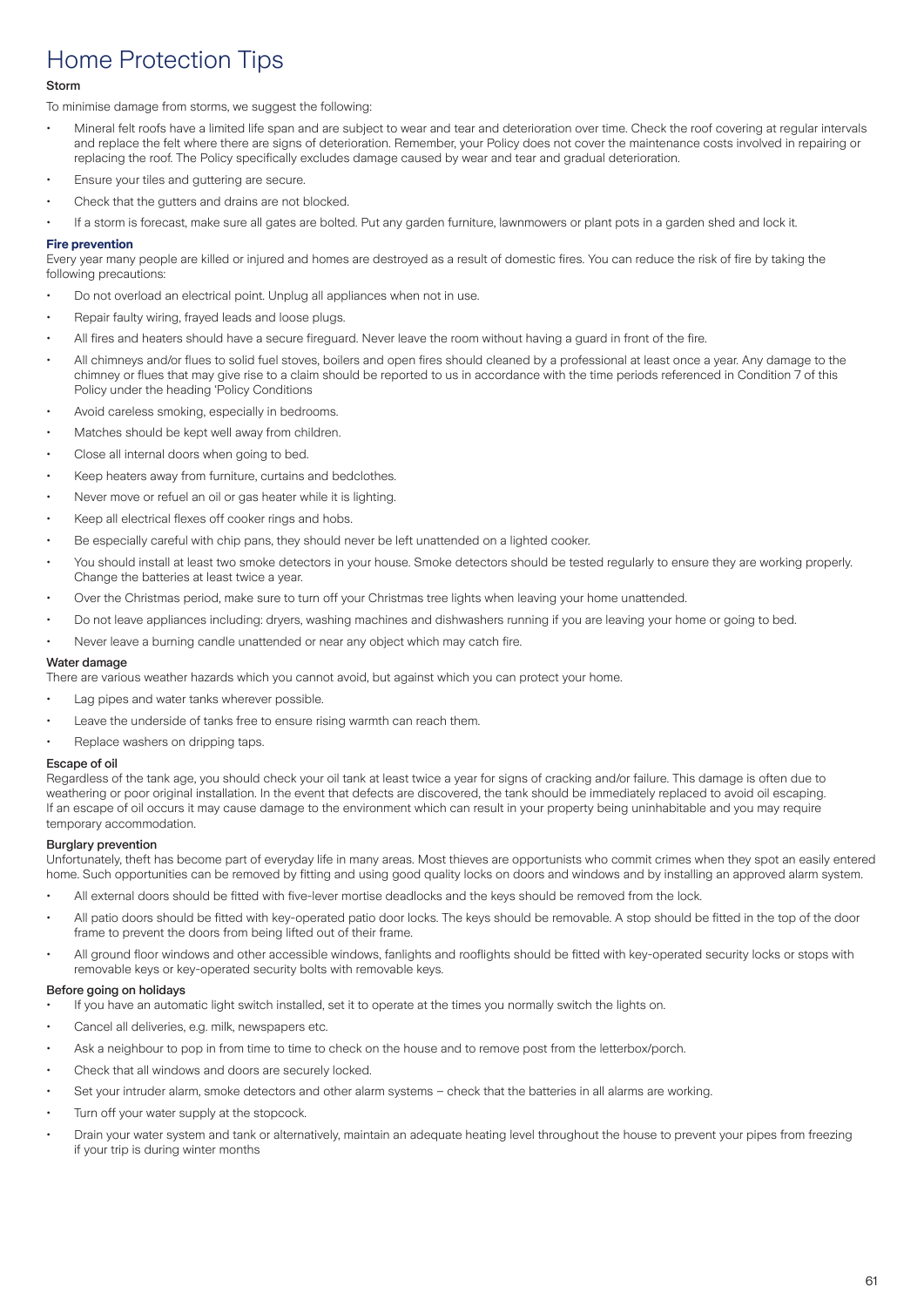# General Exclusions

### **1. Communicable Disease**

This Policy does not cover liability resulting directly or indirectly from the transmission of any communicable disease or virus by You or Your Livestock.

any loss, damage, liability, claim, cost or expense of whatsoever nature, directly or indirectly caused by, contributed to by, resulting from, arising out of, or in connection with the following:

- a. a communicable disease; or
- b. the fear or threat (whether actual or perceived) of a communicable disease

regardless of any other cause or event contributing concurrently or in any other sequence thereto.

For the purposes of this exclusion, 'communicable disease' means any disease which can be transmitted by means of any substance or agent from any organism to another organism where:

- i. the substance or agent includes, but is not limited to, a virus, bacterium, parasite or other organism or any variation thereof, whether deemed living or not; and
- ii. the method of transmission, whether direct or indirect, includes but is not limited to, airborne transmission, bodily fluid transmission, transmission from or to any surface or object, solid, liquid or gas or between organisms; and
- iii. the disease, substance or agent can cause or threaten damage to human health or human welfare or can cause or threaten damage to, deterioration of, loss of value of, marketability of or loss of use of property

### **2. Liquidation**

All cover afforded by this Policy will be terminated with immediate effect if the Business is wound up or carried on by a liquidator, receiver, examiner or permanently discontinued.

### **3. Northern Ireland**

This Policy does not cover damage to any property in Northern Ireland or loss resulting from such damage arising from:

a. riot or civil, labour or political disturbances

### **4. Radioactive**

This Policy does not cover any expense, Consequential Loss, Legal Liability or damage to any property directly or indirectly arising from:

- a. ionising radiations or contamination by radioactivity from any nuclear fuel or from any nuclear waste from the combustion of nuclear fuel
- b. the radioactive, toxic, explosive or other hazardous properties of any explosive nuclear assembly or nuclear component thereof

### **5. Aircraft**

This Policy does not cover any expense, Consequential Loss, Legal Liability or damage to any property directly or indirectly arising from:

pressure waves caused by aircraft and other aerial devices travelling at sonic or supersonic speeds.

### **6. Cyber Risk Clarification**

### The following clarification applies to all Sections of the Policy.

This Policy does not apply to liability, loss, damage, Business Interruption, cost or expense of whatsoever nature directly or indirectly caused by, resulting from or in connection with:

a. the loss or alteration of or damage to

or

b. a reduction in the functionality, availability or operation of a computer system, hardware, programme, software, data, information repository, microchip, integrated circuit or similar device in computer equipment or non-computer equipment that results from the malicious or negligent transfer (electronic or otherwise) of a computer programme that contains any malicious or damaging code including but not limited to computer virus, worm, logic bomb or Trojan Horse.

### **7. Date Recognition (not applicable to Employers' Liability section)**

This Policy does not cover loss, damage, Business Interruption or legal liability of whatsoever nature directly or indirectly caused by or consisting of or contributed to by or arising from total or partial failure of any computer or other equipment or system for processing, storing, retrieving or otherwise dealing with data or electronic equipment (including embedded chips) whether the property of the Insured or not, and whether occurring before, during or after the year 2000, to do all or any of the following:

- a. to correctly recognise any date as its true calendar date
- b. to capture save or retain, and/or to manipulate, interpret or process any data or information or command or instruction as a result of treating any date otherwise than as its true calendar date
- c. to capture save or retain or correctly process any data as a result of the operation of any command which has been programmed into any computer software, being a command which causes the loss or the inability to capture save retain or correctly process such data on or after any date.

But in respect of all insurance other than Public Liability and Products Liability this shall not exclude subsequent loss, damage or Business Interruption (not otherwise excluded) which itself results from a 'Defined Peril' otherwise covered by this Policy.

For the purpose of this Exclusion, the following special meaning shall apply:

'Defined Peril' shall mean fire, lightning, explosion, aircraft, or other aerial devices or articles dropped therefrom, riot, civil commotion, strikers, locked out workers, persons taking part in labour disturbances, earthquake, subterranean fire, storm, impact by any animal or vehicle or goods falling therefrom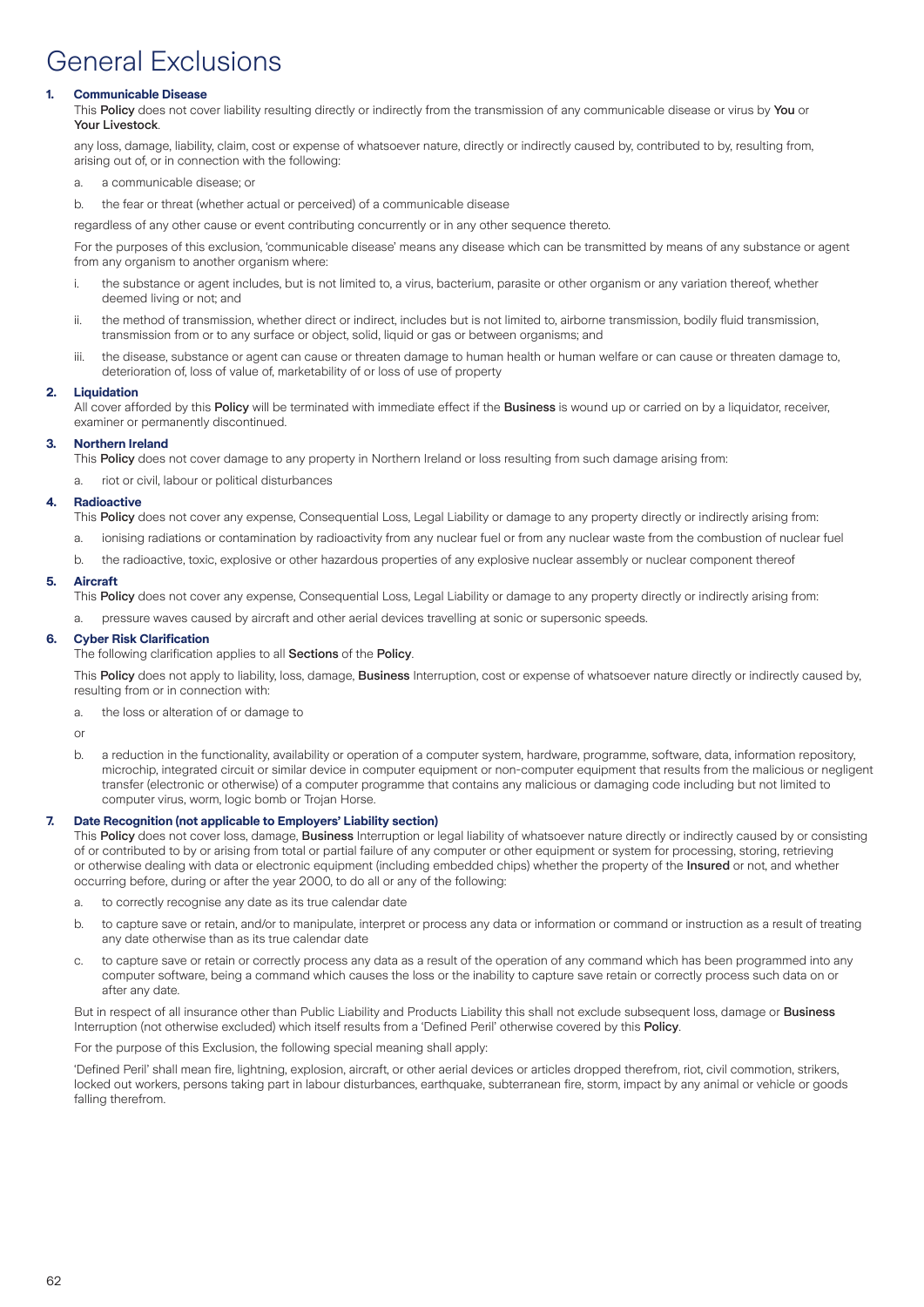### **8. War and Terrorism**

This Policy excludes loss, damage, cost, expense or liability of whatsoever nature directly or indirectly caused by, resulting from or in connection with any of the following regardless of any other cause or event contributing concurrently or in any other sequence to the loss:

a. war, invasion, acts of foreign enemies, hostilities or warlike operations (whether war be declared or not), civil war, rebellion, revolution, insurrection, civil commotion assuming the proportions of or amounting to an uprising military or usurped power

or

#### b. any act of terrorism.

For the purpose of this Exclusion an act of terrorism means an act, including but not limited to the use of violence and/or the threat thereof, of any persons or group(s) of persons, whether acting alone or on behalf of or in connection with any organisation(s) or government(s), committed for political or other purposes including the intention to influence any government and/or to put the public, or any section of the public in fear.

This Endorsement also excludes loss, damage, cost or expense of whatsoever nature directly or indirectly caused by, resulting from or in connection with any action taken in controlling, preventing, suppressing or in any way relating to (a) and/or (b) above.

### **9. Genetically Modified Organisms (GMO)**

Notwithstanding any other provisions of this Policy, it is hereby understood and agreed that this Policy, except as set forth in this exclusionary Endorsement, expressly excludes coverage or legal liability for any claim in respect of loss, cost and expense directly or indirectly arising out of, resulting from, in consequence of and/or in any way relating to a GMO and/or GMO product.

It is further understood and agreed that this exclusion shall not apply to loss or physical damage to Livestock provided that the Insured has demonstrably complied with any and all rules, regulations, laws, conditions, and other obligations pertaining to GMO and the handling of GMO.

Definitions for purposes of this Exclusion:

The term genetically modified organism (GMO) shall be taken to mean organisms according to the preceding definitions which have undergone, or whose precursors have undergone, or parts which have undergone, a genetic engineering process which resulted in the genetic change in a manner unachievable through traditional breeding methods or natural genetic recombination.

The term organism shall be taken to mean any biological or molecular unit either living or capable of reproducing or replicating itself, including but not limited to animals, plants, microorganisms, cells, cell cultures and cell organelles, as well as biological units incapable of independent sexual reproduction, including but not limited to viruses, viroids, sterile domesticated animals, and cultured plants that are either sterile or solely capable of vegetative reproduction, as well as their seeds.

### **10. Asbestos**

The indemnity provided to You under this Policy shall not apply to or include any liability directly or indirectly caused by or arising from in consequence of or in any way involving asbestos, asbestos fibres or any derivatives of asbestos including any product containing any asbestos, asbestos fibres or derivatives but this Exclusion shall not apply to Bodily Injury or loss of or damage to material property caused by any commodity article or thing containing asbestos where the presence of asbestos is not in itself a direct or indirect cause of such **Bodily Injury** or loss of or damage to material property.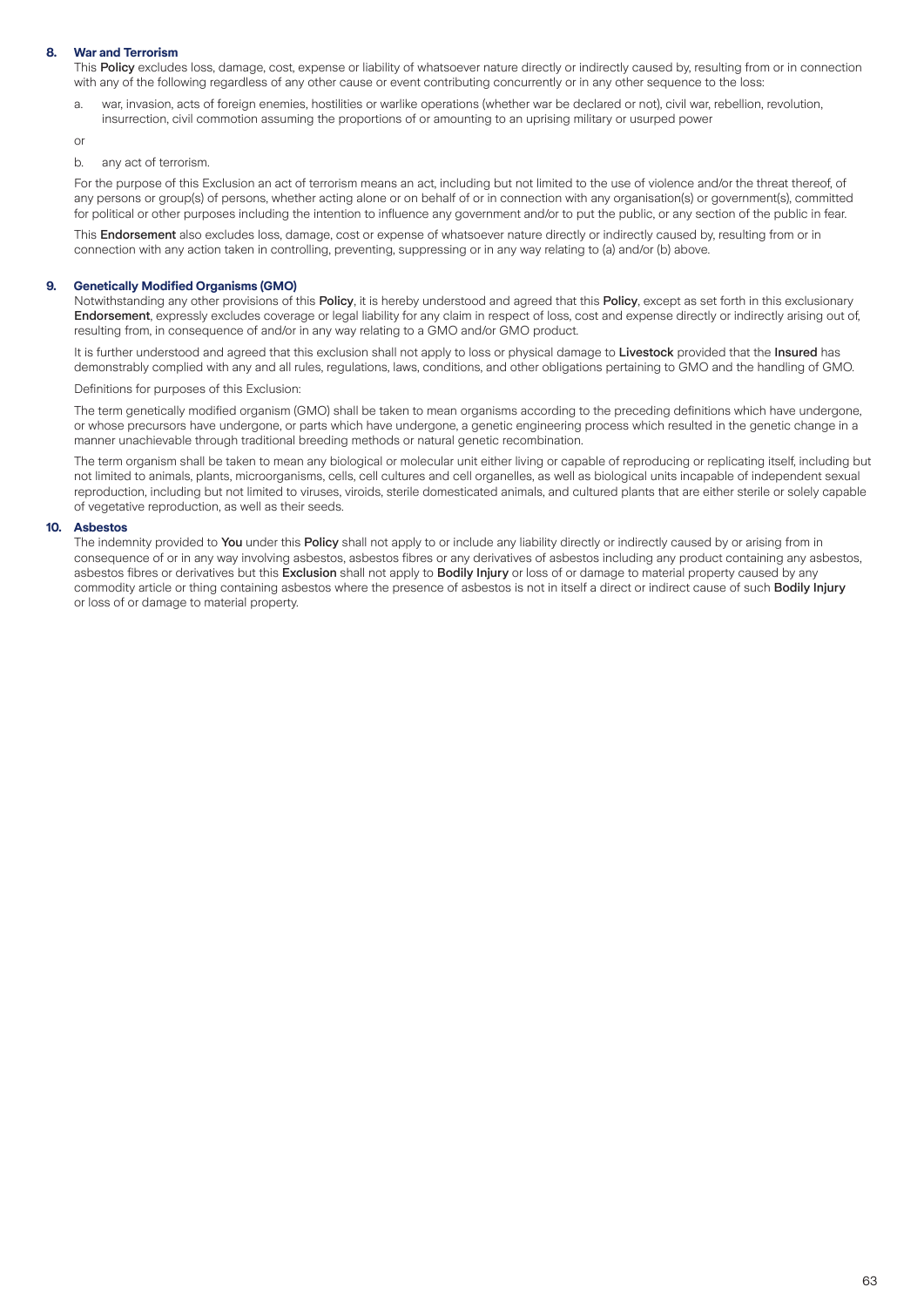# General Conditions

The following conditions are applicable to the Policy unless stated to the contrary under the Section conditions.

### **1. Law applicable to the contract**

The Insurer with which Your contract is concluded is Zurich which is established in Ireland. Under the relevant European and Irish Legal provision. the parties to this contract of insurance are free to choose the law applicable to the contract. This contract is governed by Irish Law.

### **2. Abandoning, Property Exclusion**

You may not, without Our consent, abandon any property to Us.

### **3. Alteration Of Risk**

You must tell Us immediately of any changes to the following provided by You to Us prior to the commencement or renewal of this Policy:

- a. information provided in any **Submission**, or otherwise in response to specific questions asked by Us;
- b. the information provided and recorded in any Statement of Fact issued to You;
- c. any additional information voluntarily provided.

When You notify Us about a change as above, or if You otherwise becomes aware of any such change, as referenced above, We may reassess the premium chargeable and Policy cover more generally.

We may refuse a claim made by You where there has been a change in the subject matter of the Policy which results in a new risk which We did not agree to cover and which was beyond Our and Your reasonable contemplation when the Policy was entered into. Failure to disclose any such change may result in difficulty obtaining insurance in the future.

#### **4. Arbitration**

All differences arising out of this contract shall be referred to an Arbitrator to be appointed by the parties in accordance with current statutory provisions. Where any difference is by this Condition to be referred to arbitration the making of an award shall be a condition precedent to any right of action against the Insurer. Claims not referred to arbitration within 12 calendar months from the date of disclaimer of liability shall be deemed to have been abandoned.

### **5. Burning of Waste**

- a. Fire will never be left unattended.
- b. All fires will be extinguished at least 60 minutes before You leave the area, and an inspection must be made by You immediately before leaving.
- c. You must take reasonable precautions to prevent smoke or dust escaping in any way that might cause nuisance or danger to passers-by or Third Party property.
- d. You must check waste materials will be checked to make sure they don't contain explosive substances or pressurised containers.
- e. You must have adequate equipment will be kept at hand at all times for controlling or extinguishing the fire.
- f. With Stubble Burning, You must create fire breaks of 3 metres or more before burning starts. It must be away from surrounding walls, gates, fences or other boundaries.
- g. Burning must not commence when wind conditions could cause accelerated fire spread or excessive smoke drift.

### **6. Cancellation**

- a. We have the right to cancel Your Policy, or any part of it, by giving 10 days notice in writing to Your last known address. In the event that We cancel Your Policy, or any part of it, You will be entitled to a pro-rata refund of any premium already paid by You in respect of the remainder of the Period of Insurance.
- b. You have the right to cancel Your Policy, or any part of it, by giving Us notice in writing and You will be entitled to a pro-rata refund of any Premium already paid by You in respect of the remainder of the Period of Insurance. However, You will not be entitled to a refund of Premium if You have made a claim during the current Period of Insurance. No administration charge will be applied if You give notice in writing of Your intention to cancel the Policy within 14 working days from the date the Policy is concluded (the "Cooling-Off Period"). If You cancel the Policy during any period of insurance outside of the Cooling-Off Period, We will deduct an administration charge from any return of premium.

### **7. Currency**

It is understood and agreed that the currency of all premiums, Sums Insured, indemnities and Excesses shown in the Schedule of the Policy or any renewal notice or **Endorsement** relating to them shall be deemed to be Euro.

### **8. Duty to Comply with Policy Conditions**

You must comply with the terms, limitations, exclusions, conditions and Endorsements of this Policy so far as they relate to anything to be done or complied with by You, to include You cooperating with Us in the investigation of insured events, including by responding to reasonable requests for information in an honest and reasonably careful manner.

Other than where expressly provided in this Policy, Your compliance with the terms, limitations, exclusions, conditions and Endorsements of this Policy shall be a condition precedent to any liability on Our behalf to make any payment under the Policy.

Breach of any period specified in a term or condition of this Policy for notification to Us of a claim, or circumstance that may give rise to a claim, or any other matter referenced in the Claims Conditions Section of this Policy, will entitle Us to refuse payment of a claim where We have been prejudiced by the breach in question.

### **9. Highest Excess**

Where any single event results in a claim under more than one Section of the Policy, the highest Excess only will apply.

### **10. Effect of Continuing Restrictive Conditions**

In this Policy, any term that imposes a Continuing Restrictive Condition, including one that is intended to reduce the risk of a particular type of loss, or reduce the risk of loss occurring at a particular time or in a particular location, shall be treated as a suspensive condition. This means that if:

- a. You breach any such term; and
- b. during the period of breach You suffer a relevant loss; and

c. such breach increased, in the circumstances concerned, the risk of the loss suffered by You,

We will have no liability for the loss.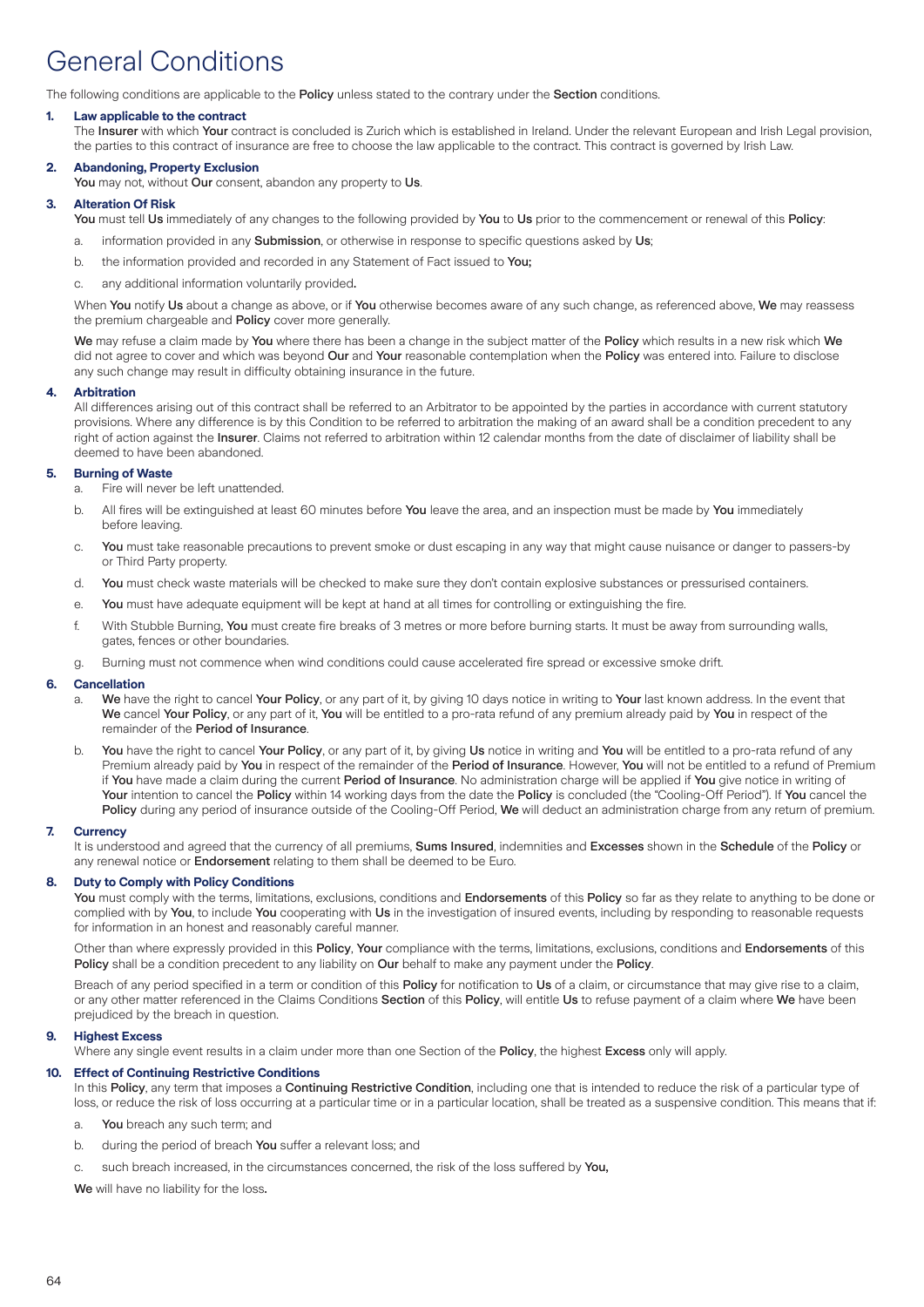### **11. Instalment Premium Clause**

Where We have agreed to accept payment by instalments, any default in payment on the due date may result in the Policy cover being terminated.

### **12. Insurance Act 1936**

All monies which become or may become due and payable by Us under this Policy shall in accordance with section 93 of the Insurance Act 1936, be paid and payable in the Republic of Ireland in Euro.

#### **13. Interpretation**

Where the wording of any Endorsement attached to the Schedule or subsequently issued by Us, conflicts with the printed wording of the Policy Document, the wording of the Endorsement overrides the Policy Document.

#### **14. (1) Pre-Contractual Representations**

You acknowledge and accept the following:

- a. You have a legal duty prior to entering into the Policy and/or prior to the renewal of this Policy to provide responses to questions We ask in relation to the risk(s) to be insured.
- b. a matter about which We ask a specific question is material to the risk undertaken by Us or the calculation of the premium by Us, or both.
- c. You have a legal duty to answer all questions asked by Us honestly and with reasonable care.
- d. while We acknowledge that You have no legal duty of voluntary disclosure, You shall ensure that information which is voluntarily provided by You or on your behalf is provided honestly and with reasonable care.

#### **(2) Remedies for Misrepresentation**

- a. The term "negligent misrepresentation" means a representation made without reasonable care but which was not fraudulent. Where a claim is made under them Policy but an answer which was provided, or information which was volunteered, by You or on Your behalf involves a negligent misrepresentation, the remedy available to Us shall reflect what We would have done had We been aware of the full facts and shall be based on a compensatory and proportionate test, as follows:
	- i. if We would not have entered into the Policy on any terms, We may avoid the Policy from inception or renewal (as the case may be) and refuse all claims, but shall return the premium paid;
	- ii. if We would have entered into the Policy, but on different terms, the Policy is to be treated as if it had been entered into on those different terms if We so require:
	- iii. if We would have entered into the Policy, but would have charged a higher premium, We may reduce proportionately the amount to be paid on the relevant claim.
- b. Where an answer which was provided, or information which was volunteered, involves a negligent misrepresentation which is identified at a time prior to there being any claim under the Policy, We may either:
	- i. give You notice that in the event of a claim We will exercise the remedies in paragraphs (a)i.-iii.
	- above as appropriate;

and/or

- ii. terminate the Policy by giving reasonable notice.
- Where a claim is made under the Policy but an answer which was provided, or information which was volunteered, by You involves a fraudulent misrepresentation, or where your conduct (relative to the Policy or the steps leading to its formation) involves fraud of any other kind, We shall be entitled to avoid the Policy from the date of commencement or renewal (as the case may be) without return of premium.

#### **15. Other Insurances**

If at the time of the claim there is any other Policy covering the same property or occurrences insured by this Policy, We will be liable only for **Our** proportionate share

### **16. Precautions taken by You**

You will take all reasonable steps to protect people and property, maintain Your property, prevent accidents and comply with laws and/or regulations and take reasonable care in the selection and supervision of employees; this includes employees or members of the public Working at height, You shall ensure that work is not carried out at height where it is reasonably practicable to carry out the work safely by other means this includes taking all reasonable practicable steps and precautions to carry out work safely without risk to health. Where Work at height is necessary safe systems of work should be established and proper planning and organisation take place in accordance with the Safety Health and Welfare at Work (Work at Height) Regulation(s).

### **17. Premium Alterations**

If an alteration to the **Policy results in** an additional premium due to Us or a refund due to You. We will only charge or refund such premium provided the amount involved is greater than or equal to €10.

#### **18. Stamp Duty**

Stamp Duty has been or will be paid in accordance with the provisions of section Section 5 of the Stamp Duties Consolidation Act 1999, as amended.

#### **19. Subrogation**

For the purposes of this clause only, the expression "Insured Person" shall mean the Insured (as stated on the Schedule) and any other person entitled to be indemnified under this Policy.

Save as provided below, We shall be entitled to take the benefit of any rights of the Insured Person against any other party before or after the Insured Person has received indemnification under this Policy and the Insured Person shall give all assistance as may be reasonably required by Us.

This clause applies where the Insurer has the right to be subrogated to the Insured Person's rights against some other person but the Insured Person has not exercised those rights and might reasonably be expected not to exercise those rights because

- a. the Insured Person and the other person are members of the same family (to be construed in accordance with the Employment Equality Act 1998), or are cohabitants (to be construed in accordance with the Civil Partnership and Certain Rights and Obligations of Cohabitants Act 2010) or
- the Insured Person expressly or impliedly consented to the use, by the other person, of a motor vehicle insured under this Policy.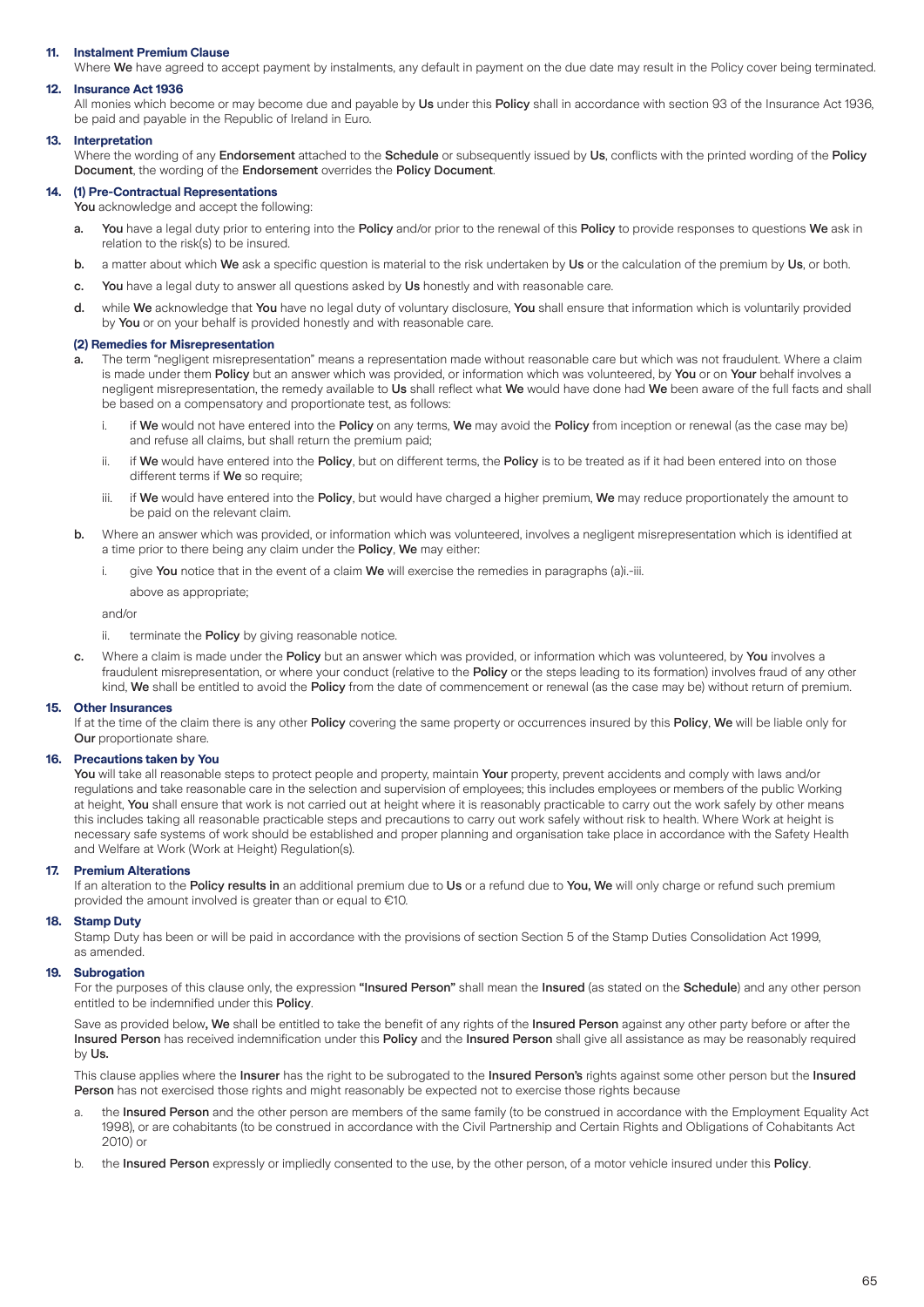Where in the above circumstances the other person is not insured in respect of their liability to the Insured Person, We do not have the right to be subrogated to the Insured Person's rights against that other person.

Where the other person is so insured, We may not recover from the other person an amount greater than the amount that that person may recover under their insurance Policy.

This clause does not apply where the conduct of the other person that gave rise to the loss involved serious or wilful misconduct.

If the Insured Person is an employer, We will not exercise its right of subrogation against an employee except where the loss was caused by an employee intentionally or recklessly and with knowledge that the loss would probably result.

### **20. Survey Requirements**

You must implement any requirements made following a survey of the Premises within the time specified by Us or Our representative. It is a condition precedent that You must comply with all survey risk requirements required within the time frame specified by Us.

### **21. Your Death**

If You die We will insure Your legal personal representative for any liability You had previously incurred under the Policy provided that they comply with the terms of the Policy.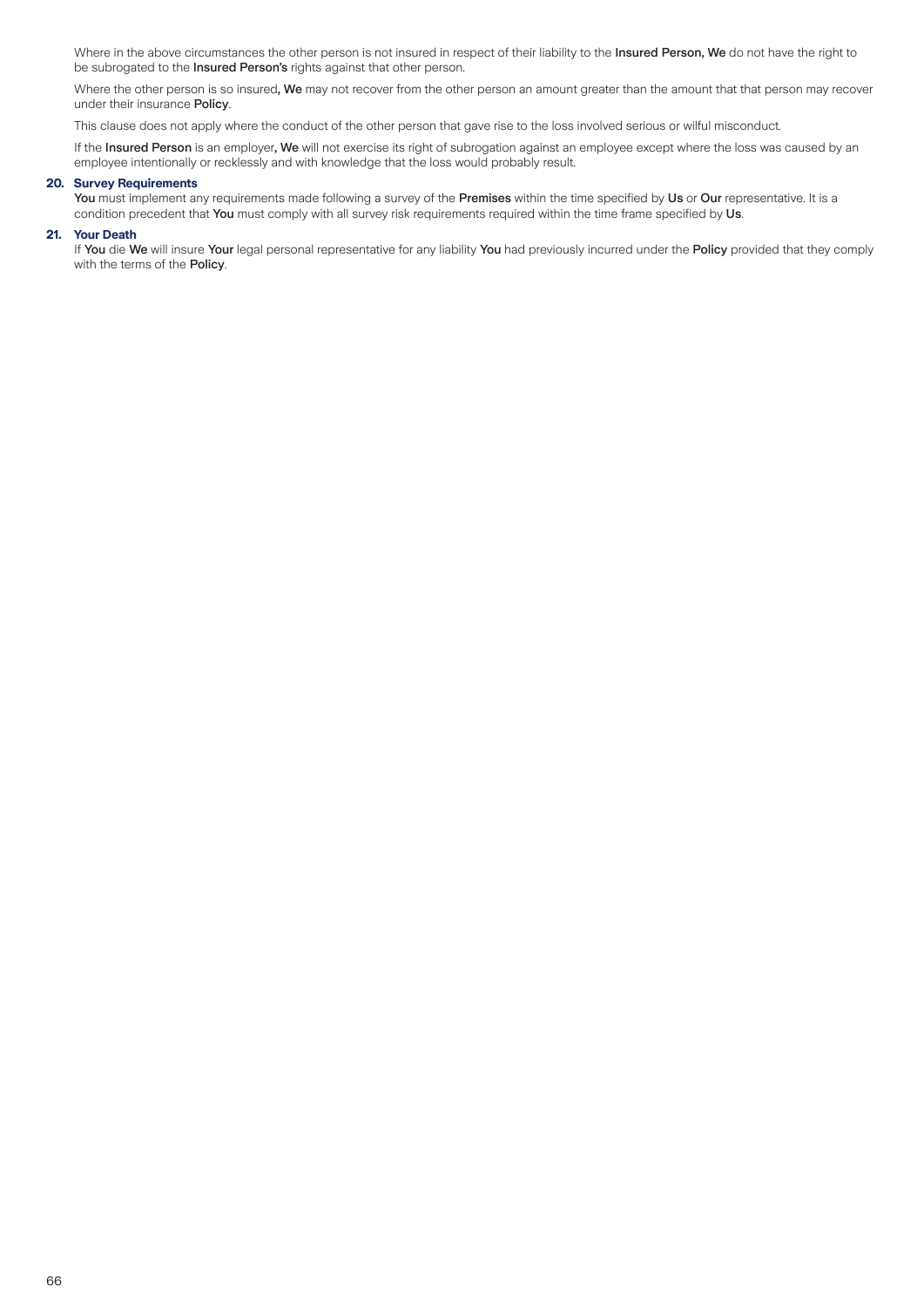# Claims Conditions

### **1. Liability Claims**

### Action by You

On the happening of any occurrence which could give rise to a claim You shall:

- give immediate notice to Us.
- forward to Us immediately on receipt any letter, claim, writ, injury's board notice, or letter or notice from any similar body, summons or proceedings received in connection with the occurrence
- give all necessary information and assistance to Us to enable Us to deal with, settle or resist any claim as We may think fit. Such information and assistance shall be given without any delay
- so far as reasonably practicable ensure that no alteration or repair is made to any machinery, appliance, plant or fitting after an accident has occurred until We have had an opportunity of carrying out an inspection
- You shall not:
	- take any steps to compromise or settle any claim or admit liability without specific instructions in writing from Us
	- give any information or assistance to any person claiming against You without Our consent.
	- We shall, for as long as We desire, take absolute conduct and control of all proceedings (including arbitrations) in respect of any claim for which We may be liable under the Policy.

### **2. Non-Liability Claims**

Action by You

- a. In the event of damage You shall:
	- notify Us immediately
	- notify An Garda Síochána immediately when it becomes evident that any damage has been caused by stealing or attempted stealing, riot or civil commotion, labour or political disturbances or vandals or malicious persons
	- carry out and permit to be taken any action which may be reasonably practicable to prevent further damage
	- deliver to Us at Your expense:
		- full information in writing of the property lost destroyed or damaged and of the amount of damage
		- details of any other insurance on any property insured by this Policy.

Within 30 days after damage (7 days in the case of damage caused by riot, civil commotion, strikers, locked-out workers or persons taking part in labour disturbances or malicious persons) or such further time as We may allow:

- all such proofs and information relating to the claim as may reasonably be required
- if demanded, a statutory declaration of the truth of the claim and of any matters connected with it.
- b. In the event of any damage in consequence of which may give rise to a claim under the Business Interruption Section of this Policy You shall:
	- notify Us immediately
	- deliver to Us at Your expense within 7 days of its happening full details of damage caused by stealing or attempted stealing, riot, civil commotion, strikers, locked-out workers, persons taking part in labour disturbances or malicious persons
	- with due diligence carry out and permit to be taken any action which may reasonably be practicable to minimise or check any interruption of or interference with the Business or to avoid or diminish the loss
	- not later than 30 days after the expiry of the Indemnity Period or within such further time We may allow, deliver to Us in writing particulars of the claim together with details of all other insurance covering property used by You on the Premises for the purpose of the Business or any part of it or any resulting Business Interruption
	- deliver to Us such books of account and other Business books, vouchers, invoices, balance sheets and other documents proofs, information explanation and other evidence as may reasonably be required by Us for the purpose of investigating or verifying the claim together with, if demanded, a statutory declaration of the truth of the claim and of any matters connected with it.

### **3. Arbitration**

If any dispute shall arise under this Policy, the dispute will be referred to an arbitrator. The arbitrator will be appointed jointly by You and Us. If agreement on the appointment of an arbitrator cannot be reached within 30 days, the President for the time being of the Law Society of Ireland shall make such appointment on the application of either party.

This Condition shall not affect any statutory or other legal right You have to take any other legal action or exercise any other legal right or remedy including Your right to refer any complaint to the Financial Services Ombudsman.

### **4. Fraudulent Claims**

If a claim contains information that is false or misleading in any material respect and You either know that it is false or misleading or consciously disregards whether it is false or misleading, or a claim is otherwise fraudulent in any respect, (Fraudulent Claim) We shall be entitled to:

- a. refuse to pay the claim; and
- b. terminate the Policy by written notice in which case cover under the Policy shall be treated as having terminated with effect from the date on which the Fraudulent Claim was submitted.

In such circumstances of termination We shall refuse all liability to You under the Policy in respect of any claim made after the date of submission of the Fraudulent Claim (but not in respect of any claim(s) made before submission of the Fraudulent Claim) and We need not return any of the premiums paid under the Policy.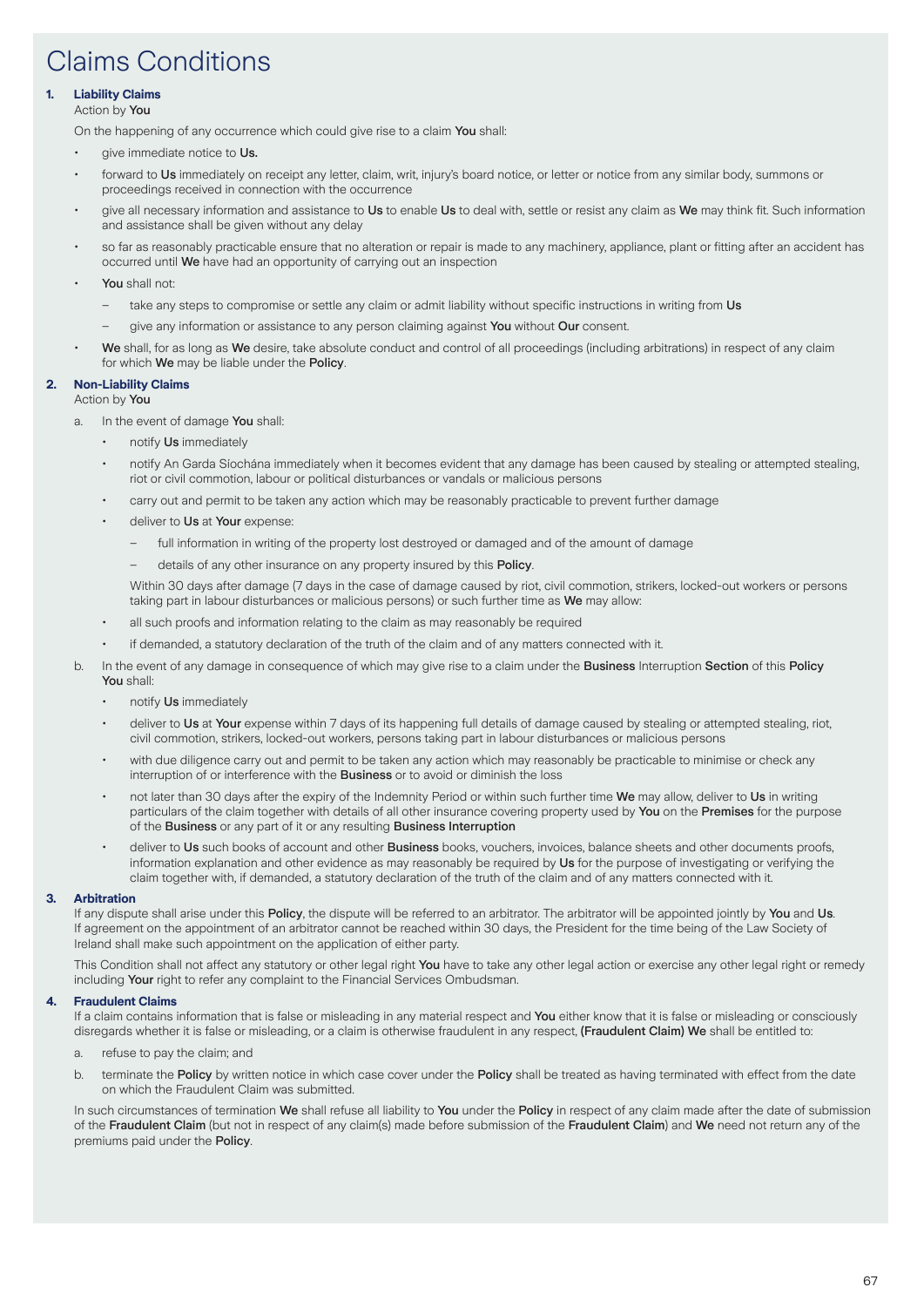### **5. Right to Settle**

We shall have the right to settle a claim by:

- a. the payment of money
- b. reinstatement or replacement of the property lost or damaged
- c. repair of the property lost or damaged.

If We decide upon reinstatement, replacement or repair We shall do so in a reasonable manner but not necessarily to its exact previous condition or appearance. We shall not spend on any one item more than its Sum Insured.

### **6. Salvage**

We have the right to the salvage of any insured property. In addition We have the right to enter the Building(s) where the damage has happened and take and keep any of the property insured and to deal with salvage in a reasonable manner.

# Complaints Procedures

At Zurich, We care about Our customers and believe in building long-term relationships by providing quality products combined with a high standard of service. If it should happen that You have cause for complaint, either in relation to Your Policy or any aspect regarding the standard of Our service, please see the steps outlined below.

- If you have arranged Your Policy with Zurich through a Broker, You should firstly direct your complaint to the Broker with whom You arranged Your Policy.
- If the matter remains unresolved to Your satisfaction You can contact Zurich at 01 667 0666 or alternatively You can write to the Customer Service Co-ordinator at Zurich Insurance, PO Box 78, Wexford, or by email to customercare@zurich.ie.
- If the complaint is still not resolved to Your satisfaction, You can write to the Chief Executive Officer at the aforementioned address, or alternatively You may wish to contact:
	- i. Financial Services and Pensions Ombudsman, Lincoln House, Lincoln Place, Dublin 2, D02 VH29. Telephone: 01 567 7000. Email: info@fspo.ie. Website: www.fspo.ie.
	- ii. The Central Bank of Ireland, P.O. Box 559, Dublin1. Telephone: 01 224 5800.
- iii. Insurance Ireland, First Floor, 5 Harbourmaster Place, IFSC, Dublin 1. Telephone: 01 676 1914.

Your right to take legal action is not affected by following any of the above procedures.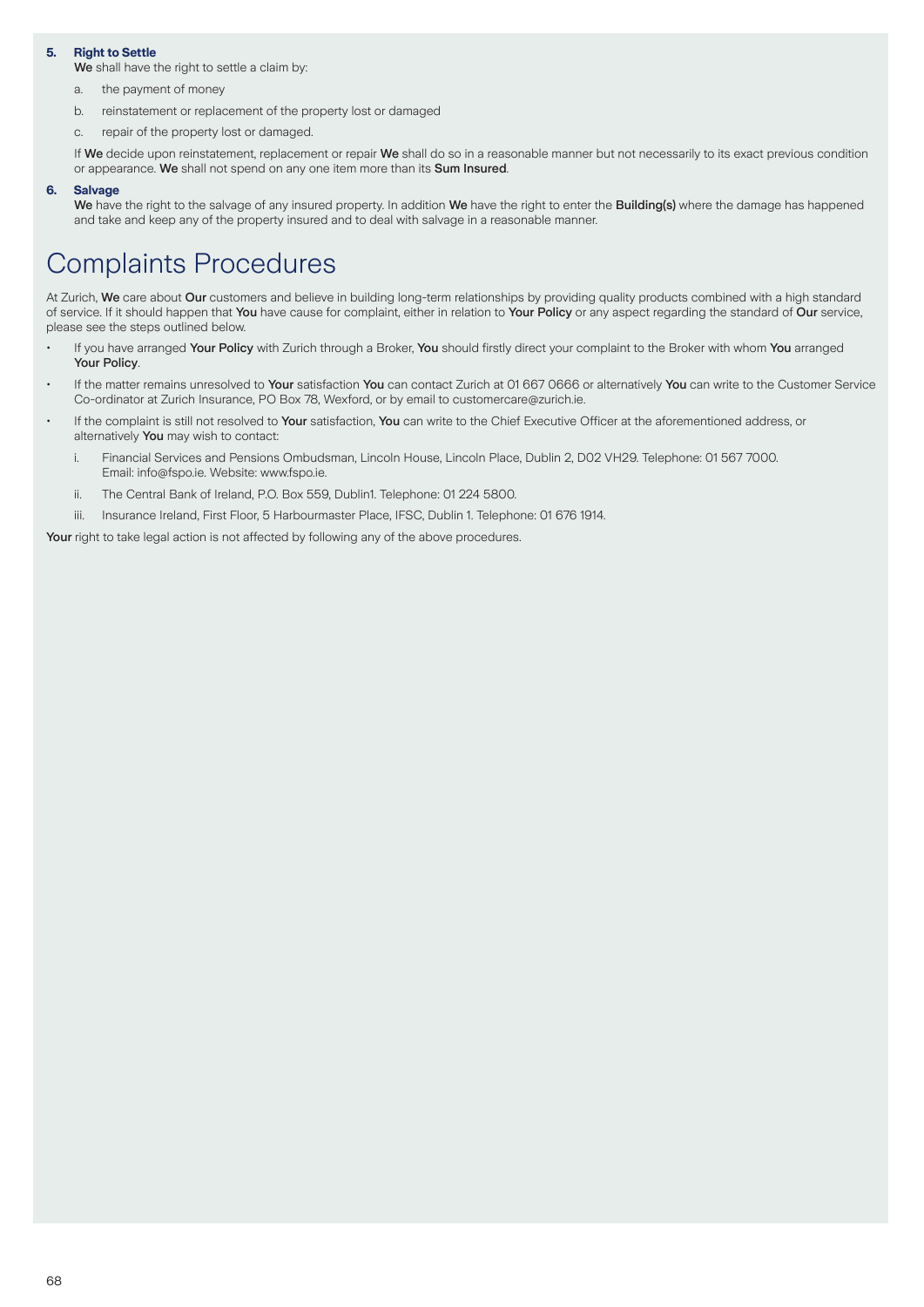# Data Protection

Zurich Insurance plc ('Zurich', 'we', 'our', 'us') is a member of the Zurich Insurance Group ('the Group'). Zurich is the data controller for this contract under data protection legislation.

For the purpose of this section, 'you' or 'your' shall mean, you, the policyholder, or any other person entitled to indemnity under this policy of insurance.

### **About this section**

Everyone has rights with regard to the way in which their personal data is handled. During the course of our business activities, we will collect, store and process personal data about you. The purpose of this section is to give you some information about the collection and processing of your personal data. Further information can be obtained in our Privacy Policy which is available at www.zurich.ie/privacy-policy.

### **The Data we collect**

Where appropriate, we may collect the following personal data ('Data') from and/or about you:

- Contact and identifying information such as title, name, address, email address, telephone number, date and place of birth, gender, marital status, PPS number, VAT number, country of residence, and photographic identification.
- Financial information such as bank account details, credit/debit card details and income details.
- Employment and qualification details such as occupation, job position, employment and education history.
- Medical and health details including information related to personal habits (such as smoking or consumption of alcohol), medical history, details of any disability, injuries sustained and prognosis for recovery.
- Other sensitive information such as details of any criminal convictions and offences (including penalty points), civil litigation history as well as pending prosecutions. We may also, in certain cases, receive sensitive information from which it may be possible to infer your trade union membership, religious or political beliefs (for example. if you are a member of a group scheme through a professional, trade, religious, community or political organisation).
- Information pertaining to the risk insured such as description of the risk, value of the risk, location of the risk and claims history.
- Claims data such as details of the circumstances of any incident giving rise to a claim under this policy, details of activities carried out following any such incident, details of any other claims that you have made, as well as financial, medical, health and other lawfully obtained information relevant to your claim including social welfare information.

The above list covers the main data types collected by Zurich. For further information please see our Privacy Policy at www.zurich.ie/privacy-policy.

We require this Data in order to manage and administer our relationship with you, evaluate the risk and assess the premium to be paid, validate and settle any claims, bring and/or defend legal proceedings, prevent, detect and investigate fraud, and in order to generally take any steps required to fulfil our contract with you/comply with our legal obligations.

Note: If you provide us with Data relating to another person you must first: (a) inform that person about the content of our Privacy Policy and (b) obtain any legally required consent from that person to the sharing of their Data in this manner.

### **Data collected from third parties**

We may collect Data from third parties if you engage with us through a third party, for example through a broker or, in the case of a group scheme, through your employer. We may also obtain Data from other third parties such as financial institutions, claims service providers (including private investigators) and insurance industry and government bodies for the purposes described above.

### **What we do with your Data**

We may use, process and store the Data for the following purposes:

• Assessing which insurance products are appropriate for you, risk evaluation, premium setting, policy quotation, premium collection, policy administration, policy renewal, claims assessment, claims processing, claims payment, bringing and/or defending legal proceedings, recovering debt, marketing, survey purposes, statistical analysis, preventing, detecting and investigating fraud, as well as generally taking any steps in order to fulfil our contract with you and comply with our legal obligations.

In order to prevent and detect fraud as well as the non-disclosure of relevant information, Zurich may at any time:

- Share information about you with companies within the Group as well as other organisations outside the Group including, where appropriate, private investigators and law enforcement agencies.
- Check your details with fraud prevention agencies, as well as against databases and other sources of information. Below is a sample of the databases/sources used:
	- the insurance industry claims database known as Insurance Link maintained by Insurance Ireland (for more information see www.inslink.ie)
	- the Integrated Information Data Service ('IIDS') which allows members of Insurance Ireland to verify information including penalty points and no-claims discount information provided by their customers
	- the National Vehicle and Driver File, maintained and supported by the Department of Transport, Tourism and Sport, containing details of all registered vehicles in the State
	- Motor Insurance Anti-Fraud and Theft Register (MIAFTR) operated by the Association of British Insurers in the UK to log all insurance claims relating to written-off and stolen vehicles in the UK
	- the Companies Registration Office
	- The above list is not intended to be exhaustive (please see our Privacy Policy for more information).

In addition, we may check the Data you have provided against international/economic or financial sanctions laws or regulated listings to comply with legal obligations or otherwise to protect our legitimate business interests and/or the legitimate interests of others.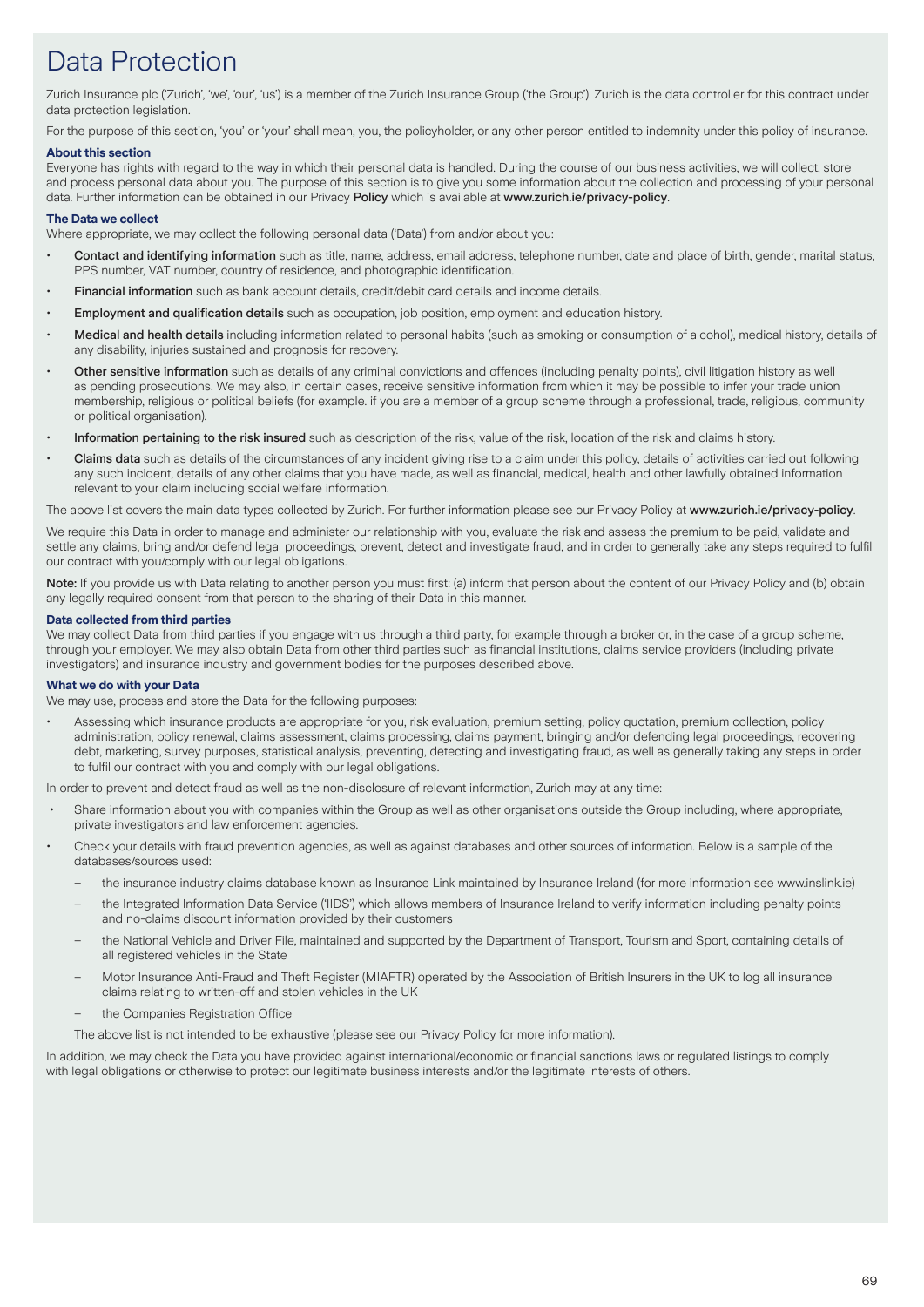### **Sharing of Data**

We may share your Data (where appropriate/applicable) as follows:

- With business partners, suppliers, sub-contractors and agents with whom we work and/or engage (including, but not limited to, tied agents, managing general agents, auditors, legal firms, medical professionals, cloud service providers, private investigators, third-party claim administrators and outsourced service providers) to assist us in carrying out business activities which are in our legitimate business interests and where such interests are not overridden by your interests.
- With other companies in the Group, partners of the Group, coinsurance and reinsurance companies located in Ireland and abroad, including outside the European Economic Area ('EEA'). Where transfers take place outside the EEA, we ensure that they are undertaken lawfully and pursuant to appropriate safeguards.
- With other insurers and/or their agents.
- With any intermediary or third party acting for you.
- In order to comply with our legal obligations, a Court Order or to cooperate with State and regulatory bodies (such as the Revenue Commissioners or the Central Bank of Ireland), as well as with relevant government departments and agencies (including law enforcement agencies).
- On the sale, transfer or reorganisation of our or our Group's business (or any part of it).

For further information regarding the third parties that we may share Data with, please see our Privacy Policy at www.zurich.ie/privacy-policy.

In addition, information about claims (whether by our customers or third-parties) is collected by us when a claim is made under a policy and placed on Insurance Link. This information may be shared with other insurance companies, self-insurers or statutory authorities.

The purpose of Insurance Link is to help us identify incorrect information and fraudulent claims and, therefore, to protect customers. Under data protection legislation you have a right to know what information about you and your previous claims is held on Insurance Link. If you wish to exercise this right then please contact us at the address below.

Finally, where you have consented to our doing so, we may share information that you provide to companies within the Group and with other companies that we establish commercial links with so we and they may contact you (by email, SMS, telephone or other appropriate means) in order to tell you about carefully selected products, services or offers that we believe will be of interest to you.

#### **Data Retention**

The time periods for which we retain your Data depend on the purposes for which we use it. We will keep your Data for no longer than is required or legally permitted. Please see our Data Retention Policy at www.zurich.ie/privacy-policy.

### **Automated Decision Making and Profiling**

You have a right not to be subjected to decisions based solely on automated processing, including profiling, which produce legal effects concerning you or similarly significantly affects you other than where the decision is:

- 1. Necessary for entering into a contract, or for performing a contract with you (e.g. your policy of insurance);
- 2. Based on your explicit consent which you may withdraw at any time; or
- 3. Is authorized by EU or Member State law.

Where we base a decision on solely automated decision-making, you will always be entitled to have a person review the decision so that you can contest it and put your point of view and circumstances forward.

#### **Data subject rights**

You have the following rights in relation to your Data which is held by us:

- 1. To ask for details of your Data held by us.
- 2. To ask for a copy of your Data.
- 3. To have any inaccurate or misleading Data rectified.
- 4. To have your Data erased.
- 5. To restrict the processing of your Data in certain circumstances.
- 6. To object to the processing of your Data.
- 7. To transfer your Data to a third party.
- 8. A right not to be subject to automated decision making.
- 9. The right to receive notification of a Data breach.
- 10. Where processing is based on consent, the right to withdraw such consent.
- 11. The right to lodge a complaint to the Data Protection Commission.

However, these rights may not be exercised in certain circumstances, such as when the processing of your Data is necessary to comply with a legal obligation or for the exercise or defence of legal claims. If you wish to exercise any of your rights in this regard a request must be submitted in writing to our Data Protection Officer (see contact details below). In order to protect your privacy, you may be asked to provide suitable proof of identification before we can process your request.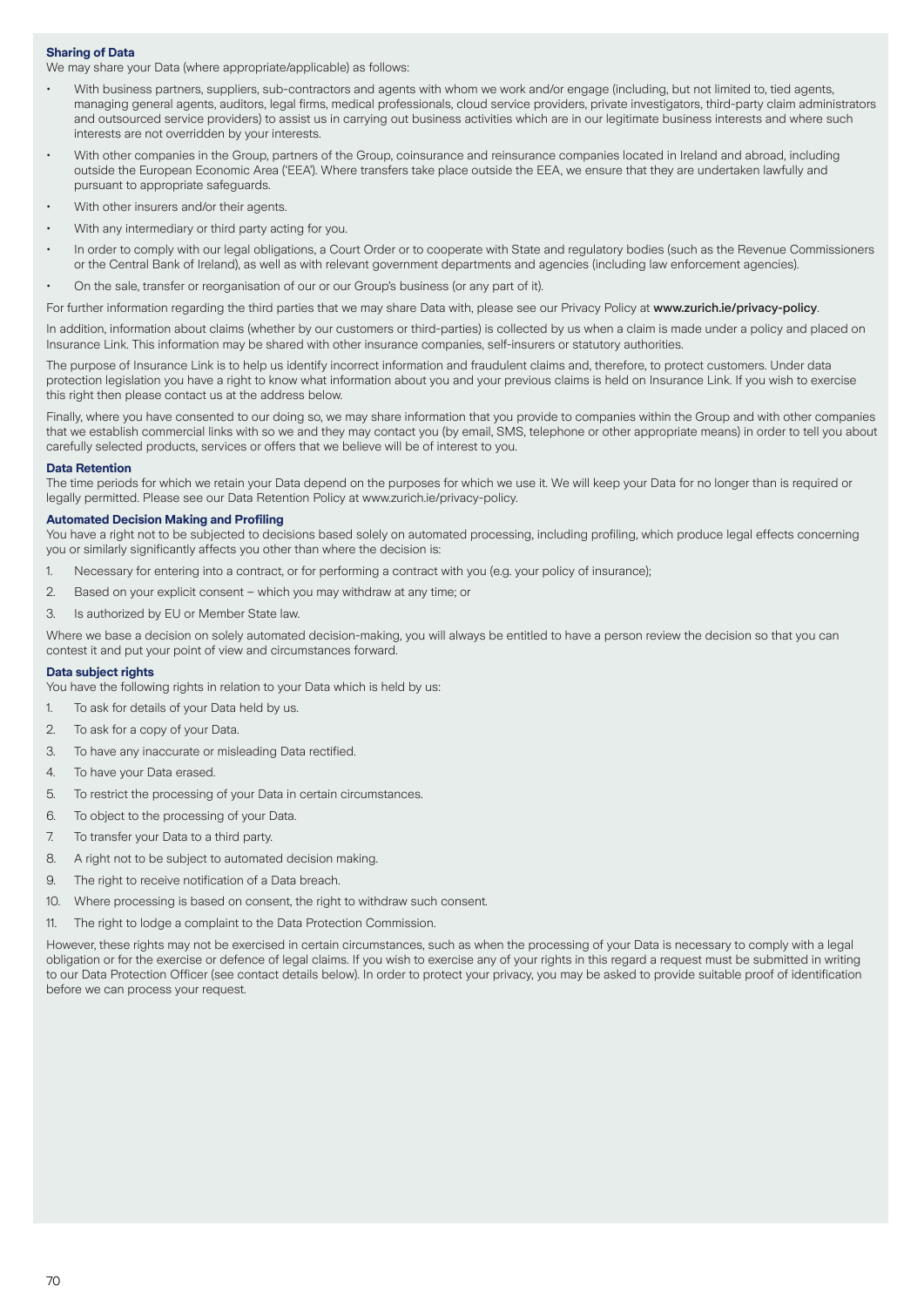### **Privacy Policy**

Please note that this Data Protection section is not a standalone section. It contains a brief description of the information you need to understand how your Data is used by us and should be reviewed in conjunction with our Privacy Policy which is available online at www.zurich.ie/privacy-policy.

If you have any questions about your Data, you can contact our Data Protection Officer, using the contact details below.

- Zurich Customer Services on 053 915 7775
- dataprotectionofficer@zurich.ie
- Data Protection Officer, Zurich Insurance plc, FREEPOST, Zurich Insurance, PO Box 78, Wexford, Ireland.

# Customer Information

### **a. Legal Expenses**

Legal Expenses insurance is provided as standard and underwritten by the Underwriter for this Section as shown in Your Policy Schedule. This section has separate terms and conditions and please refer to Your Legal Expenses Policy document and Schedule for complete details.

### **b. Farm Safety**

Farms can be dangerous workplaces and therefore Farm Safety has never been more important. To help we've listed some of the key Farm safety priority areas and simple tips to ensure You and Your family can be safe while on the farm.

To see these please visit our website https://www.zurich.ie/farm-insurance/